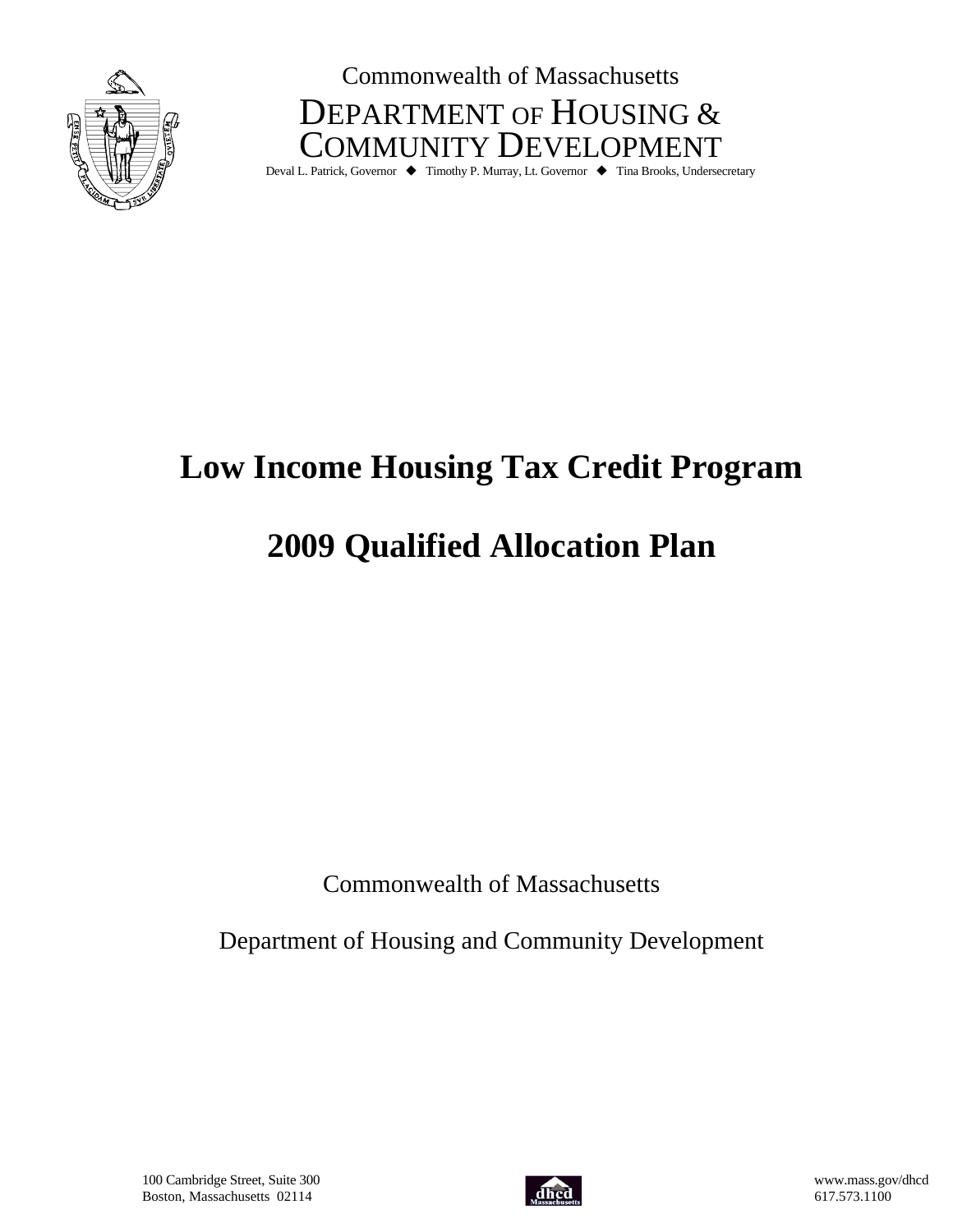## **Table of Contents**

| Ι.    |                                                                                                      |
|-------|------------------------------------------------------------------------------------------------------|
| II.   |                                                                                                      |
| III.  |                                                                                                      |
| IV.   |                                                                                                      |
| V.    |                                                                                                      |
| VI.   |                                                                                                      |
| VII.  |                                                                                                      |
| VIII. |                                                                                                      |
| IX.   | Recommended Cost Limits; Caps on Eligible Basis and Allocations Per Project 23                       |
| Χ.    |                                                                                                      |
| XI.   | I. Fundamental Project Characteristics: 100 points<br>II. Special Project Characteristics: 82 points |
| XII.  |                                                                                                      |
| XIII. |                                                                                                      |
| XIV.  |                                                                                                      |
| XV.   |                                                                                                      |

## **Appendices:**

- A. Compliance Monitoring Procedures
- B. Future Changes to the 2009 Allocation Plan
- C. Summary of Comments and Suggestions from the Public Process
- D. Massachusetts Low Income Housing Tax Credit Program
- E. Glossary of Terms
- F. National Council of Affordable Housing Market Analysts (NCAHMA) materials
- G. Design Self Evaluations (Accessibility), including DHCD Requirements for CBH Units
- H. Design Self Evaluation (Green Building)
- I. Fair Housing Principles and Affirmative Fair Marketing Plan Guidelines

## **I. Executive Summary: 2009**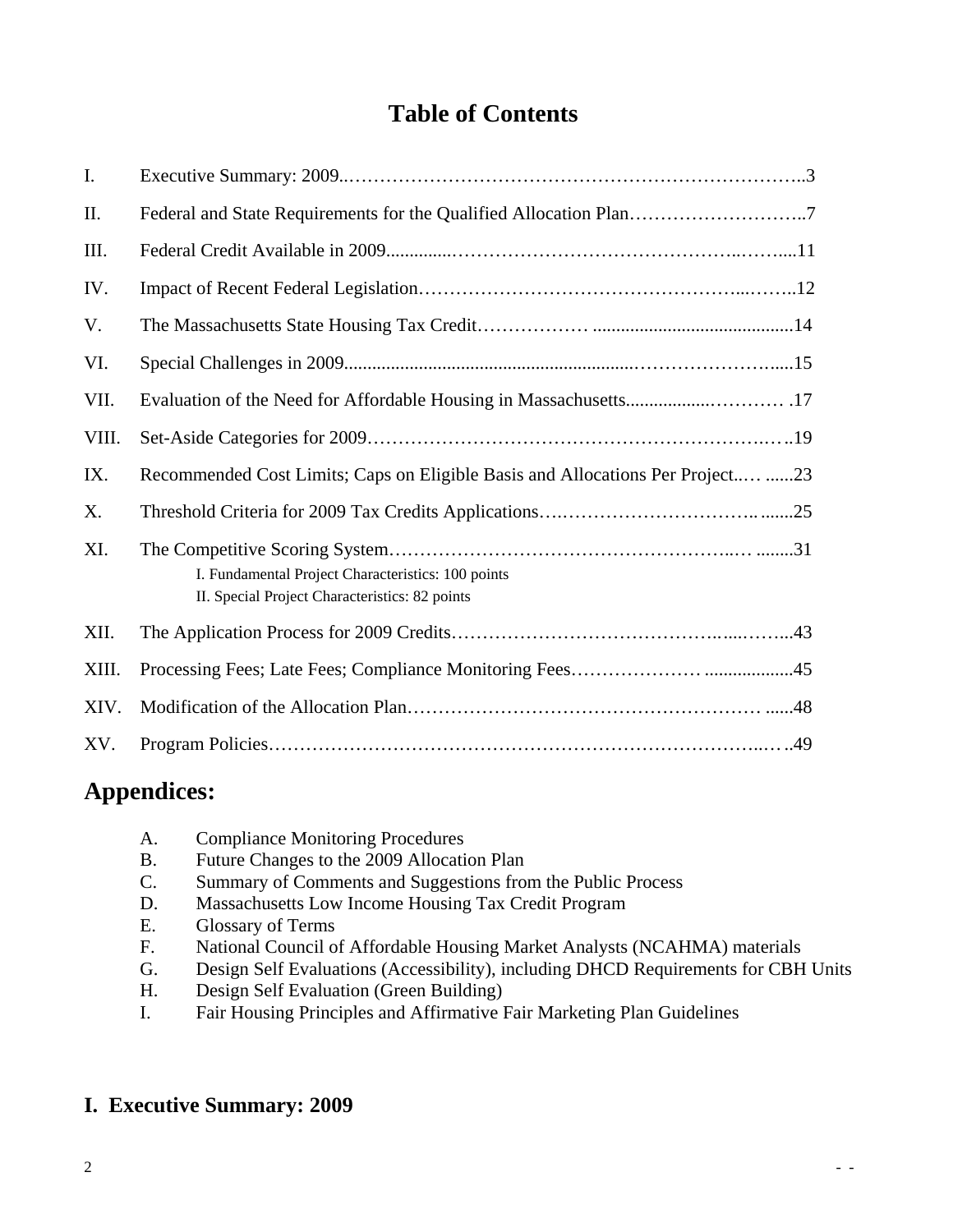2008 was an exceptionally difficult and challenging year for all participants in the Low Income Housing Tax Credit -- developers, syndicators, investors, allocating agencies, attorneys, accountants, consultants, and others. Twenty-three years after enactment, the tax credit program has long been the most important affordable housing production and preservation program in the country. Since its inception in 1986, the program has supported the construction, rehabilitation, or preservation of millions of affordable apartments throughout the U.S. In the years prior to 2008, the tax credit program supported the creation or preservation of over 200,000 units each year. The years between 2001 and 2007 were especially productive for the program, driven in part by the keen interest in the credit on the part of major investors. For several years, the giant Government Service Entities – Fannie Mae and Freddie Mac – and many of the nation's largest banks competed vigorously against each other to invest in the credit projects selected by state allocating agencies. Investor pricing reached historic levels, with hundreds of tax credit projects throughout the country realizing net raises higher than 95 cents per tax credit dollar. The program was widely perceived as stable, productive, and successful. Political support for the credit was widespread – so much so that the leadership of the  $110<sup>th</sup>$  Congress included important and beneficial changes to the program in the Housing and Economic Recovery Act (HERA) of July 2008.

However, in 2008, the importance of the enactment of HERA was overshadowed by the widespread, deep, complex, and negative effects of the national and international subprime financial crisis. As early as January 2008, tax credit syndicators and investors – used to competing against each other for projects - began withdrawing their support and equity from projects that had been selected by state agencies. The effects of subprime spread and intensified as the year progressed. By fall 2008, approximately 60% of the usual tax credit market – including Fannie Mae, Freddie Mac, and large lending institutions – had virtually stopped investing. As the equity market slowed and as investors disappeared, the prices for credit investments dropped dramatically -- as much 20% to 30% over several months in 2008. And, for the first time in the history of the program, some of the remaining investors walked away from projects after the closing process had begun.

As 2008 came to a close, many state allocating agencies expressed concern about their ability to allocate all available credit authority during 2009. Highly experienced tax credit syndicators, investors, attorneys, and consultants also expressed the view that the equity market would not recover in any meaningful way until 2010 – and then only if new investors, currently unfamiliar with the tax credit program, learned enough about the LIHTC to decide to become participants. Concern about the credit ran so deep that, in the final months of 2008, numerous affordable housing professionals throughout the country joined the effort to work with the incoming 111<sup>th</sup> Congress and the Obama Administration to seek funds through a new federal economic recovery package to replace the equity in eligible tax credit projects without investors. The task is urgent. The subprime catastrophe was generated by the nation's housing finance system, and the solution to the catastrophe must include the nation's housing finance system. Many housing experts believe that restoring the viability of the Low Income Housing Tax Credit program is an essential step in the country's housing recovery. In addition, the need for affordable apartments is as great as ever in many markets throughout the nation, as thousands of families cope with the fall-out from subprime.

During 2009, the Massachusetts Department of Housing and Community Development intends to continue its long-standing commitment to the tax credit program by selecting worthy and eligible projects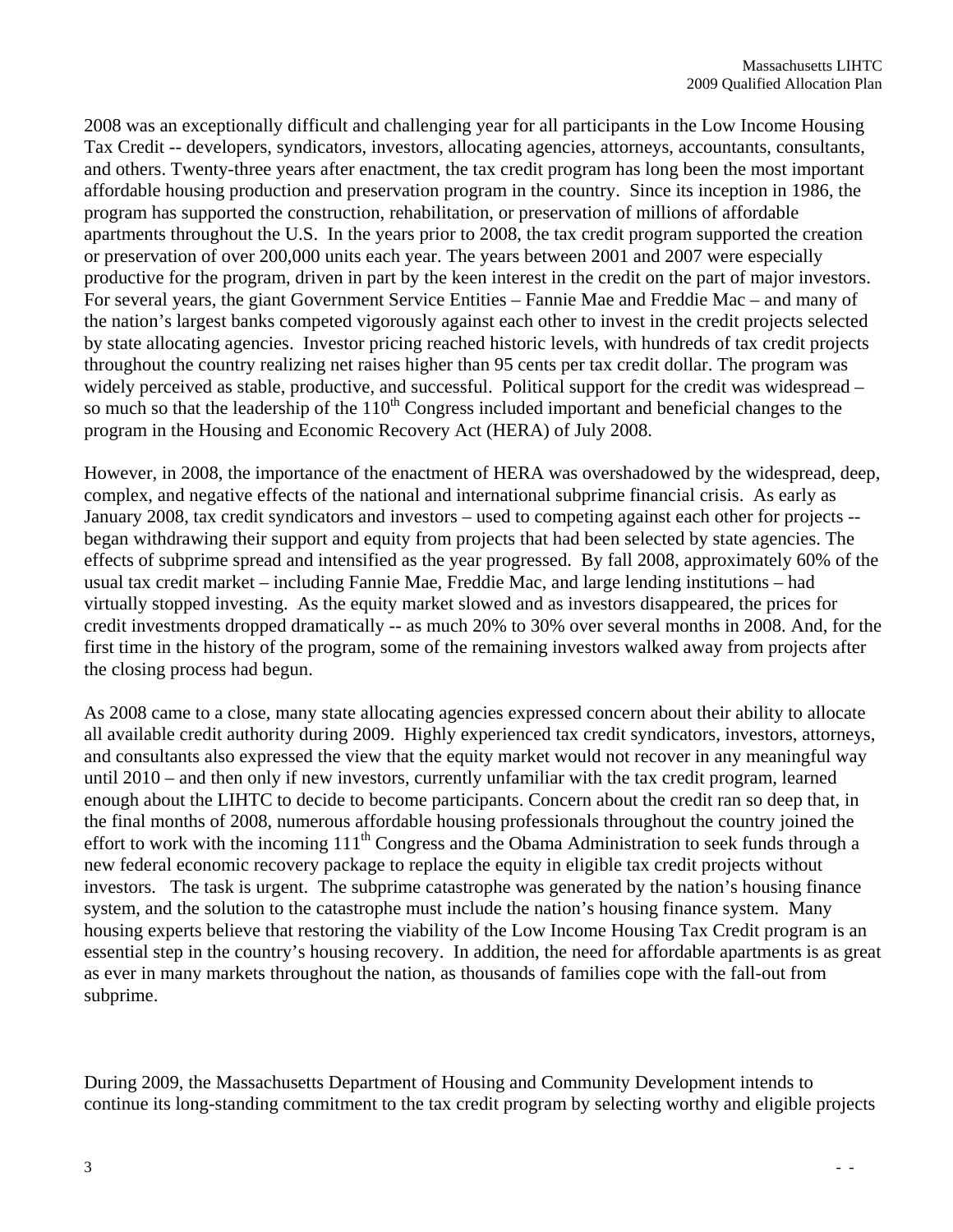that are highly ready to proceed and capable of attracting interest from remaining investors. The challenge to the Department is great. In preparing the 2009 Qualified Allocation Plan (QAP), as required by the U.S. Department of the Treasury, DHCD has attempted to balance four primary goals:

- to build as much flexibility as possible into the tax credit development and selection process;
- to expedite the selection process for eligible projects capable of attracting scarce equity investments;
- to take advantage of key elements of the HERA legislation from July 2008;
- to remain true to the Department's core mission by selecting eligible projects with attributes that have always been important to DHCD.

To achieve these goals during 2009, the Department intends to take the steps described below.

As this 2009 QAP becomes final, DHCD is in the middle of a rental funding competition. The Department soon will finalize the selection of tax credit projects that it deems eligible and ready to proceed. While all projects must meet QAP threshold and scoring criteria, the single most important selection criterion for 2009 must be a project's ability to attract an investor at a price and terms acceptable to the Department. DHCD will give priority in the awards process to sponsors of eligible projects who can demonstrate that they have secured an investor. However, the Department also will establish a period of time in which sponsors of projects without investors – but otherwise worthy and eligible – may continue their efforts to secure an investor. As DHCD staff completes the evaluation of all competition projects in February and March 2009, the Department will place applications into three categories:

- The first category will be credit applications that have met all thresholds and scoring benchmarks, have secured an investor, and can proceed to a full financial closing within six months. DHCD intends to begin announcing funding awards to these applications in February and March 2009.
- The second category will be credit applications that have met all thresholds and scoring benchmarks other than those related to a credit investor. In March 2009, DHCD intends to establish a wait-list for such projects. Sponsors of wait-list projects will have nine months – until December 31, 2009 -- to meet three conditions: to provide evidence to the Department that they have secured an investor at a raise and terms acceptable to DHCD, to confirm that there are no material changes to the project, and to provide evidence that they can proceed to a full financial closing within six months. DHCD intends to award credit and appropriate subsidy to projects whose sponsors can meet these two conditions by December 31, 2009.
- The third category will be credit applications that currently cannot meet threshold and/or competitive scoring criteria. Sponsors of these projects will be asked to address all issues identified by DHCD and submit a modified or new application to one of the Department's next rental funding competitions.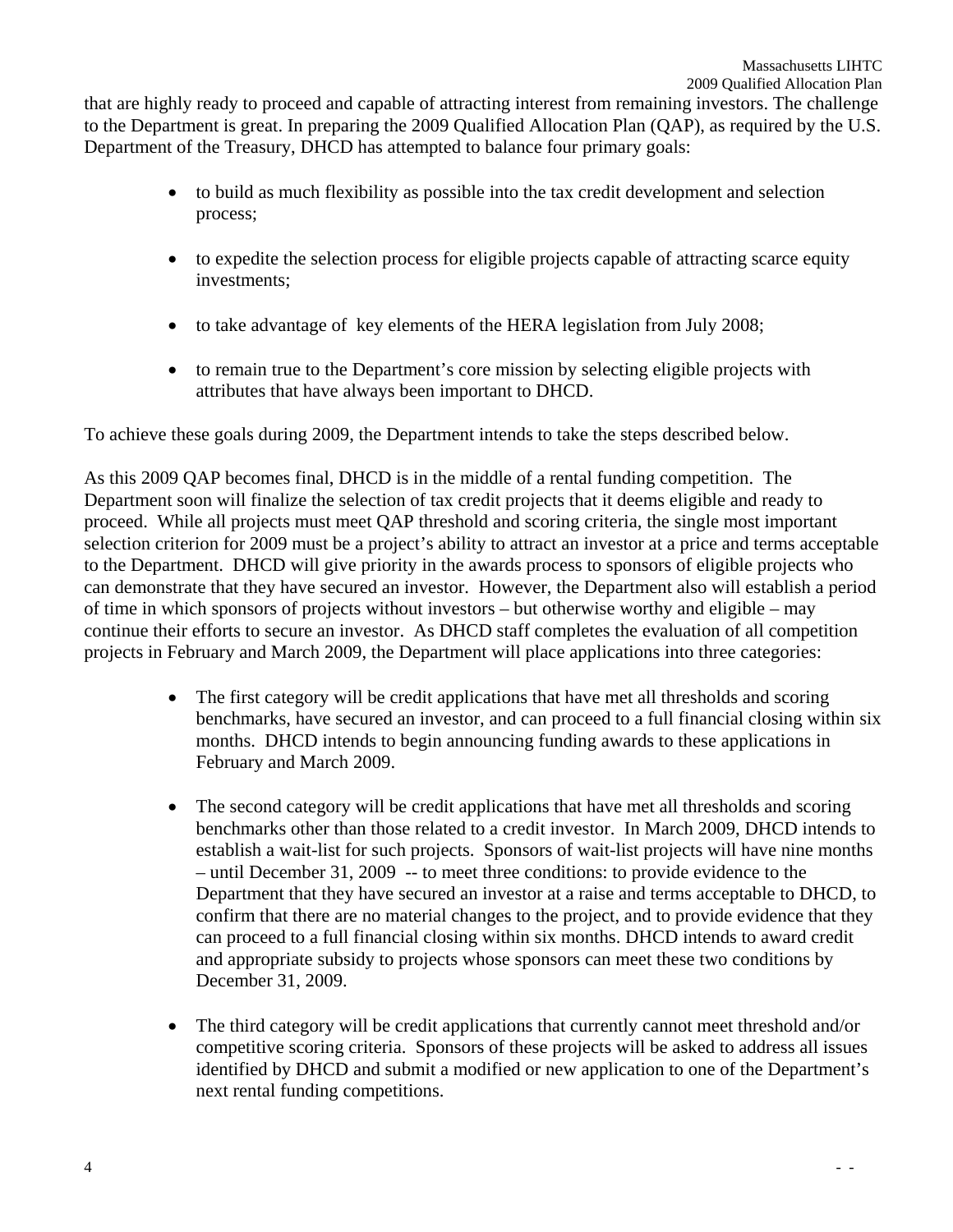DHCD has taken further steps to provide greater flexibility to the sponsors of 2009 credit projects. Specifically, the Department has:

- raised the per-unit basis cap and recommended cost limits (page 20)
- raised the per-project tax credit limit (page 21)
- added 20 municipalities to the existing list of "difficult-to-develop areas" eligible for a basis increase as currently established by the U.S. Dept of Housing and Urban Development (page 13).

In a further effort to promote flexibility, DHCD will permit sponsors of projects that have received tax credit awards but are unable to achieve anticipated pricing to make additional credit requests on a rolling basis. The Department believes that these actions will aid tax credit sponsors in structuring their projects in this highly challenging environment.

At the same time, in this QAP, the Department is affirming its commitment to tax credit projects that include characteristics of critical importance to DHCD and its mission. Some of the key characteristics are described as follows:

- A set percentage of units within each project must be dedicated to extremely lowincome households, including individuals and families making the transition from homelessness;
- Some units within each project will be set aside for persons with disabilities, and appropriate service plans will be developed for these individuals or households;
- Each project must meet some or all of the principles of sustainable development adopted by the Patrick Administration in 2007. As a consequence, each project will feature energy-saving materials and processes and should be located near commercial and retail opportunities;
- Numerous projects, when completed, will have a major impact on the surrounding neighborhood – perhaps through the restoration of derelict or foreclosed properties to residential use;
- Each project will help the Department further fair housing goals by providing opportunities to households representing diverse races, ethnicities, and needs.

Although a 10% set-aside of units for extremely low income (ELI) households is required in every credit project, during 2009, DHCD will permit sponsors of projects that include a greater percentage of ELI units – with some units restricted for homeless families or individuals – to seek tax credits and subsidy funds, at the Department's discretion, on a rolling basis.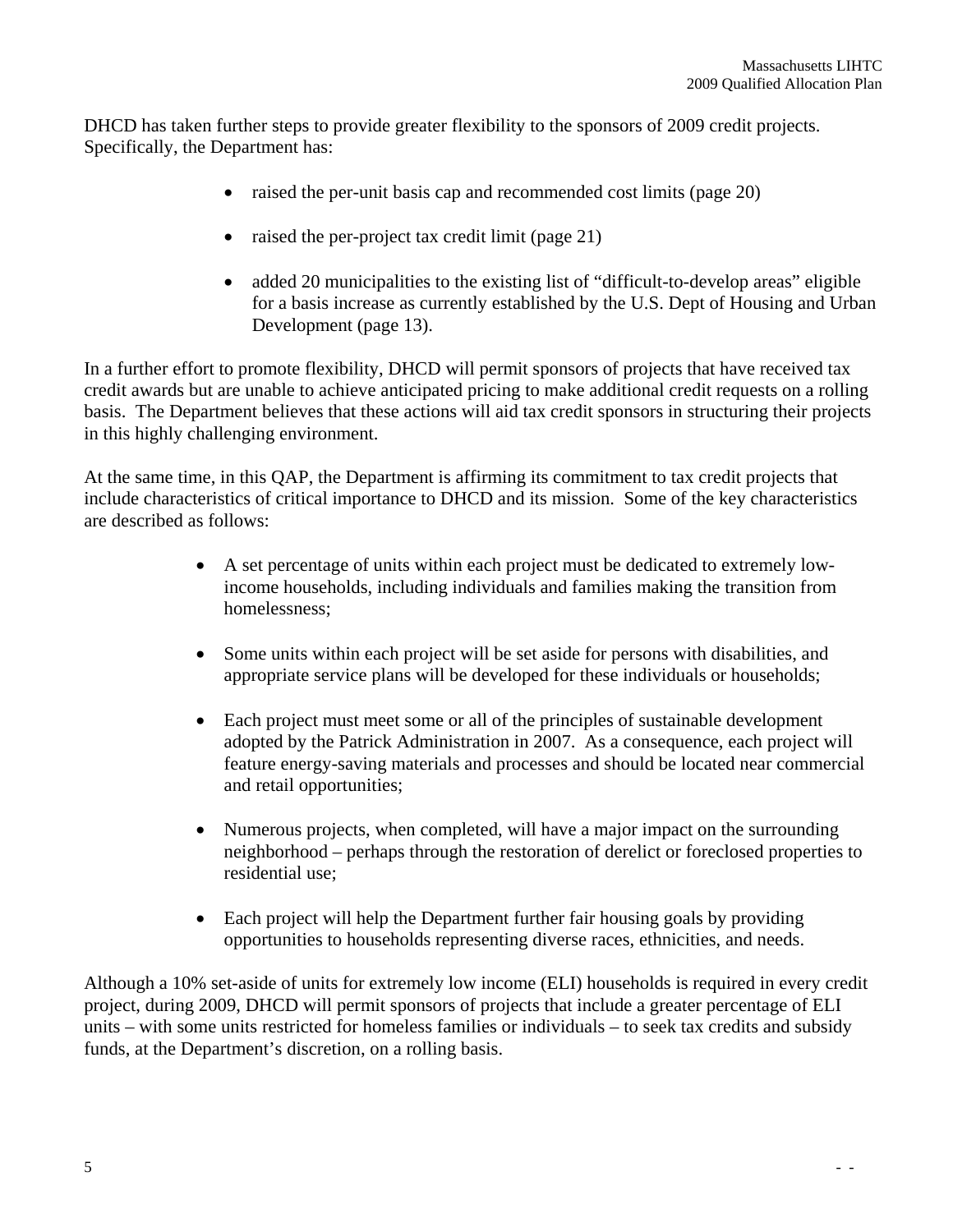As stated, the subprime impact of 2008 overshadowed to some degree the improvements to the credit program made possible by the enactment of HERA by the  $110<sup>th</sup>$  Congress. However, the legislation was a critical step in improving an already successful affordable housing program, and the leadership of the  $110<sup>th</sup>$  congress is to be commended for enactment of this important bill. The Department, through an amendment of the 2008 QAP, already has incorporated two aspects of HERA -- the increase in per-capita authority and the fixed percentage for the so-called 9% projects. DHCD is incorporating further aspects of HERA into this 2009 QAP; other aspects of the legislation are under Department consideration and may be incorporated at a later time. As 2009 continues, DHCD will evaluate the condition of the financial and equity markets. If the Department determines that further efforts must be made to assist tax credit projects in unprecedented circumstances, DHCD will take appropriate steps to amend the 2009 QAP.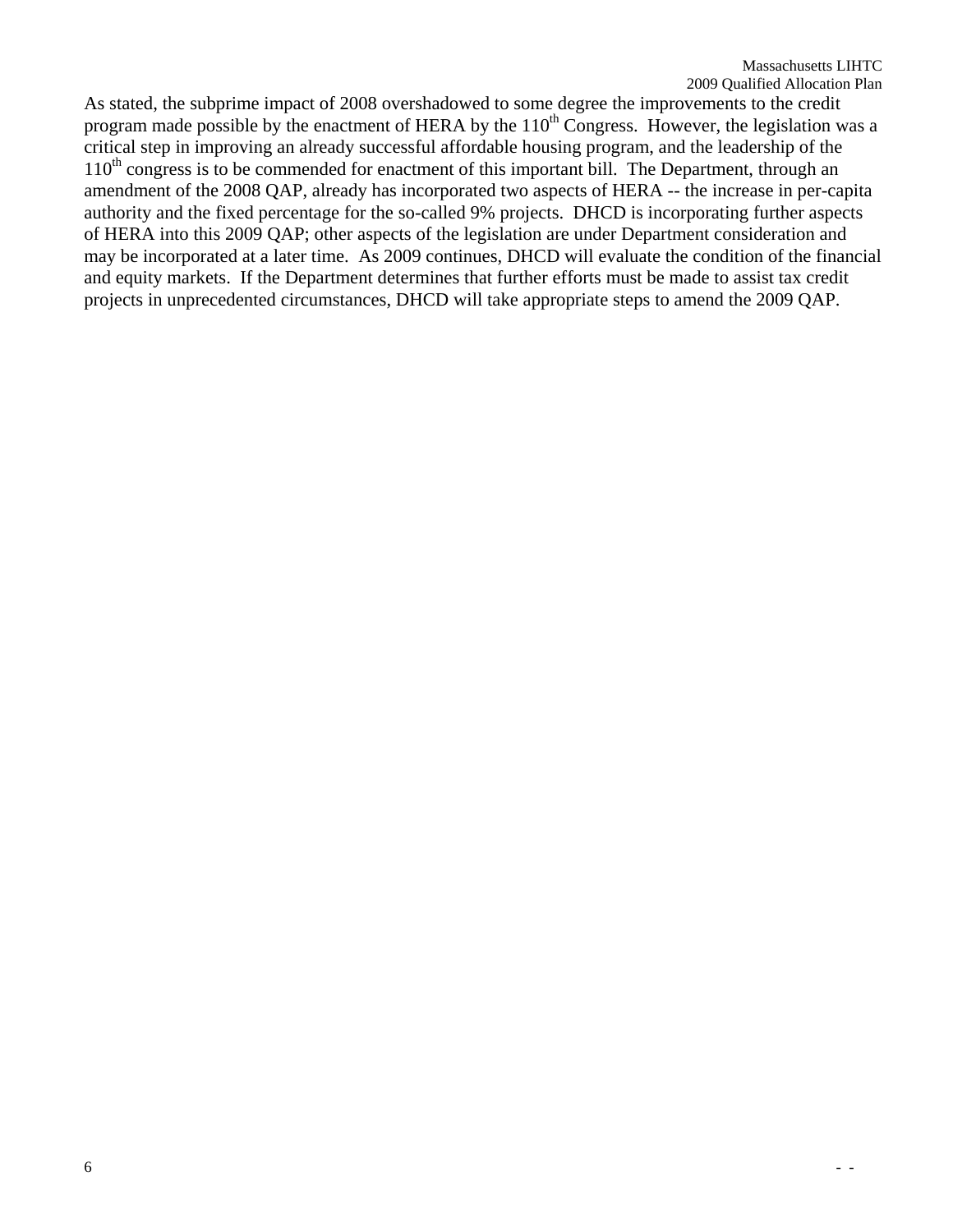## **Section II. Federal and State Requirements of the Qualified Allocation Plan**

Each year, the state allocating agency for the federal Low Income Housing Tax Credit is required to publish a plan describing how it intends to award the credit. The requirement that states publish a plan was established in the Omnibus Reconciliation Act of 1989. The plan is called the Qualified Allocation Plan, or QAP.

In the Commonwealth of Massachusetts, the Department of Housing and Community Development, or DHCD, is the allocating agency for tax credits. The Department is responsible for preparing the annual allocation plan and making it available for review by interested members of the public before final publication.

Section 42 of the Internal Revenue Code is the federal statute governing the tax credit program. In accordance with Section 42(m), each state allocating agency must include the following in the annual allocation plan:

- Selection criteria for projects receiving tax credit allocations
- Preference for projects serving the lowest income tenants and for projects serving tenants for the longest period of time
- Preference for projects located in qualified census tracts, the development of which will contribute to a concerted community revitalization plan. (Qualified census tracts now are defined as tracts either in which 50 percent or more of the households have income less than 60 percent of the area median gross or with a poverty rate of 25% or greater.)

In addition, Section 42(m) states that the selection criteria must take into consideration the following project, community, or development team attributes:

- Location
- Need for affordable housing
- Project characteristics
- Sponsor capacity
- Tenants with special needs as a target population
- Public housing waiting lists
- Individuals with children as a target population
- Projects intended for tenant ownership

The 2009 Qualified Allocation Plan prepared by the Department of Housing and Community Development conforms to all the plan requirements summarized in the paragraphs above. In preparing the QAP, the Department has paid particular attention to the first three project attributes (location, need, and project characteristics) in order to implement the Commonwealth's sustainable development principles and to address the critical need to produce new housing in Massachusetts.

The 2009 Qualified Allocation Plan reflects the priorities of Governor Deval Patrick. On May 16, 2007, the Governor announced his Administration's Sustainable Development Principles. The ten principles are listed on the following pages. The Department will use the ten principles as part of the threshold evaluation for tax credit applications.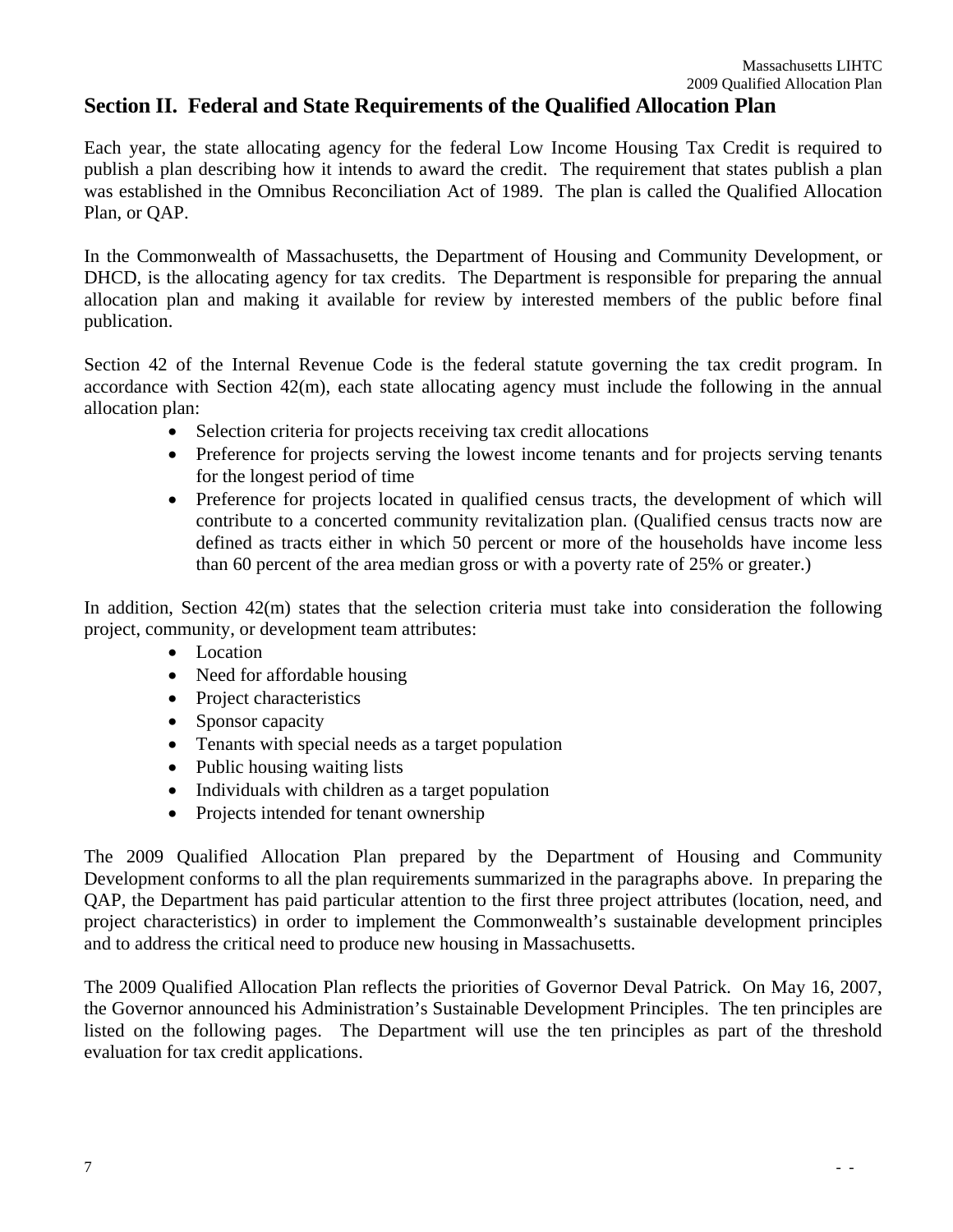As of May 2007, the sustainable development principles are:

## 1. **Concentrate Development and Mix Uses.**

Support the revitalization of city and town centers and neighborhoods by promoting development that is compact, conserves land, protects historic resources, and integrates uses. Encourage remediation and reuse of existing sites, structures, and infrastructure rather than new construction in undeveloped areas. Create pedestrian friendly districts and neighborhoods that mix commercial, civic, cultural, educational, and recreational activities with open spaces and homes.

#### **2. Advance Equity.**

Promote equitable sharing of the benefits and burdens of development. Provide technical and strategic support for inclusive community planning and decision making to ensure social, economic, and environmental justice. Ensure that the interests of future generations are not compromised by today's decisions.

#### **3. Make Efficient Decisions.**

Make regulatory and permitting processes for development clear, predictable, coordinated, and timely in accordance with smart growth and environmental stewardship.

#### **4. Protect Land and Ecosystems.**

Protect and restore environmentally sensitive lands, natural resources, agricultural lands, critical habitats, wetlands and water resources, and cultural and historic landscapes. Increase the quantity, quality and accessibility of open spaces and recreational opportunities.

#### **5. Use Natural Resources Wisely.**

Construct and promote developments, buildings, and infrastructure that conserve natural resources by reducing waste and pollution through efficient use of land, energy, water, and materials.

## **6. Expand Housing Opportunities.**

Support the construction and rehabilitation of homes to meet the needs of people of all abilities, income levels, and household types. Build homes near jobs, transit, and where services are available. Foster the development of housing, particularly multifamily and smaller single-family homes, in a way that is compatible with a community's character and vision and with providing new housing choices for people of all means.

## **7. Provide Transportation Choice.**

Maintain and expand transportation options that maximize mobility, reduce congestion, conserve fuel and improve air quality. Prioritize rail, bus, boat, rapid and surface transit, shared-vehicle and shared-ride services, bicycling, and walking. Invest strategically in existing and new passenger and freight transportation infrastructure that supports sound economic development consistent with smart growth objectives.

#### **8. Increase Job and Business Opportunities.**

Attract businesses and jobs to locations near housing, infrastructure, and transportation options. Promote economic development in industry clusters. Expand access to education, training, and entrepreneurial opportunities. Support the growth of local businesses, including sustainable natural resource-based businesses, such as agriculture, forestry, clean energy technology, and fisheries.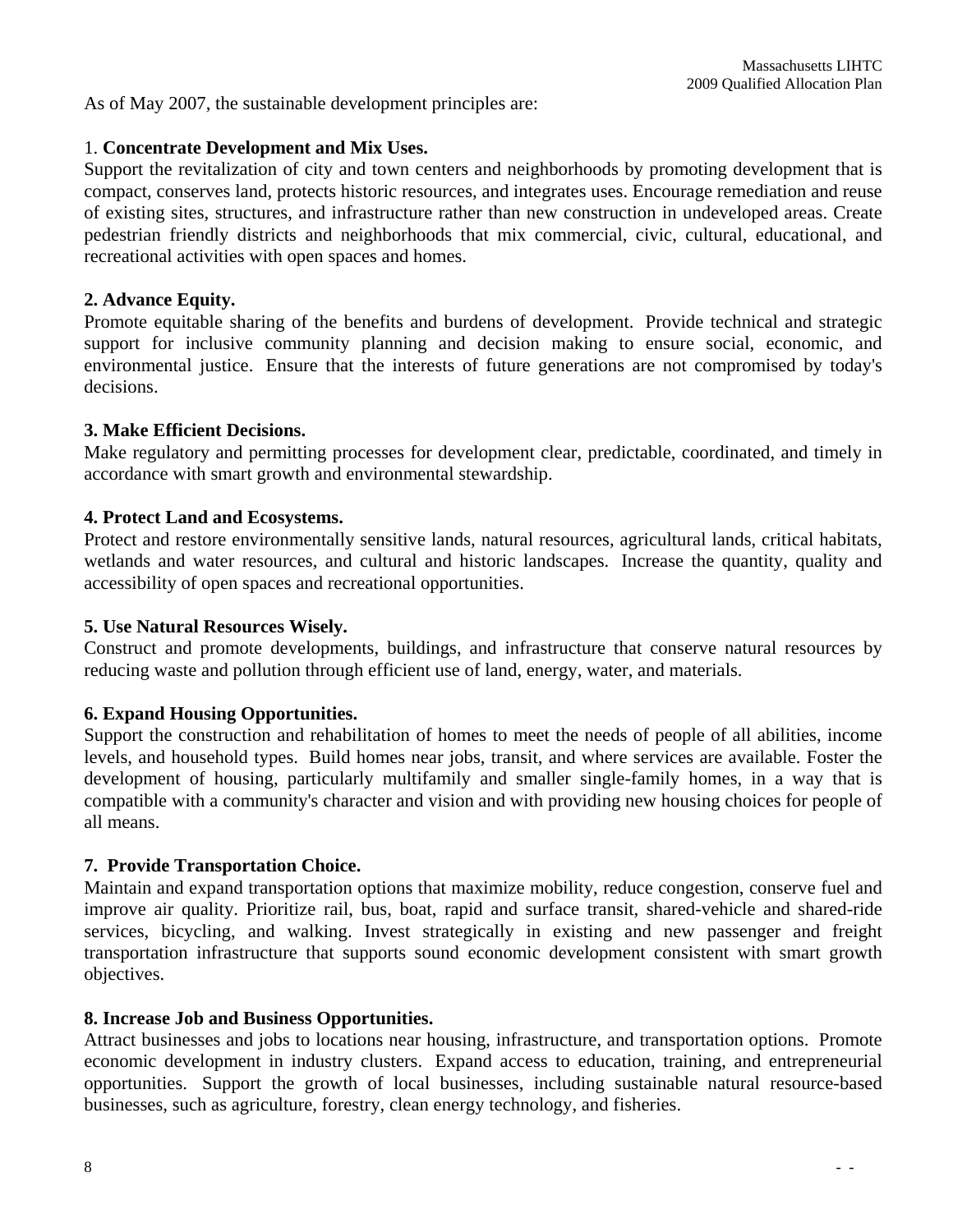## **9. Promote Clean Energy.**

Maximize energy efficiency and renewable energy opportunities. Support energy conservation strategies, local clean power generation, distributed generation technologies, and innovative industries. Reduce greenhouse gas emissions and consumption of fossil fuels.

## **10. Plan Regionally.**

Support the development and implementation of local and regional, state and interstate plans that have broad public support and are consistent with these principles. Foster development projects, land and water conservation, transportation and housing that have a regional or multi-community benefit. Consider the long-term costs and benefits to the Commonwealth.

The Department is committed to providing tax credits to projects in suburban and rural communities in order to provide increased opportunities for underserved populations in those locations. The Administration is also committed to working with municipal government to address local zoning obstacles faced by project sponsors as they attempt to produce critically needed, affordable rental units. Project sponsors are strongly encouraged to seek project sites that will accomplish both sustainable development and fair housing objectives. The Department will continue to work closely with members of the development community and will seek their input in determining appropriate strategies for achieving these goals.

In preparing the 2009 QAP, during a period of instability in the Massachusetts housing market, the Department considered various measures and indicators of affordable housing need in Massachusetts. The measures or indicators included the number of households on public housing waiting lists; average and median sales prices and rental rates, both statewide and in various regions; vacancy rates for rental housing; median household income, both statewide and in various regions; number of households living below the federal poverty level; and so on. The Department also began considering data and findings from a needs assessment undertaken by the University of Massachusetts Donahue Institute.

After evaluating the information described above and reviewing comments and suggestions from interested parties, the Department has established in this QAP its priorities for allocating the housing credit in 2009. Obviously, one of the most important criterion of credit projects in 2009 will be whether the sponsor of a worthy project is able to secure an investor at an acceptable net raise. The Department intends to allocate credit to:

- 1) projects that create new affordable housing units, in particular units suitable for families
- 2) projects whose sponsors actively promote principles of fair housing
- 3) projects that are consistent with the May 2007 ten sustainable development principles, including "green" design principles, etc.
- 4) projects that are part of comprehensive neighborhood improvement plans or initiatives, including HOPE VI projects with approved federal grants
- 5) projects that preserve valuable existing affordable units
- 6) projects that include units for individuals or households with incomes below 30% of area median income, including the homeless
- 7) projects with low per-unit costs
- 8) projects located in communities or neighborhoods with expanding social and/or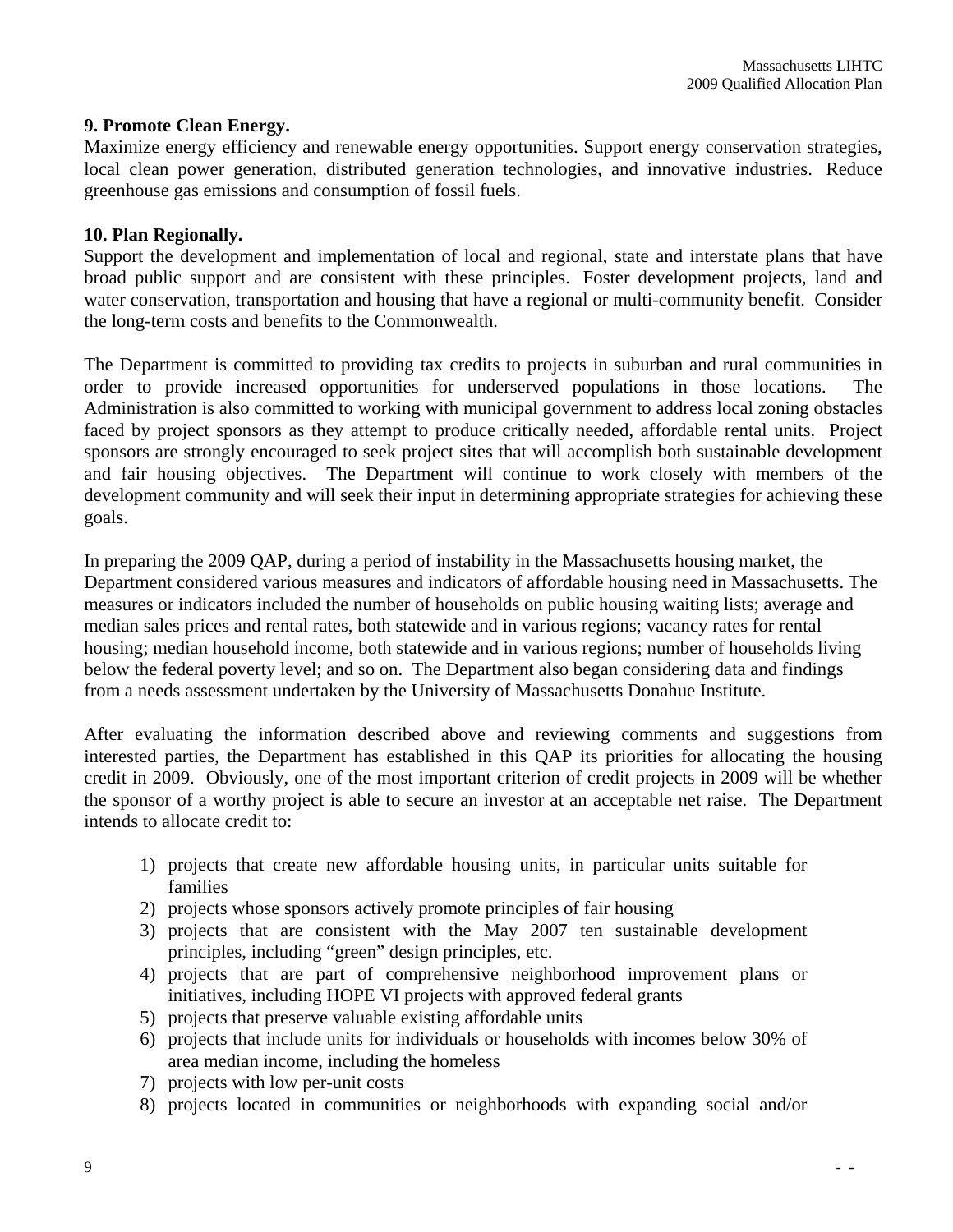This allocation plan also sets forth the application process and scoring system for 2009.

revitalization and investment activity.

It is important to note that the priorities included in this plan to some extent are priorities for the Department's other affordable housing programs as well. This is true for two reasons. First, tax credit projects often require other DHCD resources in order to proceed. Thus, the priorities established for the tax credit program have a direct impact on DHCD's other housing programs. For example, when DHCD, through the tax credit allocation plan, establishes recommended cost limits for tax credit projects, the cost limits clearly apply to other DHCD programs in support of the same project.

The second reason is that the tax credit program, through the annual allocation plan, undergoes greater and more frequent scrutiny than other state housing programs. Although other housing programs have guidelines and regulations that are modified from time to time, the annual tax credit allocation plan is the public document in which the Department most clearly and most frequently attempts to state its priorities for state-assisted affordable housing projects.

Section 42 requires allocating agencies to make an allocation plan available for public review and comment before publishing a final plan. As it prepared the 2009 plan, the Department encouraged suggestions and comments from housing professionals, other experts, municipal officials, advocates, and concerned citizens and conducted numerous discussion groups on important tax credit issues. Housing professionals and experts representing a wide range of interests and specialties participated in these discussions and contributed to the development of the 2009 allocation plan. The Department wishes to publicly acknowledge their contribution, and to thank them for their time and effort. Finally, in accordance with code requirements, the Department presented the draft allocation plan for public review and comment at a public hearing held on February 10, 2009.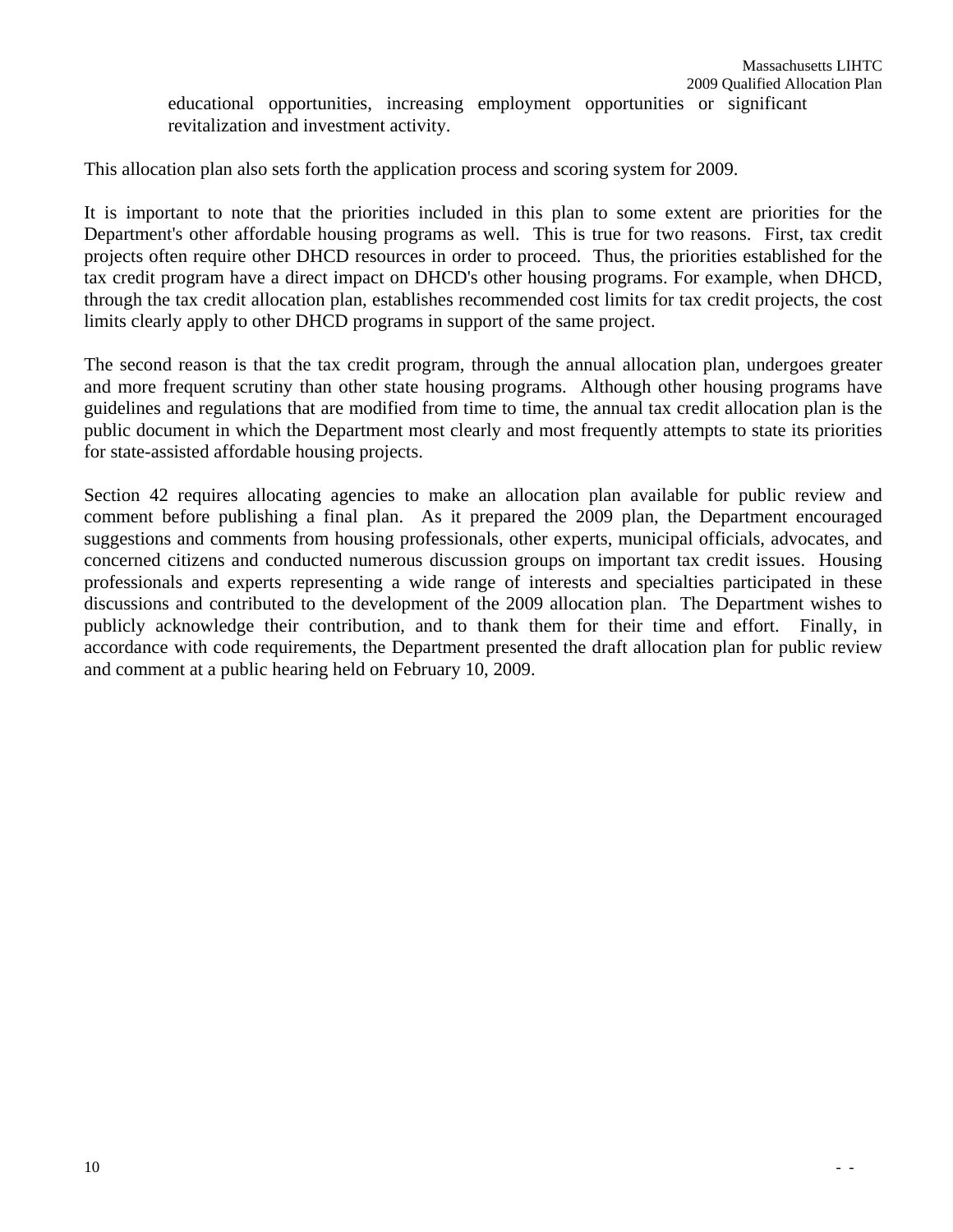## **Section III. Federal Credit Available in 2009**

## **9% Credit**

As of the date on which this allocation plan becomes final, the Department of Housing and Community Development anticipates having a total of \$1,795,318 in 2009 federal 9% credit available for allocation. In accordance with Internal Revenue Code Section 42 and Treasury Regulation 1.42 - 14, the 9% credit allocation consisted of:

- 1) \$14,945,324 in per capita tax credits, based on the factor \$2.30 multiplied by the Massachusetts estimated population of 6,497,967 (based upon IRS Notice); and,
- 2) \$2,510,026 of returned credits from prior years; less
- 3) \$15,660,032 of 2009 binding commitments made under the Massachusetts 2008 Qualified Allocation Plan; less
- 4) \$2,000,000 in 2009, 2010 and/or 2011 credit set-aside for the Washington Beech HOPE VI project in Boston (see pages 20-21), subject to the sponsor's ability to attract an investor.

The federal legislation enacted in July 2008 provided each state allocating agency with an additional 20 cents in per capita authority in 2008 and 2009. The Department will continue allocating this additional credit in 2009.

The total amount of 9% tax credits available for allocation in 2009 is subject to change. Additional credit may become available if projects that received allocations in prior years return tax credits to DHCD. Additional credit also may become available if national pool credit is allocated to the Commonwealth of Massachusetts. In addition, Massachusetts state tax credits will be available for allocation during calendar year 2009. The provisions of this allocation plan will apply to the total amount of tax credits the Commonwealth of Massachusetts is authorized to allocate during 2009. The evaluation criteria and selection process for applications submitted during 2009 are included in later sections of this plan.

## **4% Credit**

Under allocation plans prior to 2007, DHCD delegated the authority to allocate the federal 4% credit to two Massachusetts quasi-public housing agencies – MassHousing and MassDevelopment. Both agencies have the authority to issue tax-exempt bonds subject to the Commonwealth's private activity bond volume cap. Prior to 2007, both agencies made 4% credit allocations in conjunction with tax-exempt bond financing. As of October 31, 2007, DHCD opted not to delegate such authority and therefore is the sole agency that determines eligibility for and allocates federal 4% credit to projects. Both MassHousing and MassDevelopment retain the authority to issue tax-exempt bonds to multifamily rental projects. DHCD will continue working closely with both agencies to coordinate the allocation of the 4% credit with the allocation of volume cap for tax-exempt bond financing.

Developers who are interested in securing an allocation of 4% credit for their projects should contact DHCD's tax credit staff early in the development process. DHCD will require each developer seeking 4% credit to submit components of the One Stop Affordable Funding application in order to determine whether the project is eligible for a 4% allocation. Developers may submit One Stop applications with 4% credit requests to DHCD on a rolling basis, rather than waiting for a DHCD rental funding competition. However, the only determination DHCD will make on a rolling basis is whether the project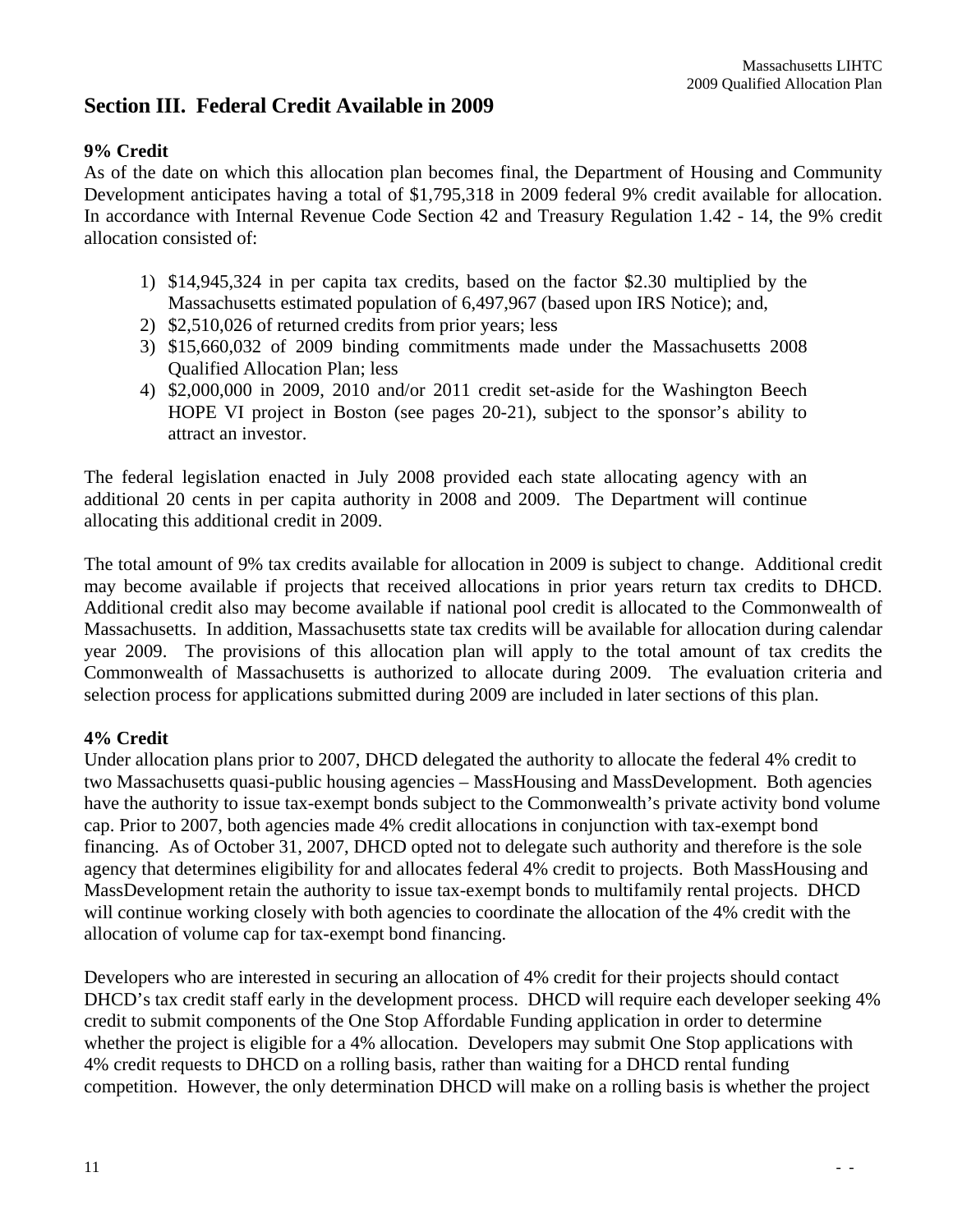is eligible for 4% credit. Developers who also are seeking gap financing must submit a full funding application during a regularly-scheduled rental funding competition.

## **Section IV. Impact of Recent Federal Legislation**

In July 2008, the United States Congress passed the Housing and Economic Recovery Act (HERA) of 2008 – long-awaited legislation which includes provisions to change and improve the Low Income Housing Tax Credit. DHCD already has incorporated certain changes allowed by HERA, including changes to the calculation of the so-called 9% credit and to the Department's annual allocation authority.

As of 2009, DHCD is making the following additional changes permitted by HERA:

The Department has added 20 cities in the Commonwealth to the list of Massachusetts' "difficult to develop areas" ("DDAs"). The cities are:

| 1. Chicopee    | 6. Greenfield  | 11. Lowell      | 16. Pittsfield  |
|----------------|----------------|-----------------|-----------------|
| 2. Easthampton | 7. Haverhill   | 12. Methuen     | 17. Springfield |
| 3. Fall River  | 8. Holyoke     | 13. New Bedford | 18. Taunton     |
| 4. Fitchburg   | 9. Lawrence    | 14. North Adams | 19. Westfield   |
| 5. Gardner     | 10. Leominster | 15. Northampton | 20. Worcester   |

The Department will determine the extent of the corresponding basis boost (up to 130%) in the communities listed above based on the need for the boost in the context of a project's financial feasibility. The designation of an area as a DDA and the degree of the resulting basis boost for a particular project or a building within the project will be made at the Department's discretion. The Department's decision to permit a basis boost will not necessarily apply to other projects or buildings in the same community if the basis boost is not needed for financial feasibility. The per-unit eligible basis caps and the per-project tax credit allocation limits are described in Section IX of this QAP and will still apply. The sponsor of a credit project located in a community not currently designated as a DDA may contact the Department if he or she believes the community should be included. The Department will require the sponsor to submit substantial documentation before it will evaluate such requests.

It is important to note that previous legislation enacted by Congress provided changes to the credit in 2000. Those changes remain in effect in DHCD's 2009 QAP. In December 2000, Congress passed legislation that provided \$1.75 in per capita allocation authority to each state, subject to regular cost-ofliving increases. As of January 2008, the Commonwealth's allocation was based on \$2.00 per capita. That amount increased by \$ .20 with the enactment of HERA in July 2008 and increased again on January 1, 2009. DHCD anticipates fully allocating all available credit during 2009.

In addition to providing a per capita increase, the December 2000 legislation required all states to incorporate certain changes in their annual Qualified Allocation Plans. Based on an advisory memo to all state allocating agencies from the National Council of State Housing Agencies (NCSHA), DHCD incorporated the following program changes in the 2002 QAP. These changes remain in effect in the 2009 OAP.

• In accordance with the December 2000 law, the 2009 QAP must give preference to community revitalization projects located in qualified census tracts. (Please note that the Commonwealth of Massachusetts QAPs historically have given preference to such projects.)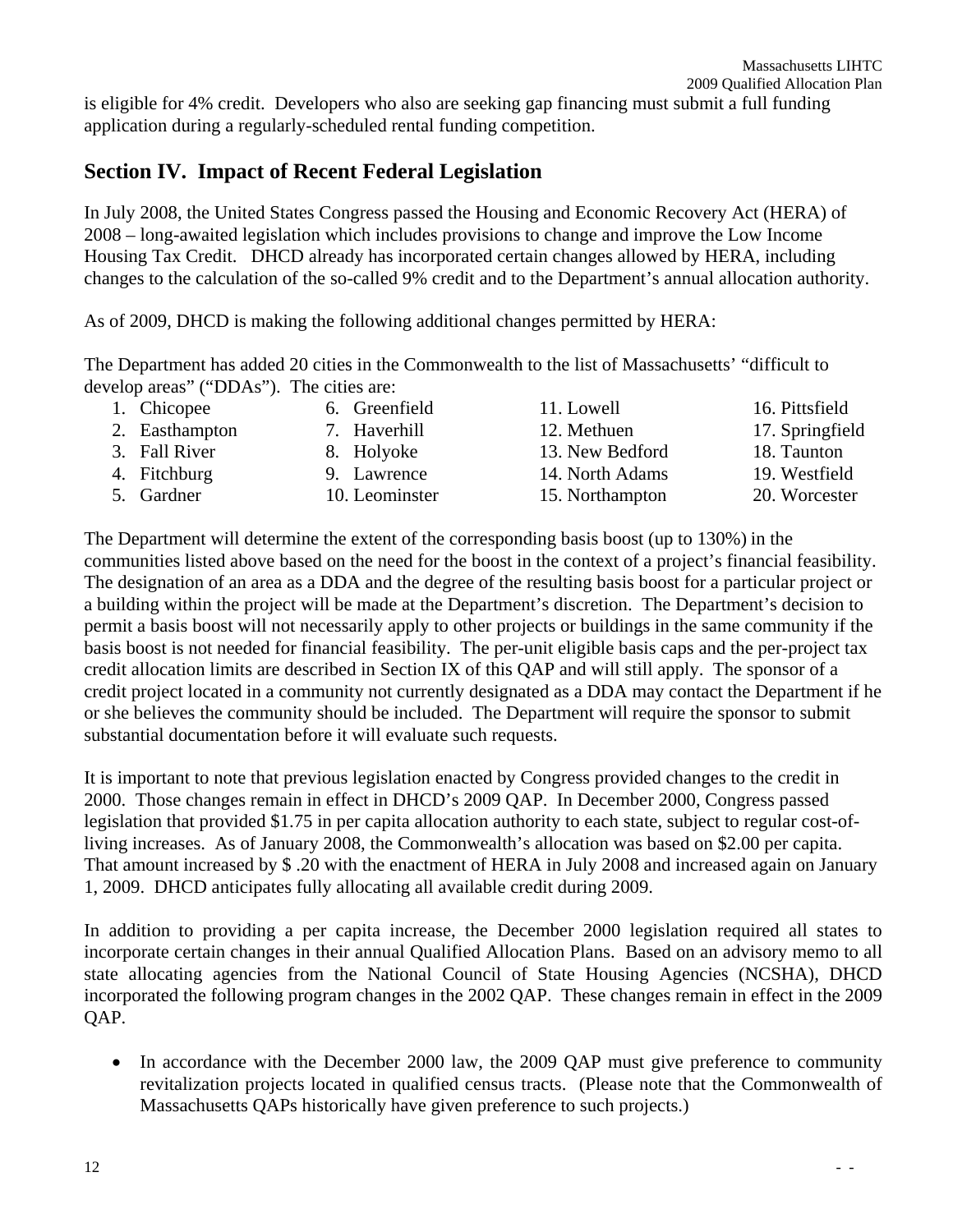- In accordance with the law, the 2009 QAP requires every tax credit applicant to submit a market study of the housing needs of low income individuals in the area to be served. A non-related party approved by DHCD must conduct the study at the developer's expense.
- In accordance with the law, DHCD will continue its practice of conducting regular site inspections to monitor compliance. (Please note that DHCD inspects projects at least once every three years.)
- In accordance with the law, DHCD will make available to the general public a written explanation of any allocation not made "in accordance with the established priorities and selection criteria of the agency."
- In accordance with the law, DHCD will permit sponsors of tax credit projects that receive allocations "in the second half of the calendar year" to qualify under the ten percent test within six months of receiving the reservations, regardless of whether the 10% test is met "by the end of the calendar year." (Please note that developers who receive reservations during the first half of a calendar year must meet their ten percent deadline by the end of the calendar year, or by an earlier deadline established by DHCD.) In addition, and in accordance with NCSHA's recommended industry practices, DHCD will require that developers provide a certified accountant's opinion relative to the ten percent test. The accountant's opinion must be in the format established by NCSHA.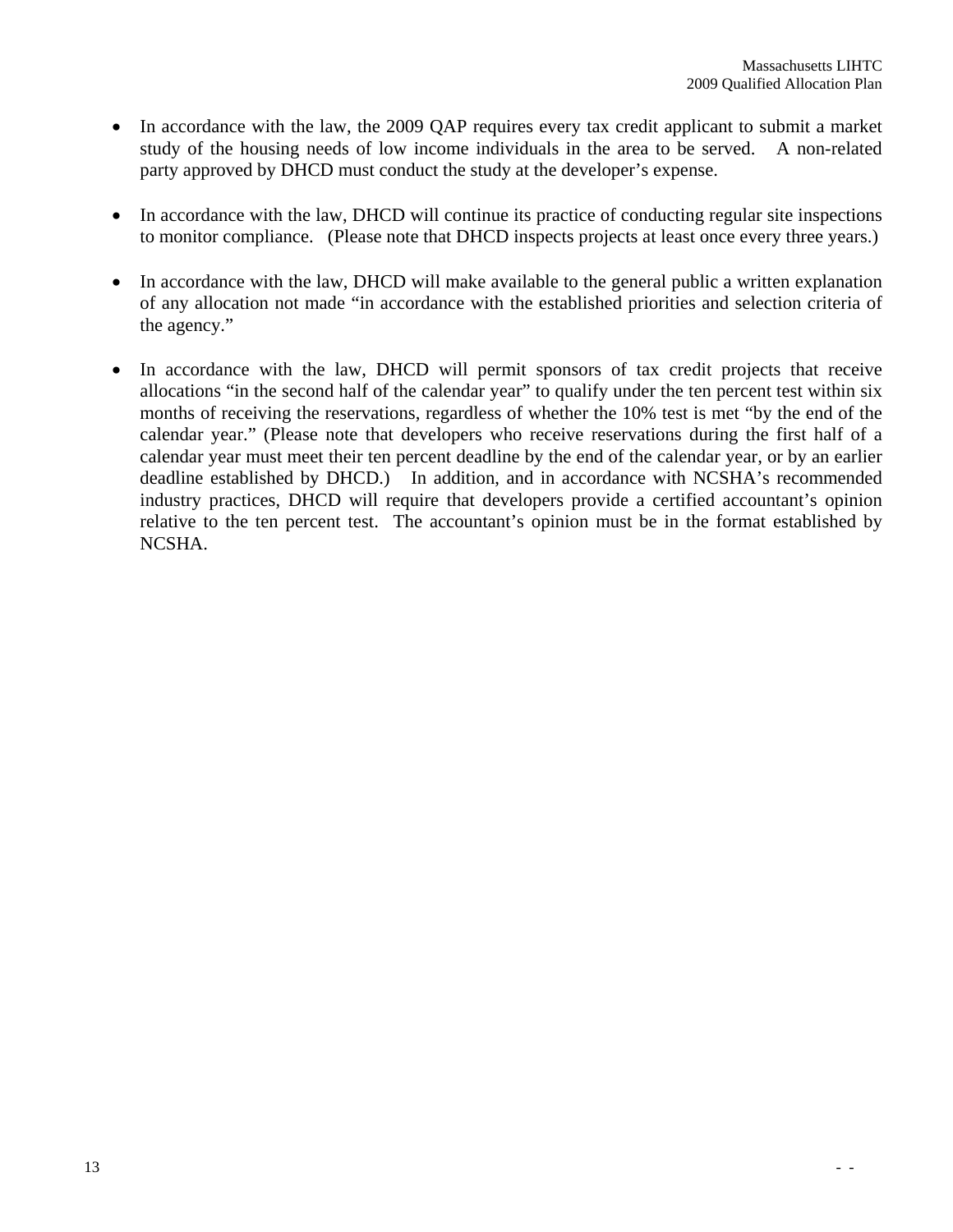## **Section V. The Massachusetts State Housing Tax Credit**

The enactment of Chapter 119 of the Act of 2008 has provided the Department with additional authority to allocate the state low-income housing tax credit. Effective with the enactment of Chapter 119 of the Act of 2008, DHCD now has authority to allocate up to \$10 million each year in state housing credit.

During 2009, the Department will allocate the available extended state housing credit by following the same process used to allocate state credit between 2001 and 2008. In accordance with the enabling statute and state tax credit regulations, the state housing credit can be awarded only to projects that receive an allocation of federal tax credit (either 9% or 4%). Thus, the selection process for state credit projects fundamentally will be the same as the selection process for federal credit projects. The sponsors of projects may request an allocation of state credit in combination with federal credit. **However, it is important to note that state credit typically will be allocated in lieu of a portion of federal credit, which the project might otherwise receive.** 

An eligible investor may claim each dollar of state credit allocated for a five-year period. In accordance with the process set forth in Section XII of this document, DHCD may elect to issue binding forward commitments of 2010 state credit during 2009.

In selecting projects to receive federal/state credit allocations during 2009, DHCD will evaluate the capacity of the development team to attract an investor and to process a blended federal/state project; the location of the project; and the potential net equity raise to the project estimated by one or more syndicators. If DHCD determines that the net equity raise proposed by the sponsor is not sufficient, DHCD will not make a reservation to the project. At this time, DHCD anticipates making state credit reservations to projects capable of securing a net raise greater than 70 cents on the dollar. Consistent with the enabling statute, DHCD also intends to achieve a degree of geographic balance in the allocation of the state housing tax credit. **Sponsors seeking state credit allocations for their projects during 2009 should note that the Department will give priority to large-scale neighborhood impact projects and to mixed-income projects, and to projects that provide a high percentage of units for extremely low income households, including homeless households.**

Sponsors of projects seeking allocations of both state and federal credit should immediately contact the Department's Division of Housing Development (617-573-1300) to schedule time to discuss their plans. The state tax credit regulations are included in this document as Appendix D.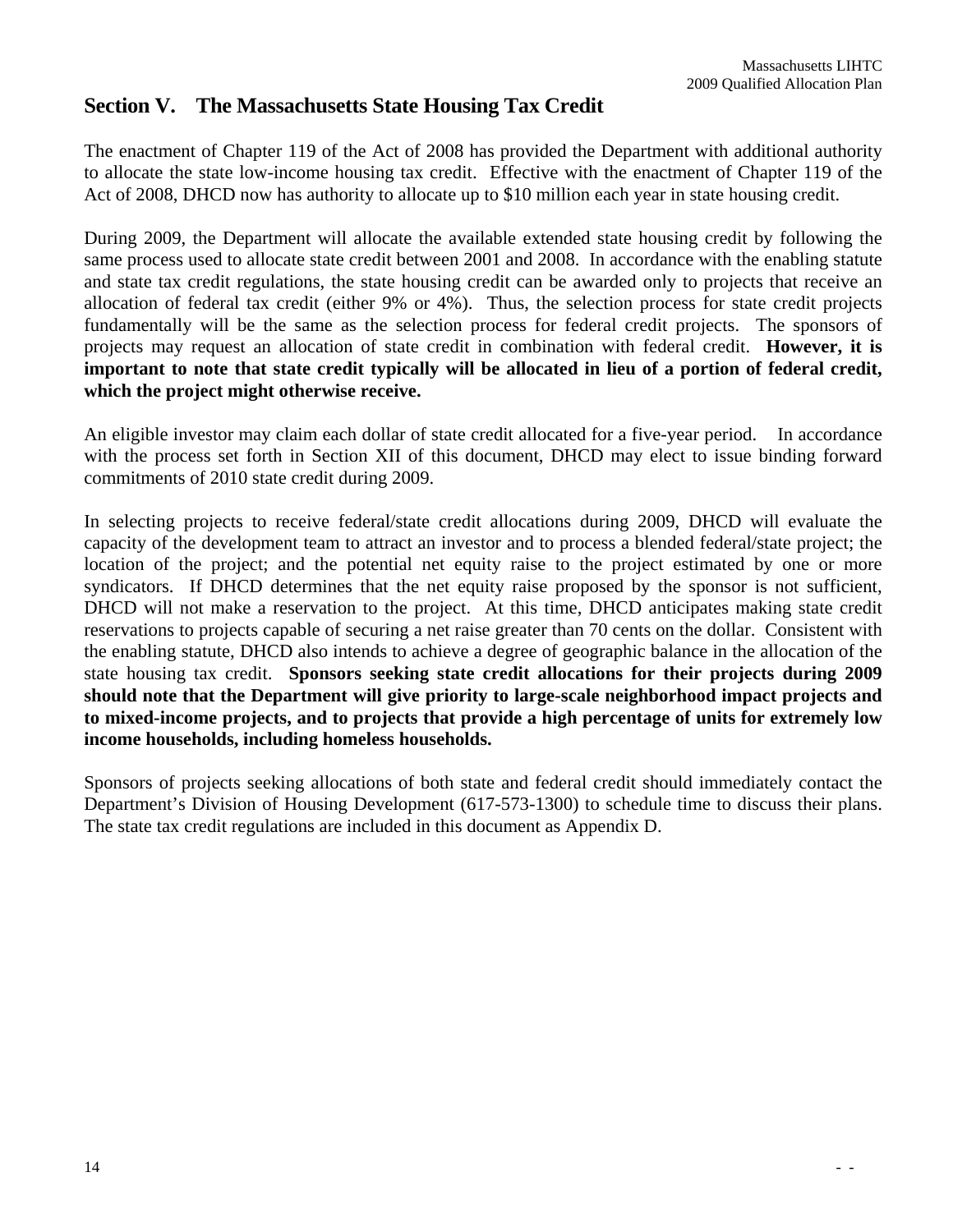## **Section VI. Special Challenges in 2009**

2008 was the most turbulent year in the history of the Low Income Housing Tax Credit Program. In 2008, tax credit sponsors and allocating agencies alike faced the challenge of a deteriorating equity market, significantly impacted by the national subprime crisis, the withdrawal of the GSEs from the equity market, and a widespread decline in equity prices. In Massachusetts, numerous tax credit projects with existing awards from DHCD either lost investors or were confronted by a decline in net raise on the credit ranging from eight cents to twenty cents. As the year ended, the equity markets were depleted and unstable. Regrettably, the difficulties of 2008 continue as 2009 begins.

The most significant challenge for DHCD and other allocating agencies in 2009 will be selecting projects that meet agency and code priorities and preferences, that score well competitively, and that are able to attract equity investors. The Department intends to maintain its commitment to certain types of projects, including but not limited to, projects with some or all of the following characteristics:

- The project is sponsored by a non-profit;
- The project will have a significant impact on the neighborhood in which it is located;
- The project will include units and a service plan for extremely low income households, including the homeless;
- The project will include units and a service plan for persons with disabilities;
- The project will help DHCD implement fair housing principles and affirmative action goals;
- The project will result in abandoned or foreclosed property being restored to residential use;
- The project will preserve as affordable housing units that are threatened by conversion to market rate housing.

In developing the 2009 QAP, DHCD has focused, as always, on two basic questions:

- What kind of projects does DHCD most want to support?
- What is the fair division of tax credits among these projects?

In trying to answer these questions, the Department has considered the following:

- Where is the need for affordable rental units the greatest, as defined by rental rates, vacancy rates, public housing waiting lists, and other factors?
- What kind of impact will a tax credit project have on the surrounding neighborhood?
- Will the project demonstrate consistency with the May 2007 sustainable development principles?
- What kind of unique and beneficial services will be available to the tenants of the completed project?
- What is the appropriate division of resources between family housing and housing intended to serve individuals, including the frail elderly?

The body of this 2009 Qualified Allocation Plan sets forth in detail the answers to the Department's basic questions and establishes the scoring system for 2009 tax credit applications. In brief, the answers to the two basic questions are as follows: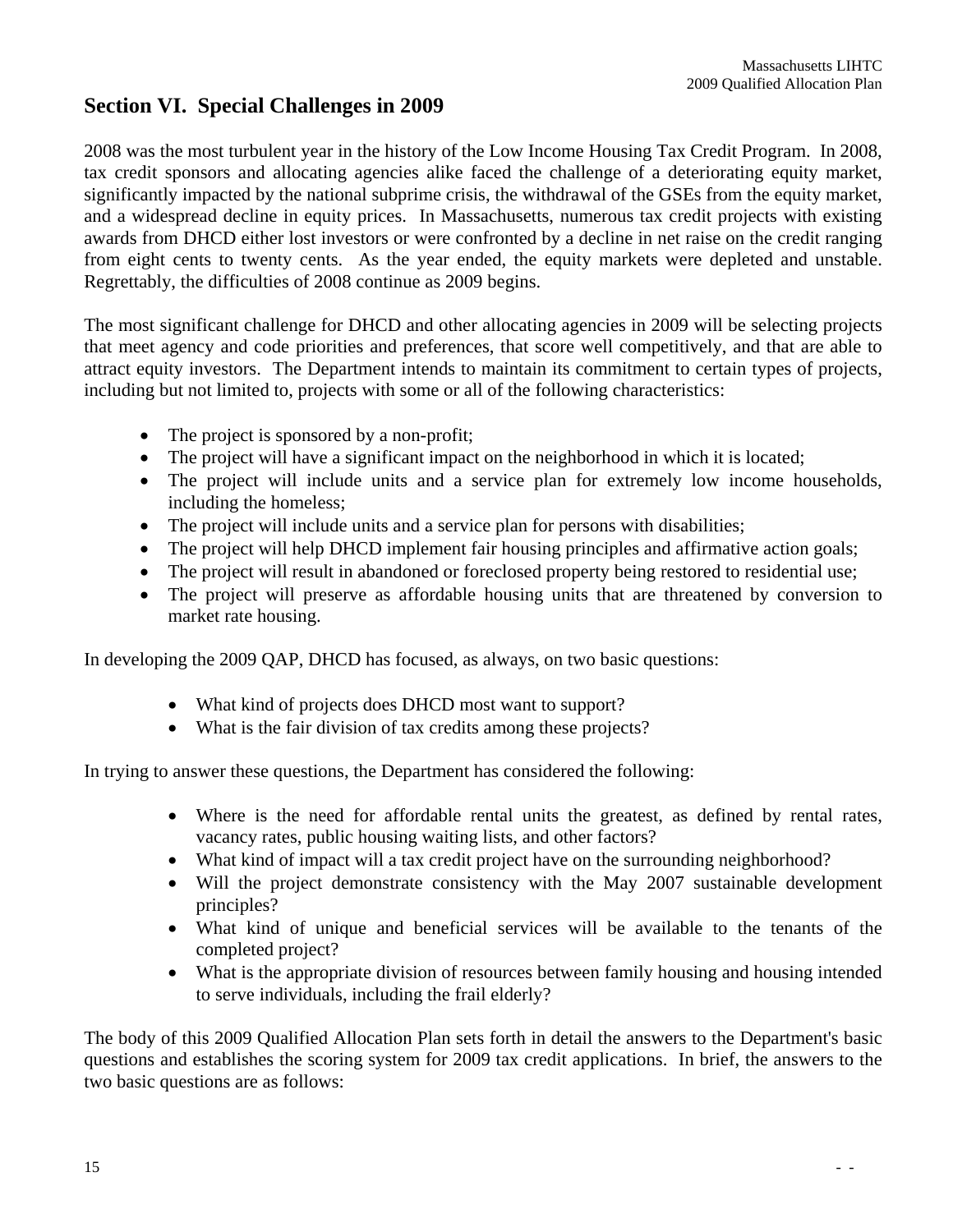- 1) The Department wishes to support a reasonable mix of affordable housing projects, including small to medium-size projects that create new affordable units; preservation projects that maintain rents at affordable levels for low- income households; and large-scale redevelopment projects with the potential to impact entire neighborhoods.
- 2) During 2009, the Department intends to divide the available credit among these worthy projects such that:
	- 60% of the remaining credit is allocated to projects that create new units, either through rehabilitation or new construction, with an emphasis on small or medium-sized projects.
	- 40% of the remaining credit is allocated to preservation projects, such as projects with expiring use restriction projects, and other preservation projects and smaller scale preservation projects.
- 3) Whether production or preservation, the ideal project must contain certain characteristics that make it worthy of tax credit consideration. These characteristics are described in later sections of the 2009 allocation plan.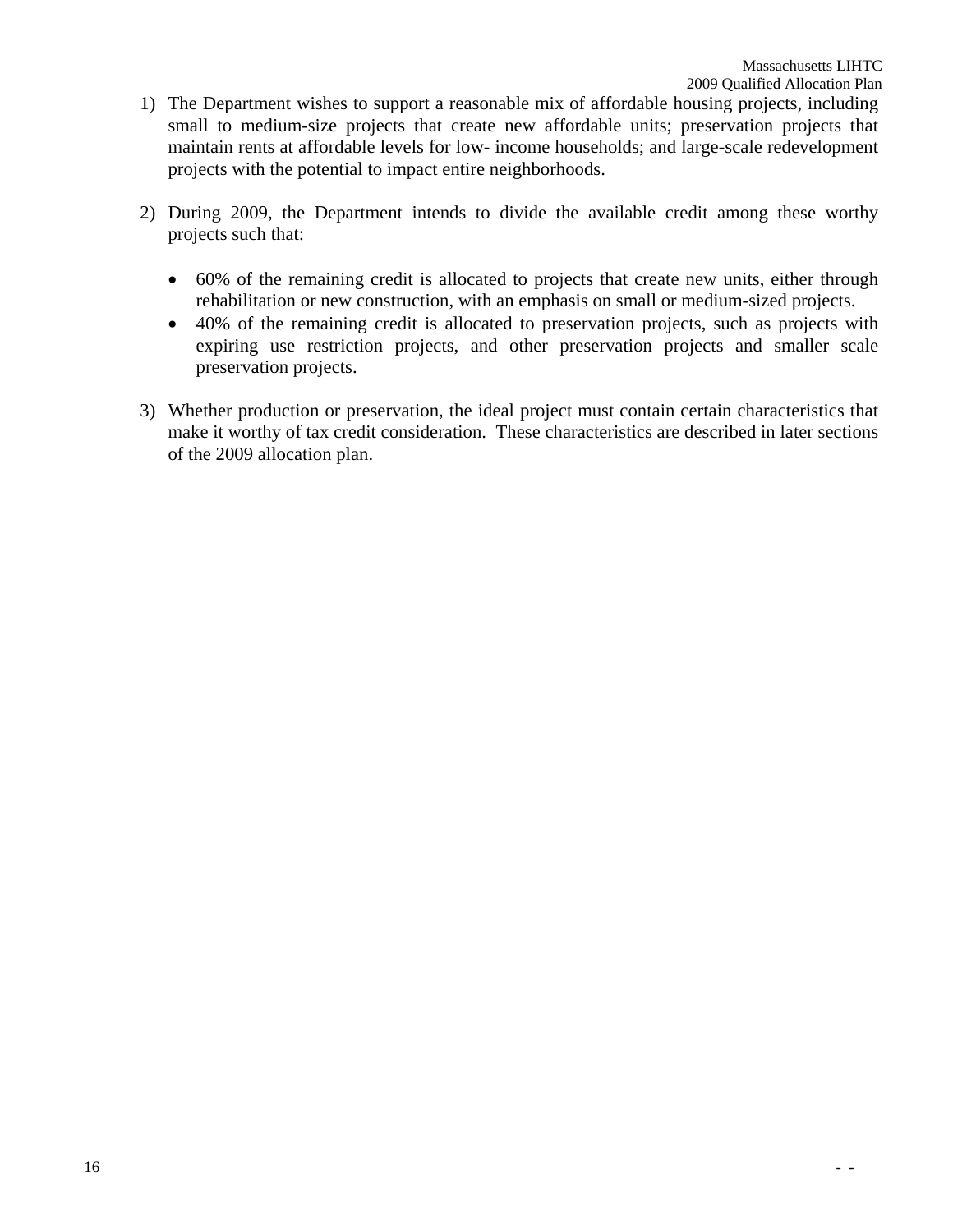Massachusetts LIHTC 2009 Qualified Allocation Plan

## **Section VII. Evaluation of the Need for Affordable Housing in Massachusetts**

Each year, in deciding how to allocate the housing credit, the Department of Housing and Community Development must consider the need for affordable rental units throughout Massachusetts. The effort to evaluate need is complicated by the fact that there is no single Massachusetts housing market. Rather, there are hundreds of local housing markets, and they differ significantly from each other. The median home sales prices in the most affluent western suburbs of Boston exceed \$1,000,000, yet homebuyers in the more rural areas of the state can still find units priced below \$150,000.

Because of the disparate characteristics of various local housing markets, the best measures of affordable housing need in one market may not be the best measures in another. For example, some communities have relatively few residents with household incomes below 50% of area median income. But the average sales prices for homes in these communities may be above \$600,000, and there may be virtually no rental units available. So, while one indicator of need -- the number of poverty households -- may be low, another indicator -- average or median sales prices -- may be extremely high.

In order to evaluate housing need in the many markets in Massachusetts, the Department in 2008 issued a Request for Proposals and selected a a qualified contractor to conduct a statewide housing needs assessment, and to evaluate housing need in the context of the potential for economic growth. The contractor selected was Michael Goodwin of the University of Massachusetts Donahue Institute. Working with a consultant, Bonnie Heudorfer, Dr. Goodwin completed a thorough analysis of housing need in Massachusetts late in 2008. At this time, the Department intends to incorporate findings from the analysis over the coming months and will modify the 2009 QAP, as necessary, to reflect key findings from the market study.

However, until that process is completed, the Department will use existing measures of affordable housing need for purposes of allocating the credit available in 2009. While the indicators or measures of need are too numerous to list in full, the most basic measures of need in a given market areas include many or all of the following:

- low median household income
- high percentage of low income households
- high percentage of households at extreme poverty level
- high percentage of renters in proportion to homeowners
- high percentage of households receiving welfare
- generally poor condition of the housing stock
- high rate of unemployment
- high rental rates in and near the market area
- high condominium and single family sales prices in and near the market area
- low vacancy rates
- long public housing waiting lists

For the purposes of identifying need in this allocation plan, the Department has used the comprehensive data and analysis prepared by its policy staff as part of the consolidated plan submission to the U.S. Department of Housing and Urban Development (HUD). The data and analysis are contained in Section 3 of the Massachusetts' 2005-2009 Consolidated Plan. (The section is entitled "Needs Assessment" and can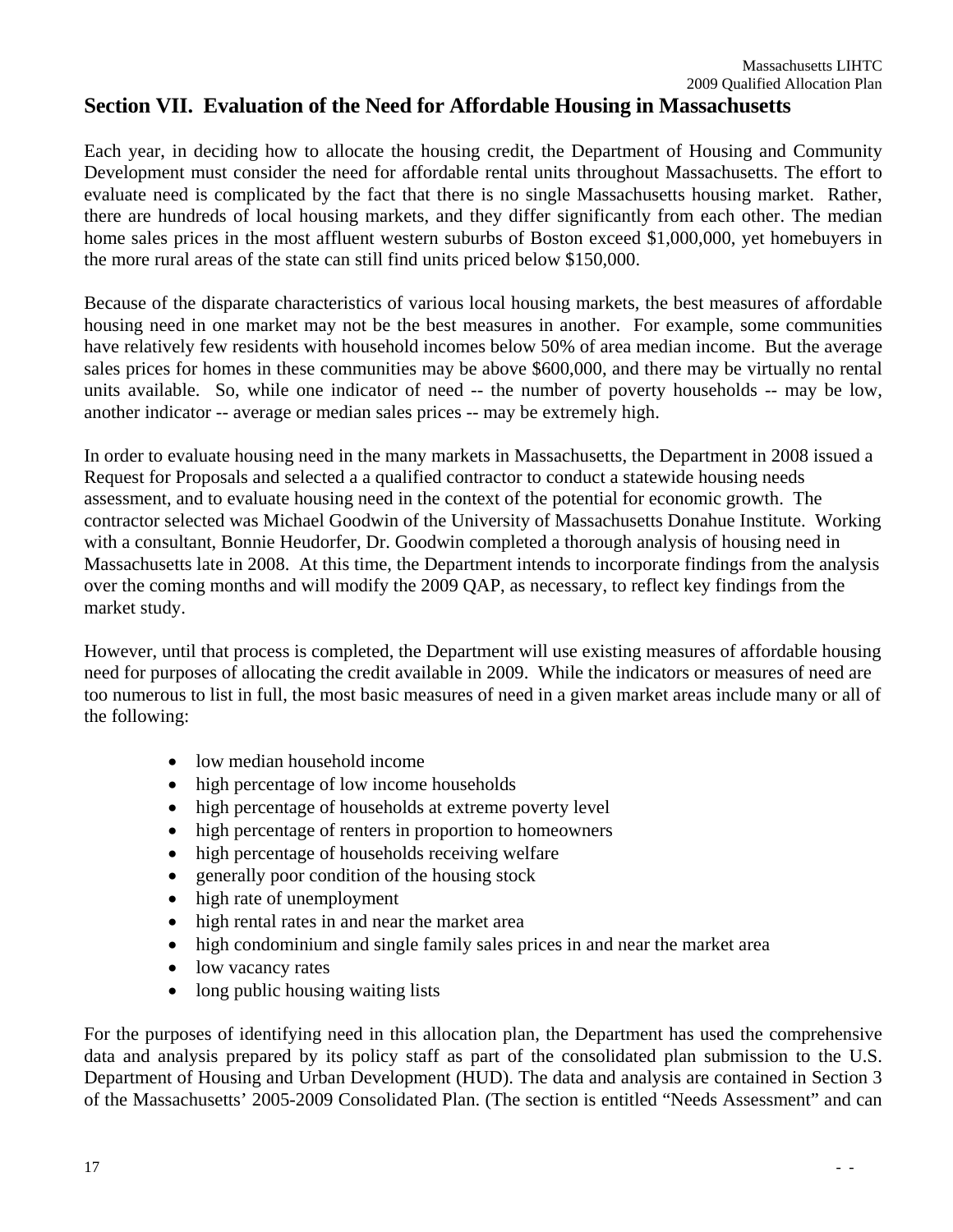be downloaded at the following website: www.mass.gov/dhcd)

The data and analysis contained in the consolidated plan confirm what housing experts already know. The effects of the sub-prime implosion have created even greater pressure on the Massachusetts rental market in 2009. There is still a substantial need for affordable rental housing in Massachusetts. After evaluating the available information, the Department has drawn the following basic conclusions regarding need:

- In most Massachusetts communities, there is a shortage of affordable rental units in good condition.
- There is still a greater need for family rental housing than for other types of affordable rental housing.
- In certain areas with low rental rates and sales prices, the housing stock is so deteriorated that it must either be rehabilitated or demolished and replaced by new units.
- In other areas, the affordable housing stock includes affordable rental projects faced with expiring use restrictions. In some areas, these units will be lost as affordable housing unless there is intervention.
- In some communities in metropolitan Boston, high rental rates and median home sales prices have clearly eroded the supply of affordable housing. New affordable rental units are badly needed in these communities.

The Department's determination of need is reflected in the set-aside categories established for 2009 and described in detail in Section VIII of this allocation plan. DHCD's determination of need also is reflected in the scoring system established for 2009 applications and described in Section XI of this plan.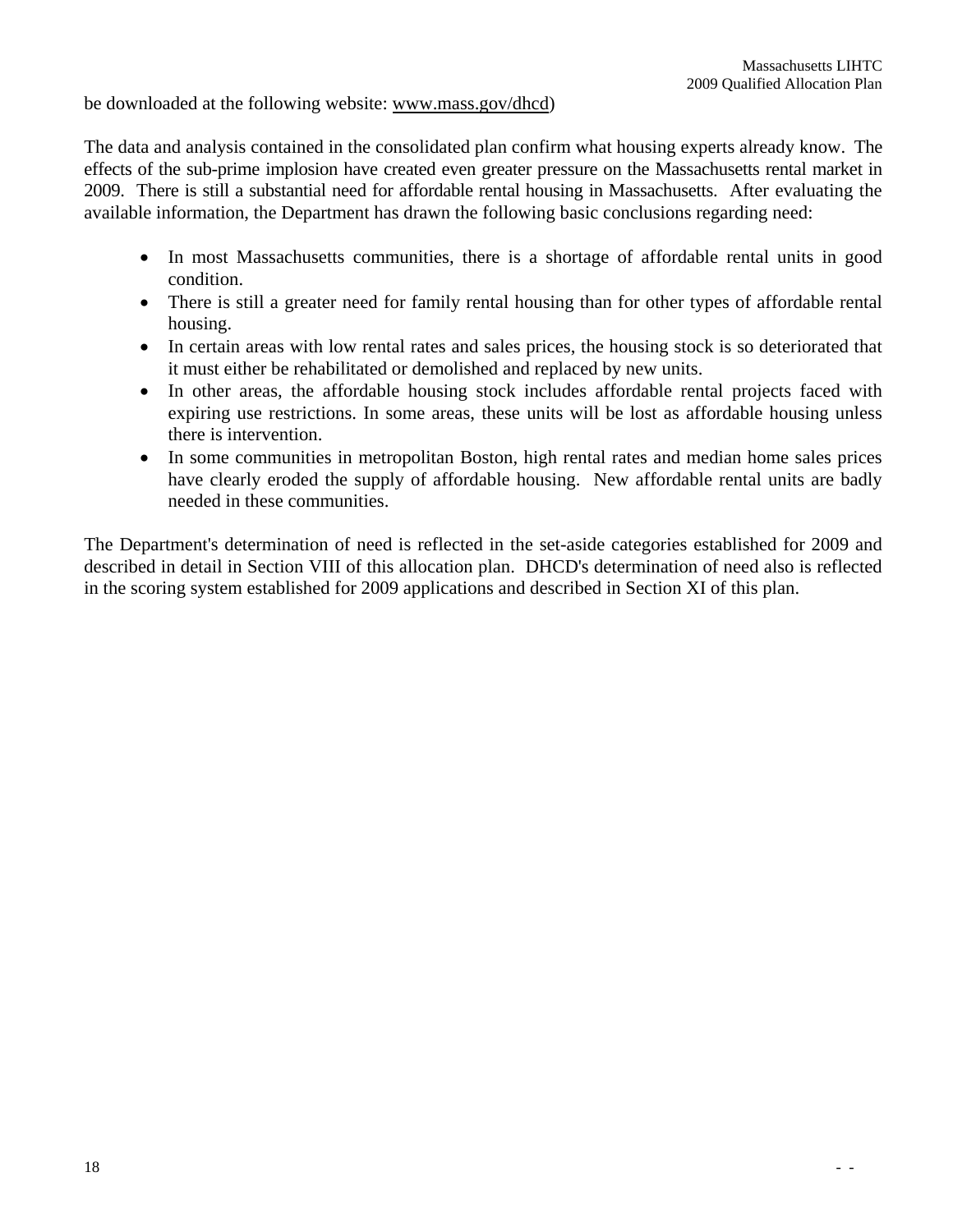## **Section VIII. Set-Aside Categories for 2009**

After careful consideration, the Department has established two set-asides for purposes of allocating the credit in the year 2009: a set-aside for production projects and a set-aside for preservation projects, including a special allocation for the Washington Beech HOPE VI project in Boston. In detail, the two set-aside categories for the year 2009 are as follows:

## **1) Production set-aside**-- **60% of the available 2009 credit**

The need and demand for affordable rental units is directly linked to the relative shortage of supply. Through this set-aside, the Department intends to allocate credit to support the production or creation of new affordable rental units. Applications for new construction projects will be evaluated in the production category. In addition, applications for rehabilitation will be evaluated in this category if:

- a) The units have been vacant for two or more years; or
- b) The units have been condemned or made uninhabitable through fire damage.

Sixty percent of the credit available for allocation in 2009 is intended to support production. The minimum project size will be eight units.

## **2) Preservation set-aside-- 40% of the available 2009 credit**

Thousands of affordable housing units currently exist in privately owned properties and in federally funded public housing projects. Applications for preservation projects will be considered in this category only if:

- The units are located in expiring use restriction projects. An "expiring use restriction project" is defined as a project whose owner is able to prepay an FHA-insured or MHFA- financed loan within nine months of the date of the tax credit application to DHCD. In addition, the project cannot be subject to any other use restriction that would effectively limit the owner's ability to convert the development to non-affordable use. When the use restrictions expire, low- or moderate-income tenants in some locations may face steep rent increases they cannot afford. While not all units in expiring use restriction projects can or should be preserved as affordable housing, many units are too valuable to lose. The replacement cost would far outweigh the cost to the state of helping to preserve the existing stock.
- Valuable Section 8 project-based units are located in projects whose owners have the legal right to terminate the Section 8 contracts, or to "opt-out" of the contracts. An "opt-out" project is defined as a project whose owner is able to prepay and opt-out of a Section 8 project-based contract within nine months of the date of the tax credit application to DHCD. In addition, the project cannot be subject to any other use restriction that would effectively limit the owner's ability to convert the development to non-affordable use. When an owner "opts-out" in a strong housing market, he or she may elect to raise the rents significantly, including the rents paid by low-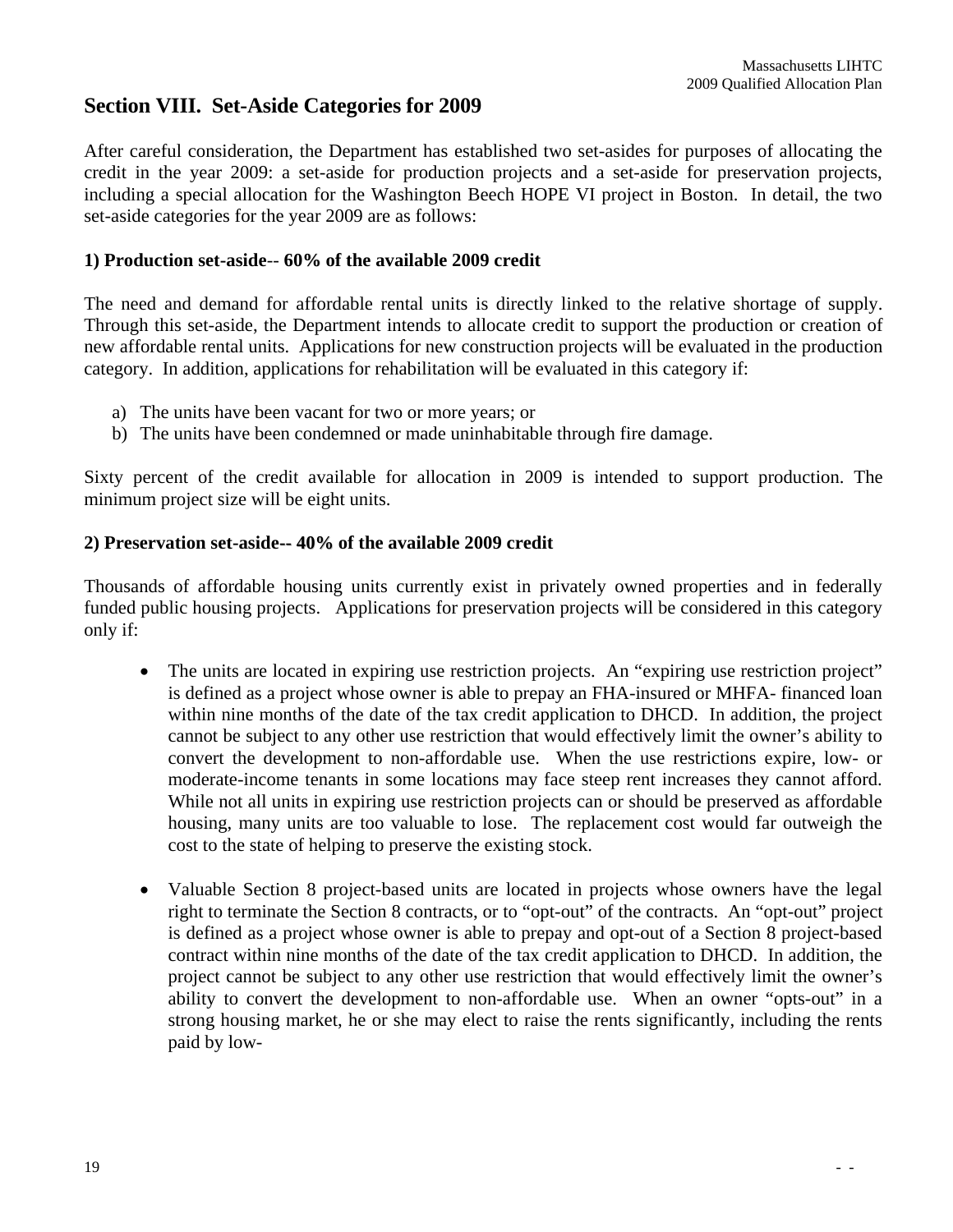or moderate-income tenants. Thus, the "opt-out" projects represent affordable stock that potentially could be lost from the inventory.

- The units are located in distressed or foreclosed properties and are at risk of being lost as affordable housing without an infusion of new capital and/or a new ownership structure. Such "distressed and "at risk" properties will be evaluated based on a capital needs study commissioned by DHCD or a public agency or lender (e.g., MHFA, MHP) that indicates that at least \$30,000 per unit of new capital is needed to address immediate repair and replacement needs.
- The units are located in a large-scale, significantly distressed federal public housing project, with the majority of units at risk due to deteriorated condition, and with HOPE VI funds already awarded to the project. At present, only one Massachusetts project is eligible in this category. Under the 2009 QAP, DHCD will set aside a total of \$2,000,000 in 2009, 2010 and/or 2011 credit, to be matched in part or in full by the HOPE VI award, subject to the sponsor's ability to attract an equity investor.

The Department intends to allocate its most valuable resources, such as tax credits and HOME, to the projects most at risk from expiring use restrictions and/or Section 8 opt-out. As an example, assume that two projects both qualify as preservation projects and meet the Department's allocation thresholds and fundamental scoring criteria. One project is at risk from expiring use restrictions, but the owner is willing to sell to a purchaser who will maintain long-term affordability in part through an allocation of 9% credit. The other project is occupied but has rehabilitation needs; the owner seeks tax credits to make necessary capital improvements. For purposes of allocating the 9% credit during 2009, the Department will give priority to the project at risk from expiring use restrictions -- if the project meets threshold and fundamental scoring criteria. If sufficient credit is available, the other project might receive an allocation as well, but it is not a priority project within the preservation set-aside.

Within the preservation set-aside, the minimum project size is eight units, although the Department expects that most or all applications in this category will represent fairly large-scale projects. There is no maximum project size in this category. However, certain cost limits, eligible basis limits, and DHCD allocation and subsidy limits will apply to virtually all 2009 projects and will effectively restrict total project size. Limits on cost, basis, and allocation amounts are described in a later section of this allocation plan. DHCD subsidy limits are described in the section of this plan entitled "Scoring System".

## **Non-profit set-aside:**

Federal law requires that at least 10% of the credit available in 2009 be allocated to projects involving "qualified non-profit organizations". DHCD will meet the 10% requirement by allocating credit to such organizations through either or both of the set-aside categories described in this section. Historically, the Department often has allocated more than 50% of its 9% credit authority to qualified non-profit organizations.

To be considered a "qualified non-profit", an organization must:

• Meet criteria described in Section  $501(c)(3)$  or (4) of the Internal Revenue Code and be exempt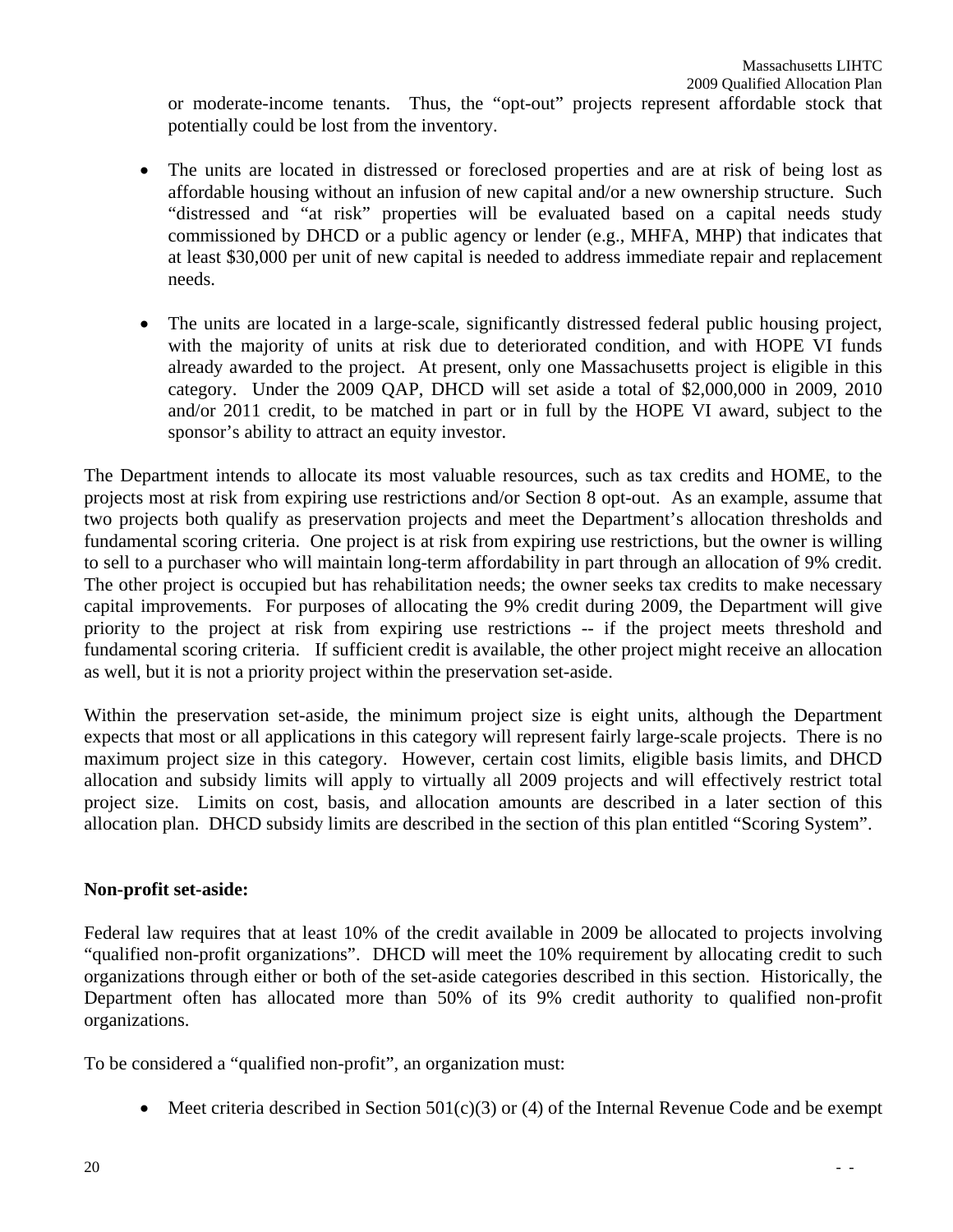from payment of taxes under Section 501(a);

- Have as one of its exempt purposes the fostering of low income housing; and
- Not have a prohibited affiliation with, or be controlled by, a for-profit organization, as determined by DHCD.

DHCD will include in the tax credit application the necessary certification to substantiate qualified nonprofit status. DHCD will make the required non-profit determination after reviewing the certification.

In order to count toward the 10% set-aside, a qualified non-profit organization, in accordance with Section 42 of the Internal Revenue Code, must:

- Own an interest in the project, directly or through a partnership; and
- Must materially participate (on a regular, continuous, and substantial basis within the meaning of Section 469(h) of the Internal Revenue Code) in the development and operation of the project throughout the tax credit compliance period.

In addition, qualified non-profit developers -- with or without material participation -- may have a right of first refusal to acquire a tax credit project after year 15, in accordance with Section 42 of the code.

It is likely that some applications will be submitted for projects that include both production and preservation units, as described in this plan. If the majority of the units in a project qualify for the production set-aside, DHCD will evaluate the project in the production category. Conversely, if the majority of the units qualify for the preservation set-aside, DHCD will evaluate the project in the preservation category.

The percentages of available credit established for each set-aside in 2009 are goals, rather than absolute minimums or maximums. In evaluating all projects and determining the most effective use of the available credit, DHCD, in its sole discretion, may choose to modify the percentages established as goals for each set-aside.

Regardless of whether an application is submitted as production or preservation, it must represent a project worthy of consideration by numerous housing and development standards. While no project is ever ideal, the Department is intent on allocating its extremely valuable resource, the 9% credit, only to the strongest possible applications. The following statements describe some of the characteristics the Department seeks to encourage and reward through the scoring system, regardless of project type:

- The project will fill a genuine, documented need, readily supported by available market information.
- The completed project will have a positive impact on the surrounding neighborhood.
- The completed project will have characteristics consistent with May 2007 sustainable development principles.
- The completed project will contain elements of "green design" and will promote conservation of energy resources.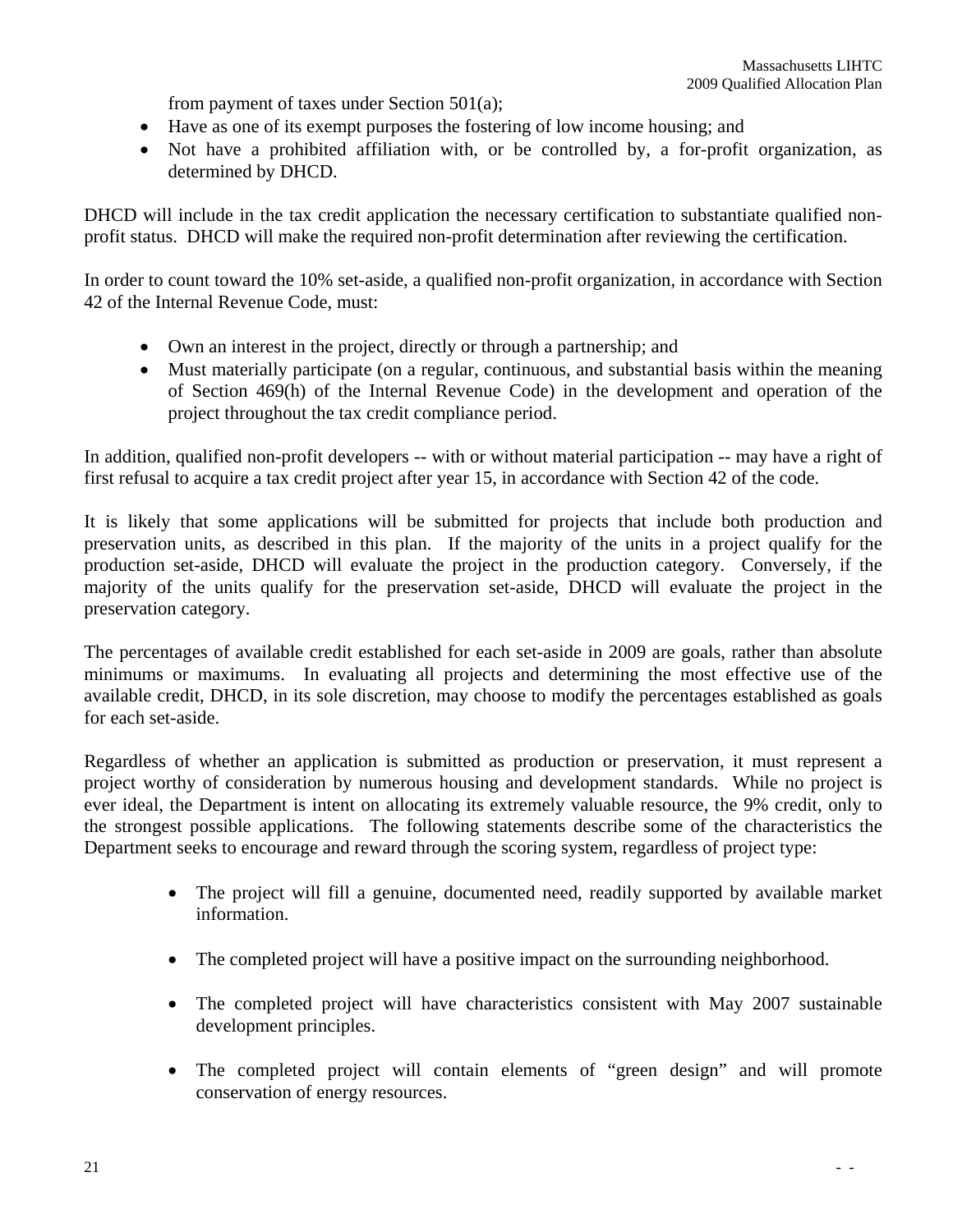- Consistent with fair housing policies, the completed project will offer expanded opportunities to racial, ethnic, and other groups protected under fair housing laws who are underserved in the community in which the project is located.
- From an architectural perspective, the project will be compatible with the surrounding neighborhood.
- The units, including the affordable units, will be well-designed, desirable places to live.
- The completed project will include units reserved for individuals or families earning less than 30% of area median income
- Local elected officials and neighbors actively support the project and participated in the development process.
- The development team has the financial strength to carry out the project.
- The development team has an excellent record in affordable housing development and management.
- Whether new construction or rehabilitation, the intended scope of work is appropriate.
- The total development cost of the project is reasonable, both in the context of industry standards and in the context of public perception.
- The developer's fee and overhead are consistent with the Department's written standards.
- Specific categories of project costs are reasonable, including estimated hard costs, estimated soft costs, and projected operating costs.
- The amount of public subsidy to be invested in the project is reasonable: typically, less than \$95,000 per affordable unit unless the project primarily is a special needs projects.
- No member of the development team will profit unduly from participating in the project.
- The project meets a recognizable public purpose.

## **Section IX. Recommended Cost Limits; Caps on Eligible Basis; Cap on Allocations Per Project**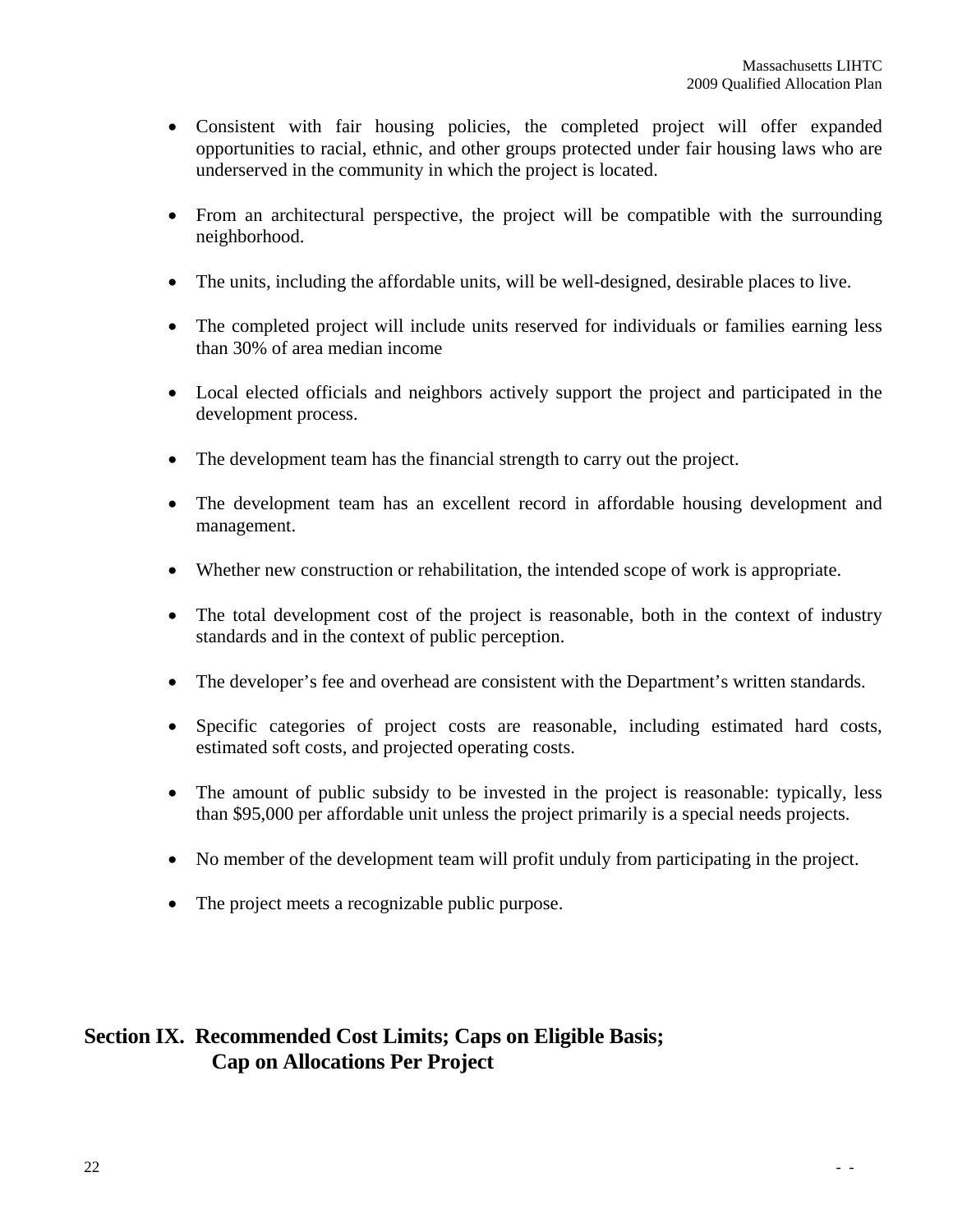From time to time, the Department re-evaluates the appropriate recommended cost limits for tax credit projects using cost information from projects in the Department's portfolio. The Department has made the decision to increase the recommended cost limits for larger unit projects within metro Boston to \$250,000 per unit. The new limit for larger unit projects outside metro Boston is \$200,000 per unit. Per-project limits on tax credit awards also have been revised (see page 24). For 2009, the recommended cost limits are as follows:

| SRO outside the Boston metro area                                        | S | 90,000  |
|--------------------------------------------------------------------------|---|---------|
| SRO within the Boston metro area                                         |   | 100,000 |
| Enhanced SRO outside the Boston metro area                               |   | 100,000 |
| Enhanced SRO within the Boston metro area                                |   | 125,000 |
| Assisted living unit projects outside the Boston metro area              |   | 125,000 |
| Assisted living unit projects within the Boston metro area               |   | 150,000 |
| Small unit projects outside the Boston metro area                        |   | 150,000 |
| Small unit projects within the Boston metro area                         |   | 175,000 |
| Large unit projects outside the Boston metro area                        |   | 200,000 |
| Large unit projects within the Boston metro area- preservation set-aside |   | 175,000 |
| Large unit projects within the Boston metro area- production set-aside   |   | 250,000 |

*Large unit projects* must have an average of at least two bedrooms per unit or consist of at least 75% two or more bedroom units and 25% three or more bedroom units.

*Enhanced SRO projects* must contain kitchen and bathroom facilities in at least two-thirds of the units.

As indicated, these limits are *recommended* limits: they are not intended to be absolute limits for projects seeking tax credits. Applications for projects with costs higher than the recommended limits will undergo greater scrutiny, so that DHCD may attempt to understand the added costs. In these cases, applicants will have to justify the project costs to DHCD in order to be eligible for 2009 consideration.

**Additional limitations for competitively allocated credits:** Even if an application is accepted for review with costs higher than the recommended limits, DHCD will typically cap the project's eligible basis. For the purpose of this QAP, DHCD will cap the allowable eligible basis in the production setaside at \$250,000 per assisted unit for projects within the Boston metro area and \$200,000 per assisted unit for projects outside the Boston metro area. DHCD will cap the allowable eligible basis in the preservation set-aside at \$175,000 per assisted unit.

As an example, to determine the amount of tax credits for which a production project within the Boston metro area is eligible, the sponsor must multiply \$250,000 in maximum basis times the number of tax credit units times 9%. The sponsors of a preservation project must multiply \$175,000 in maximum basis times the number of tax credit units times 9%. **For example, a 30 unit 100% tax credit production project within the Boston metro area will be eligible for \$675,000 (\$250,000 \* 30 \* .09 = \$675,000). A 30 unit 100% tax credit production project outside the Boston metro area will be eligible for \$540,000 (\$200,000 \* 30 \* .09 = \$540,000). A 30 unit 100% credit preservation project will be eligible for \$472,500 (\$175,000 \* 30 \* .09 = \$472,500). (Sponsors should note that the federal legislation (HR 3221) enacted in July 2008 established 9% as the permanent percentage for the "70%" credit projects.)**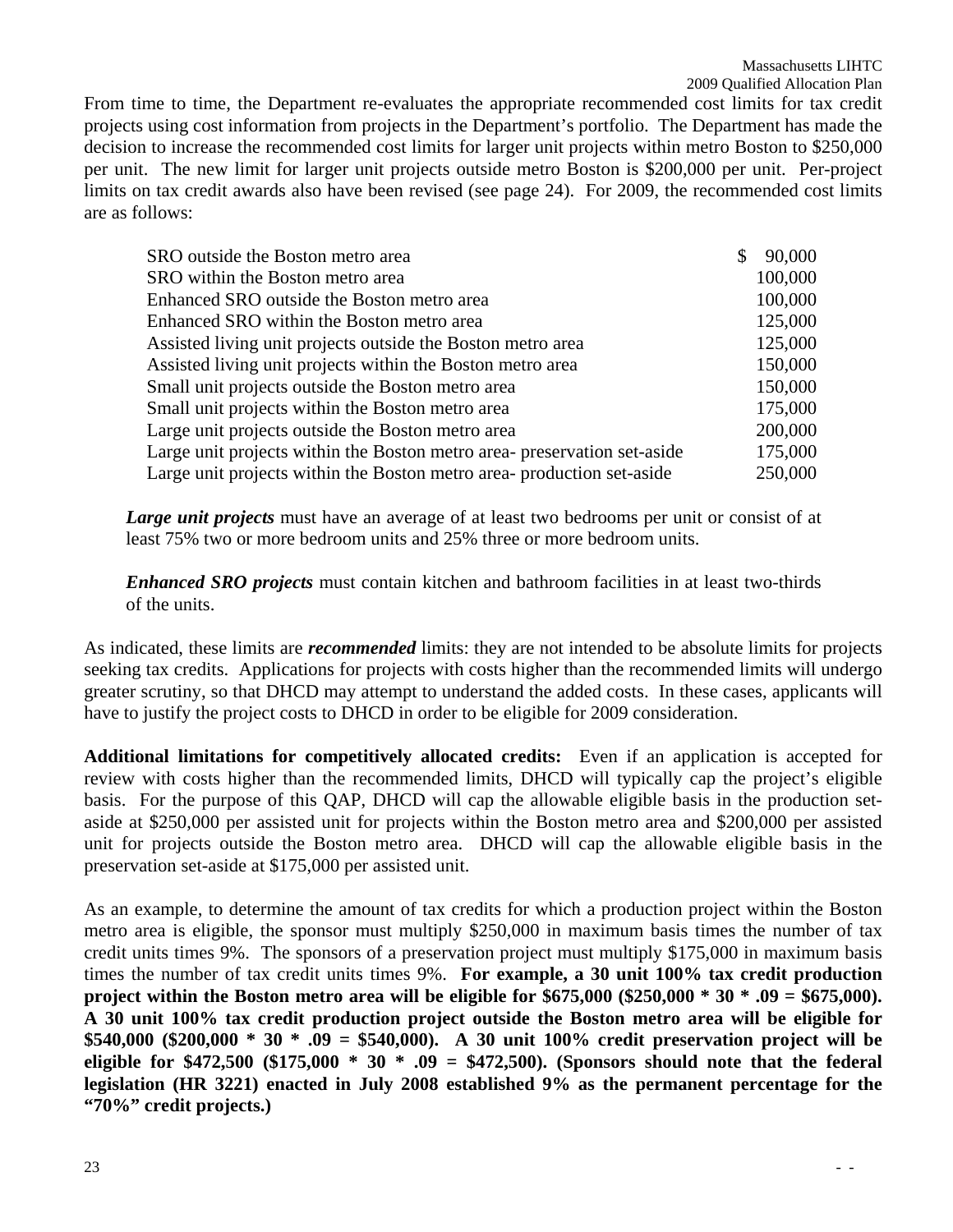Finally, in order to ensure equitable distribution of limited tax credit resources, the Department has established per-project limits for credit allocations. The Department has established \$500,000 as the maximum amount that can be awarded to an assisted living project. In 2009, the Department has established \$1 million as the maximum allocation amount that typically will be awarded to other projects during the term of this allocation plan. However, DHCD may elect to award more than \$1 million in credit -- up to a maximum of \$1.3 million in credit -- to large scale neighborhood impact projects. Requests for allocations greater than \$1 million will be considered on a case-by-base basis if the sponsor is able to demonstrate the potential impact of the project and if DHCD has sufficient credit to make a larger allocation. DHCD expects that a sponsor receiving an award greater than \$1 million – up to \$1.3 million – will request reduced amounts of subsidy financing from the Department. It is important to note again that sponsors of all 2009 credit projects will have to make the case to DHCD that they have secured an investor.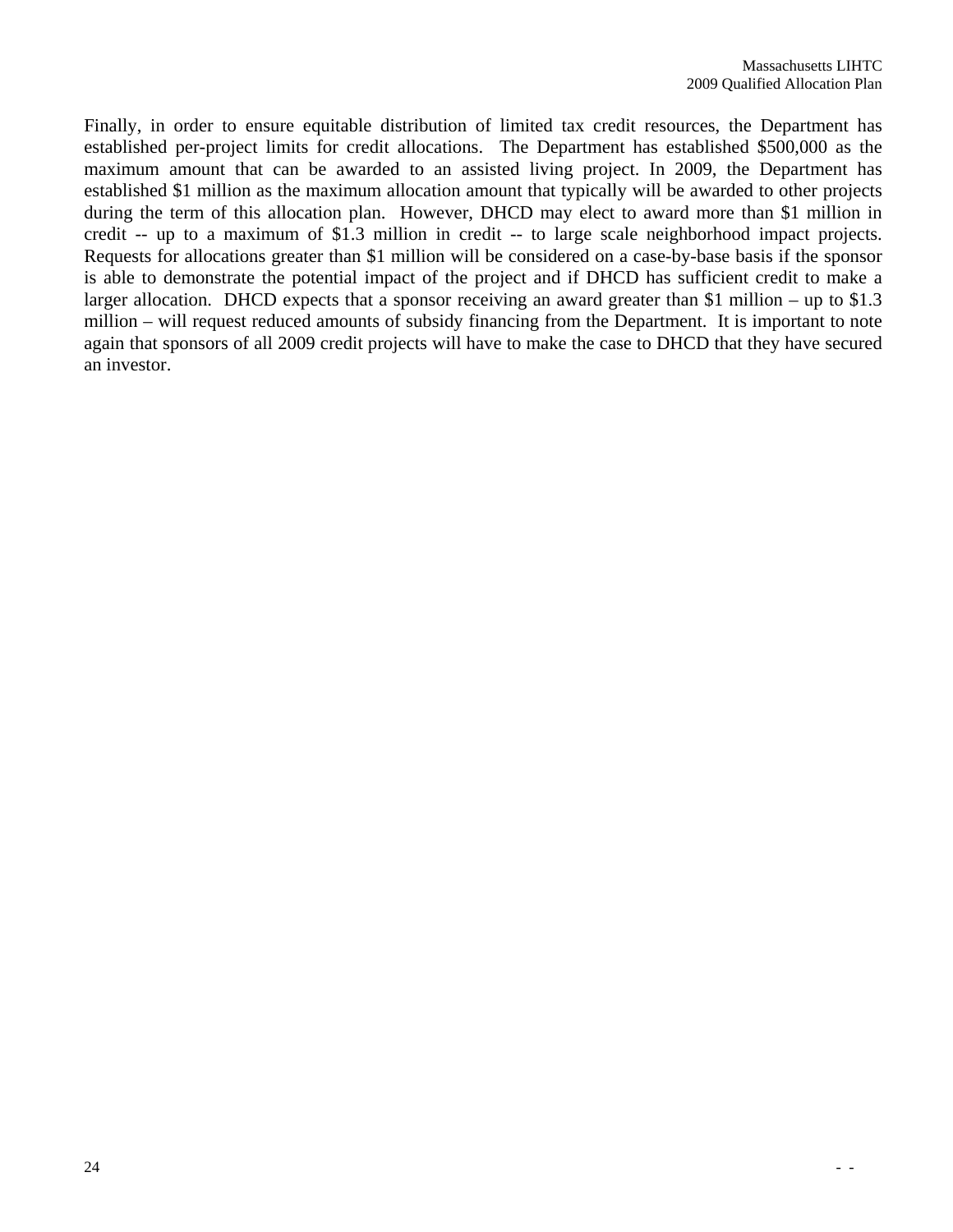## **Section X. Threshold Criteria for 2009 Tax Credit Applications**

During 2008, DHCD will first evaluate all tax credit applications in accordance with threshold criteria, then in accordance with competitive scoring criteria totaling 182 points. Unless an application meets all the threshold criteria set forth in this section, the Department will not review the application in the competitive scoring categories**. In addition, each applicant must submit a narrative addressing the project's ability to satisfy the threshold requirements.** 

The eleven threshold criteria that all applications must meet are as follows:

Threshold #1: Conformance with Set-Aside Categories Threshold #2: Quality of Site Threshold #3: Evidence of Local Support or Local Processing Threshold #4: Creditworthiness of Sponsor/Owner Threshold #5: Evidence of Site Control Threshold #6: Identification of All Financing Sources Threshold#7: Status of Compliance Monitoring of Other Tax Credit Projects Threshold #8: Good Standing with Respect to Other State Housing Programs Threshold #9: Commitment to a Thirty-Year Term of Affordability Threshold #10: Tenant Supportive Services Threshold #11: Inclusion of Units for Very Low Income Persons or Families Threshold #12: Consistency with the May 2007 Sustainable Development Principles Threshold #13: Fair Housing Narrative

The requirements included in each threshold criterion are as follows:

## *Threshold #1: Conformance with Set-Aside Categories*

Each project submitted for 2009 consideration must meet the criteria for either the production or the preservation set-aside. The production set-aside, described in detail in an earlier section of this plan, includes a minimum project size of eight units. At least 75% of the units in a proposed production project must have two or more bedrooms. DHCD will permit exceptions on the number of bedrooms only if efficiency or one-bedroom units are appropriate for the intended residents. (For example, assisted living projects primarily will include efficiency or one-bedroom units and will not be subject to the two-bedroom requirement. An exception to the bedrooms requirement also will be made for single room occupancy projects.) Regardless of the exceptions described in this paragraph, the Department's priority in this setaside is the production of rental units suitable for families.

The preservation set-aside also is described in detail in an earlier section of this plan. The minimum project size in this category is eight units. There is no maximum project size in this category. However, projects over 100 units will undergo greater scrutiny than projects of 100 units or less. The Department has a preference for projects that include units suitable for families, but recognizes that some preservation projects consist primarily of one-bedroom units for rental by older households. Other preservation projects are predominantly single room occupancy units for rental by individuals with special needs.

## *Threshold #2: Quality of Site*

The quality of the site is one of the most fundamental aspects of any housing project. Like other lenders,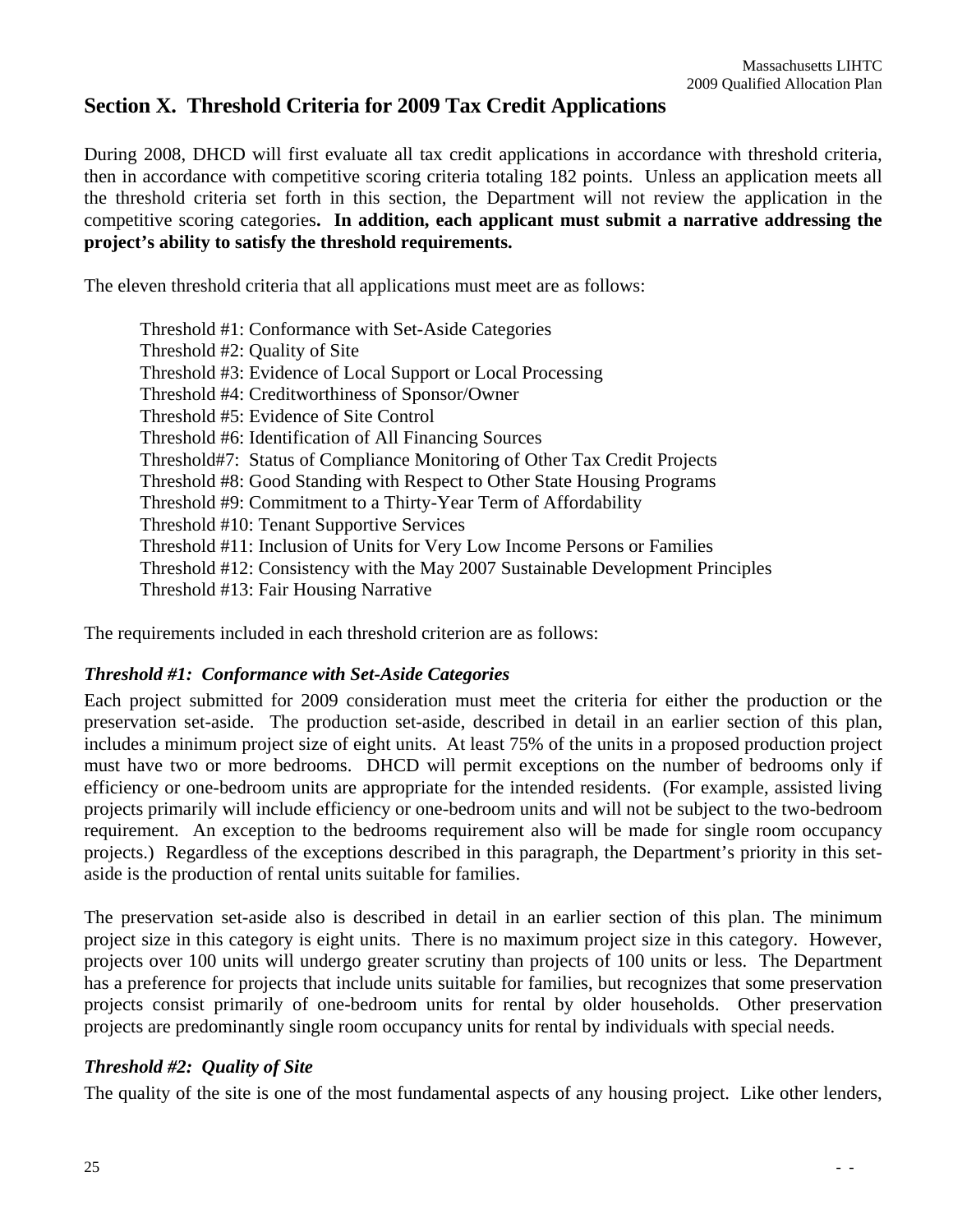both public and private, the Department ideally wishes to fund only those projects in outstanding locations, on problem-free sites. However, in reality, many tax credit applications represent existing, occupied residential properties located on sites that are acceptable, but not ideal. Additional applications represent abandoned or distressed properties that previously were occupied by tenants or homeowners. The sites of these properties also may be less than ideal.

The Department anticipates that some 2009 applications will represent occupied or previously occupied HUD properties. If DHCD were making the decision on quality of site, it might not agree with the decision already made by the U.S. Dept. of HUD. Since a whole class of applications includes sites that have been accepted by the federal housing agency, DHCD has elected not to evaluate "site" as a competitive category in 2009.

However, every 2009 application submitted for consideration still must include a site acceptable, by Department standards, for the proposed housing use. Sponsors should review their sites in light of the May 2007 sustainable development principles outlined in Section II of this QAP. Although site characteristics that are generally consistent with the May 2007 sustainable development principles may be present more often in urban areas, the Department believes that there are opportunities for housing development in all communities. Infill sites near services and transportation, buildings for adaptive reuse, former commercial or industrial sites, and other "smart growth" opportunities exist in rural and suburban communities. The Department encourages the development of projects in such locations, especially since such projects tend to offer greater opportunity to underserved racial and ethnic groups.

Before preparing a One-Stop Affordable Housing Application, each tax credit sponsor should contact DHCD's tax credit staff to schedule a site review. The Department will presume that a site is acceptable if it currently is the location of an occupied housing project, with no significant change proposed to the tenant group to be served. However, DHCD staff will still conduct an on-site assessment using, among other measures, the May 2007 sustainable development principles. To schedule a site review, the tax credit sponsor should contact the Department at least one month prior to the competition deadline for submitting applications. With less than one month's notice, the Department may not be able to conduct a site visit prior to the competition deadline.

## *Threshold #3: Evidence of Local Support or Local Processing*

In an ideal world, every affordable housing project would have the support of two key constituencies: its neighbors and the elected leaders of the community. Unfortunately, many projects lack local support, whether from the owners of abutting properties, local elected officials, or both. In some cases, support is withheld for good reason; in other cases, support is unreasonably withheld. In general, DHCD encourages applications from tax credit projects that have full local support. Projects with the support of the chief elected official will be rewarded in the competitive scoring criteria.

Sponsors sometimes may submit applications for DHCD's credit authority for projects that are not locally supported. If a sponsor/owner cannot demonstrate local support, he or she must instead demonstrate through a written narrative accompanying the One-Stop application substantial efforts to respond to local concerns and obtain the chief elected official's support. If DHCD is not satisfied that the sponsor/owner has made every reasonable effort to obtain support, the Department will reject the tax credit application. Sponsors of HOPE VI projects **must** have the written support of the chief elected official of the community in which the housing will be located in order to be eligible to receive an award of credit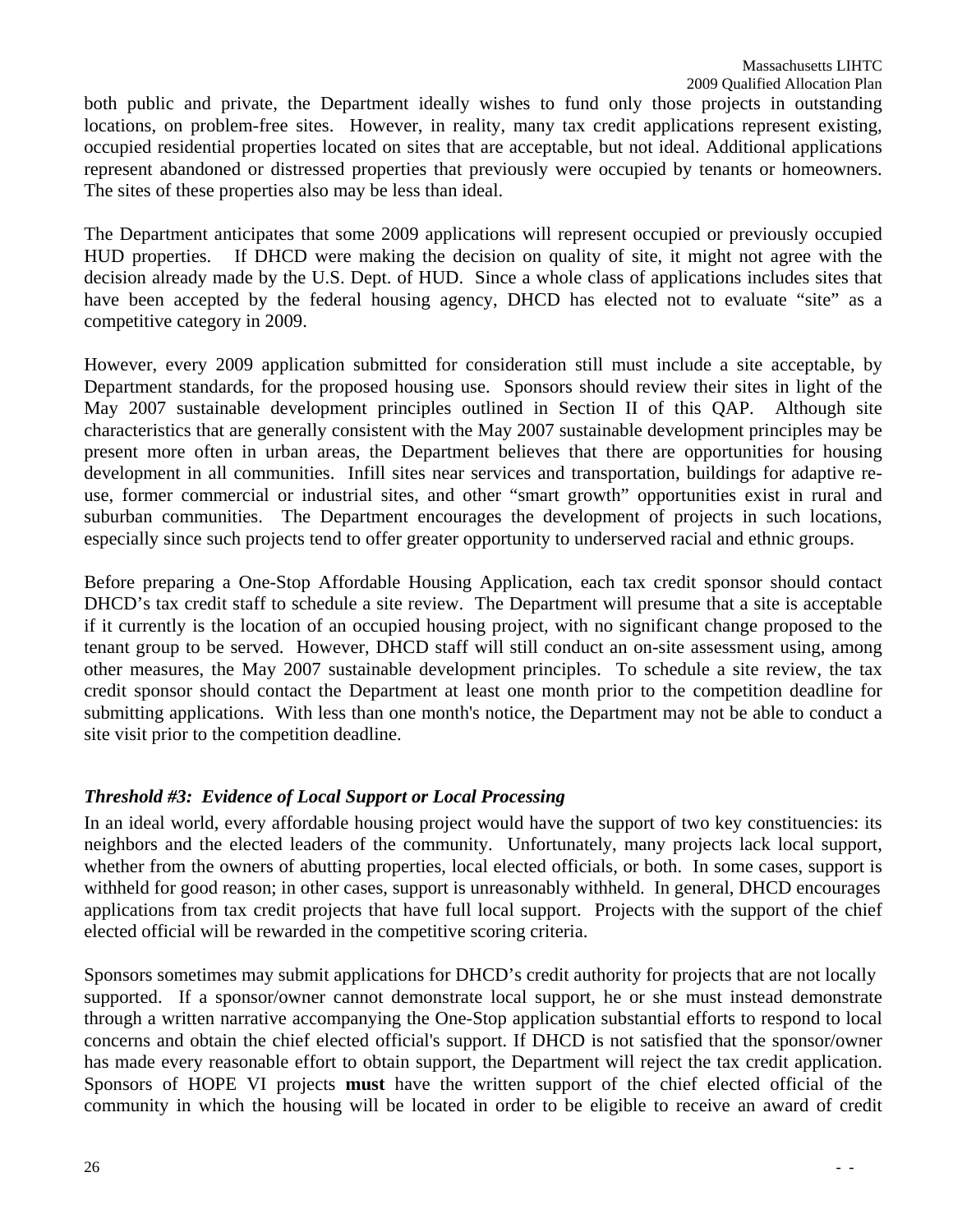## through DHCD.

With respect to local contributions, numerous projects submitted for tax credit consideration are located in municipalities that have their own funds through federal sources (i.e. Community Development Block Grant monies, the HOME Program, etc.), or through other sources. For projects located within such municipalities, DHCD typically requires a local contribution of funds in order for the project to receive tax credit consideration.

## *Threshold #4: Creditworthiness of Sponsor/Owner*

The Department will accept tax credit applications from sponsoring entities that are creditworthy by DHCD standards. The standards of creditworthiness include the following:

- 1) The debt obligations of a partner or other principal of the sponsor/developer entity and the proposed mortgagor/owner entity are paid current;
- 2) No liens exist against property owned by the partner or other principal;
- 3) The partner or other principal of the sponsor/developer entity and the proposed mortgagor/owner entity has not failed to respond to a public filing such as a lien or a judgment;
- 4) The sponsor/developer entity and the proposed mortgagor/owner entity (including any affiliates) have not experienced any event(s) of foreclosure over the past five years.
- 5) The sponsor/developer entity and the proposed mortgagor entity (including any affiliates) have not declared bankruptcy.

In general, a corporation will not be considered creditworthy if there are tax liens against the corporation, its affiliates, its subsidiaries, or its properties. In addition, if there is a bankruptcy lien against the corporation, it will not be considered creditworthy. DHCD also will determine whether a corporate sponsor is current in payments to its creditors and will require a certificate that all state tax payments are current. The Department will require that a sponsor certify that all of the standards of creditworthiness listed above have been satisfied as part of the One-Stop application submission package.

DHCD is considering entering into a Memorandum of Understanding (MOU) with the Internal Revenue Service in order to obtain tax information useful in determining an applicant's creditworthiness and good standing with the agency. If an MOU is executed during 2009, DHCD reserves the right to require that all tax credit applicants complete Form 8821, Tax Information Authorization (Rev. 9-98), naming DHCD as the appointee to receive tax information.

## *Threshold #5: Evidence of Site Control*

The project sponsor must be able to demonstrate full control of all land and buildings included in the project through a fully executed agreement such as an option agreement, a purchase or sale agreement, or another similar instrument. The instrument demonstrating site control must include a sales price and an expiration date. The expiration date of the instrument should extend at least eight weeks beyond the tax credit application deadline. Ownership of a note and assignment of a mortgage when combined with other factors may constitute full site control in certain limited circumstances.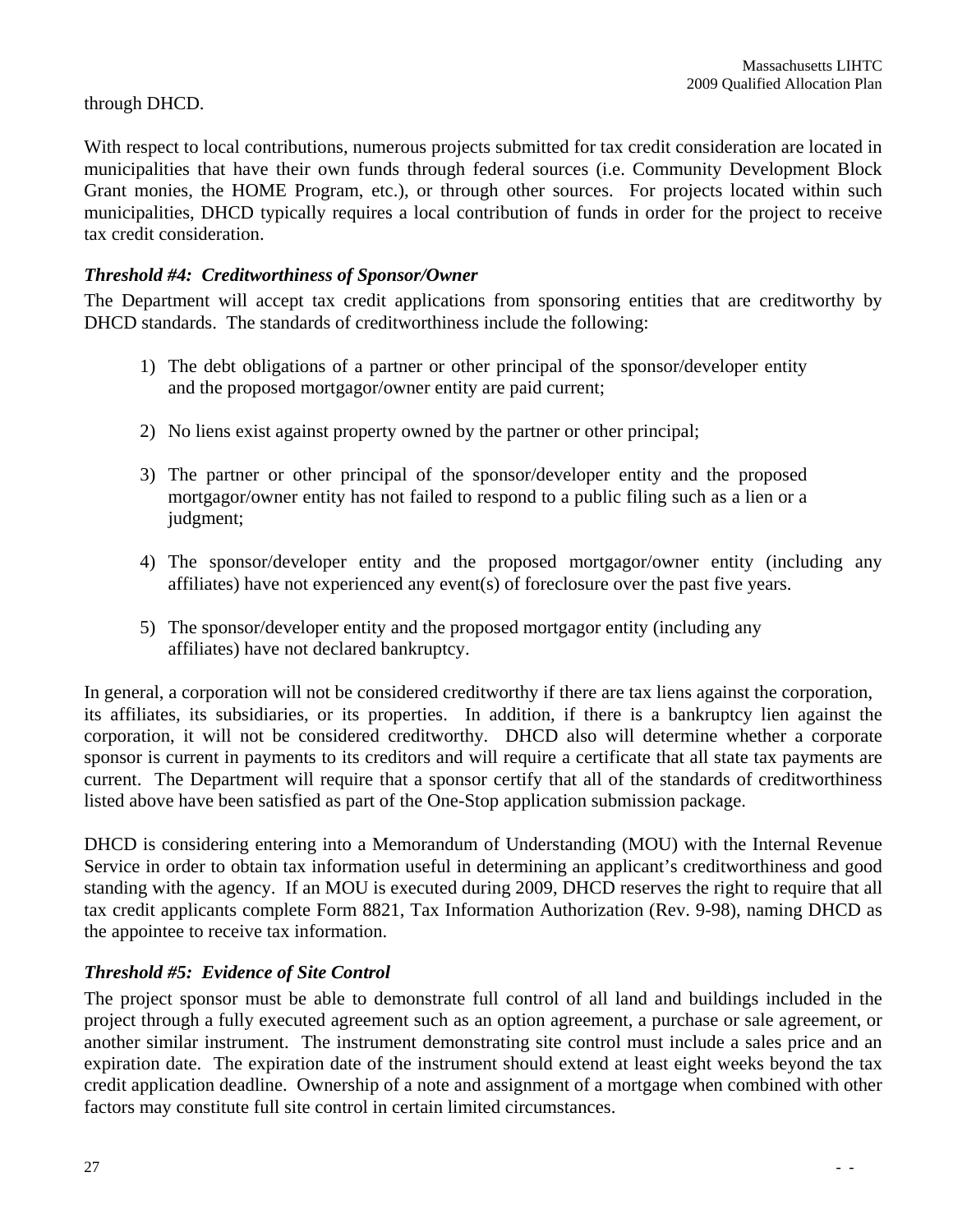The "Competitive Scoring System" section of this plan discusses the Code requirement for incurring costs which meet the so-called ten percent test. Property acquisition often serves as a substantial portion of these costs. If a project sponsor receives a tax credit reservation and later cannot meet the ten percent test, DHCD risks losing the credits. In order to avoid this potential outcome, DHCD attempts to ascertain that sponsors have full site control of all properties included in their respective projects.

The Department will consider all relevant circumstances in determining whether the site control threshold has been satisfied.

## *Threshold #6: Identification of All Financing Sources*

In the One-Stop Affordable Housing application, the sponsor of each tax credit project must identify funding sources sufficient to cover all development and operating costs. The sponsor may not be able to submit firm financing commitments for all sources by the application submission deadline. However, at minimum, the sponsor must submit documentation demonstrating a strong interest from each financing source. All sponsors are expected to submit strong letters from lending sources and a tax credit syndicator or investor. During 2009, DHCD will place particular emphasis on the letters from syndicators and investors.

## *Threshold #7: Status of Compliance Monitoring of Other Tax Credit Projects*

Many development team members submitting projects for 2007 consideration previously have participated in the development of tax credit projects that now are occupied. These projects may already have been monitored to determine compliance with Section 42 of the Internal Revenue Code. DHCD will not accept 2009 applications for tax credits if the proposed development team includes members who are affiliated with existing projects for which Forms 8823 ("Low income Housing Credit Agencies Report of Noncompliance") have been issued for material and/or continuing, but curable, non-compliance. In addition, DHCD may not accept applications from developers of tax credit projects financed in previous years with outstanding compliance monitoring fees due to the agency. These restrictions apply to all members of the development team. (Ownership and management of a project constitute an affiliation.) Before submitting a 2009 application, a sponsor/owner must verify that all team members can meet this threshold requirement.

## *Threshold #8: Good Standing with Respect to Other State Housing Programs*

Many development team members submitting 2009 tax credit applications have participated in other DHCD-assisted projects. All key members of a development team seeking 2009 tax credits must be in good standing with DHCD with respect to other DHCD-assisted projects. As one example, many tax credit developers have used state HOME assistance. If a developer -- or other key team member - participated in a state-assisted HOME project that has been monitored and determined to be out of compliance, DHCD will not accept a 2009 tax credit application from a team that includes this team member.

As another example, if a key team member has not made satisfactory progress on an earlier DHCDassisted project, the Department may not accept a 2009 tax credit application that includes this team member. Developers of tax credit projects financed by DHCD in previous years will not be considered in good standing with the agency unless compliance monitoring and/or tax credit processing fees have been paid in full for all their existing projects. Before submitting a 2009 tax credit application, the sponsor/owner must determine that the following members of the team are in good standing with DHCD: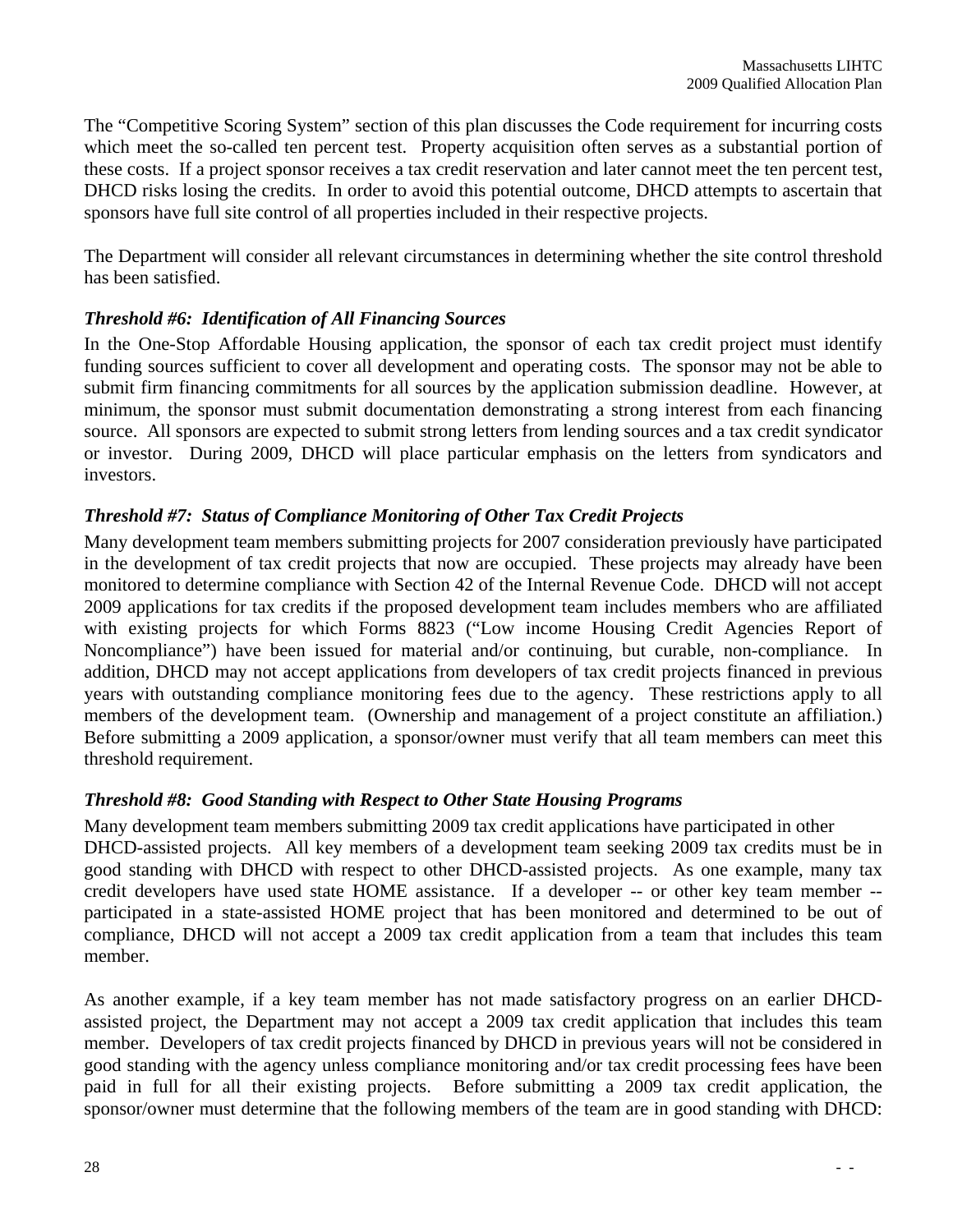consultant; architect; contractor; management agent; attorney. Obviously, the sponsor/owner also must be in good standing with DHCD.

## *Threshold #9: Commitment to a Thirty-Year Term of Affordability*

The sponsor/owner of each 2009 application must commit to at least a thirty-year term of affordability. With respect to affordability, the sponsor/owner must commit:

- To maintain the tax credit project as low income rental housing for at least 30 years; and
- To offer to the state an opportunity to present a "qualified contract", as such term is defined in Section 42 of the Internal Revenue Code, for the purchase of the project after expiration of the term of the Agreement.

Each tax credit project owner will be required to sign a Tax Credit Regulatory Agreement and Declaration of Restrictive Covenants ("the Agreement") before receiving the IRS Form(s) 8609. In the Agreement, the owner will be required to submit to DHCD a written request one year before expiration of the term of the Agreement (i.e., applicable term of affordability) for DHCD to procure such a qualified contract.

## *Threshold #10: Tenant Supportive Services*

Sponsors of some tax credit projects, including assisted living projects and HOPE VI projects, provide extensive supportive services for their tenants. The cost of services at assisted living properties and HOPE VI projects is part of the total development cost of the projects. At other tax credit projects, developers – especially non-profit developers -- work with neighborhood groups, churches, local schools, and local employers to attempt to create opportunities for their tenants. The services ultimately available at these projects are not part of total development cost but may prove highly beneficial to both tenants and owners over time. In the 2009 Qualified Allocation Plan, DHCD is requiring each applicant for credit to provide a narrative with the One-Stop funding application describing services available in the community to the existing or future tenants of the project. Developers do not necessarily have to pay for the services, but must identify the services and indicate how they will notify tenants, on a regular basis, of opportunities for education and employment training, and other important services.

## *Threshold #11: Inclusion of Units for Very Low Income Persons or Families*

DHCD requires sponsors of 2009 9% tax credit applications to reserve ten percent of the total number of units in their projects for persons or families earning at or below 30% of area median income. Sponsors seeking allocations of 4% credit for primarily affordable projects will be required to reserve ten percent of the total number of units in their projects for persons or families earning less than 30% of area median income. If a tax credit sponsor is utilizing tax exempt financing and seeking an allocation of 4% tax credits for a mixed income project with at least 50% of the units at market rates, the sponsor must reserve 15% of the total affordable units for persons or families earning less than 30% of the area median income.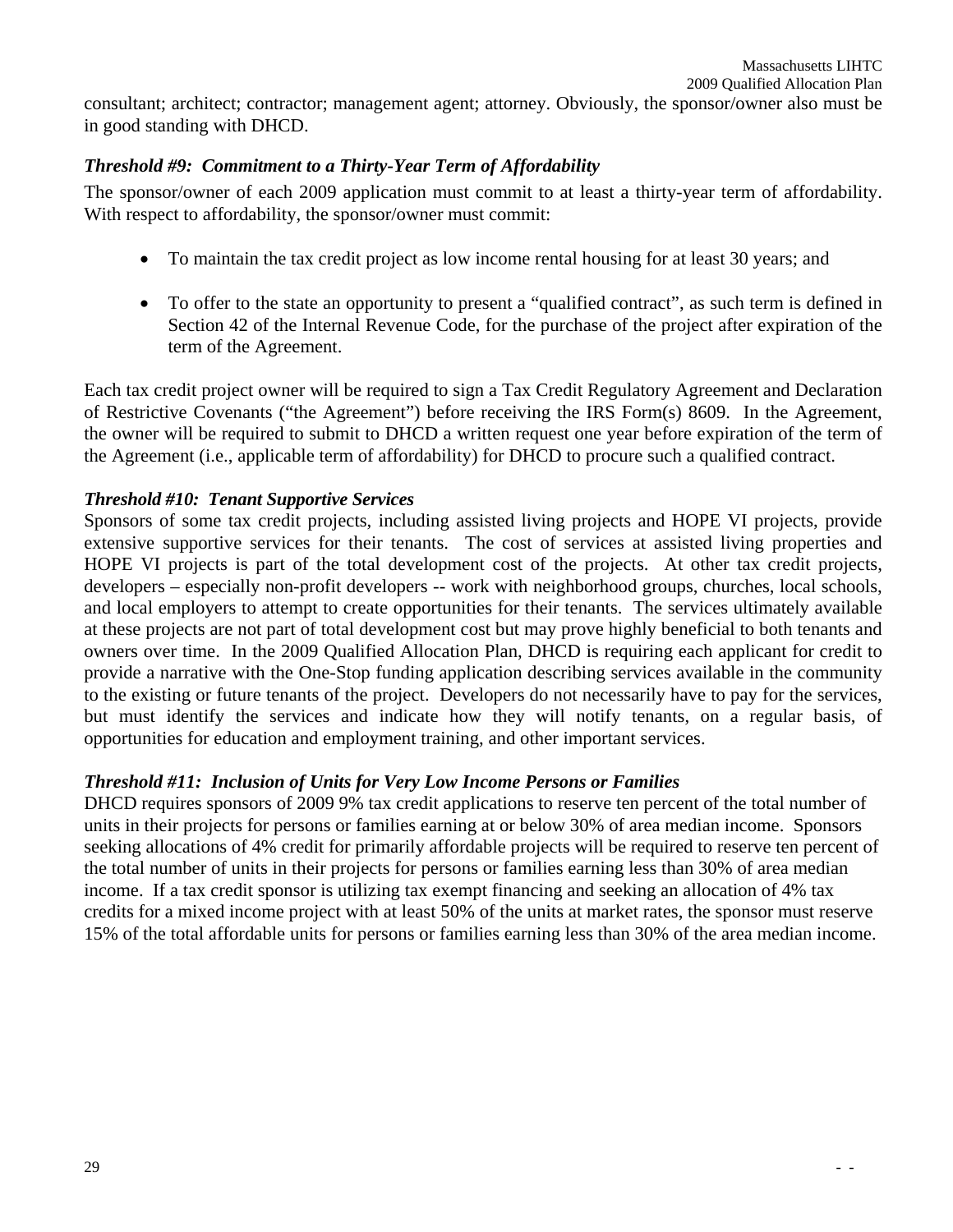## *Threshold #12: Consistency with the May 2007 Sustainable Development Principles*

The May 2007 sustainable development principles will be applied as a threshold for projects seeking state funding from DHCD and its partner entities. A listing of the principles can be found on pages five and six of this document.

## *Threshold # 13: Fair Housing Narrative*

Each sponsor must provide a narrative describing how the project location and type, tenant selection plan, and other applicable policies and procedures will further the Department's Fair Housing Principles provided in Appendix I. The narrative also should clearly describe the efforts that will be made to ensure affirmative fair marketing and outreach to those households and individuals least likely to apply for the affordable units within a project.

**Each tax credit applicant must submit a narrative addressing the project's ability to satisfy all threshold requirements listed above and on the preceding pages.**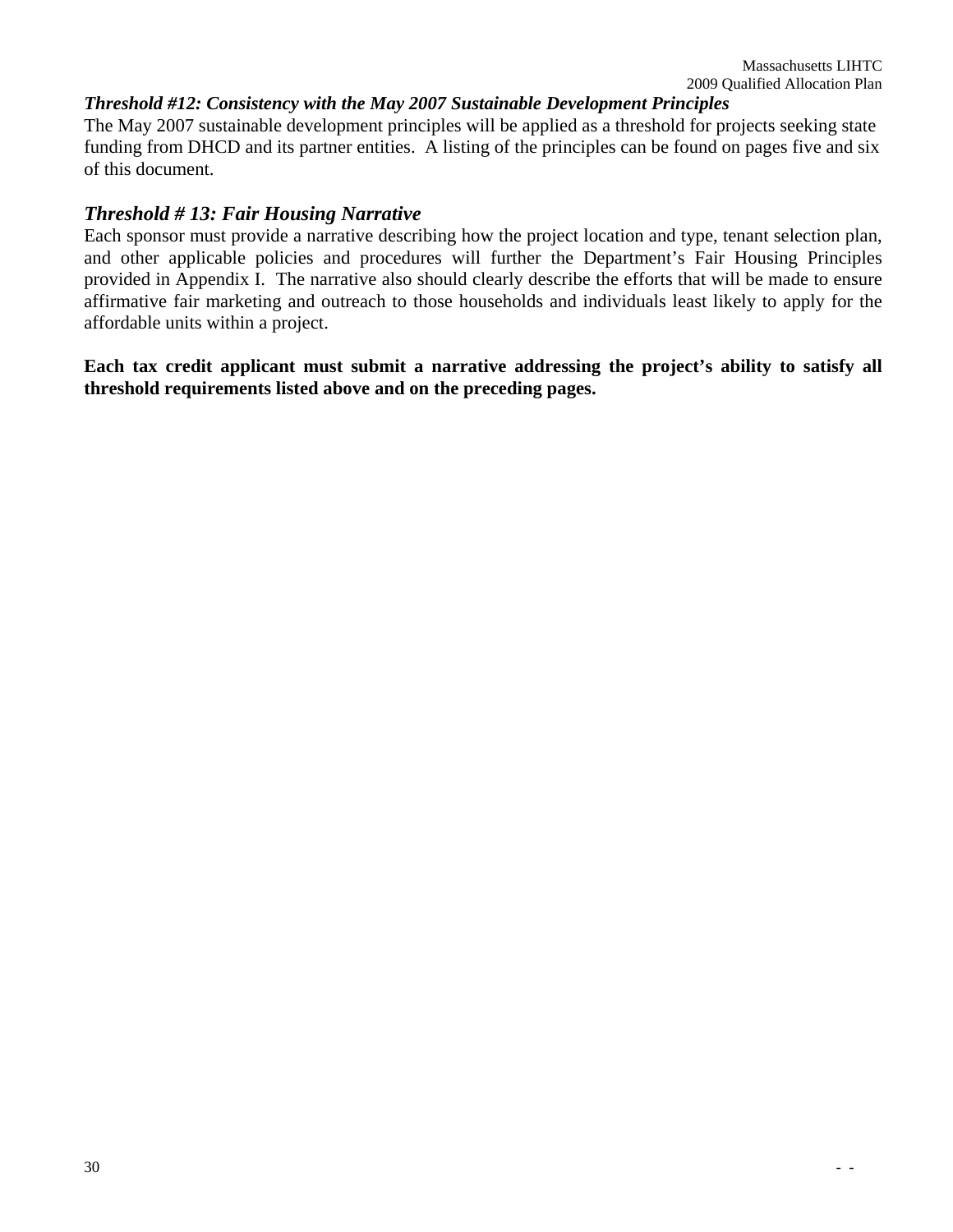## **Section XI. The Competitive Scoring System**

During 2009, DHCD will evaluate all tax credit applications first in accordance with threshold criteria, then in accordance with competitive criteria, totaling 182 points. Applications for projects that meet all applicable threshold criteria will be scored in two competitive categories totaling 182 points. The two competitive categories are:

- I) Fundamental Project Characteristics -- 100 points
- II) Special Project Characteristics -- 82 points

The threshold criteria are set forth in the preceding section of this plan. The components of the two competitive categories are as follows:

## **Fundamental Project Characteristics**

A total of 100 points is available in this category, which includes the five fundamental components of any affordable housing project, regardless of type. The five fundamental components, valued equally at 20 points each, are:

- A. Financial Feasibility
- B. Design
- C. Development Team
- D. Marketability
- E. Readiness to Proceed

Each of the five components of "Fundamental Project Characteristics" is described in detail below and on the following pages. Every tax credit application must score at least 12 points in each of the five components of fundamental project characteristics. If an application scores fewer than 12 points in any of the five categories, it will not receive an allocation of tax credits during 2009. If an application scores at least 12 points in each of the five categories, totaling at least 60 points, it will be evaluated and scored in the second competitive category, "Special Project Characteristics".

If a project is evaluated favorably and receives a 2009 allocation of credit, the sponsor should note that later modifications to the project may result in a re-evaluation by the Department. If a project is modified substantially, the allocation may be withdrawn. DHCD reserves the right to suspend further review of a project once it has identified that the project has failed in any one of the categories included in "fundamental project characteristics."

## **A. Financial Feasibility -- 20 points total; 12 points required minimum**

The information contained in the One-Stop Affordable Housing Application must demonstrate to DHCD's satisfaction that the proposed project is financially feasible during construction and after completion. The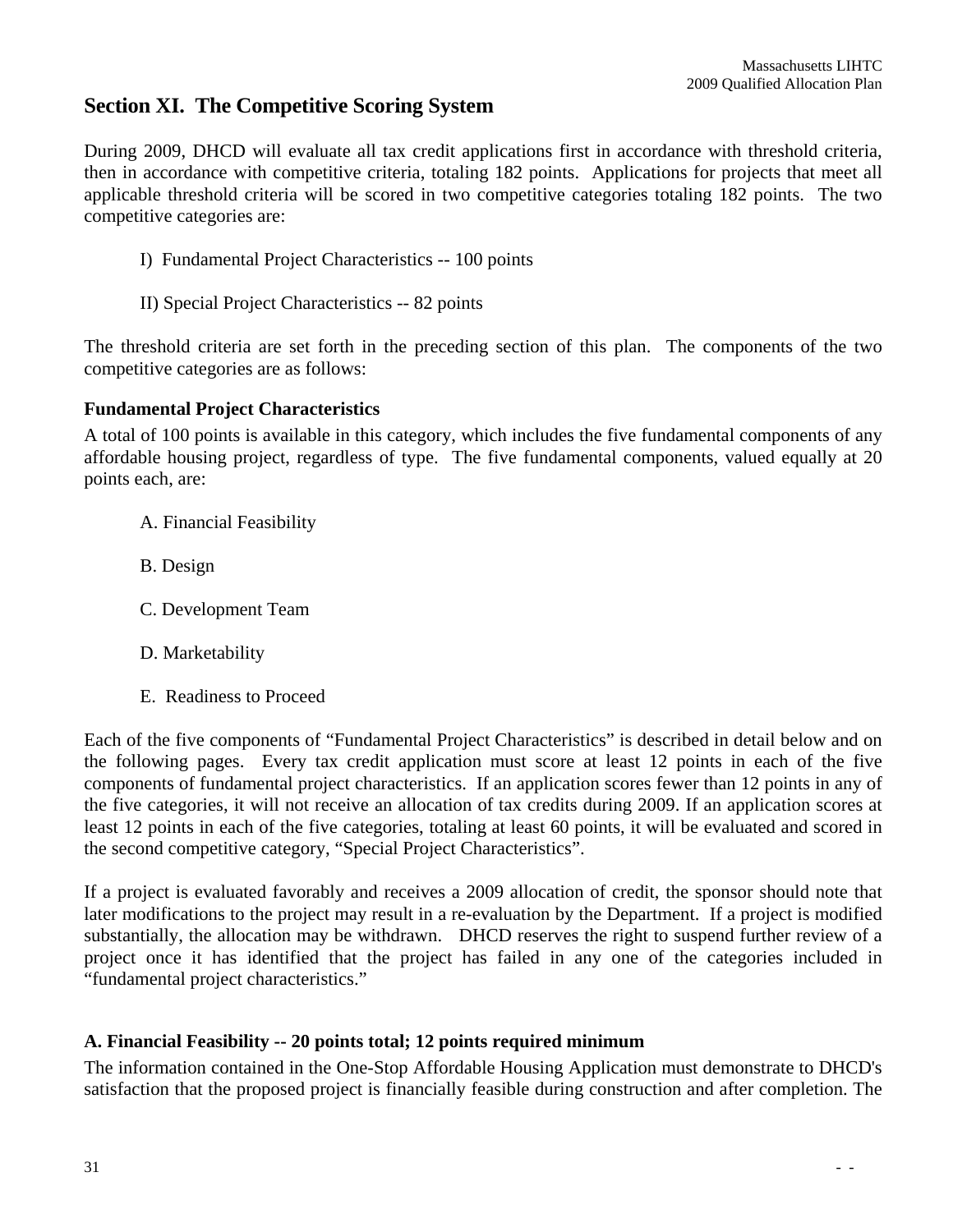sponsor/owner must include in the application solid evidence of financing commitments from construction and permanent lenders. The sponsor/owner must include a comprehensive letter of interest from a syndicator or investor. The quality of the letter is of utmost importance in 2009. The sponsor/owner must identify sufficient financing sources for all project uses in the One-Stop application. The operating proformas included in the application must include trending assumptions and debt service coverage acceptable by current industry standards and explicitly acceptable to DHCD.

The amount of equity raised per tax credit dollar is determined by market forces and, therefore, is subject to change. For 2009 underwriting purposes, DHCD will assume that each project sponsor will obtain \$.75 per tax credit dollar available for development costs. In determining the financial feasibility of the proposal, DHCD will consider the adequacy of the developer's fee and overhead to cover any gap that would result if an equity raise lower than \$.75 per tax credit dollar is achieved.

Sponsor/Owners are encouraged to refer to the Program Guidelines for the Low Income Housing Tax Credit Program dated January 2007 for further details regarding recommended financing. A sponsor/owner using assumptions that deviate from the DHCD-recommended assumptions must justify such deviations to DHCD's satisfaction.

## **B. Design -- 20 points total; 12 point minimum required score**

The design elements and the proposed scope of work for each 2009 tax credit project will be reviewed by architects and/or cost estimators under contract to DHCD. The architects and/or cost estimators will evaluate the architectural aspects of each project to determine:

- Whether the project conforms with all applicable laws, regulations, code requirements, including those specific to accessibility;
- Whether the project has incorporated certain aspects of "universal design" to increase accessibility (see attached checklist in Appendix G);
- Whether the architectural treatment is appropriate, given community standards and the surrounding neighborhood, as well as the project site;
- Whether proposed amenities are sufficient, appropriate for the target population, but not excessive;
- Whether the site layout and site design adequately address environmental issues; parking needs; rainwater management; appropriate open space requirements; outdoor improvements appropriate for the target population, visitability, etc.;
- Whether the owner/developer has incorporated energy conservation measures that exceed those required by the Building Code, and whether the project complies with energy efficient building envelope guidelines such as EPA's Energy Star standards, for appliance and light fixture selection as well as air sealing and insulation measures, which will result in both greater comfort and operating cost efficiencies;
- Whether the owner/developer has incorporated material selection consistent with promoting a healthful interior environmental quality;
- Whether the owner/developer has incorporated mechanical ventilation measures to control humidity and promote good indoor air quality;
- Whether the owner/developer has provided interior CO detectors as mandated by state regulations;
- Whether the project conforms to state and local coded-mandated regulations for water conservation requirements (1.6 gal toilets, low-flow devices, etc.) as well as storm water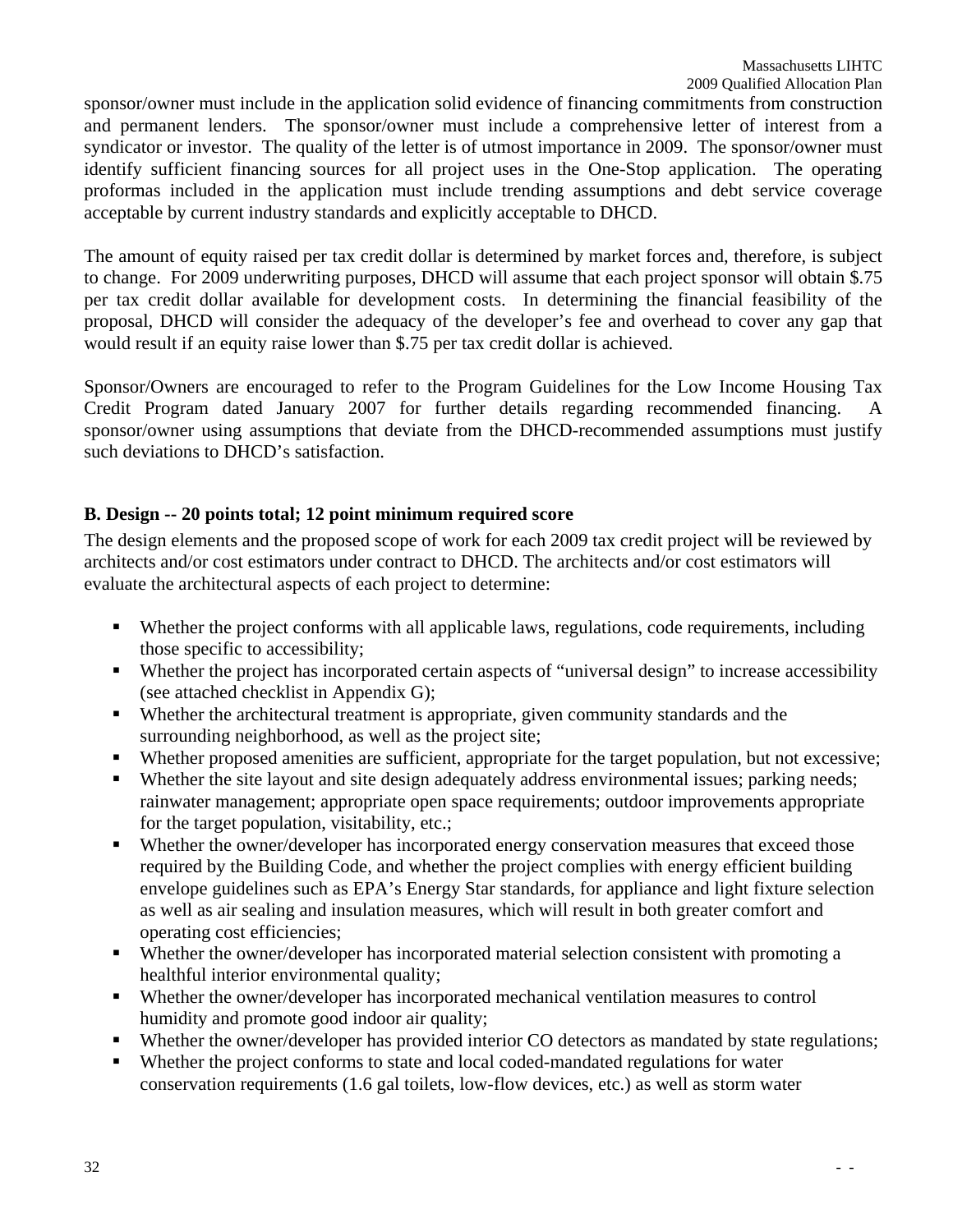retention/recharge. The sponsor should identify and advance water conservations measures that go beyond state/local regulations;

 Whether developer has provided for sufficient construction oversight, building envelope testing, and building system commissioning to ensure that the design and efficiency measures are properly installed and adjusted.

Project designs that incorporate site planning, exterior envelope detailing and mechanical system technologies to achieve energy efficiency are preferred. Demolition, renovation, and construction processes that result in waste reduction and conservation of resources are preferred. Building materials that are local in origin, that are durable, that incorporate recycled content, or that avoid toxic materials, are preferred. Sponsors must submit the completed forms found in Appendix H to demonstrate the measures that were utilized to achieve high performance and efficiency. Sponsors also should submit the accessibility checklist found in Appendix G in order to enable our reviewing architects to better evaluate the accessibility provision of each project.

In order to be considered eligible for tax credit funding, all units should be built with 3 distinct networks:

- One network installed for phone using CAT5e or better wiring.
- A second network for data installed using CAT5e or better, networked from the unit back to a central location (or a similarly configured wireless data network).
- A third network for TV services using COAX cable.

Costs associated with installing the data network are eligible development cost expenses. This will be a threshold requirement in the design scoring section. Sponsors of projects that do not include the above in their plans and specifications may not be considered eligible for a tax credit award.

In general, DHCD will follow the HOME Rental Program Guidelines and Regulations with respect to the minimum unit and room sizes, minimum suggested counter space, etc., for tax credit projects. With respect to the rehabilitation of existing structures, these minimum standards are intended for guidance and should be met wherever possible. The Department recognizes that, in some cases, constraints such as existing partitions, walls, plumbing, or excessive construction costs will prevent compliance with these standards. If a sponsor determines that it is not feasible to comply with all the HOME standards, he or she should provide an explanation in the tax credit application.

As was the case during 2008, DHCD will require during 2009 that each sponsor include in his or her application a construction cost proforma prepared by a qualified contractor or architect or a qualified construction cost consultant. DHCD also will require that all sponsors of existing projects submit a letter from the primary lender supporting the construction cost proforma and the proposed scope of work and confirming that such costs cannot be funded in part through a mortgage increase. **In addition, in accordance with industry recommended practices, sponsors of projects applying for funding under the preservation set-aside must submit a capital needs assessment that adequately supports the scope of proposed improvements to the Department's satisfaction. A qualified, licensed architect or engineer must perform this study.** 

In cases where the developer and the general contractor are affiliated, a qualified, unrelated third party contractor, architect or qualified construction cost consultant must prepare the construction cost proforma. Related party contractors are subject to the maximum allowable builder's profit and overhead and general requirements indicated in the Program Guidelines as well.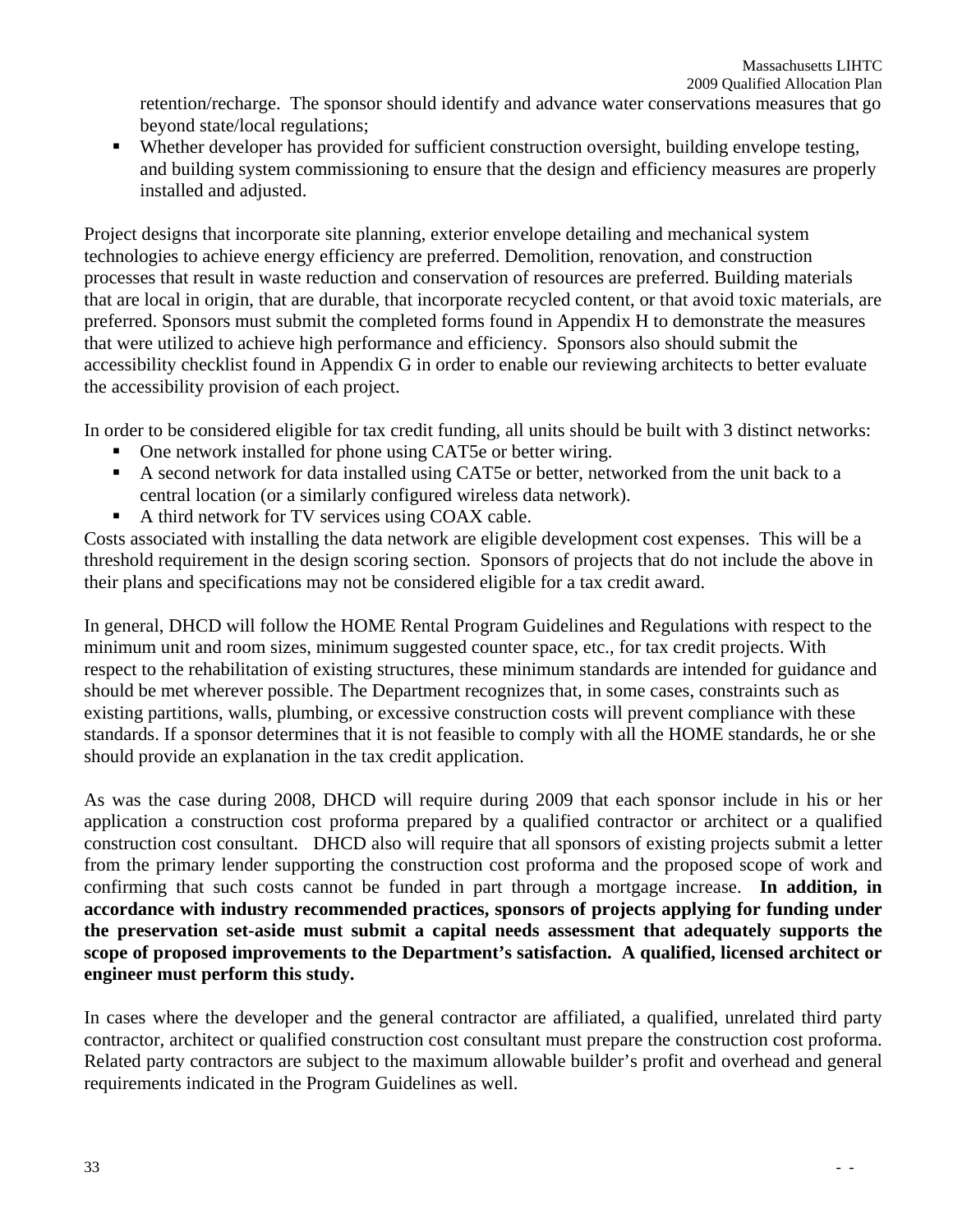## **C. Development Team -- 20 points total; 12 point minimum required score**

The key members of the development team are the owner/developer; the consultant; the architect; the contractor; the management agent; and the attorney. DHCD will review the background of the key team members to determine:

- Prior successful experience in developing tax credit projects
- Financial strength
- Physical and financial condition of other properties developed by the sponsor/owner
- Prior experience on other DHCD-assisted projects
- Inclusion of SOMWBA-certified Minority/Women's Business Enterprise members on the team as sponsor/owner; management agent; contractor.
- Inclusion of SOMWBA-certified Minority/Women's Business Enterprise members on the team as architect; attorneys; syndicators; accountants; consultants.

The intent of this scoring category is to identify those teams capable of financing and developing complicated tax credit projects and managing the projects successfully after completion and occupancy. The scoring in this category will reflect whether members of the team currently own or manage troubled properties. The scoring also will reflect whether members of the team recently have been involved with other DHCD-assisted projects that have not progressed to DHCD's satisfaction. In addition, the scoring will reflect whether the team includes members who are M/WBE certified in Massachusetts by the State Office of Minority and Women Business Assistance (SOMWBA).

To determine the application score in this category, the Department will evaluate the capacity of each key member of the team as identified in the One-Stop. Sponsors of tax credit projects should note that they have two options with respect to identifying a general contractor:

- 1) A sole contractor can be listed in the One-Stop, and the Department will evaluate the capacity of that contractor as part of the scoring process; or
- 2) The names of three possible general contractors can be listed in the One-Stop, and the Department will evaluate all three entities for scoring purposes. If the sponsor chooses this option, the score for the contractor will be the average of the scores for each of the three entities listed.

Whether the sponsor chooses to make the final selection of a contractor before or after submitting the tax credit application, certain subcontract bidding processes must be followed to the Department's satisfaction. If a general contractor is selected before the project is submitted, the sponsor will have to demonstrate at a later time that subcontractors were selected through a process demonstrating competitive pricing of construction. This requirement will be a condition in the tax credit reservation letter. If the sponsor elects to choose a contractor after receiving a tax credit reservation, he or she must select the lowest qualified bidder from a pool of at least three bidders and must document the selection process to the Department's satisfaction. Again, this requirement will be a condition in the tax credit reservation letter.

Regardless of which approach the sponsor selects, the Department will require a submission describing bidding procedures later in the tax credit process.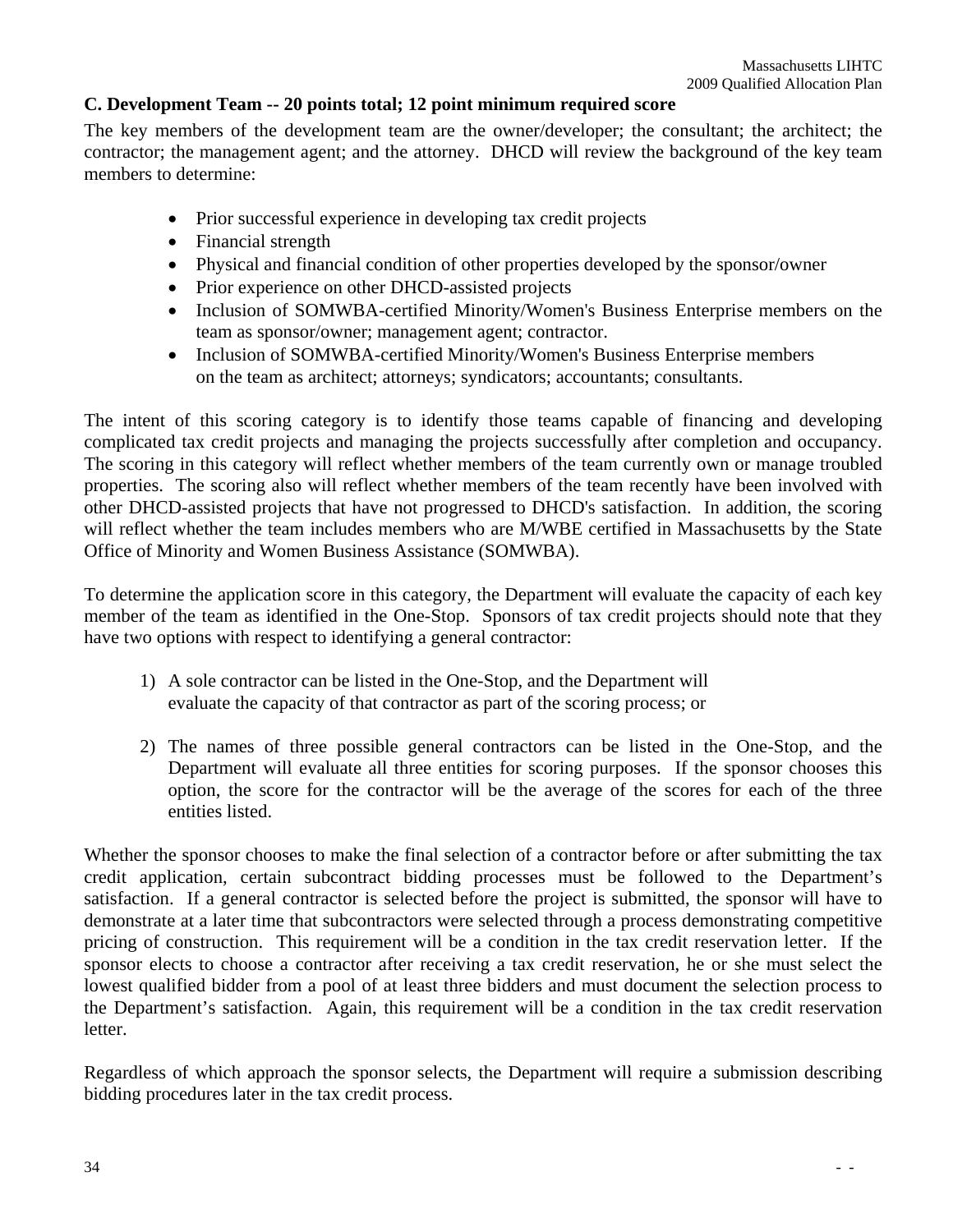In order to ensure that management entities have adequate experience in managing tax credit properties, DHCD reserves the right to require tax credit compliance training as a condition of its funding award.

## **D. Marketability-- 20 points total; 12 points required minimum**

Unless a market exists for the proposed project, the project will fail. **The sponsor/owner identified in each 2009 tax credit application must include in the One-Stop Affordable Housing Application a detailed market study prepared by a qualified professional acceptable to DHCD. This Internal Revenue Service requirement applies to all projects, whether production or occupied preservation projects.** 

The National Council of Affordable Housing Market Analysts (NCAHMA) has adopted guideline documents detailing its standards for definitions and content in an affordable housing market study. These guideline documents have been included as Appendix F to this allocation plan. The Department will accept membership in the NCAHMA organization as indication that the market analyst is a qualified professional acceptable to the Department. DHCD strongly encourages sponsors to direct their market analyst to produce a market study consistent with NCAHMA guideline materials and standards.

If, during the course of its review, DHCD determines that the market study submitted with the application is inadequate, DHCD will require the sponsor/owner to submit a new market study. An application that includes a market study that does not confirm the viability of the proposed project will in all likelihood not score the minimum points required in this category. The market study included in the application should address need and demand in the specific housing market, including typical sales prices, rental rates for various types of projects, vacancy rates. The market study should include the sponsor/owner's analysis of why the proposed project will be competitive.

As part of the determination of marketability, DHCD will conduct an independent evaluation of housing need. This evaluation will investigate the project's marketability including whether the project is located:

- a) In a community in which the public housing waiting list exceeds, by a ratio of three to one, the total number of existing federal and state public housing units available for the proposed population (not including units occupied by federal or state rental assistance certificate holders); or
- b) In a community in which there is no public family housing; or
- c) In a community where the rent burden is greater than 30%. Rent burden is defined as the median percentage of gross income spent on housing in the community in which the proposed project is located.

Sponsors of projects for populations with special needs and/or persons with disabilities (including assisted living facilities) should carefully address the anticipated demand for the proposed project and the reasons why the project will be attractive to the particular consumer group(s). Sponsors of these projects must include a resident social services plan acceptable to DHCD. DHCD will place special emphasis on the market study for assisted living applications. Given the marketing issues that some assisted living projects have encountered, DHCD may require significant additional documentation from sponsors of such projects. It has become clear to the Department that assisted living projects are particularly difficult to market and operate successfully over time. Sponsors of new assisted living projects will have to make an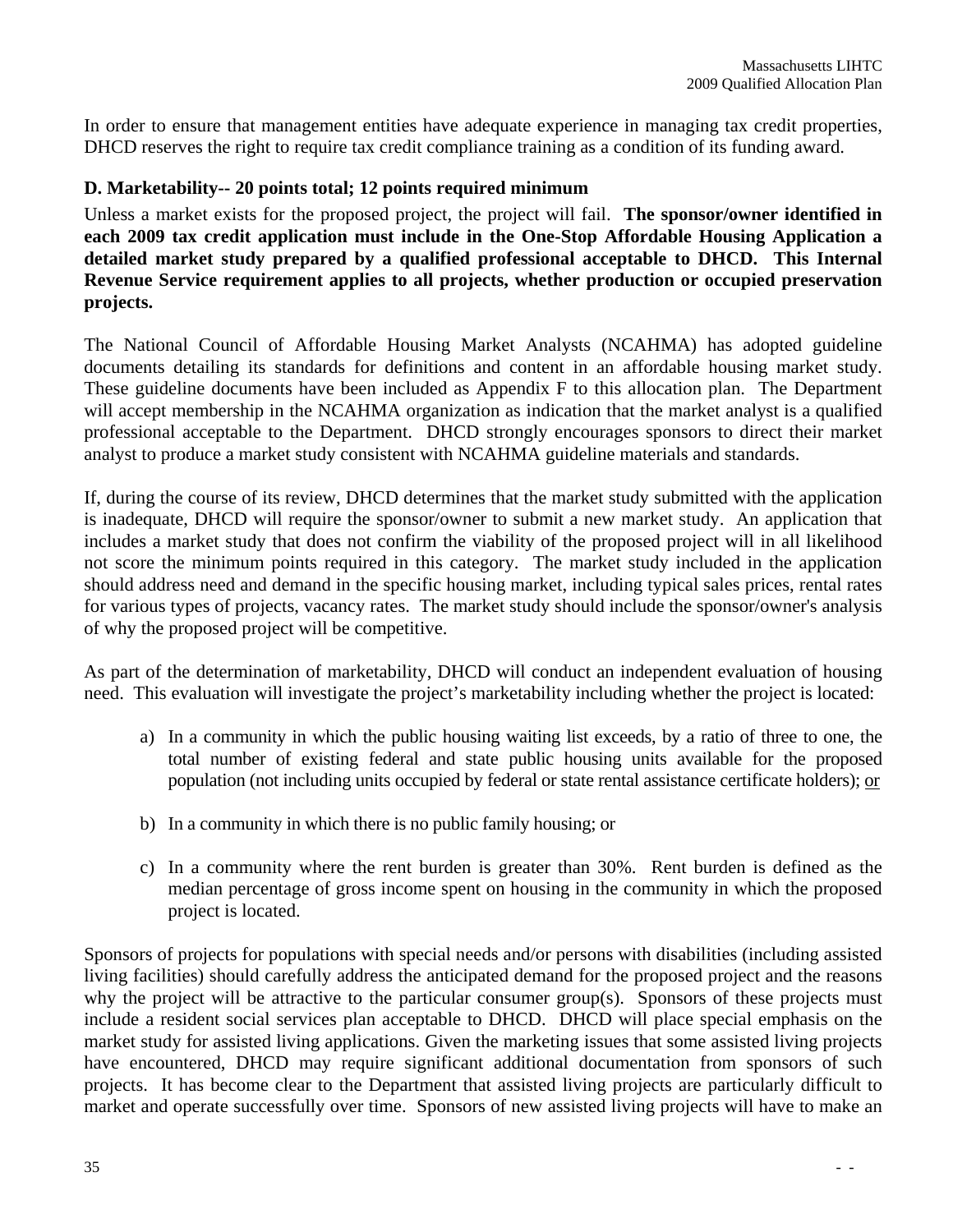exceptional case to the Department as to why their projects should be considered for tax credits and other DHCD resources.

DHCD also will review every proposed project's rent structure. In general, the proposed rents will be compared to rents for comparable, unassisted units in the subject market. DHCD also may consider such market factors as home sales, rentals, and average vacancy levels. Additional factors to be evaluated include, but are not limited to, the sponsor's comparables submitted with the One-Stop application and/or market study information, newspaper ads, etc. In determining the feasibility of the projected rents, DHCD will use Section 8 contract rents only if satisfactory evidence of a housing assistance payments contract is included with the One-Stop application. If an executed payments contract is not included, DHCD will compare the proposed rents to the lower of the current HUD FMR for the area or to comparable market rents for the area.

DHCD also will evaluate the sponsor/owner's marketing and outreach plan. All sponsor/owners should include a detailed plan with their respective applications. The plan must indicate in detail how the sponsor intends to market to and attract underserved populations to the project, indicating persons with disabilities and minority households.

## **E. Readiness to Proceed -- 20 points total; 12 points required minimum**

The sponsor/owner of each tax credit application must demonstrate to DHCD's satisfaction the ability to meet the Internal Revenue Service Code ten percent test and to receive a carryover allocation in timely fashion. The ability of the sponsor to attract an investor obviously is critical to readiness. For projects receiving a reservation of tax credits in the first half of the calendar year 2009, the sponsor/owner must incur costs, no later than the close of calendar year 2009, which are more than ten percent of the project's reasonably expected basis. In keeping with recent amendments to the IRS Code, a sponsor/owner receiving a reservation of tax credits in the second half of the calendar year 2009 will have an additional six months from the date of the 2009 carryover allocation or binding commitment (or until June 30, 2010) to meet the ten percent test. The Department recognizes that ten percent test deadlines could be further extended but, at this time, has decided to extend the ten percent test deadline by six months, rather than longer. **Sponsor/Owners must include with the One-Stop a narrative that addresses the proposed costs to be incurred in meeting the ten percent test as well as an anticipated timeframe for meeting the test.**

The One-Stop application should include evidence of progress in areas including but not limited to land use and zoning approvals, environmental and historic reviews, ability to close on sources of financing, and so on. All applications for projects seeking tax credits should include an ASTM Phase One environmental site assessment for all properties in the project and any other applicable environmental reviews including but not limited to lead, asbestos, and radon testing. For properties located in historic districts or designated as buildings having historical significance, the sponsor/owner must include in a narrative the status of required historical approvals and evidence that the Massachusetts Historical Commission review process is underway or completed. **A sponsor seeking tax credits for a project that requires a comprehensive permit under Chapter 40B should be advised that the Department will not issue a reservation of tax credits until the sponsor has been granted the comprehensive permit from the local zoning board of appeals and until the requisite appeals period has ended.** 

During 2009, DHCD will give special consideration in this scoring category to projects that were submitted during a previous competition but not selected for funding, if DHCD determines that the project sponsors have addressed all issues that prevented them from receiving an earlier allocation.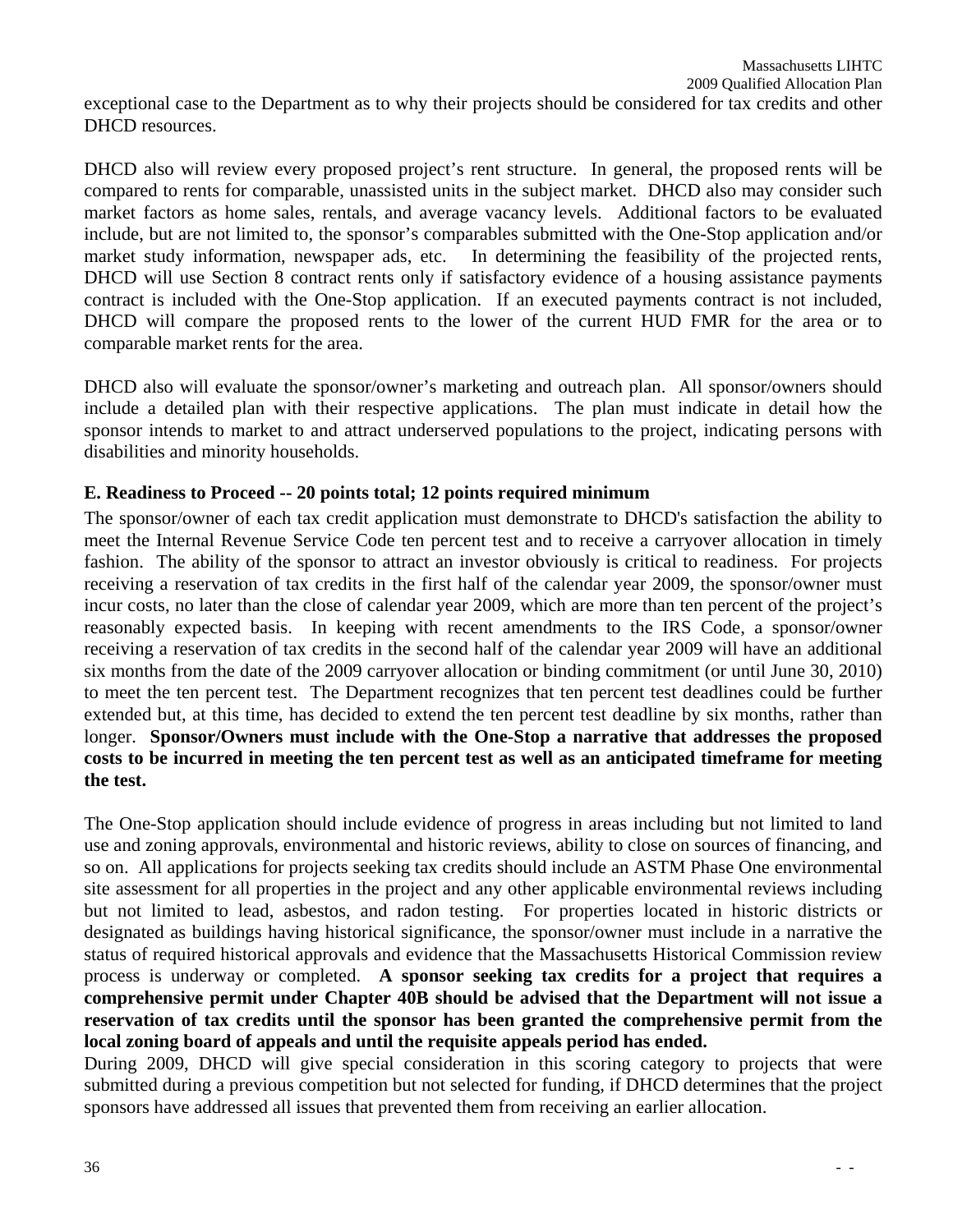## **Special Project Characteristics**

The Department has designed this scoring category to encourage and reward projects that include some of the characteristics DHCD would most like to support in affordable housing projects. The points in this category are available to projects that include the following special characteristics:

- Official local support
- Part of a comprehensive neighborhood planning effort
- Inclusion of MBE/WBE members on the development team
- Non-profit sponsorship
- Special needs groups and/or persons with disabilities as intended consumers
- Inclusion of market rate units in the project
- Location in a community with less than 10% subsidized stock
- Conformance with Section 42 Code preferences
- Emphasis on environmentally friendly design
- Enhanced accessibility
- Proximity to transit
- Location in low poverty area

The Department values all of these project characteristics. The maximum points available per category are described on the following pages:

## **Official Local Support -- 4 Points Maximum:**

DHCD will award up to four points to any application with a letter of support from the chief elected official of the community to benefit from the tax credit project. The support letter must specifically endorse the proposed project. The number of points awarded in this category will depend, in part, on whether the chief elected official commits local resources to the project and the extent to which the chief elected official offers support and resources in furtherance of the Department's Fair Housing Principles provided in Appendix I.

## **Inclusion in a Comprehensive Neighborhood Revitalization Effort -- 2 Points Maximum:**

Some proposals for tax credit projects are part of neighborhood plans prepared and endorsed by municipal officials. DHCD will award up to two points for 2008 applications that include some or all of the following features:

- Evidence that the proposed project is part of a formal neighborhood plan approved by the chief elected official of the municipality. The formal plan must be a written plan with the neighborhood delineated; target properties identified; proposed demolition, rehabilitation, and new construction identified; etc.
- The plan also must include reliable information on local housing need, including current characteristics of the neighborhood's housing stock; supply and demand for affordable rental and ownership units within the neighborhood, etc.
- The plan must indicate how the neighborhood revitalization effort incorporates and coordinates housing related amenities such as transit, employment, community services, and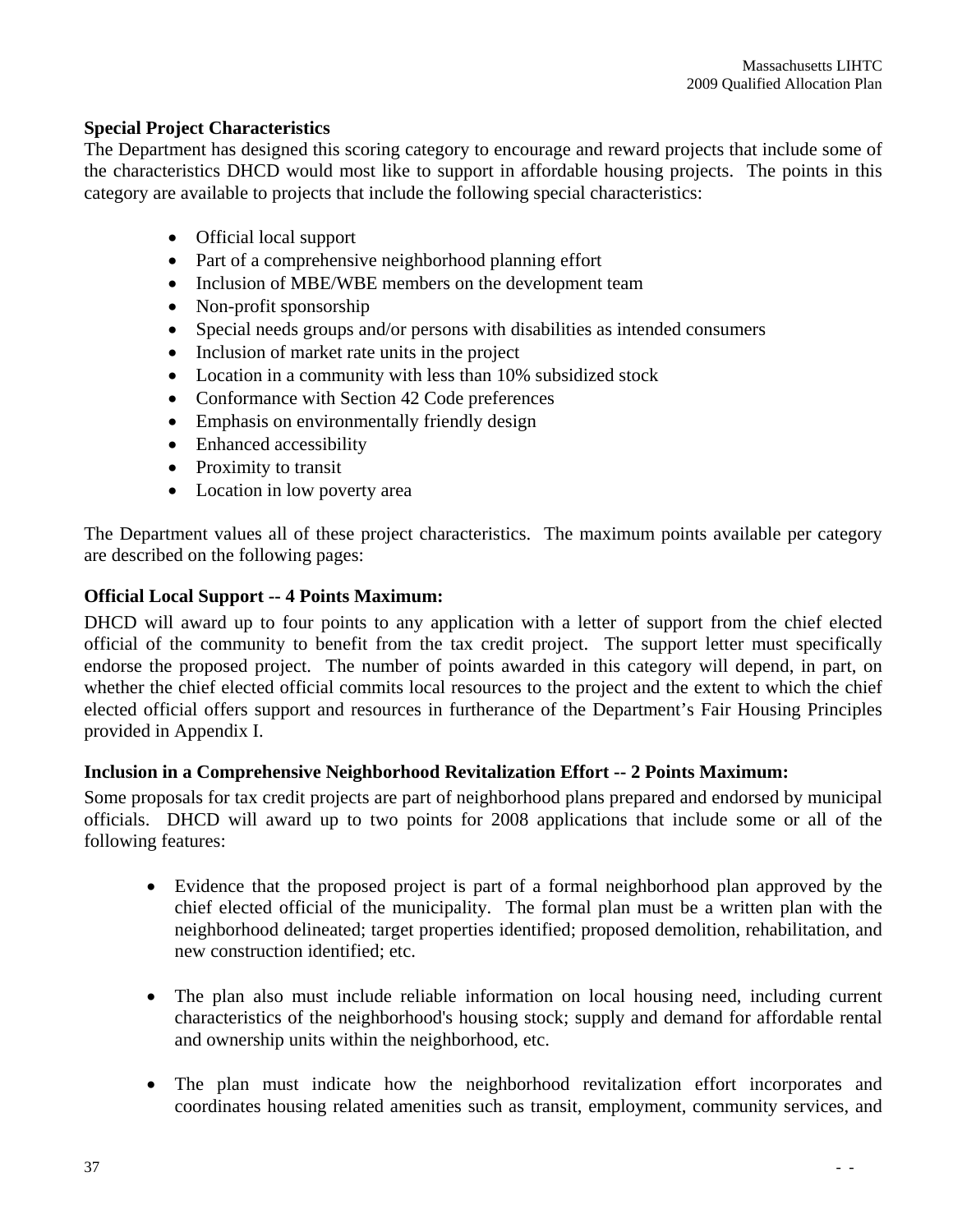affordable homeownership opportunities.

- Evidence that the proposed project is located in a qualified census tract.
- If the funding application seeks tax credits for a project with expiring use restrictions, the neighborhood plan must address the importance of the project, the need for preservation of the units, and the other housing options available to residents if the preservation effort is not successful.

## **MBE/WBE Membership on the Development Team -- 6 Points Maximum:**

If the project sponsor, general contractor, or management agent is certified by the State Office of Minority and Women Business Assistance (SOMWBA) as a Minority Business Enterprise (MBE) organization or a Women's Business Enterprise (WBE), DHCD will award six points in this category. If another key member of the development team -- the architect; the developer's consultant; the attorney; the accountant, the syndicator -- is SOMWBA-certified as MBE or WBE, DHCD will award a maximum of three points in this category. (It is important to note that six points will be awarded only if the sponsor, contractor, or management agent is MBE or WBE certified by SOMWBA.) No points will be awarded for development team members who are certified in trades not to be used at the proposed project nor will points be given for any subcontractors who are not under contract with the owner. All SOMWBA certifications must be current in order for the application to receive points.

## **Non-Profit Sponsorship -- 4 Points Maximum:**

Section 42 of the Internal Revenue Code requires that each allocating agency award at least 10% of the annual credit available to projects sponsored by non-profit organizations. In addition to meeting the Section 42 requirements, DHCD wants to encourage non-profit sponsorship of tax credit applications. These applications often represent community-based projects that have strong local support and are critical to the redevelopment of troubled neighborhoods. DHCD will award four points in this category to any tax credit application sponsored by a non-profit organization that meets the qualifications in Section VIII.

## **Special Needs Groups and/or Persons with Disabilities as Intended Consumers -- 8 Points Maximum:**

DHCD will award eight points in this category to projects with at least 15% of the units set aside for individuals or households with special needs and/or persons with disabilities. This category includes but is not limited to tenants with developmental disabilities; formerly homeless households making the transition to permanent housing; individuals with children; frail elderly to be served in assisted living projects; and so on. However, the points will be available only if the project design, amenity package, and services package are appropriate, in DHCD's estimation, for the intended residents. For example, if the sponsor of an assisted living project does not include adequate common space or services in the tax credit application, no points will be awarded in this category. Projects designed to serve the elderly but not intended as assisted living developments will not be eligible for points in this category.

## **Inclusion of Market Rate Units in the Project -- 6 Points Maximum:**

The Department will award six points to a tax credit application that includes at least 50% market rental units. Three points will be awarded to a project with at least 25% market rental units. DHCD will award points in this category only if the marketing information presented by the sponsor and confirmed by the Department supports the proposed mix of market and affordable units.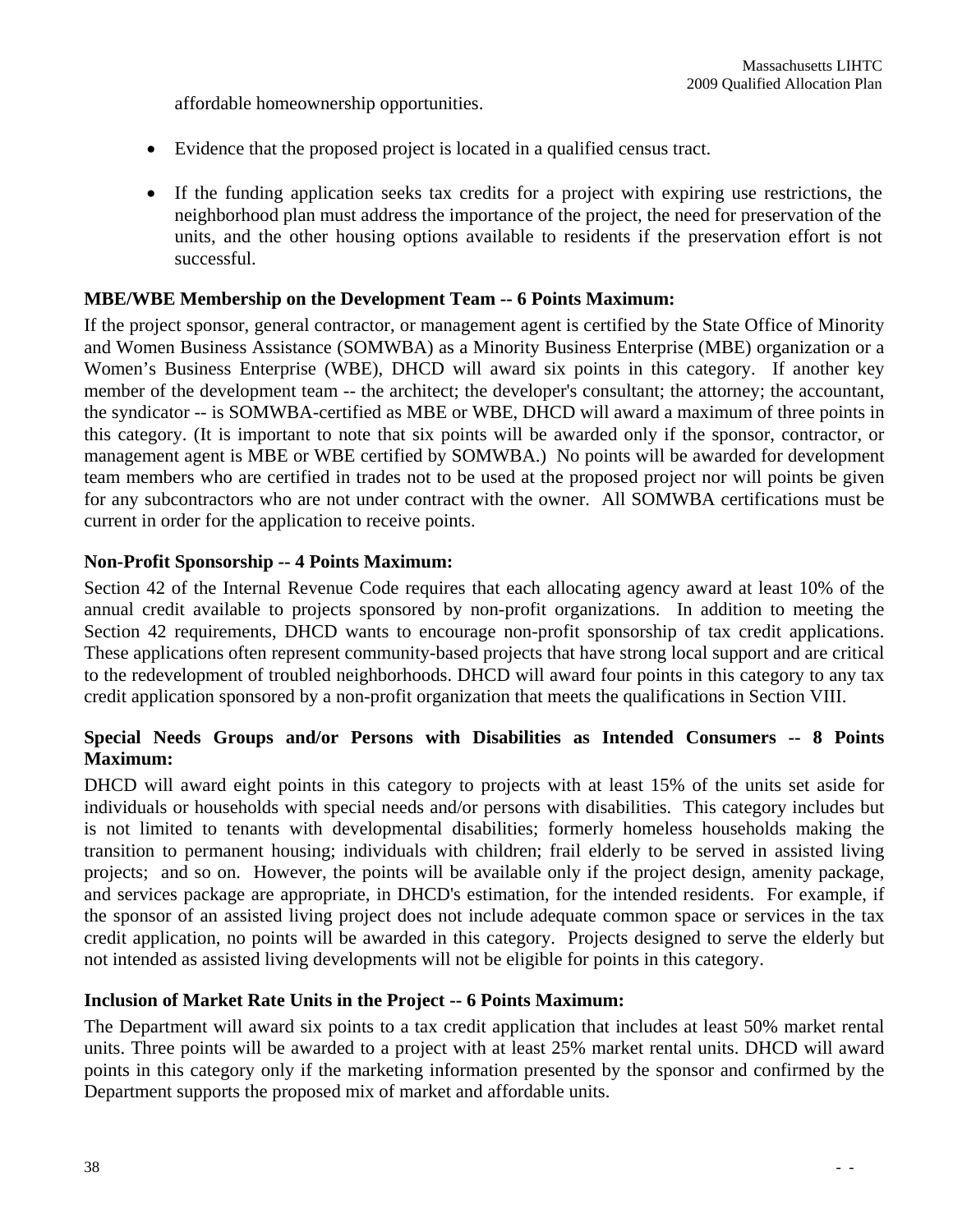## **Location in an Opportunity Area-- 14 Points Maximum:**

DHCD will award up to fourteen points to any family housing project located in an "opportunity area" defined as a municipality which has less than 10% subsidized housing and a census tract within that municipality where the poverty rate is below 15%. Poverty levels of the project's surrounding areas also will be considered. The sponsor must provide a detailed affirmative fair marketing plan for attracting those tenants least likely to apply based on the location of the units. DHCD will make this determination based on a municipality's percentage of low and moderate income housing as identified in DHCD's most recent subsidized housing inventory. The Department wishes to encourage development in such communities, as long as the proposed projects are consistent with the May 2007 sustainable development principles and the Department's Fair Housing Principles provided in Appendix I. The sponsor must provide detailed affirmative fair marketing plan for attracting those tenants least likely to apply based on the location of the units.

## **Conformance with Section 42 Code Preferences -- 6 Points Maximum:**

In this category, the **total** number of points available to any project is six.

## **Extended Term of Affordability**

DHCD will award six points in this category to applications whose sponsors commit to an affordability term in perpetuity. Three points will be awarded to applications whose sponsors commit to a 50-year term of affordability. The extended terms of affordability will be included in the project's regulatory agreement. If a project receives points in this category, DHCD will not permit the term of affordability to be reduced at a later date.

## **Lowest Income Population to be Served**

DHCD will award six points in this category to projects whose sponsors commit to renting at least 15% of the tax credit eligible units to individuals or families with incomes at or below 30% of median income. If a project receives points in this category, DHCD will require the sponsor's commitment to be included in the project's regulatory agreement. Units intended to count towards this set-aside must be clearly identified in the application in order for the project to earn points in this category.

## **Projects Located in Qualified Census Tracts**

DHCD will award six points in this category to a project located in a qualified census tract, the development of which contributes to a concerted community revitalization plan. Internal Revenue Code  $42$  (d)(5)(C)(ii) defines "Qualified Census Tract" as any census tract designated by the Secretary of HUD in which 50 percent or more of the households have an income less than 60 percent of area median gross income or, in certain instances, there is a poverty rate of at least 25 percent.

**Emphasis on Environmentally Friendly Design and Enhanced Accessibility—26 Points Maximum**  DHCD will award up to 26 points in this category for projects that meet the following design criteria.

## **Energy Efficient Envelope Design—5 Points Maximum**

DHCD will award up to five points to projects where the exterior envelope has been insulated beyond requirements of the Building Code, achieving the values listed below: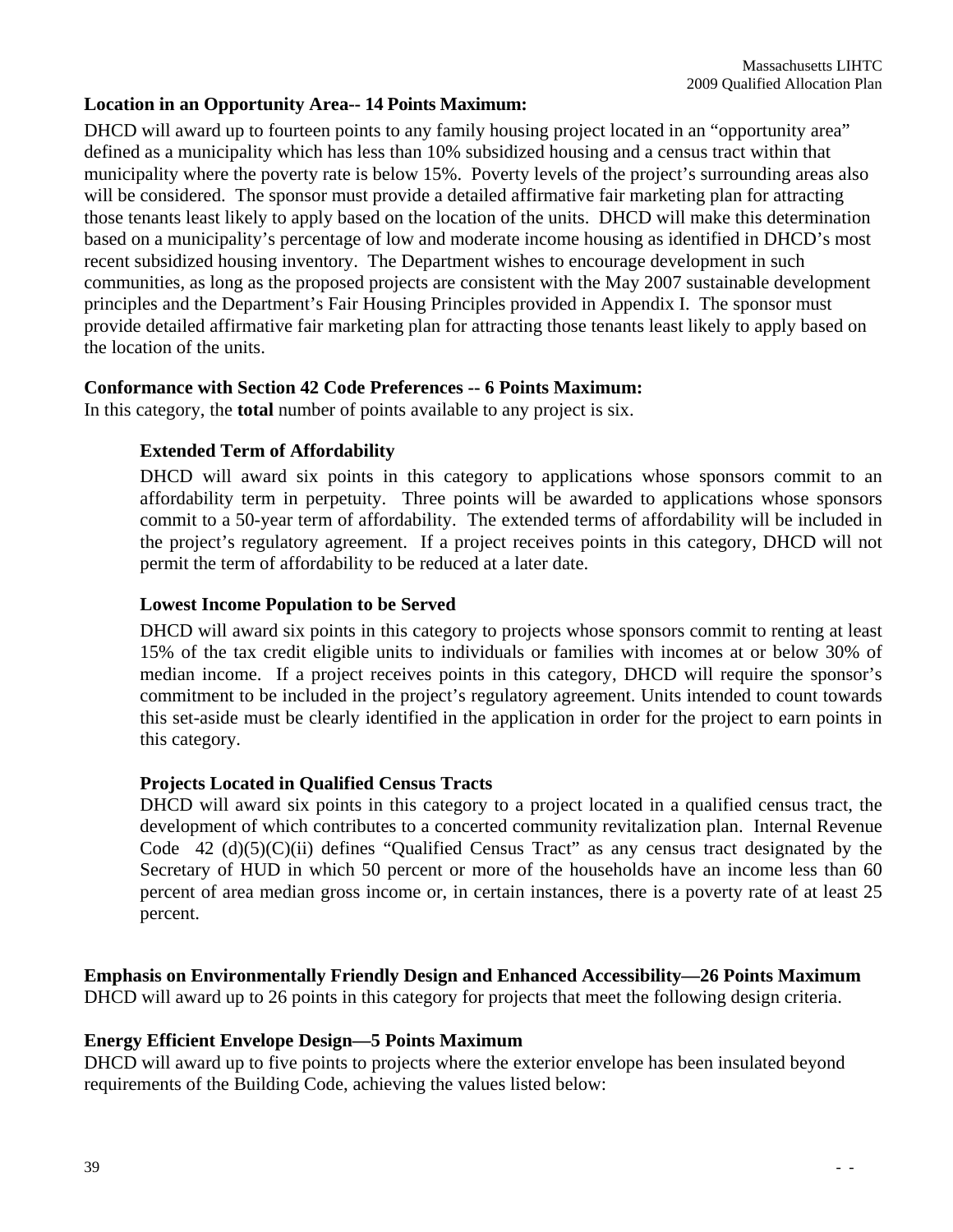## **Walls-**

R-19 with 2x6 wood stud walls or R-13 plus R-3 continuous insulation with 2x4 wood studs or metal framing.

## **Foundation Walls-**

 $\blacksquare$  R-11 between wood studs or R-8 continuous

## **Slab-on-grade floor**-

R-5 at slab perimeter with a complete thermal break and R-5 continuous under slab

## **Roof-**

R-35 between wood joists or trusses, or R-30 continuous.

## **General-**

- Provide a sealed vapor barrier on the conditioned side of the insulation, and a continuous air infiltration barrier around the insulated perimeter, with all joints sealed, including terminations at roof, windows and doors.
- Install spray foam (minimally expanding) to seal and insulate around all doors and windows, and at framing joints.
- Confirm effective air-sealing measures by commissioning an independent blower door test. Results should show air leakage of less than 8 ACH50. Submit test results at the time of cost certification.
- Confirm that adequate mechanical ventilation is provided throughout in order to maintain healthy air quality.

## **Efficient Building Systems—5 Points Maximum**

DHCD will award up to five points to projects that include the following in their plans and specifications.

- Installation of boilers with an efficiency of 85% or more, or furnaces with an efficiency of 90% or more. Install controls and heat distribution systems that allow operation of the boiler or furnace at peak efficiency.
- Installation of thermostats with an upper limit of 75 degrees Fahrenheit.
- Installation of an indirectly-fired domestic hot water system or a tankless hot water system.
- No central air-conditioning systems (unless for elderly housing). If local AC units are installed, electricity must be individually metered.
- Where applicable, provision of automatic lighting controls controlled by occupancy and/or lighting conditions.
- Installation of water conservation measures beyond those required by building code including both domestic water system components (low/no water-use appliances and fixtures) as well as water recapturing systems- (rainwater for irrigations, graywater recycling systems, etc.).

## **Healthy Indoor Air Quality—4 Points Maximum**

DHCD will award up to four points to projects that include the following in the plans and specifications.

- **Installation of kitchen exhaust fans ducted to the outside.**
- **Provision of continuous or intermittent mechanical ventilation of interior living spaces** using bathroom exhaust fans.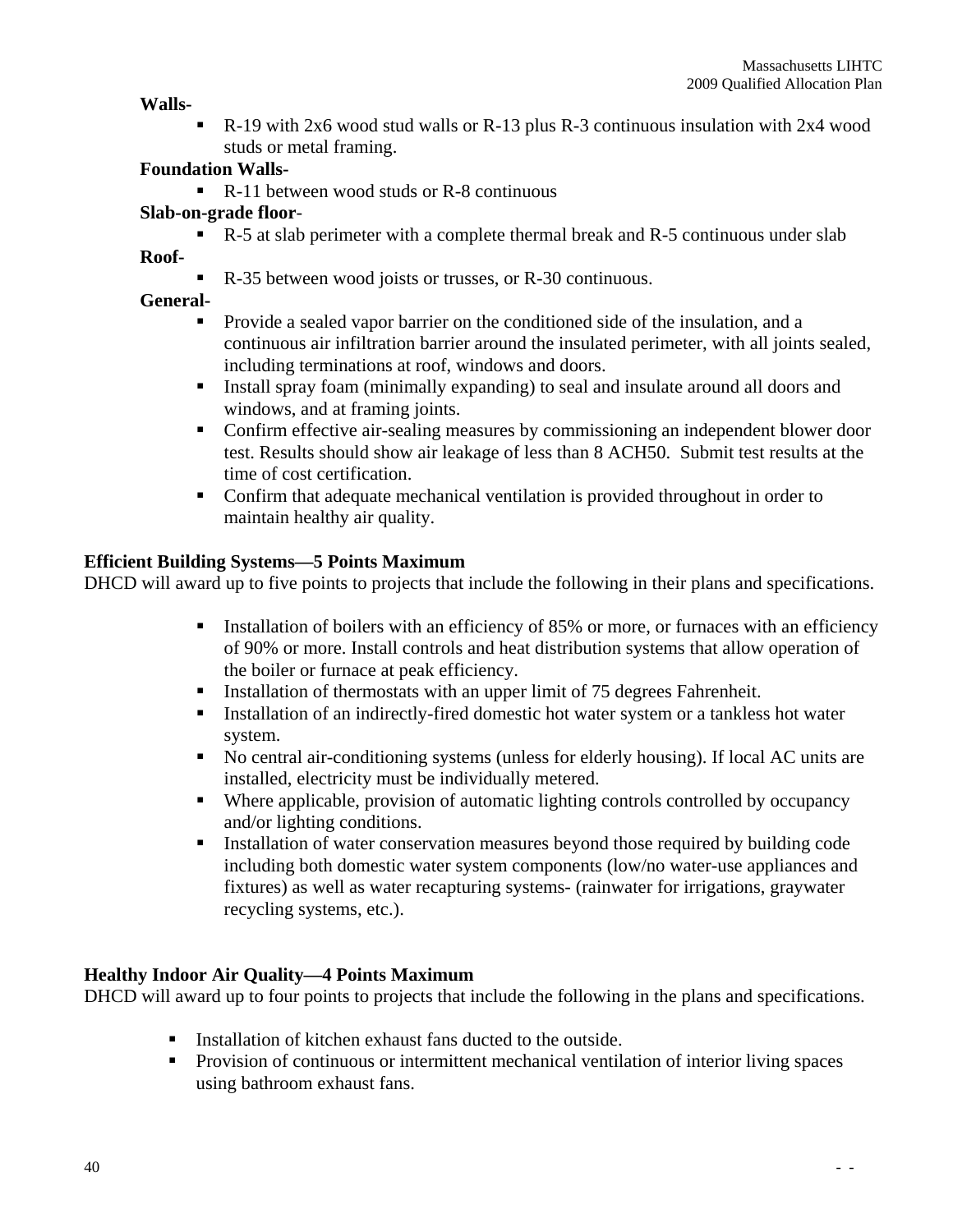- Use of only low-VOC or no-VOC paints, coatings, and adhesives. Ventilate the building during initial curing period.
- No installation of carpet, or use of only carpets specifically designed to eliminate off gassing. Use of only low-VOC carpet adhesives, or installation with tackless strips. No installation of carpets in areas of the building exposed to heavy pollutant load.
- Avoidance of interior products made with formaldehyde or urea-formaldehyde binders.
- **Provision of separate air exhaust systems for any building areas where janitorial or** maintenance chemicals are to be stored.

## **Site Design—4 Points Maximum**

DHCD will award up to four points to projects that include the following in the plans and specifications.

- Where possible, orientation of buildings and structures to maximize energy-efficiency and thermal performance. Consideration of building proportions as well as solar, wind, vegetation and other factors.
- Installation of systems for the control of roof/site rainwater via groundwater recharge and/or controlled release into municipal storm sewer systems. This may include storm water retention systems (above or below ground) and/or downspouts to permeable landscape surfaces ample for percolation (including drywells where applicable).
- Use of native landscape plants that are drought tolerant. Avoidance of plants that are on the Massachusetts Invasive Species list. Use of native ground-cover plants in lieu of grass where appropriate. Preservation of existing trees where possible.
- **Minimization of light pollution of the night sky by avoiding over-lighting outdoor spaces** and by directing lighting toward the ground plane.
- Planting of fast-growing deciduous trees along the south side of the buildings and paved surfaces to provide summer shade.
- Installation of covered bike racks.

## **Renewable Energy—2 Points Maximum**

DHCD will award up to two points to project that include any of the following in the plans and specifications.

- Wind energy
- **Stationary fuel cells**
- Hydro-electric power
- **Solar Photovoltaics**
- Solar thermal collectors (hot water)
- **Landfill gas**
- Bio diesel

## **Enhanced Accessibility—6 Points Maximum**

DHCD will award up to six points to projects that incorporate any of the following into their plans and specifications.

> 5% or more Group 2 units (minimum 1 unit) in developments otherwise exempt from this requirement.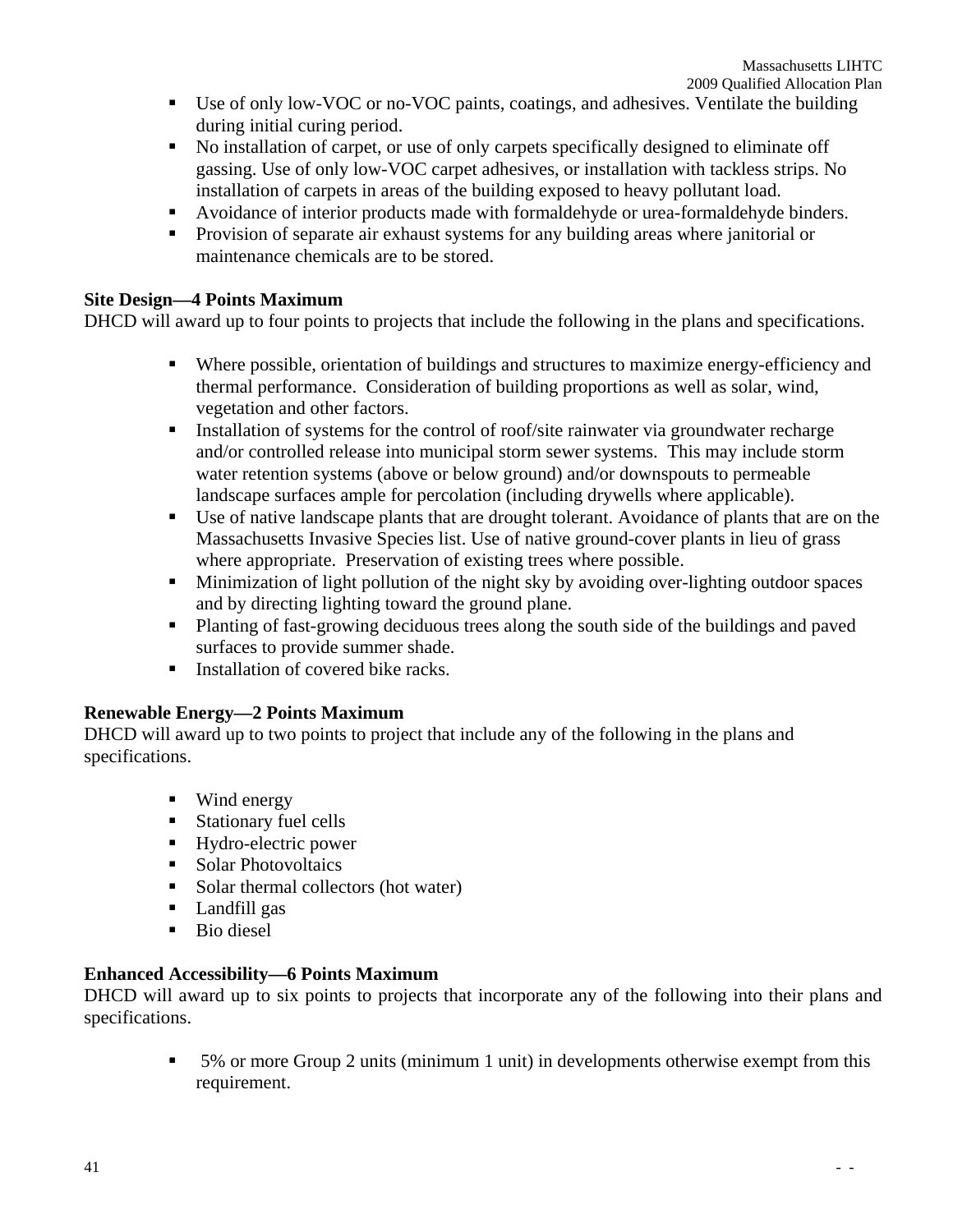- Group 1 units in adaptive reuse projects in existing buildings where Group 1 units are not otherwise required.
- In projects that consist of 1 or 2 family dwellings, a minimum of 5% Group 2 units.
- 5% of units outfitted with devices for vision or hearing impaired residents.
- In Group 2 units, two accessible means of egress that are not an exit stairway with areas of refuge.
- **Provision of features of Universal Design.**
- **Provision of features of Visitability.**

## **Proximity to Transit—6 Points**

DHCD will award six points to projects located within a half mile of a commuter rail station/stop; subway station or stop; bus station/stop; or ferry terminal.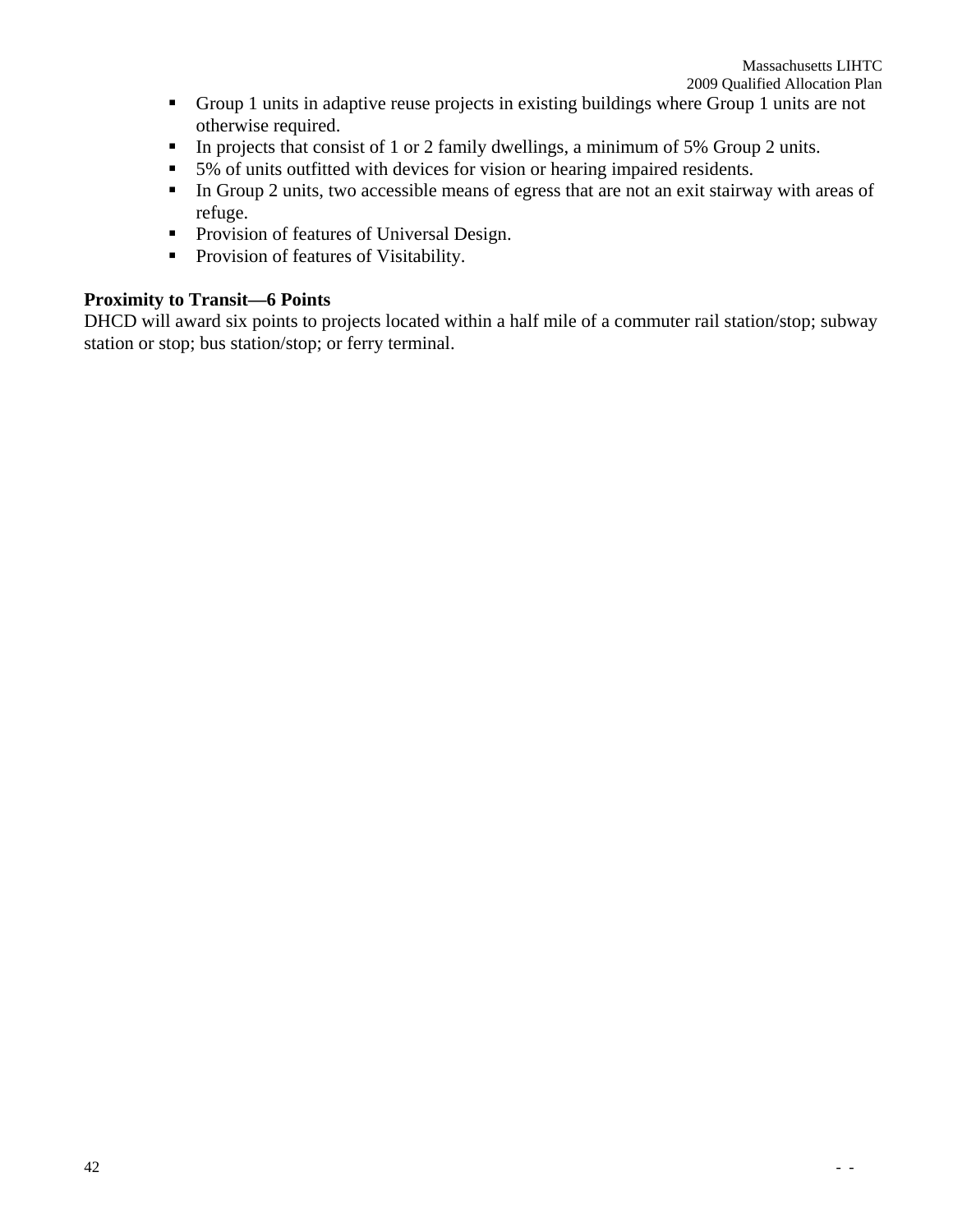# **Section XII. The Application Process for 2009 Credit**

The Department of Housing and Community Development typically awards the 9% credit through regularly scheduled competitive funding rounds. On June 25, 2009, the Department will accept applications for tax credits and other DHCD resources in support of affordable rental housing. In addition, the Department will accept a limited number of applications, meeting very specific criteria, on a rolling basis. Please refer to page 43-44 of this document for eligibility criteria for rolling applications.

## **2009 Funding Round:**

The deadline for submitting applications for the 2009 rental funding round will be June 25, 2009. All applications must be submitted on the most current version of the computerized One-Stop Affordable Housing Application. Sponsors are required to submit two disks, two copies of architectural materials, four application hard copies, and the application fee no later than the close of business on June 25, 2009 to:

> MA Department of Housing & Community Development Division Housing Development 100 Cambridge Street, Suite 300 Boston, MA 02114

Applicants should refer to the most recent Notice of Funding Availability for further instruction regarding the number of application copies required for proposals seeking multiple funding resources.

## **Applications received after the close of business on June 25, 2009 will not be reviewed. Prospective applicants are strongly encouraged to meet with DHCD tax credit staff to discuss their particular projects prior to the funding round deadline.**

In addition to the submissions to DHCD, each tax credit sponsor must provide a full copy of the One-Stop application to the chief elected official of the municipality in which the project is located. By July 22, 2009, the sponsor must submit to DHCD a certification that a One-Stop application identical to the submission to DHCD has been delivered to the chief elected official. If at any time during the competition DHCD determines that the sponsor failed to fully comply with this requirement, the Department will disqualify the sponsor's application.

The Department anticipates announcing the results of the June 2009 funding competition in October 2009.

## **2010 Funding Rounds:**

The Department anticipates scheduling two rental funding competitions in 2010. The first competition will begin in January 2010. The second competition will begin in September 2010.

## **Rolling Application Process for Projects with Prior Awards and/or Homelessness Projects**

The application process in Massachusetts for the 9% credit is a competitive process. DHCD typically accepts applications for the 9% credit as well as the Department's rental subsidy resources during regularly scheduled funding competitions. However, during 2009, DHCD reserves the right to accept a limited number of applications, representing projects with very specific characteristics, on a rolling basis. These applications will be reviewed competitively according to the same evaluation criteria used for all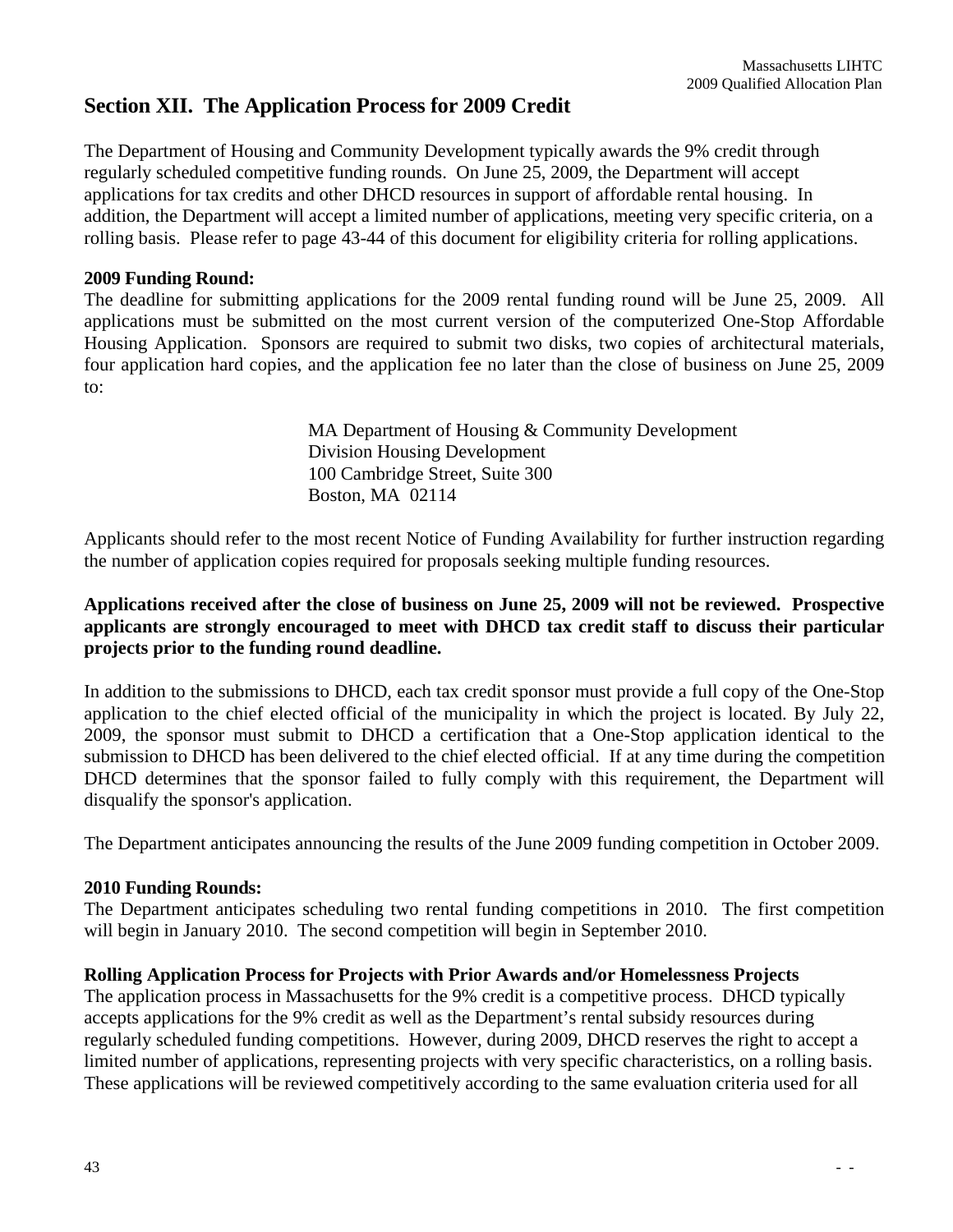- Tax credit projects with prior awards from DHCD, whose sponsors are facing the loss of substantial equity as a consequence of the widespread decline in the equity markets and the withdrawal of the government-sponsored entities from credit investing. Sponsors of projects facing this challenge must meet with DHCD to describe the issues they are confronting and the efforts they have made to solve their problems. On a case by case basis, DHCD reserves the right to accept rolling applications from these sponsors for limited amounts of additional credit.
- Tax credit projects in an advanced state of readiness whose sponsors have incorporated a high percentage of units restricted for rental to individuals or households earning less than 30% of area median. The percentage of restricted units must be at least 25%, and a significant number of these units must be further restricted for individuals or households deemed homeless by DHCD. In addition, the sponsor must provide a long-term service plan, approved by DHCD, for occupants of the restricted units. Sponsors who believe their projects have the characteristics described above- with special emphasis on the project's readiness to proceed-- must meet with DHCD. The Department then will determine whether to accept an application for the sponsor's project in advance of the next scheduled funding competition.

## **Application Completeness:**

Although most development projects change over time, and some projects change substantially, the Department must evaluate all project applications in a fair and equitable way. The One-Stop application essentially is a "snapshot" of a project on the day of submission. For purposes of threshold review and competitive evaluation, the Department will not accept the submission of additional documentation after the application deadline. Each project will be reviewed based on the materials contained in the One-Stop on the deadline for all submissions.

During 2009, DHCD will make an exception to this policy for projects that receive favorable financing commitments during funding competitions conducted by other public-purpose lenders. For example, the Federal Home Loan Bank Board -- an important source of funds for many affordable housing projects -- may announce the results of its first 2009 competition in spring or summer 2009. If the DHCD competition is underway at that time, DHCD will permit sponsors of projects that receive Federal Home Loan Bank Board commitments to notify the Department that they have received awards. DHCD will consider the new commitments in its review process during the 2009 tax credit competition. In addition, it its sole discretion, the Department may contact tax credit applicants after the application deadline to seek clarification on certain materials contained in the One-Stop application.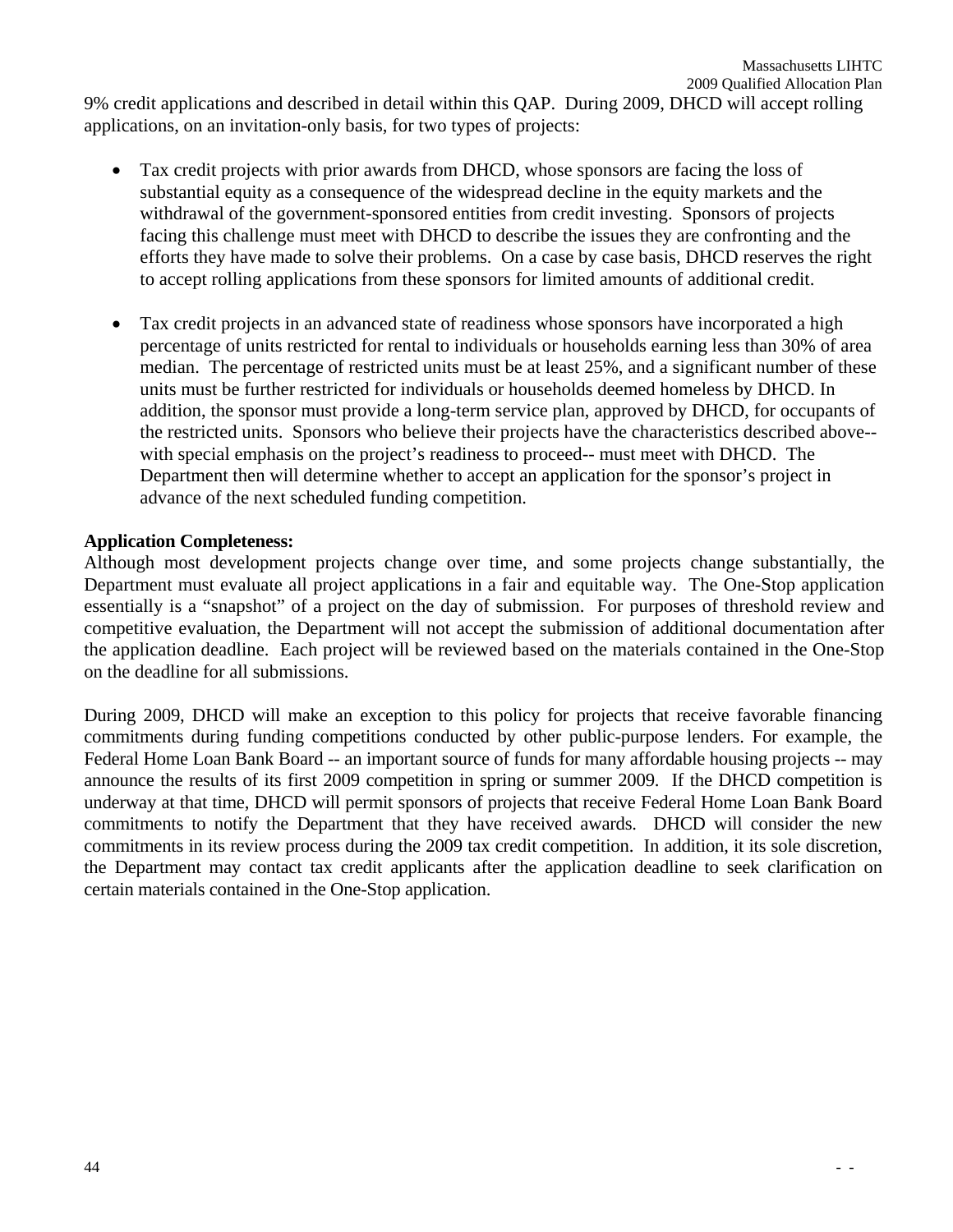Massachusetts LIHTC 2009 Qualified Allocation Plan

# **Section XIII. Processing Fees; Late Fees; Compliance Monitoring Fees**

### **A. Processing Fees:**

Sponsors seeking tax credits during 2009 will be required to pay processing fees as follows. Assuming that the sponsor/owner meets Department deadlines for submitting carryover documentation, the total processing fee will be either 8.5% or 4.5%. For tax credit projects sponsored by for-profit developers, the total processing fee is equal to 8.5% of the annual credit amount. For projects sponsored by non-profit developers, the total processing fee is equal to 4.5% of the annual credit amount. The credit amount will be the amount identified on the carryover allocation. If the project does not need a carryover allocation, the credit amount will be the amount identified on IRS Form 8609.

The processing fee for each project submitted during 2009 will be due in three installments:

- at the time of application;
- at the time the project receives a carryover allocation;
- at the time of final commitment of the credit.

**It is important to note that the Department will charge a late fee to all sponsors of projects who fail to submit the required documentation and processing fee installments by their deadlines as described below.** 

#### **First Installment at Application:**

All tax credits sponsors must pay either \$1,000 or \$5,000 at the time of application. Checks must be made payable to the Department of Housing and Community Development. The application fee is nonrefundable. The application fee for non-profit sponsors and for sponsors of projects with 20 or fewer units is \$1,000. All other sponsors must pay \$5,000.

#### **Second Installment at Carryover:**

Sponsors must pay the second installment of the processing fee before receiving a carryover allocation from DHCD. The amount due in this installment will be one-third of the total processing fee, less the amount of the first installment paid at the time of application. This second payment also is nonrefundable.

#### **Third Installment at Allocation:**

Each sponsor must pay the remainder of the total amount of the processing fee before receiving a final allocation of credit and IRS form 8609 from DHCD. The third installment also is non-refundable.

#### **B. Late Fees:**

Given the time-sensitive and critical nature of year-end Internal Revenue Code requirements, DHCD reserves the right to charge late fees to any and all sponsors failing to meet the deadlines for submitting required documentation and processing fee payments. **The Department will assess a \$3,000 penalty to any non-profit sponsor and a \$5,000 penalty to any for-profit sponsor who fails to remit the required documentation and the second or third installments of the processing fee within the time**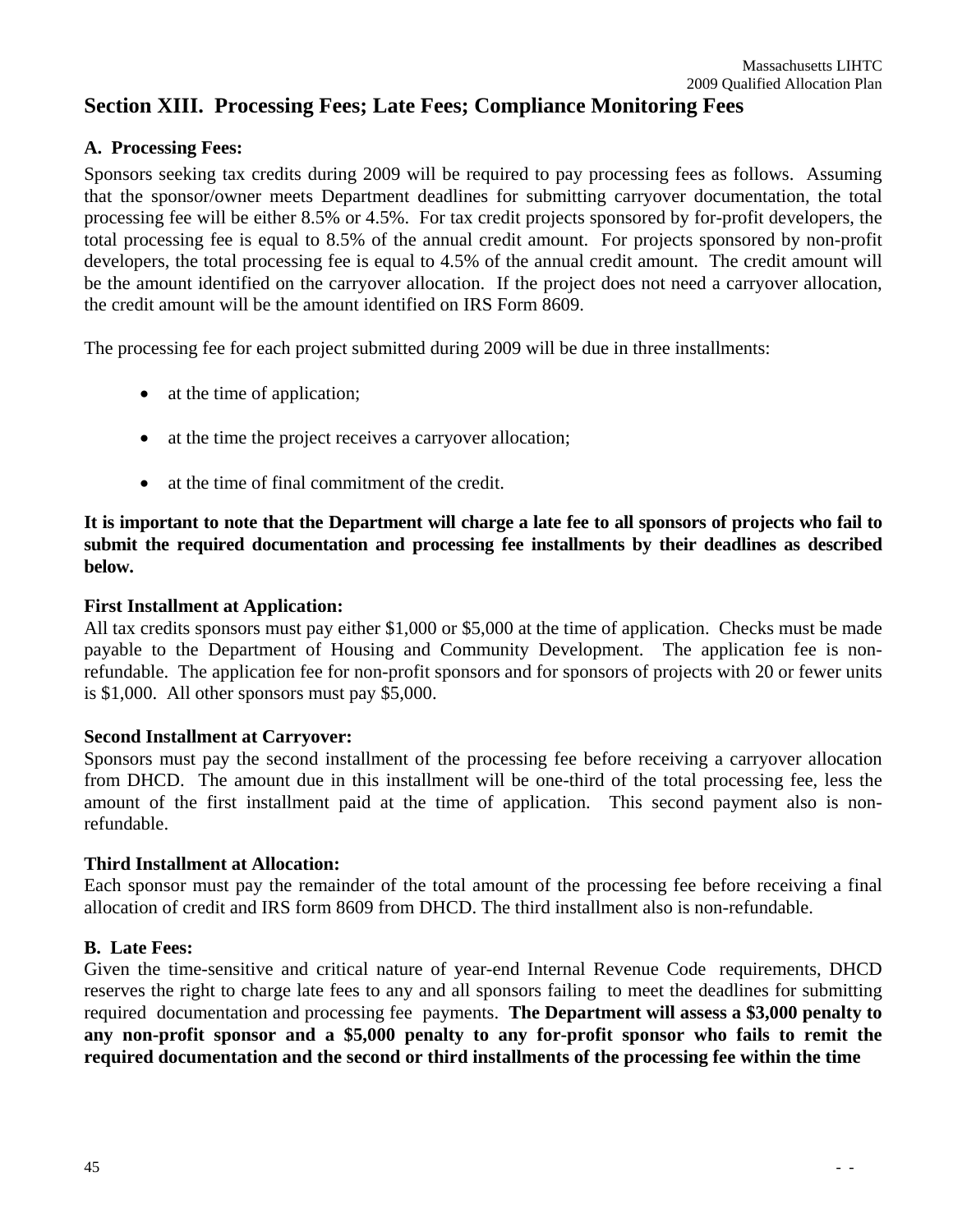**specified by the agency. Materials that are more than 60 days past due will trigger an additional penalty fee in the amount of \$5,000 to a non-profit sponsor and \$7,500 to a for-profit sponsor.** The carryover allocation and/or IRS Form 8609(s) will not be released to the sponsor until any outstanding processing fees and late fees have been paid.

Late submission of a signed regulatory agreement to the Department is also subject to a late fee. A finalized regulatory agreement, suitable for execution by the Department, must be submitted by the due date indicated in the regulatory agreement notification package forwarded to the sponsor by tax credit program staff. **A fee assessed for late submission of a regulatory agreement - \$3,000 to a non-profit sponsor, \$5,000 to a for-profit sponsor - will be in addition to any late fee detailed above.**

In addition, any sponsor who fails to meet his or her carryover allocation deadline--thus endangering a portion of the Commonwealth's valuable tax credit resource--should note that the Department has the right to withdraw the tax credit commitment to the particular project. Furthermore, the Department reserves the right to reject future applications for tax credits from those parties who have failed to meet the Department's deadlines for year-end submissions. The Department is prepared to exercise these rights if necessary.

## **C. Compliance Monitoring Fees:**

An annual monitoring fee will be due and payable by all projects (allocation years 1987-2009) to DHCD or its authorized delegate during the term of the compliance period (as defined in Internal Revenue Code Section 42) or required to be placed in an escrow by the owner. The fee will be based on a charge of \$30 per low income unit per year, as adjusted periodically by DHCD by the Consumer Price Index (CPI). If the actual compliance period for a project will begin in a year later than 2009, the monitoring fee will be required beginning in that same year. Projects which received an allocation of tax credits in years prior to 2009 will be required to pay only a tax credit monitoring fee as set forth below, notwithstanding any provision to the contrary in any prior year's Qualified Allocation Plan and/or Program Guidelines, including without limitation provisions for an annual administrative or monitoring fee. DHCD will utilize 1997, the first year that it collected compliance monitoring fees, as its base year in determining all subsequent fee adjustments.

The actual annual fee will be calculated and collected according to one of the two following methods, the selection of which will be at DHCD's sole discretion:

- The annual monitoring fee will be due and payable on a date designated annually by DHCD throughout the term (or remaining term) of the compliance period. Under this method, the fee will be calculated at \$30 per low income unit in 2009, which amount may be adjusted by DHCD periodically by the Consumer Price Index (CPI) for subsequent years. The total annual fee will not exceed the amount of \$4,000 per project in 2009, which amount may be adjusted by DHCD periodically by the Consumer Price Index (CPI) for subsequent years;
- The total amount of monitoring fees for the 15-year compliance period (or remaining years of the compliance period beginning with 2009) will be due and payable in one payment at a date designated by DHCD. DHCD may require projects that have not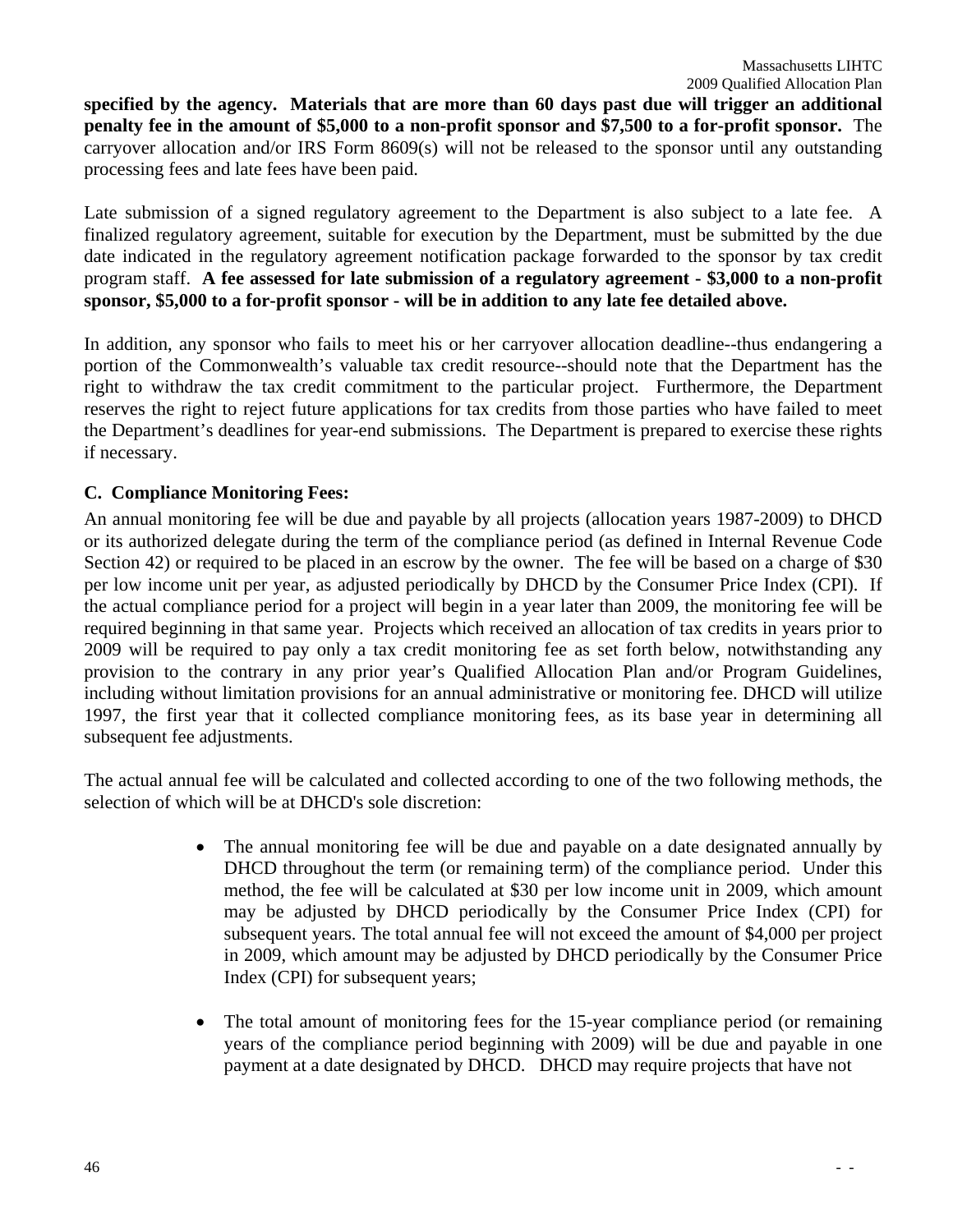Under this method, the fee will be calculated at \$30 per low income unit multiplied by 15 or the number of remaining years in the compliance period, whichever number is less.

• **The total fee will not exceed the amount of \$4,000 per project** multiplied by 15 or the number of remaining years in the compliance period, whichever number is less. At DHCD's discretion, this total amount will be placed in escrow by DHCD or the Owner and will be used for the purpose of monitoring during the compliance period. If DHCD does not institute this method of collection in 2009, **DHCD may adjust the \$30 per low income unit and \$4,000 per project amounts by the Consumer Price Index (CPI) in any subsequent year.** 

DHCD reserves the right to charge a reasonable monitoring fee to perform compliance monitoring functions after the completion of the tax credit compliance period (as defined in Internal Revenue Code Section 42) for the remainder of the term of the Tax Credit Regulatory Agreement and Declaration of Restrictive Covenant.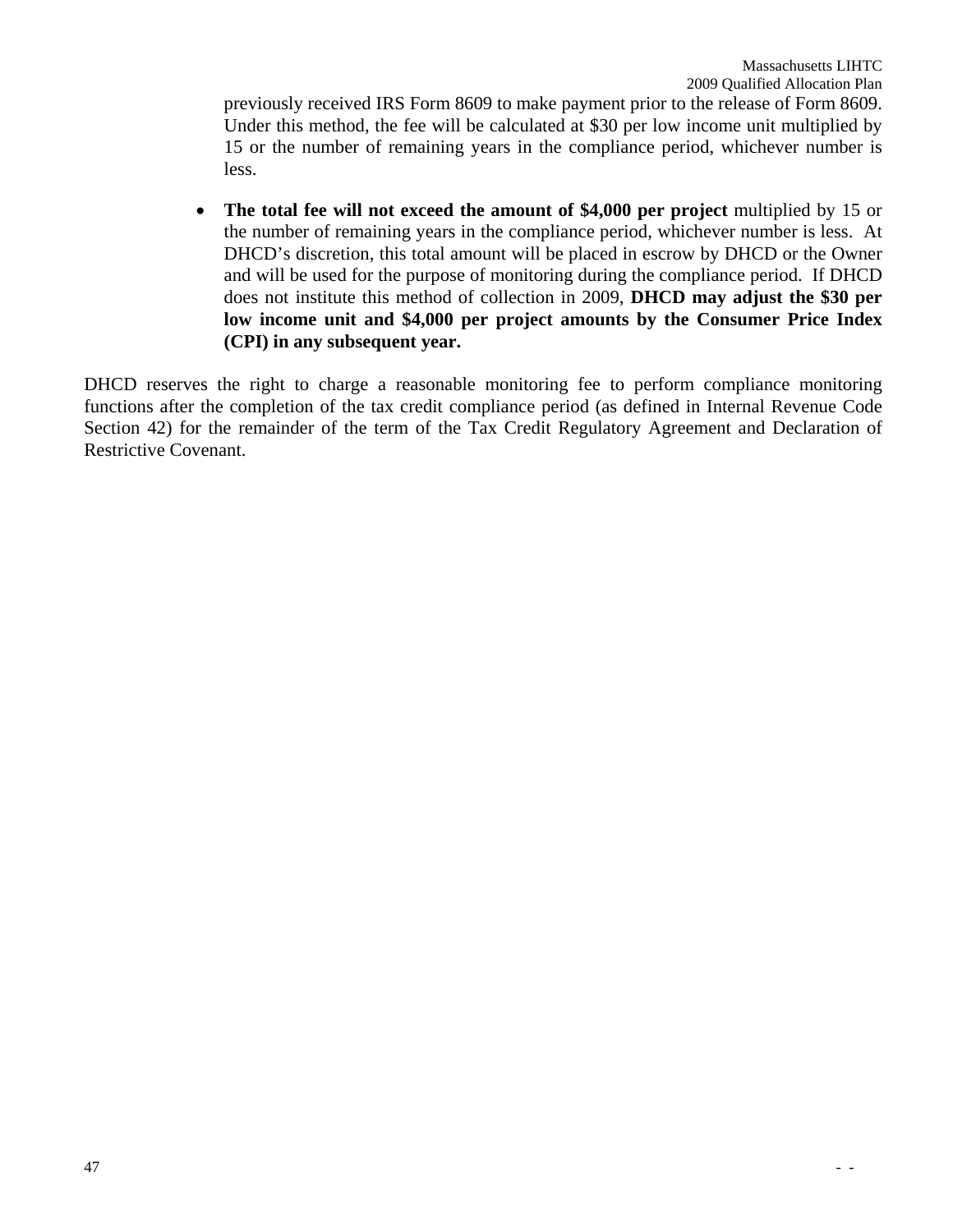# **Section XIV. Modification of the Allocation Plan**

DHCD will administer the allocation of tax credits in such a manner as it deems appropriate in accordance with federal law and procedure. It will make determinations, publish rules and guidelines, and require use of particular forms as necessary.

The Governor delegates to DHCD the power to amend this plan in response to changes in federal law or regulations. In addition, the Governor recognizes that circumstances not foreseen in the Plan may arise, and therefore delegates to DHCD the authority to resolve conflicts, inconsistencies, and ambiguities in the plan and operation of the program; to respond to any abuse of the allocation system; and, if necessary, to amend the plan after a public hearing. (Please refer also to Appendix B.)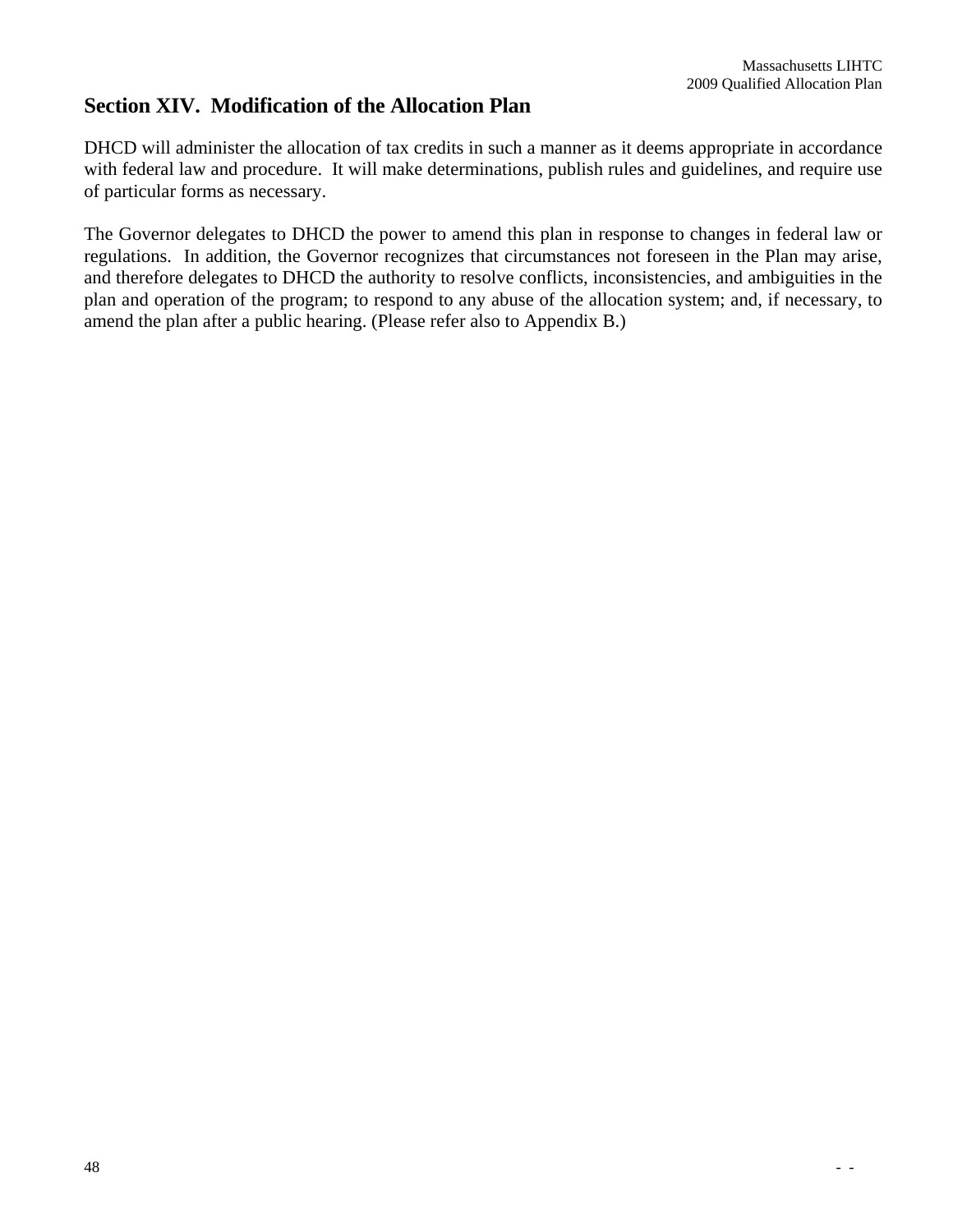# **Section XV. Program Policies**

**Sponsors of 2009 tax credit projects should take into consideration the program policies described in this section. Additional program policies are described in the Low Income Housing Tax Credit Guidelines available from DHCD.** All applicants should read the guidelines in effect at the time of application**.** 

## **A. Assumptions Regarding Value of the Credit and Least Amount Necessary for Feasibility**

Federal legislation requires that the administering agency allocate only the amount of credit necessary to make a project feasible. To determine the least amount of credit necessary for feasibility, DHCD must be aware of the full extent of financial resources available to a project and the project costs. In particular, federal law requires developers to certify to state credit agencies the extent of all federal, state, and local resources that apply or might apply to a project, as well as project costs at three different points in time:

- 1) At the time of application,
- 2) At the time an allocation is made, and
- 3) When the project is placed in service.

To determine the least amount of credit necessary for feasibility at the time of application and at the time of allocation, DHCD will assume that a project is to be syndicated and will determine a credit amount based on a set of assumptions regarding projected net equity to be raised. Developed by DHCD, these assumptions will be applied to all tax credit projects unless the developer provides definitive information, acceptable to DHCD, indicating that different assumptions should be used.

When a project places in service, DHCD requires an audited cost certification in its established format. The IRS Form 8609(s) will not be released to the project owner until the final analysis is completed by DHCD. DHCD may reduce the final allocation as it appears on the 8609(s) for the project if:

- The project does not have enough basis to support the original allocation; or
- The project costs are not acceptable to DHCD.

**DHCD will examine all costs for reasonableness, including but not limited to the following: acquisition; construction costs; general development costs; syndication costs; builder's profit, overhead, and general requirements; and operating costs. Only reserves required by a lender and/or DHCD will be allowed. If a developer has proceeded with or completed construction of a project without DHCD's knowledge, DHCD may deem tax credits unnecessary for the feasibility of that project. In these circumstances, the project will not be eligible for an award of tax credits. DHCD will not allow a development budget line item carried both as a source and a use, if it has no reasonable basis for being paid but is included for the purpose of calculating the eligible basis in an effort to increase the annual tax credit calculation.**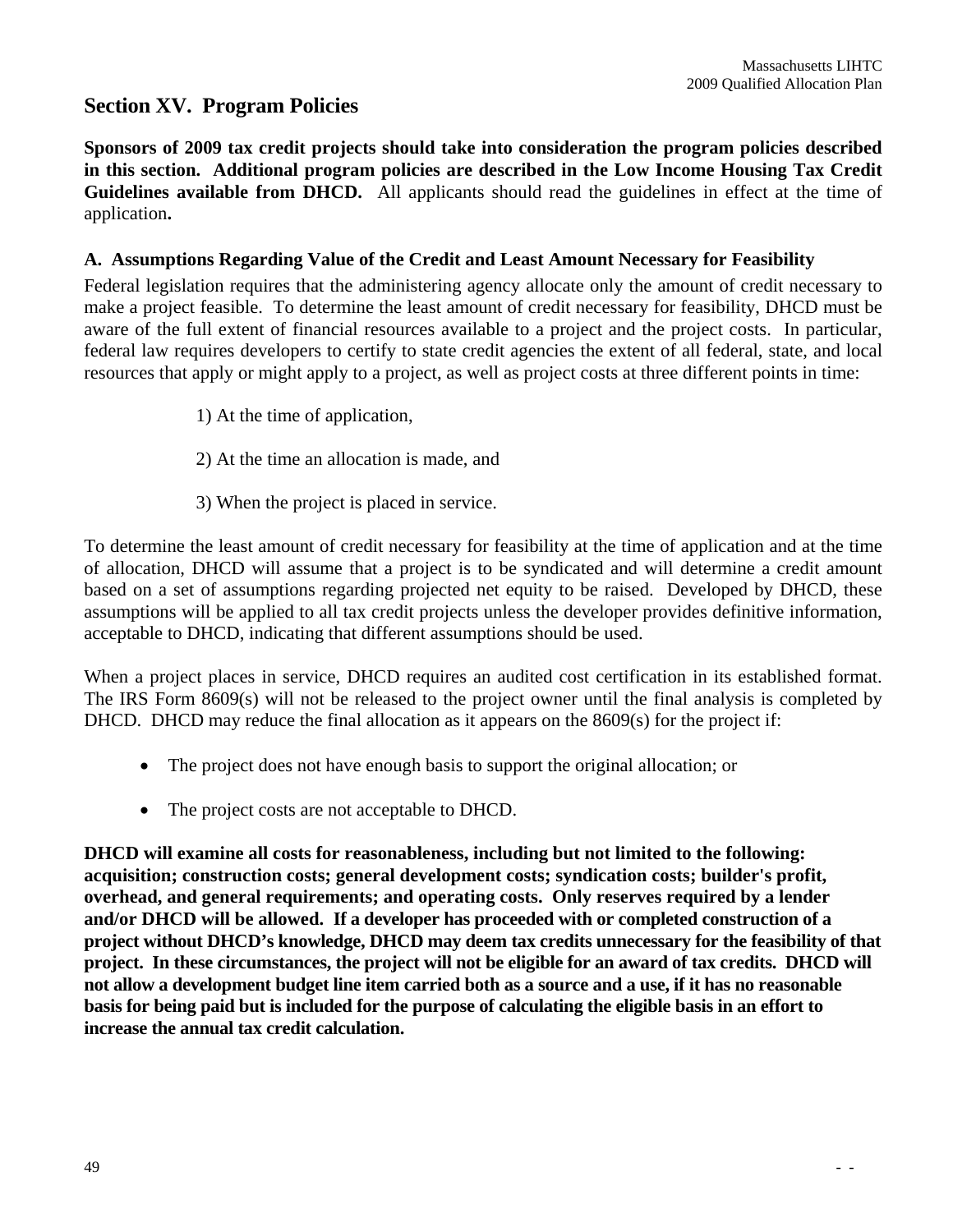## **B. Developer's Fee/Overhead**

DHCD will determine the calculation of each tax credit allocation based on eligible costs that include a developer's fee and overhead that conform to DHCD's maximum allowable developer's fee and overhead limits as calculated below. **Please note that the calculation of fees was changed in the 2000 QAP and those changes are reflected in this document.** DHCD will determine the developer's fee and overhead at three points in time: at the time of application, at the time of carryover allocation, and when the project sponsor applies for IRS form 8609. If the developer's fee and overhead exceed the allowable limits at any of the three points in time, the tax credits allocation will be reduced accordingly. Although DHCD recognizes the evolving nature of projects, in order to promote readiness and to encourage the best possible cost estimates, DHCD reserves the right to disallow increases in total developer's fee and overhead that result primarily from increases in replacement costs after the time of application. For purposes of calculating the developer's fee and overhead, total replacement costs are defined as all total development costs net of project reserves and syndication costs approved by DHCD.

In calculating the allowable developer's fee and overhead, sponsors should consider any development or operating reserves or escrows funded by cash at closing or through syndication as part of the developer's fee and overhead, as follows:

- Reserves or escrows that are intended to remain in the project for more than five years will not be included in the developer's fee and overhead. The five year holding period is assumed to begin on the first day that the development has achieved full occupancy, and end five years following such date;
- 80% of reserves or escrows that are intended to remain in the project for less than five years are included in the developer's fee and overhead;
- All consultant costs, including but not limited to development consultant, syndication consultant, and historic consultant fees, are included in the maximum developer's fee and overhead allowed.

The maximum allowable developer's fee and overhead shall be calculated according to the following schedule (see the exception below):

- Developer's fee and overhead may equal up to 5% of project acquisition cost, and, in addition;
- Developer's fee and overhead may equal up to 15% of the first \$3 million in total replacement costs less acquisition, and, in addition;
- Developer's fee and overhead may equal up to 12.5% of the total replacement costs less acquisitions that are from \$3 million to \$5 million, and, in addition;
- Developer's fee and overhead may equal up to 10% of the total replacement costs less acquisition that is over \$5 million.

If the developer's fee and/or overhead for a project is determined to be unreasonable, the Director of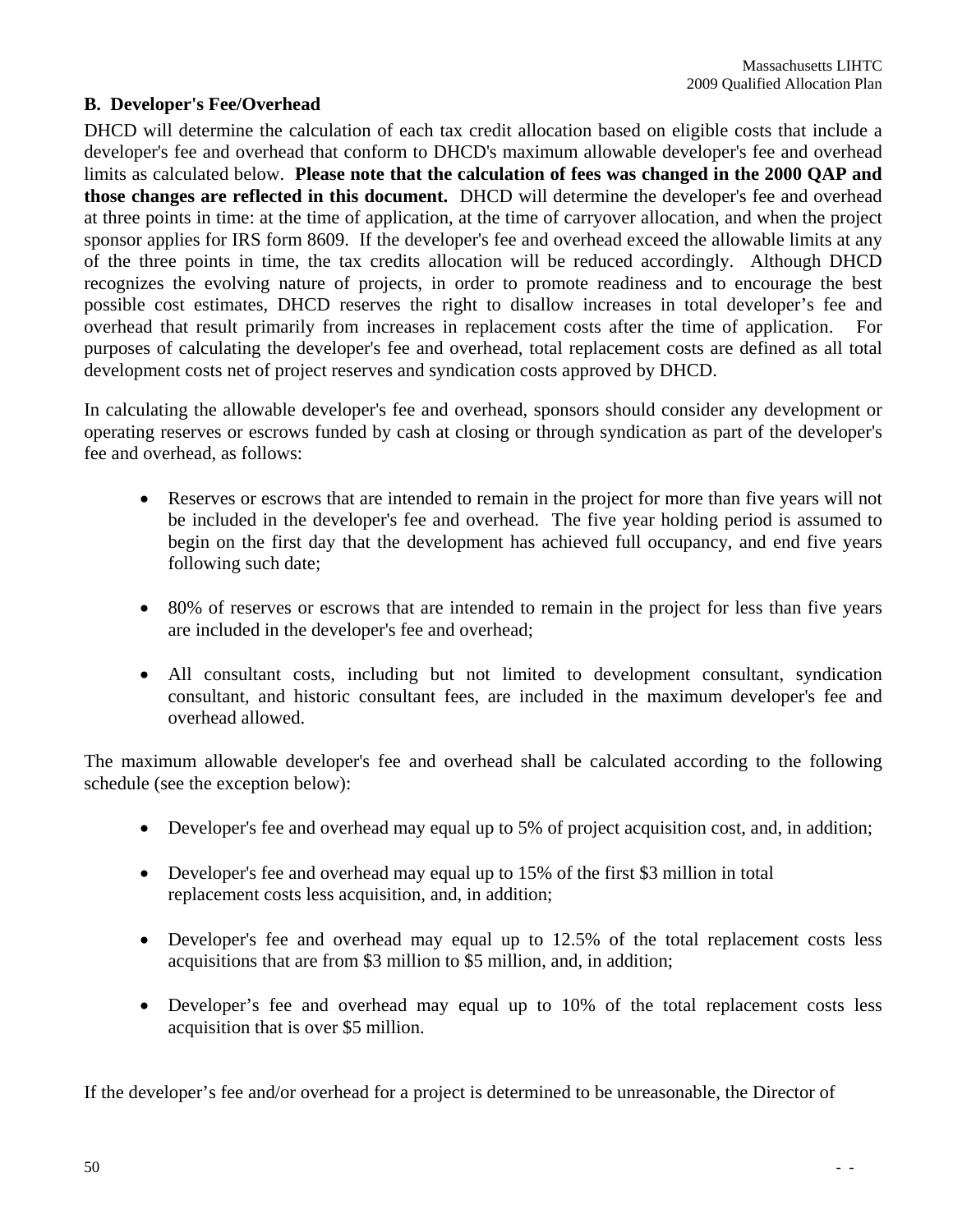DHCD reserves the right to reduce the permissible fee, even though that fee may otherwise meet program guidelines based on the project's size. As previously noted, DHCD intends to re-evaluate its maximum allowable developer's fee and overhead limits as part of its overall review of program costs. The Department will make any proposed changes available to the public for review and discussion once its review has been completed. Once any changes to the current limits have been approved, the Department will hold a public hearing and modify the allocation plan accordingly to incorporate the new limits.

## **C. Compliance Monitoring**

Beginning with 1990 allocations, the federal legislation requires that an extended low income use agreement be in effect for a minimum of 30 years for every project receiving tax credits. To enforce these and other program use restrictions, DHCD will require that each project owner enter into a Tax Credit Regulatory Agreement and Declaration of Restrictive Covenants ("the Agreement"). In the case of buildings of which at least 50% of the aggregate basis (including land and the building) is financed with the proceeds of tax-exempt bonds, DHCD will require that the owner enter into an Extended Low Income Housing Agreement and Declaration of Restrictive Covenants ("the Agreement") with the Massachusetts Housing Finance Agency (MHFA) or the Massachusetts Development Finance Agency (MDFA). These Agreements limit the use of all of the low income units to rental housing, with income and rental restrictions, for a minimum period of thirty years.

In addition, DHCD has an obligation, as of January 1, 1992, to monitor the compliance of all tax credit projects with tax credit requirements as set forth in Section 42 of the Internal Revenue Code and applicable regulations. DHCD will monitor tax credit projects for compliance with the requirements of the Agreement. DHCD also will perform physical inspections taking into consideration local health, safety and building codes. Owners may be charged an annual fee to cover the administrative costs of such monitoring.

DHCD's procedure for monitoring compliance with Low Income Housing Tax Credits requirements is outlined in Appendix A to this plan. DHCD's procedure is adopted pursuant to Section 42(m) (1)(B) of the Internal Revenue Code and Treasury Regulation Section 1.42-5. DHCD reserves the right to amend this procedure as may be necessary or appropriate to conform to applicable changes in the Internal Revenue Code or regulations promulgated there under. Notwithstanding anything to the contrary in this Allocation Plan, DHCD may adopt such amendments without a public hearing process, but shall give reasonable notice before implementation of any such amendment to all tax credit applicants and owners. In addition, DHCD may adopt further monitoring forms and procedures as part of its Low Income Housing Tax Credit Guidelines or as otherwise deemed appropriate.

Pursuant to Section 42(m) (1) (B) and Treasury Regulation Section 1.42-5(f), DHCD may retain an agent or other private contractor ("Authorized Delegate") to perform compliance monitoring functions. Any reference to DHCD in this monitoring procedure shall also include, where appropriate, an Authorized Delegate of DHCD.

Pursuant to Section 42 (m)(1)(B)(iii), **this monitoring procedure applies to all owners of buildings or projects for which the low income housing credit is or has been claimed at any time.** If DHCD becomes aware of noncompliance that occurred prior to January 1, 1992, DHCD is required to notify the Internal Revenue Service of such noncompliance. The monitoring procedure includes provisions for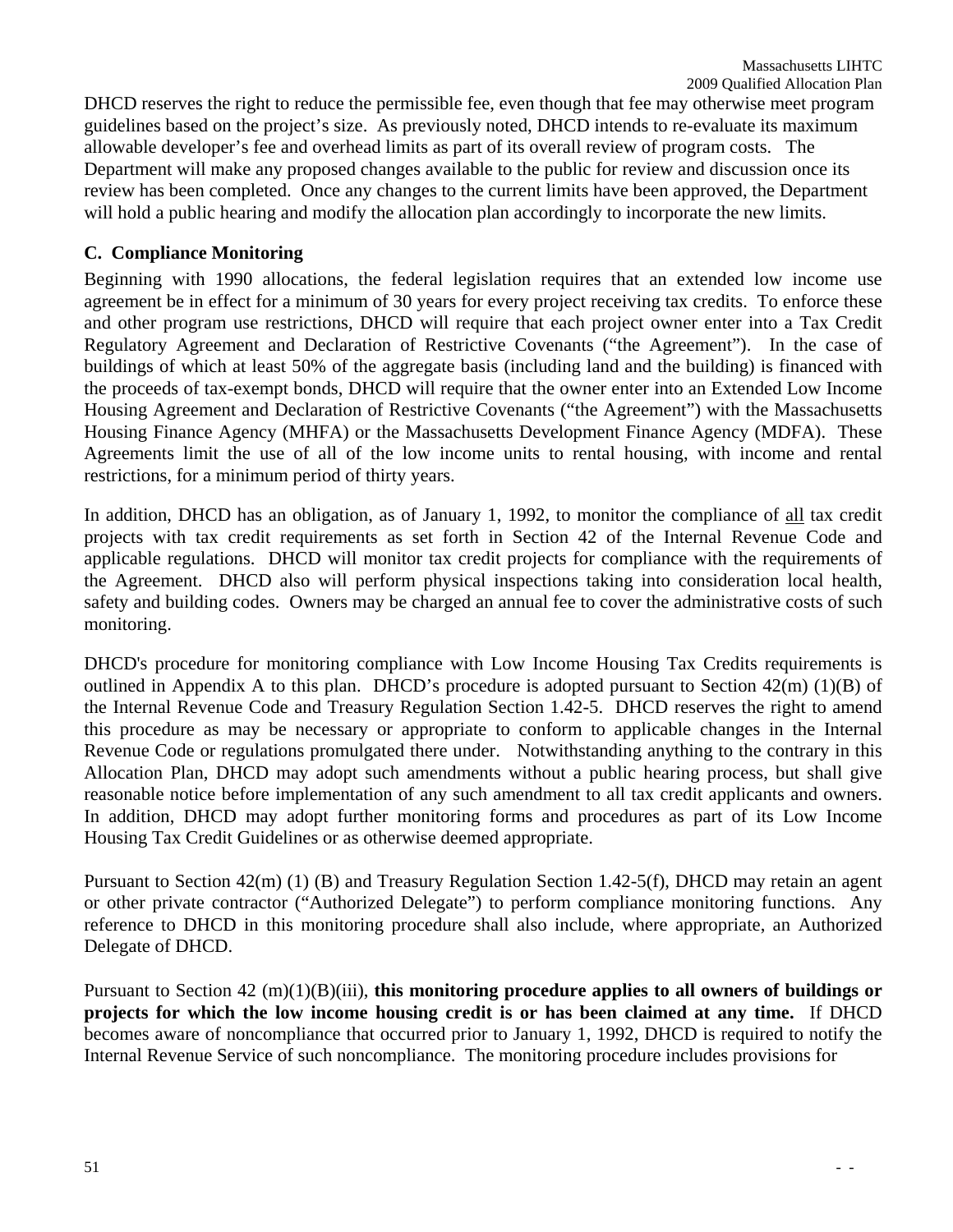record keeping and record retention, annual certification and review, on-site records review, building inspection, and notification to owners and the Internal Revenue Service of noncompliance.

## **D. 130% Rule**

Projects located in qualified census tracts or difficult-to-develop areas as identified by the U.S. Department of Housing and Urban Development and/or by the Department of Housing and Community Development may seek up to 130% of the rehabilitation credit basis amount for which they are eligible. Current information on the designation of difficult development areas by DHCD is included on page 13 of this QAP. The 130% factor may not be applied to the acquisition basis. DHCD will award up to 130% of the rehabilitation credit at its discretion and only if necessary for project feasibility. Current information about the designation of qualified census tracts and difficult development areas was issued by HUD on September 3, 2008.

Tax-exempt projects are eligible for up to 130% of credit, subject to the determination of least amount of credit necessary for feasibility, only if the project is located in a qualified census tract or difficult-todevelop area as identified by the U.S. Department of Housing and Urban Development.

## **E. Lead Paint**

All units in all tax credit buildings must be de-leaded prior to the issuance of a final allocation (IRS Form(s) 8609) for the project. All de-leading work must be performed in accordance with the provisions of M.G.L. c.111, 190-199B, 105 CMR 460.000.

## **F. Handicapped Accessibility**

In order to enable DHCD to evaluate the accessibility provisions of each project, sponsors must provide summary information regarding accessibility using the checklist found in the Appendix G. Design. In addition to the requirements of the Massachusetts Architectural Access Board (MAAB), projects may also be subject to other applicable federal, state, and local statutes and regulations such as the Fair Housing Act (FHA), Section 504 of the Rehabilitation Act of 1973, the Architectural Barriers Act of 1968 (ABA), and the Americans with Disabilities Act (ADA).

## **G. Affirmative Action**

DHCD requires developers to establish affirmative action goals for the percent of minority participation in each project. Developers and management agents must establish effective marketing plans to reach the identified minority groups that are least likely to apply for the housing being provided. Prior to initial occupancy of any unit in the project, the owner shall adopt and implement 1) an affirmative fair marketing plan for all units and 2) a tenant selection plan for the low income units, in both cases consistent with any standards and guidelines adopted by DHCD as then in effect and consistent with all applicable laws. Both the affirmative fair marketing and tenant selection plans shall be subject to review by DHCD, at DHCD's request.

If a tax credit project is located in a predominantly white neighborhood in the City of Boston, according to a list maintained at DHCD, the affirmative fair marketing plan shall have the percentage goals for occupancy of the low income units which reflect the racial composition of the City of Boston as determined in the most recent U.S. Census. As of the date of the issuance of this allocation plan, these percentages are as follows:

49.5% White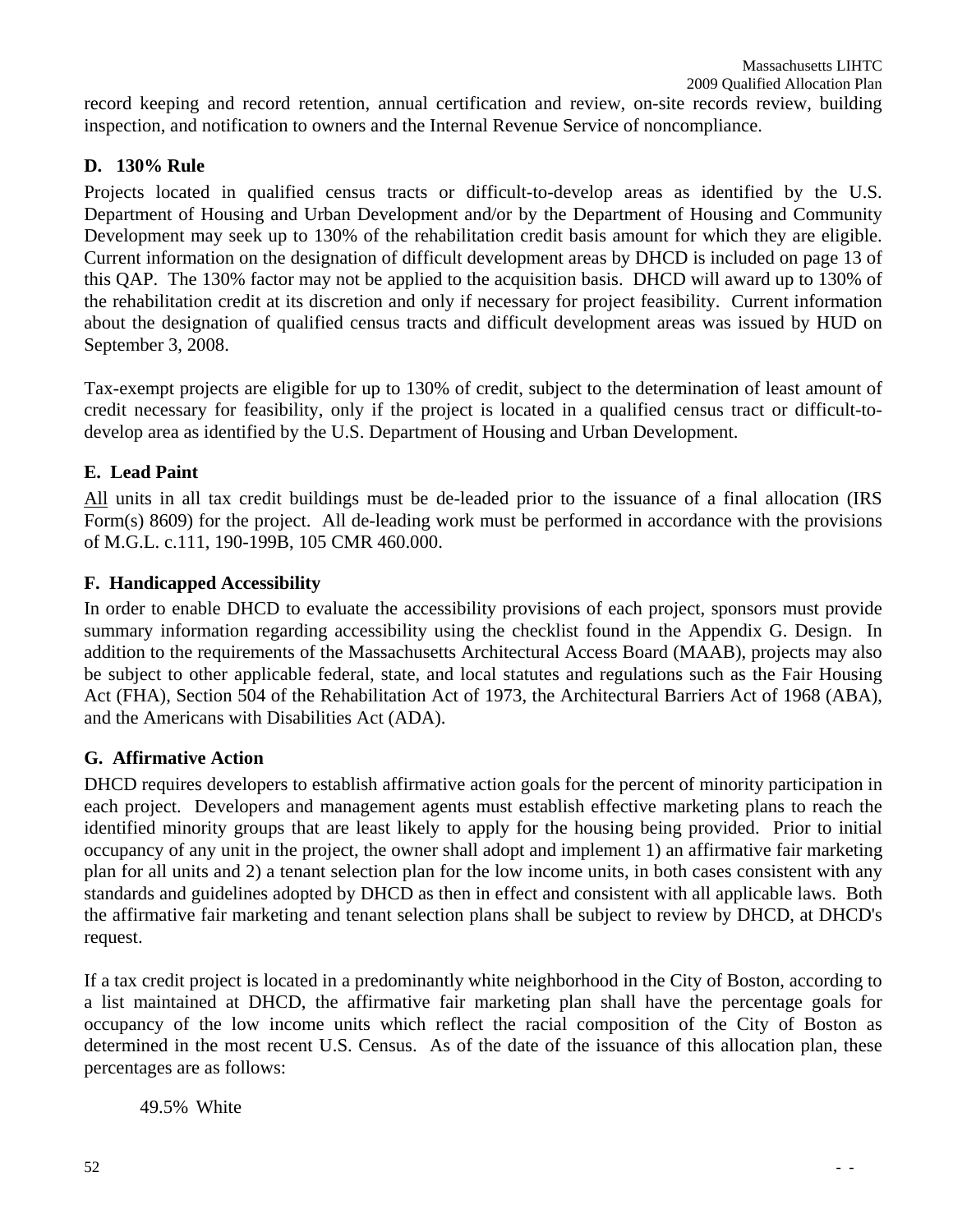23.8% Black 14.4% Hispanic .3% Native American 7.5% Asian/Pacific Island 4.5% Other

## **H. Local Preference**

DHCD will allow up to 70% local preference in tax credit projects if the sponsor is able to demonstrate to DHCD's satisfaction that a need for such preference exists. The documentation of local housing need must be fully substantiated in the project's market study or through other supporting documentation such as the Municipality's Consolidated Plan or a local affordable housing plan. The Department will issue further guidance on documenting local housing need during 2009. To ensure that the local preferences established for the project do not violate applicable fair housing laws and, therefore, do not have a discriminatory effect on protected classes, the sponsor must:

- develop an affirmative fair marketing plan targeting those least likely to apply in accordance with the DHCD's Affirmative Fair Marketing Plan guidelines provided in Appendix I;
- list vacant units upon availability with Citizen's Housing and Planning Association's (CHAPA's) Massachusetts Accessible Housing Registry at hhtp://www.chapa.org;
- **Example 1** list vacant units located in the Boston-Cambridge-Quincy MSA, upon availability, with the City of Boston's Metrolist (Metropolitan Housing Opportunity Clearing Center), at Boston City Hall, P.O. Box 5996, Boston, MA 02114-5996 (617-635-3321);
- develop a tenant selection lottery system consistent with that described in the "Guidelines for Housing Programs in Which Funding is Provided Through a Non-Governmental Entity" (NEF Guidelines) as published by the Department as well as the additional provisions provided in Appendix I.

Both the affirmative fair marketing plan and the tenant selection lottery system will be reviewed by DHCD program staff at the time of carryover allocation. Please see Appendix I for additional information on developing the lottery.

# **I. HUD Subsidy Layering Guidelines**

Pursuant to Section 911 of the Housing and Community Development Act of 1992, HUD is required to determine that projects receiving or expecting to receive both federal, state or local assistance and tax credits do not obtain subsidies in excess of that which is necessary to produce affordable housing. On December 15, 1994, the U.S. Dept. of HUD issued administrative guidelines referred to as subsidy layering guidelines, regarding limitations on combining Low Income Housing Tax Credits with HUD and other government assistance in the Federal Register. The guidelines make a provision for housing credit agencies to implement the subsidy layering reviews for projects that are at least receiving HUD housing assistance and are receiving or allocated Low Income Housing Tax Credits. Housing credit agencies may perform the subsidy layering review function provided that the housing credit agency certifies to HUD that it will properly apply the guidelines that HUD establishes. DHCD is the housing credit agency in Massachusetts. However, at the time of issuance of this allocation plan, DHCD has not made the certification to HUD to assume these responsibilities. Applicants should call the Low Income Housing Tax Credit Program office for updated information and/or a copy of the guidelines. If DHCD does not assume these responsibilities, subsidy layering will be performed by HUD in accordance with its guidelines.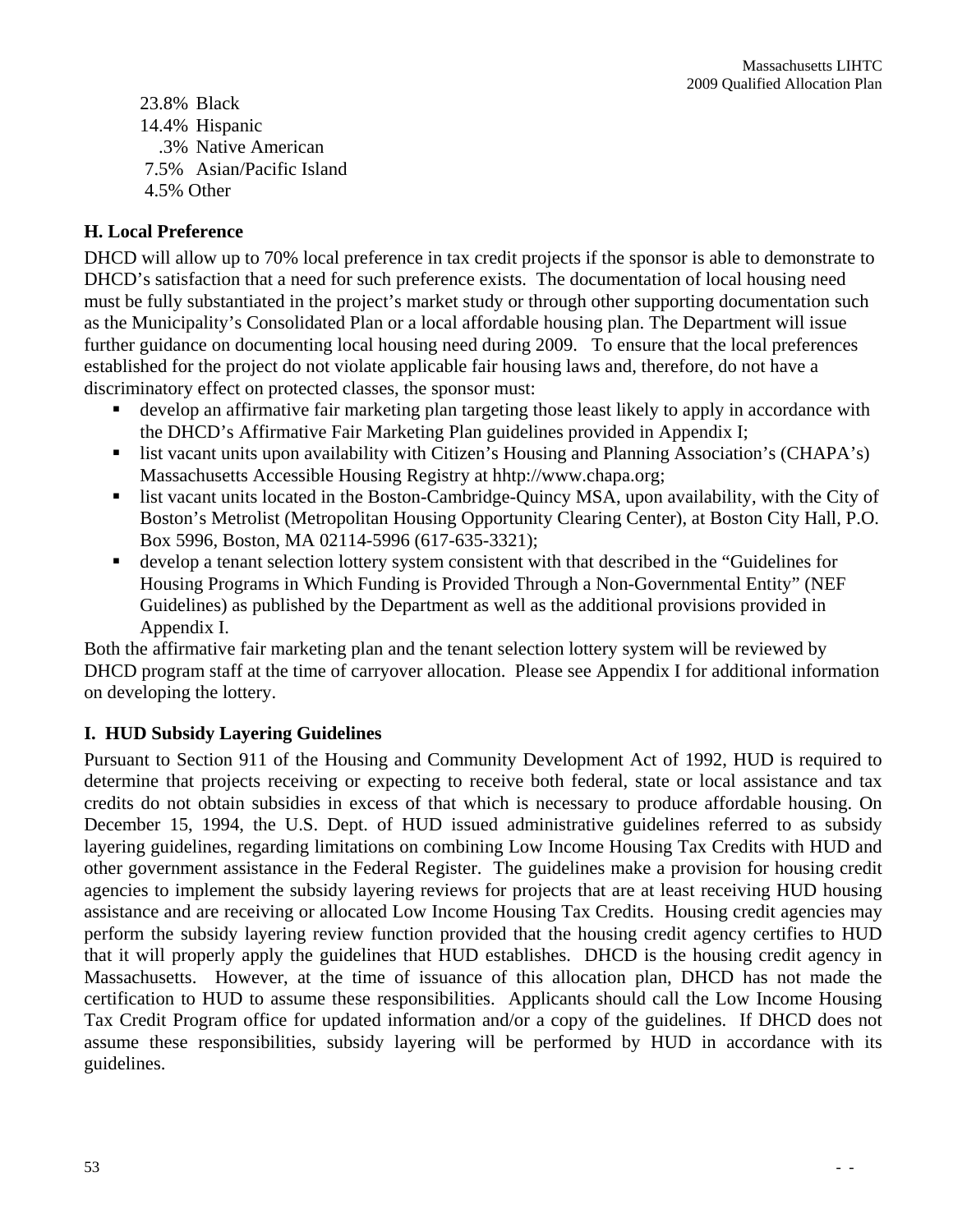## **J. Project Size**

In order to avoid undue concentration of resources in any one area, DHCD will consider tax credit projects of 100 units or more on a case-by-case basis. DHCD will require a detailed market study and will closely examine the probable absorption rate for these projects.

## **K. Single Room Occupancy**

Federal law requires that a Low Income Housing Tax Credit unit may not be used on a transient basis. Tax regulations require a minimum lease term of six months. However, single room occupancy units rented on a month-to-month basis may qualify for the credit if they are funded under the Stewart B. McKinney Act.

## **L. Housing for the Homeless**

The tax credit has become a substantial resource for transitional housing for the homeless. The portion of a building used to provide supportive services may be included in the qualified basis. Transitional housing for the homeless must contain sleeping accommodations and kitchen and bathroom facilities and be located in a building used exclusively to facilitate the transition of homeless individuals to independent living within 24 months.

## **M. Luxury Items In Tax Credit Projects**

In accordance with federal tax law, the eligible basis of a building must be reduced by the amount of the adjusted basis attributable to those market units in the building that are above average quality standard of the low income units. However, the developer may elect to exclude from the eligible basis the excess cost of the market units, provided that such excess cost does not exceed 15% of the cost of a low income unit.

## **N. Fair Housing and Occupancy Data Collection**

The mission of DHCD through its programs and partnerships is to be a leader in creating housing choice and providing opportunities for inclusive patterns of housing occupancy for all residents of the Commonwealth, regardless of income, race, religious creed, color, national origin, sex, sexual orientation, age, ancestry, familial status, veteran status, or physical or mental impairment. It shall be DHCD's objective to ensure that new and ongoing programs and policies affirmatively advance fair housing, promote equity, and maximize choice. In order to achieve this objective, DHCD shall be guided by the following principles found in Appendix I below.

In order to help the Department assess the impacts of local preference on affirmative marketing goals and compliance with applicable civil rights laws, all project owners will be required to report household characteristic data for all tax credit units at the time of final rent-up and on an annual basis from that point forward. The report will include but may not be limited to the following data points: capital subsidies restricting the unit, size of the tenant household, income level of the tenant household, race and ethnicity of the head of household (to the extent available), number of children under the age of six, number of children under the age of 18, and type of rental assistance if any. Project owners or their specified designees will be required to report using the web-based data collection system developed by the Department.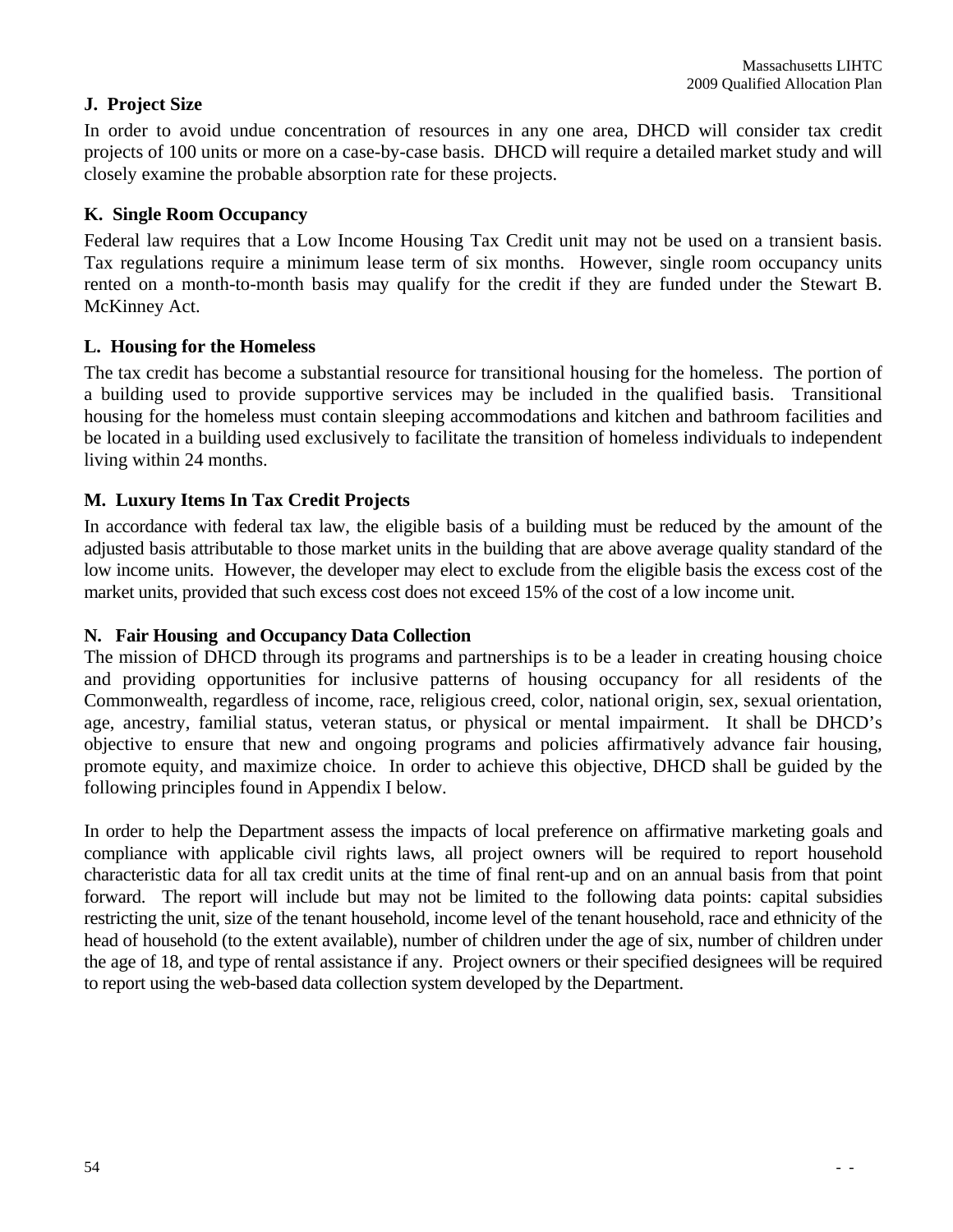# **APPENDICES**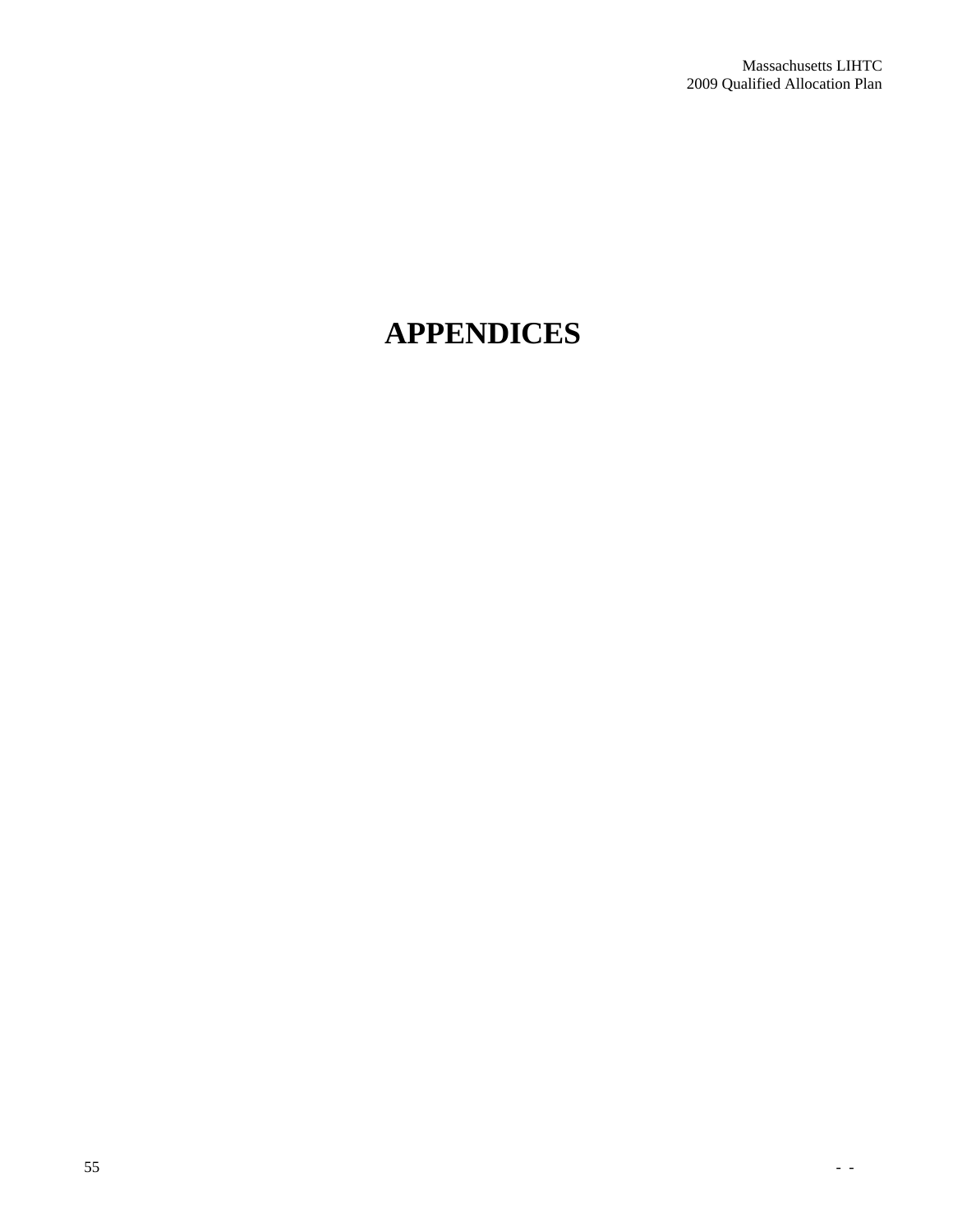# **Appendix A: Compliance Monitoring Procedure**

The compliance monitoring procedure includes five components:

- 1. Record keeping and Records Retention
- 2. Annual Certification and Review
- 3. Records Review
- 4. Building Inspection
- 5. Notification of Noncompliance

These components are based on and incorporate the requirements of Internal Revenue Code Section 42 and Treasury Regulation Section 1.42-5. "Low income units" refers to tax credit eligible units as defined by Section  $42(g)$ .

## **I. Record keeping And Record Retention**

Record keeping: For each year in the compliance period, which is equal to 15 taxable years beginning the first year the tax credit is taken, the Owner shall maintain records for each building in the project showing the:

- a. Total number of residential rental units in the building (including the number of bedrooms and the size in square feet of each residential rental unit);
- b. Percentage of residential rental units in the building that are low income units as defined by Section  $42(g)$ , and the size in square feet of each low income unit.
- c. Rent charged on each residential rental unit in the building (including any utility allowance);
- d. Number of occupants in each low income unit if the rent is determined by the number of occupants per unit under Section  $42(g)(2)$  (as in effect prior to 1989 amendments);
- e. Annual income certification for each low income tenant per unit unless specifically waived by the Internal Revenue Service under Revenue Procedure 2004-38.
- f. Documentation to support each low income tenant's income certification (for example, a copy of the tenant's federal income tax returns, W-2 Form, verification from a third party such as an employer or a state agency paying unemployment compensation, and/or a statement from the local housing authority declaring that the tenant did not exceed the income limit under Section  $42(g)$  if a tenant is receiving Section 8 housing assistance payments,);
- g. Each low income vacancy in the building and information that shows when, and to whom, the next available units were rented;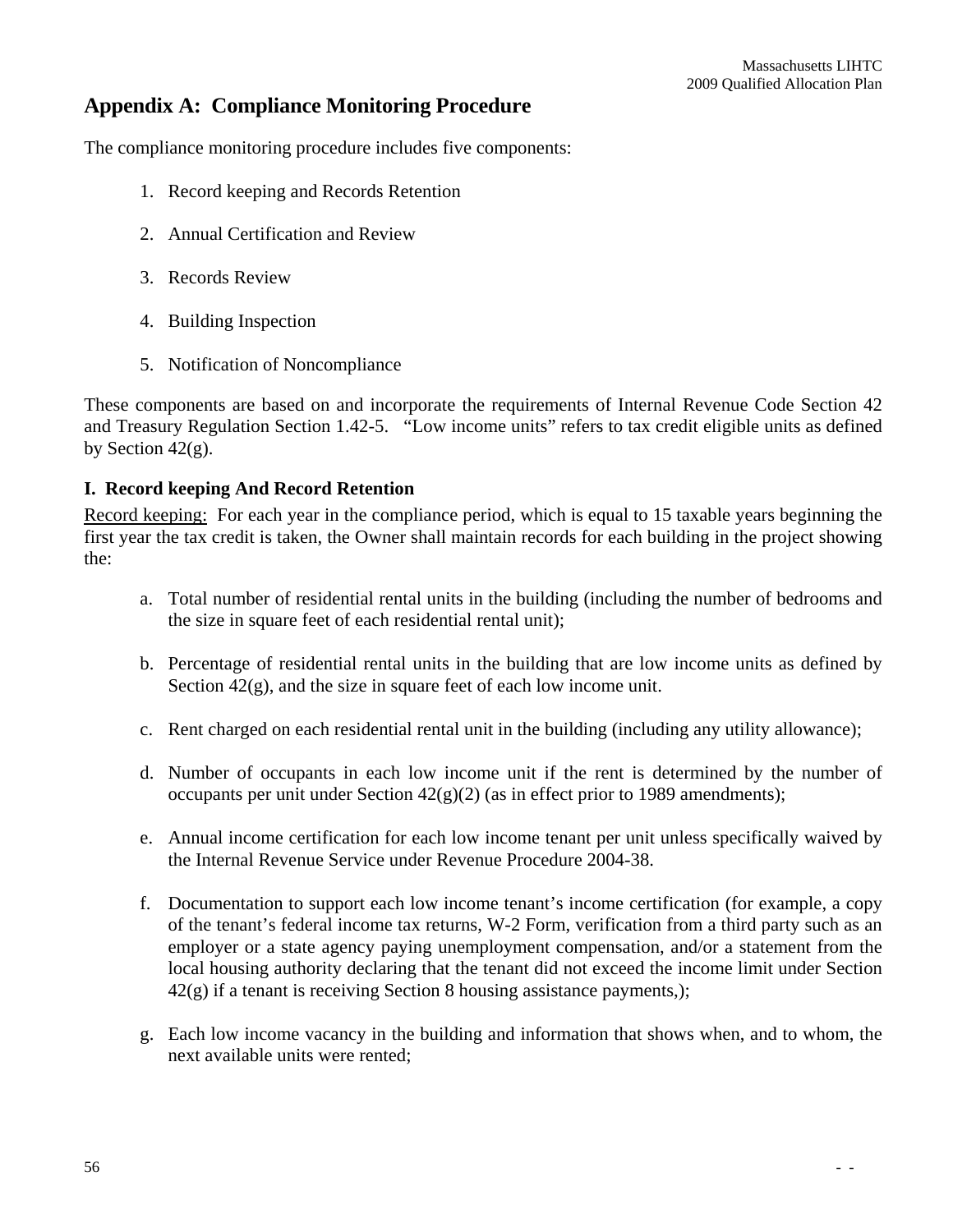- h. Eligible basis and qualified basis of the building at the end of the first year of the credit period; and
- i. Character and use of the nonresidential portion of the building included in the building's eligible basis under Section 42(d).

Specific Requirements: In accordance with Treasury Regulation Section 1.42-5 and Revenue Procedures 94-64 and 94-65, DHCD adopts the following specific requirements: (i) As provided in Section 5.01(3) of Revenue Procedure 94-64, the requirement for annual income re-certification will apply to all owners, including all owners of 100% low income buildings unless specifically waived by the Internal Revenue Service under Revenue Procedure 2004-38. (ii) As provided in Section 4.04 of Revenue Procedure 94-65, DHCD will require owners to obtain documentation, other than the statement described in Section 4.02 of the Revenue Procedure, to support a low income tenant's annual certification of income from assets.

Records Retention: The Owner shall retain records for the first year of the credit period for at least six years beyond the due date (with extensions) for filing the tax return for the last year of the compliance period of the building. The Owner shall retain the records described above for all subsequent years in the compliance period for at least six years after the due date (with extensions) for filing the federal income tax return for that year.

Additionally, for each year that the Agreement remains in effect after the compliance period, the Owner shall retain records adequate to demonstrate compliance with the terms and conditions of the Agreement, including, but not necessarily limited to, income and rent records pertaining to tenants. The Owner shall retain the records pertaining to a particular year for at least 6 years following the close of that year.

**Inspection Records Retention:** The Owner shall also retain and provide, for DHCD's inspection, any original report or notice issued by a state or local authority of a health, safety, or building code violation concerning the Project. Retention of the original violation report or notice is not required beyond the time when DHCD reviews the report or notice and completes its inspection pursuant to Section III below, except where the violation remains uncorrected*.* 

## **II. Annual Certification and Review**

Submission of Certification: The Owner of every project that has received tax credits must submit to DHCD at least annually for each year in the compliance period an Owner's Certification of Continuing Tax Credit Compliance, which will be provided by DHCD. In this document, the Owner shall certify to DHCD, under the penalty of perjury, that for the preceding 12-month period:

- a. The project was continually in compliance with the terms and conditions of its Agreement with DHCD, MHFA or MDFA;
- b. The project met either the 20-50 test under Section  $42(g)$  (1) (A) or the 40-60 test under Section 42(g) (1) (B), whichever minimum set-aside test was applicable to the project (The 20-50 test means that a minimum of 20% of the project's units were set aside for tenants at 50% of the area median income at tax credit restricted rent levels. The 40-60 test means that a minimum of 40% of the project's units were set aside for tenants at 60% of the area median income at tax credit restricted rent levels);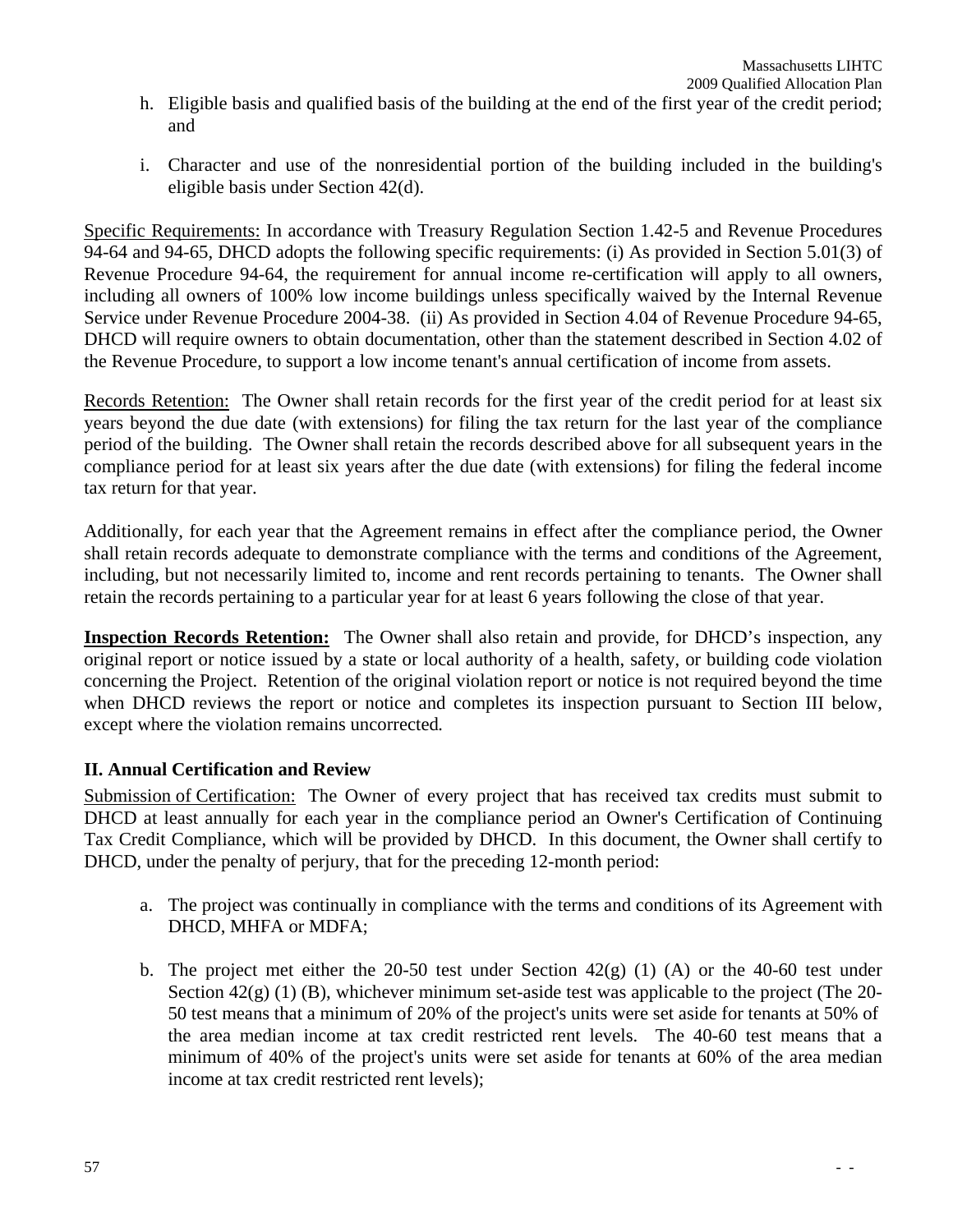Massachusetts LIHTC

2009 Qualified Allocation Plan

- c. There was no change in the applicable fraction as defined by Section  $42(c)(1)(B)$  of any building in the project, or that there was a change, and a description of that change is provided;
- d. The Owner has received an annual income certification from each low income tenant, and documentation to support that certification; or in the case of a tenant receiving Section 8 housing assistance payments, that the Owner has received a statement from a public housing authority that the tenant's income does not exceed the applicable income limit under Section 42(g). In accordance with Treasury Regulation Section 1.42-5 and Revenue Procedures 94-64, 94-65 and 2004-38, DHCD adopts the following specific requirements: (i) As provided in Section 5.01(3) of Revenue Procedure 94-64, the requirement for annual income recertification will apply to all owners, including all owners of 100% low income buildings, unless specifically waived by the Internal Revenue Service under Revenue Procedure 2004-38. (ii) As provided in Section 4.04 of Revenue Procedure 94-65, DHCD will require owners to obtain documentation, other than the statement described in Section 4.02 of the Revenue Procedure, to support a low income tenant's annual certification of income from assets;
- e. Each low income unit in the project was rent-restricted under Section  $42(g)(2)$ ;
- f. All units in the project were for use by the general public (as defined in Treas. Reg. 1.42-9), including the requirement that no finding of discrimination under the Fair Housing Act, 42 U.S.C. 3601-3619, occurred for the project. (A finding of discrimination includes an adverse final decision by the Secretary of the Department of Housing and Urban Development (HUD), 24 CFR 180.680, an adverse final decision by a substantially equivalent state or local fair housing agency, 42 U.S.C. 3616a(a)(1), or an adverse judgment from a federal court.);
- g. The buildings and low income units in the project were suitable for occupancy, taking into account local health, safety, and building codes (or other habitability standards), and the state or local government office responsible for making local health, safety, or building code inspections did not issue a violation report or notice for any building or Low Income unit in the project. Alternatively, if a violation report or notice was issued by a state or local government office, the owner must state whether the violation has been corrected and must also attach to the Owner's Certification either a statement summarizing the violation report or notice or a copy of the violation report or notice;
- h. There was no change in the eligible basis (as defined in Section 42(d)) of any building in the project, or there was a change, and information regarding the nature of that change is provided;
- i. All tenant facilities included in the eligible basis under Section 42(d) of any building in the project were provided on a comparable basis without charge to all tenants in the building;
- j. If a low income unit in the project became vacant during the year, reasonable attempts were made to rent that unit or the next available unit of comparable or smaller size to tenants having a qualifying income before any units in the project were or will be rented to tenants not having a qualifying income;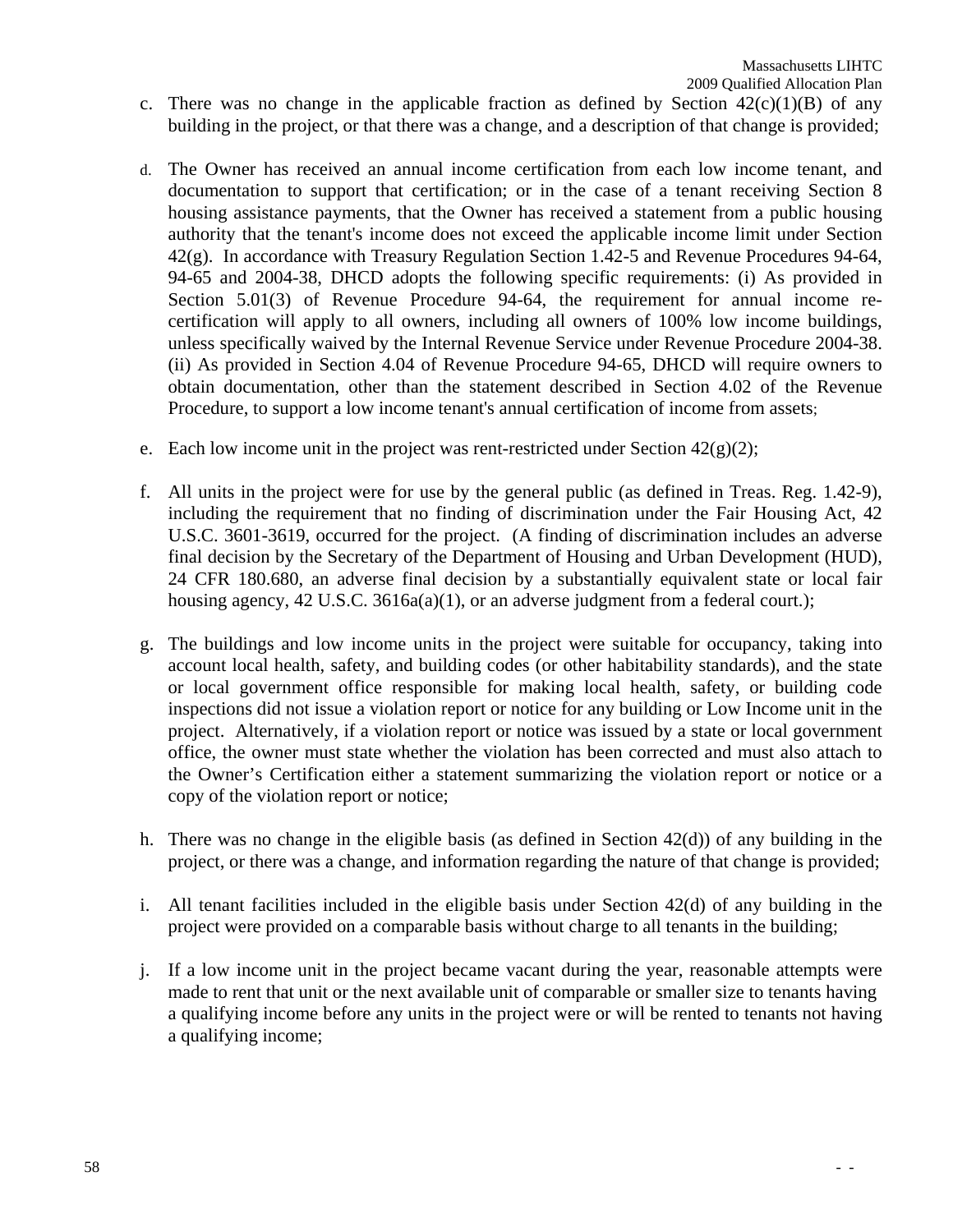- k. If the income of tenants of a low income unit in the building increased above the limit allowed in Section  $42(g)(2)(D)(ii)$ , the next available unit of comparable or smaller size in the building was or will be rented to tenants having a qualifying income;
- l. An extended low income housing commitment as described in Section 42(h)(6) was in effect (for buildings subject to Section  $7108(c)(1)$  of the Omnibus Budget Reconciliation Act of 1989), including the requirement under Section  $42(h)(6)(B)(iv)$  that an owner cannot refuse to lease a unit in the project to an applicant because the applicant holds a voucher or certificate of eligibility under Section 8 of the United State Housing Act of 1937;
- m. All low income units in the project were used on a nontransient basis (except for transitional housing for the homeless provided under Section 42(i)(3)(iii) or single room occupancy units rented on a month-by-month basis under Section  $42(i)(3)(B)iv$ ; and
- n. Any additional information that DHCD deems pertinent.

In addition, the Owner must submit completed IRS Forms 8609 [with parts I and II (the top and bottom sections) completed] to DHCD for every building in the project for the first year of the compliance period. For every year of the compliance period thereafter, the Owner must submit Schedule A of Form 8609 for every building in the project. The Owners of all low income housing projects will also be required to submit to DHCD at least once each year information on tenant income and rent for each low income unit, and documentation regarding the occupancy characteristics for all units, including DHCD project completion reports and other data collection requests in the form and manner designated by DHCD, in order to illustrate compliance with fair housing requirements.

Review of Certification: DHCD will review the above-described certifications submitted by Owners for compliance with the requirements of Section 42 for all tax credit projects, including those buildings financed by the Rural Housing Services (RHS), formerly the Farmers Home Administration (FMHA), under its Section 515 Program, and buildings of which at least 50% of the aggregate basis (including land and the building) is financed with the proceeds of tax-exempt bonds and administered by MHFA or MDFA.

The submission and review of certifications described above shall be made at least annually covering each year of the compliance period which is equal to 15 taxable years beginning with the first year the tax credit is taken. DHCD reserves the right to continue monitoring for any additional term that the Agreement remains in effect.

## **III. Records Review**

DHCD will conduct a records review of a project's low income units which have been selected for on-site inspection pursuant to Section IV below.

The records review will include an examination of the annual low income certifications, the documentation the Owner has received supporting the certifications, and the rent records for the tenants in those units. The Owner must have definitive documentation to support the income certification. For example, in the case of a tenant receiving Section 8 housing assistance payments, a letter from the local housing authority will only be accepted if that statement notes the tax credit income limit for the tenant's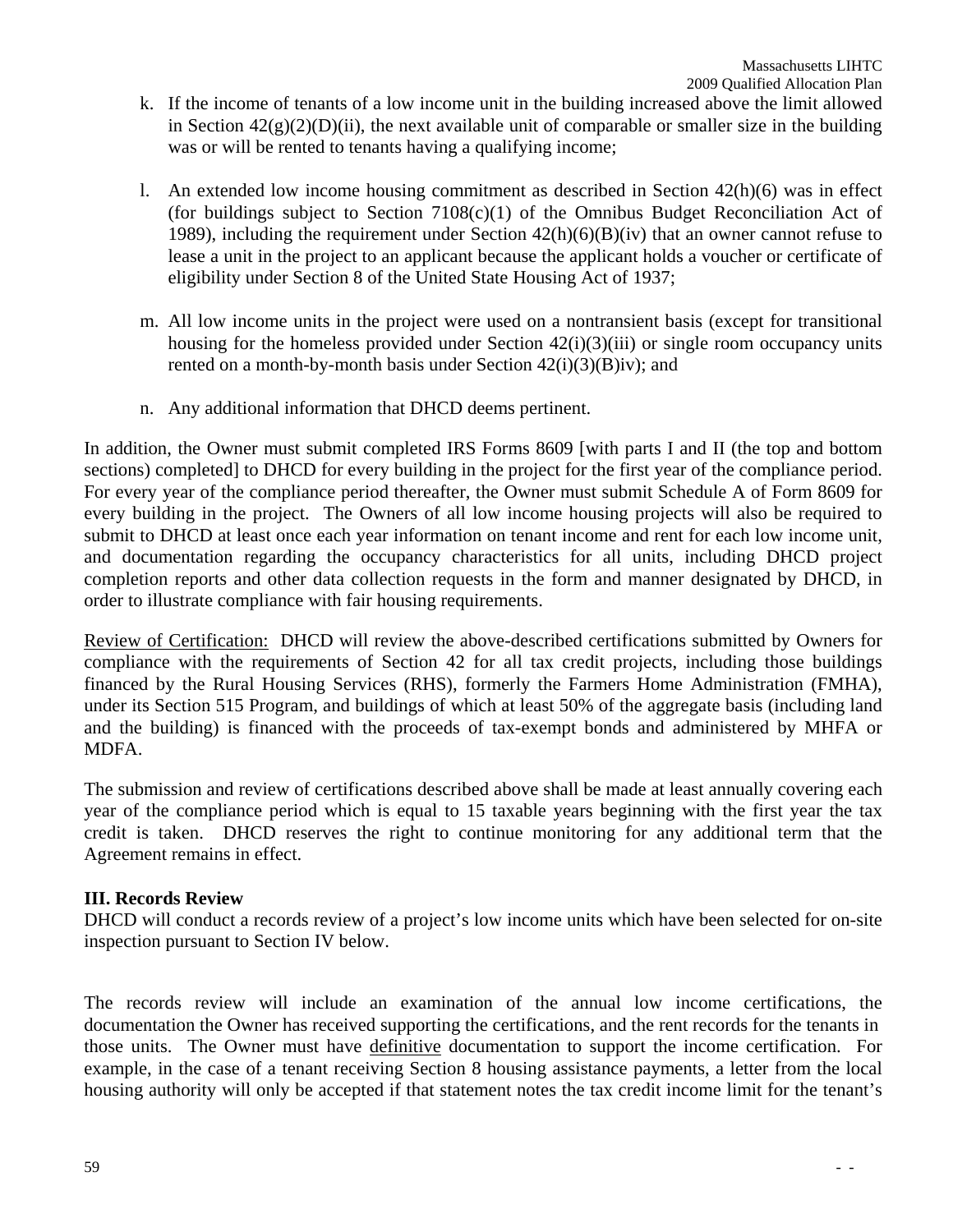family size in the municipality, states that the tenant's income does not exceed such tax credit income limit, and states the effective date of the certification.

In conjunction with the selection of units to be inspected under Section IV below, DHCD will select the records to be reviewed randomly and in a manner that will not give an owner advance notice that tenant records for a particular year will or will not be reviewed. However, DHCD may give an owner reasonable notice that tenant record review will occur so that the owner may assemble the tenant records. The review of tenant records may be undertaken wherever the owner maintains or stores the records (either on-site or off-site).

In addition to the above procedures, DHCD will review the records from the first year of the compliance period for every project in order to establish initial eligibility for the Low Income Housing Tax Credit.

Buildings financed by the RHS under its Section 515 Program and buildings of which at least 50% of the aggregate basis (taking into account the building and land) is financed with the proceeds of tax-exempt bonds will be excepted from this records review provision if DHCD enters into an agreement with the RHS and/or MHFA or MDFA, providing among other terms and conditions that RHS and/or MHFA or MDFA must provide information concerning the income and rent of the tenants in the building to DHCD. DHCD may assume the accuracy of any such information provided by RHS, MHFA, or MDFA. DHCD shall review such information and determine that the income limitation and rent restriction of Section  $42(g)$  (1) and (2) are met. However, if the information so provided is not sufficient for DHCD to make this determination, DHCD must request the necessary additional information directly from the Owner of the buildings.

The certifications and review under Sections I and II must be made at least annually covering each year of the 15-year compliance period. DHCD retains the right to require such certifications and review for any additional term that a Low Income Housing Tax Credit Regulatory Agreement between the owner and DHCD (or its successors) remains in effect.

## **IV. Building Inspection**

DHCD will conduct an on-site inspection of all buildings in a project by the end of the second calendar year following the year the last building in the project is placed in service. The minimum number of units to be inspected will be the greater of twenty percent of the project's low income units or three low income units.

Following the initial inspection, DHCD will conduct an on-site inspection of all buildings in a project at least once every three years. The minimum number of units to be inspected will be the greater of twenty percent or the project's low income units or three low income units.

DHCD will select the low income units to be inspected randomly and in a manner that will not give an owner advance notice that a unit will or will not be inspected. However, DHCD may give an owner reasonable notice that an inspection of the building and low income units will occur so that the owner may notify tenants of the inspection.

DHCD will review any health, safety, or building code violations reports or notices retained by the owner as required in Section I above and will determine: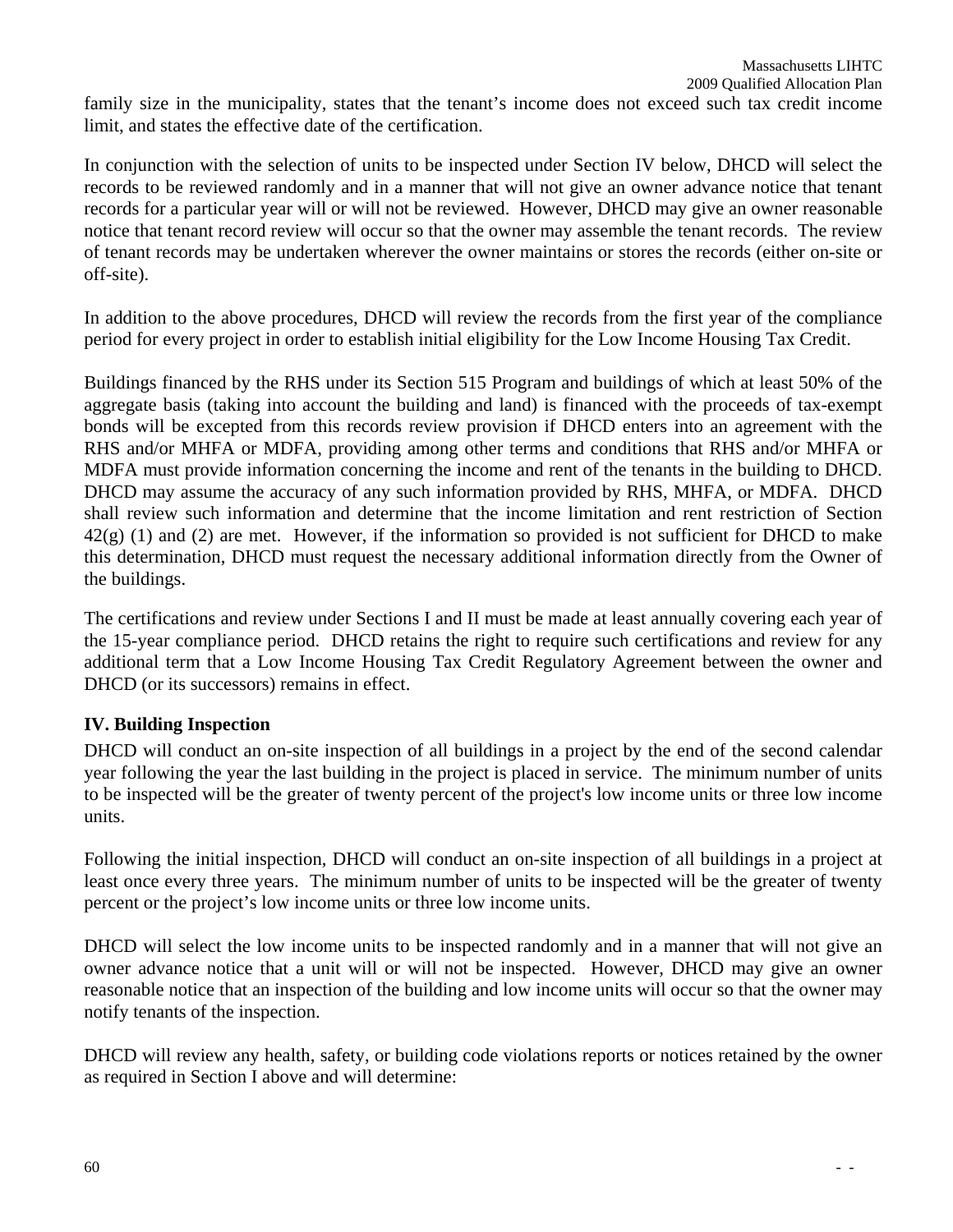- a. Whether the buildings and units are suitable for occupancy, taking into account state and local health, safety and building codes (or other habitability standards); or
- b. Whether the buildings and units satisfy, as determined by DHCD, the uniform physical condition standards for public housing established by HUD (24 CFR 5.703).

Regardless of whether DHCD makes its determination under a. or b. above, the project must continue to satisfy applicable state and local health, safety, and building codes. If DHCD becomes aware of any violation of these codes, it must report the violation under Section V below.

A building financed by RHS under its Section 515 program will be excepted from this inspection provision if RHS inspects the building (under 7 CFR part 1930) and the RHS and DHCD enter into a memorandum of understanding, or other similar arrangement, under which RHS agrees to notify DHCD of the inspection results.

DHCD retains the right to perform on-site inspections of the buildings of any project at least through the end of the compliance period and for any additional term that a Low Income Housing Tax Credit Regulatory Agreement and Declaration of Restrictive Covenants between the owner and DHCD remains in effect.

## **V. Notification of Non-Compliance**

DHCD will provide prompt written notice to the Owner if DHCD does not receive the certifications described above, does not receive or is not permitted to review the tenant income certifications, supporting documentation, and rent record described above, or discovers by inspection, review, or in some other manner, that the project is not in compliance with Section 42. DHCD will file Form 8823, "Low Income Housing Credit Agencies Report of Noncompliance of Building Disposition", with the IRS no later than 45 days after the end of the correction period and no earlier than the end of the correction period, whether or not the noncompliance or failure to certify is corrected. The correction period, as specified in the noncompliance notice to the Owner, shall not exceed 90 days from the date of the notice to the Owner, unless extended by DHCD for up to six months where DHCD determines that there is good cause for granting an extension. DHCD will retain records of noncompliance or failure to certify in accordance with applicable Treasury regulations. If noncompliance or failure to certify is corrected within three years after the end of the correction period, DHCD will file Form 8823 reporting the correction.

DHCD will report its compliance monitoring activities annually on Form 8610, "Annual Low Income Housing Credit Agencies Report".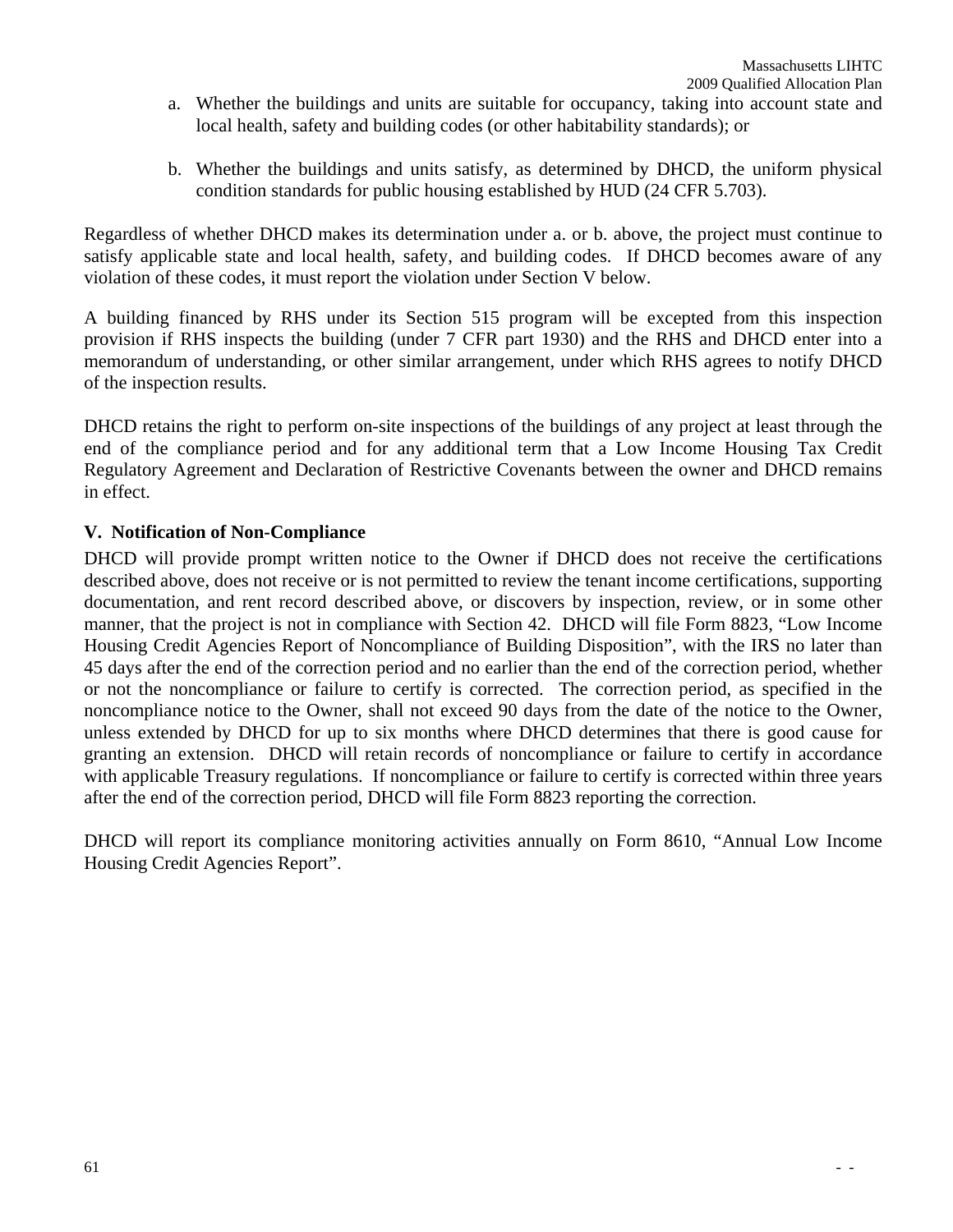# **Appendix B: Future Changes to the 2009 Allocation Plan**

Without limiting the generality of DHCD's power and authority to administer, operate, and manage the allocation of Low Income Housing Tax Credits according to federal law, federal procedures and this Plan, DHCD shall make such determinations and decisions, publish administrative guidelines and rules, require the use of such forms, establish such procedures and otherwise administer, operate, and manage allocations of tax credits in such manner as may be, in DHCD's determination, necessary, desirable, or incident to its responsibilities as the administrator, operator, and manager of the Low Income Housing Tax Credit Program.

The Governor recognizes and acknowledges that DHCD may encounter situations which have not been foreseen or provided for in the Plan and expressly delegates to DHCD the authority to amend the Plan, after the public has had the opportunity to comment through the public hearing process, and to administer, operate, and manage allocations of tax credits in all situations and circumstances, including, without limiting the generality of the foregoing, the power and authority to control and establish procedures for controlling any misuse or abuses of the tax credit allocation system and the power and authority to resolve conflicts, inconsistencies or ambiguities, if any, in this Plan or which may arise in administering, operating, or managing the Low Income Housing Tax Credit Program.

The Governor further expressly delegates to DHCD the ability to amend this Plan to ensure compliance with federal law and regulations as such federal law may be amended and as federal regulations are promulgated governing tax credits.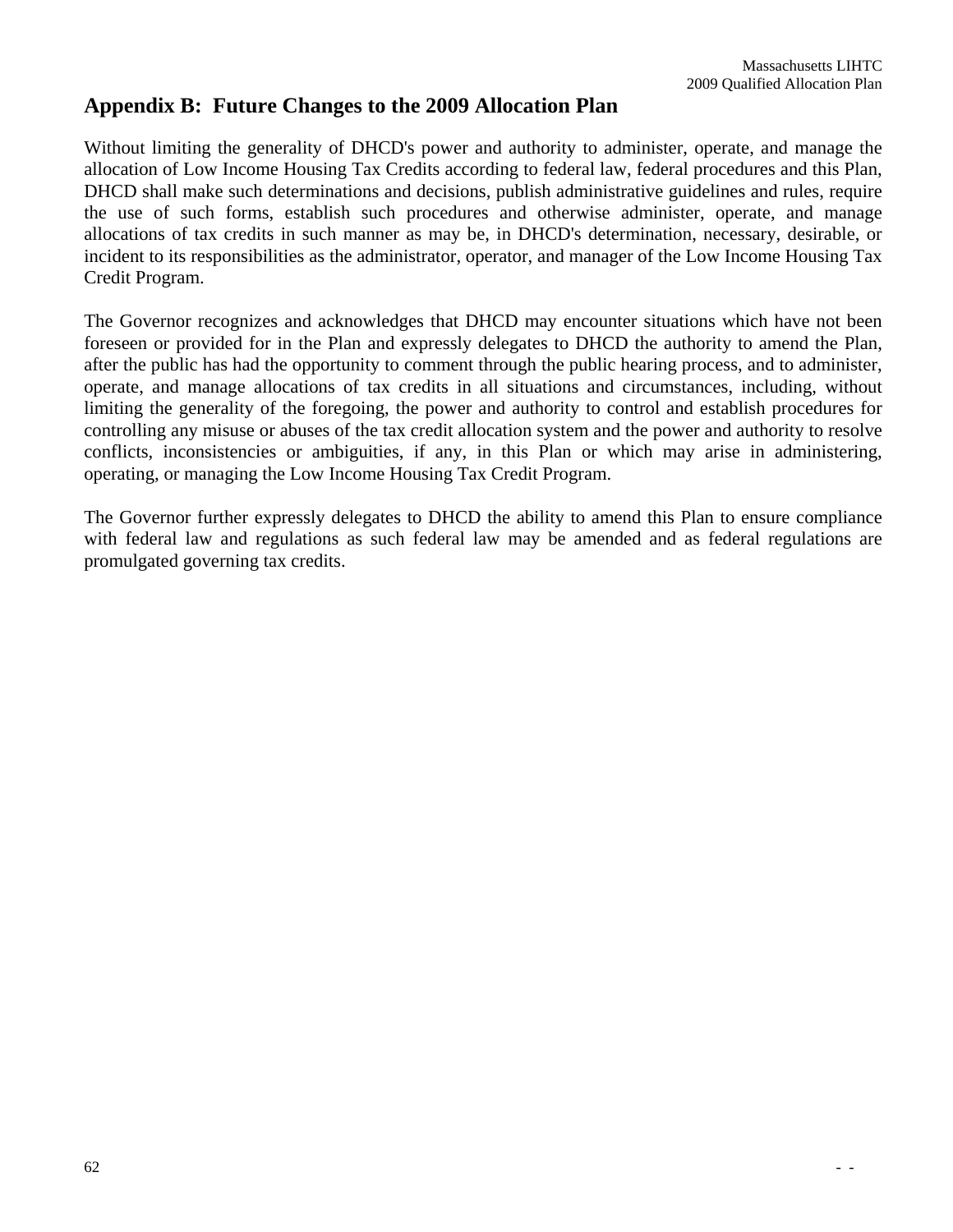# **Appendix C: Summary of Comments and Suggestions from the Public Process**

During the process of developing the 2009 Qualified Allocation Plan, the Department of Housing and Community Development met with interested parties, including for-profit and non-profit developers, municipal officials, consultants, other public and private lenders, attorneys, syndicators, advocates, and other members of the affordable housing community. The Department solicited comments and suggestions on various aspects of the tax credit allocation process, including but not limited to the priorities to be included in the 2009 allocation plan, the set-aside categories, the scoring system, and the best approach to allocating both the federal credit and the Massachusetts state housing credit.

In accordance with Section 42 federal requirements, DHCD held a public hearing on the draft 2009 QAP in the Department's offices on February 10, 2009. The following representatives spoke, and their comments were recorded for the record:

- Don Bianchi, Massachusetts Association of Community Development Corporations
- Mark Curtiss, Massachusetts Housing Partnership
- Peter Daly, Homeowners Rehab Inc.
- Mike Rabourn, Representative of the Northeast Regional Council of Carpenters
- Peter Munkenbeck, Development Consultant
- Bart Mitchell, Developer

In addition, DHCD received written comments from Local Initiatives Support Corporation, Jewish Community Housing for the Elderly, Massachusetts Association of Community Development Corporations, Massachusetts Housing Partnership, Barnstable County HOME consortium, Metropolitan Boston Housing Partnership, Northeast Regional Council of Carpenters, Preservation of Affordable Housing, and the National Housing Trust.

The comments can be summarized as follows. Despite the downturn in the tax credit investment market, and the flight by investors to well-capitalized tax credit project sponsors, the non-profit community seeks a reinforcement of the Department's support for non-profit sponsors of tax credit projects by increasing the non-profit scoring and the scoring for projects that are part of a comprehensive revitalization effort. The non-profit community is also asking for increased emphasis on green housing and an increase in subsidy limits.

Some commenters reflected agreement with the "waiting list" concept for projects that do not have tax credit investors but are otherwise ready to close. Others praised the addition of newly designated "Difficult to Develop" areas for 9% credit projects and the increase in the per unit basis caps and the per project limits. Others felt that non-Boston metro areas should have benefited from a higher increase in the basis cap.

Specific comments were given on design standards for accessibility included in Appendix G.

One commenter suggested a longer period from award of tax credits to closing for projects with investors. The commenter also suggested a larger cap amount on credits and a lower pricing rate for federal credits, rather than 75 cents.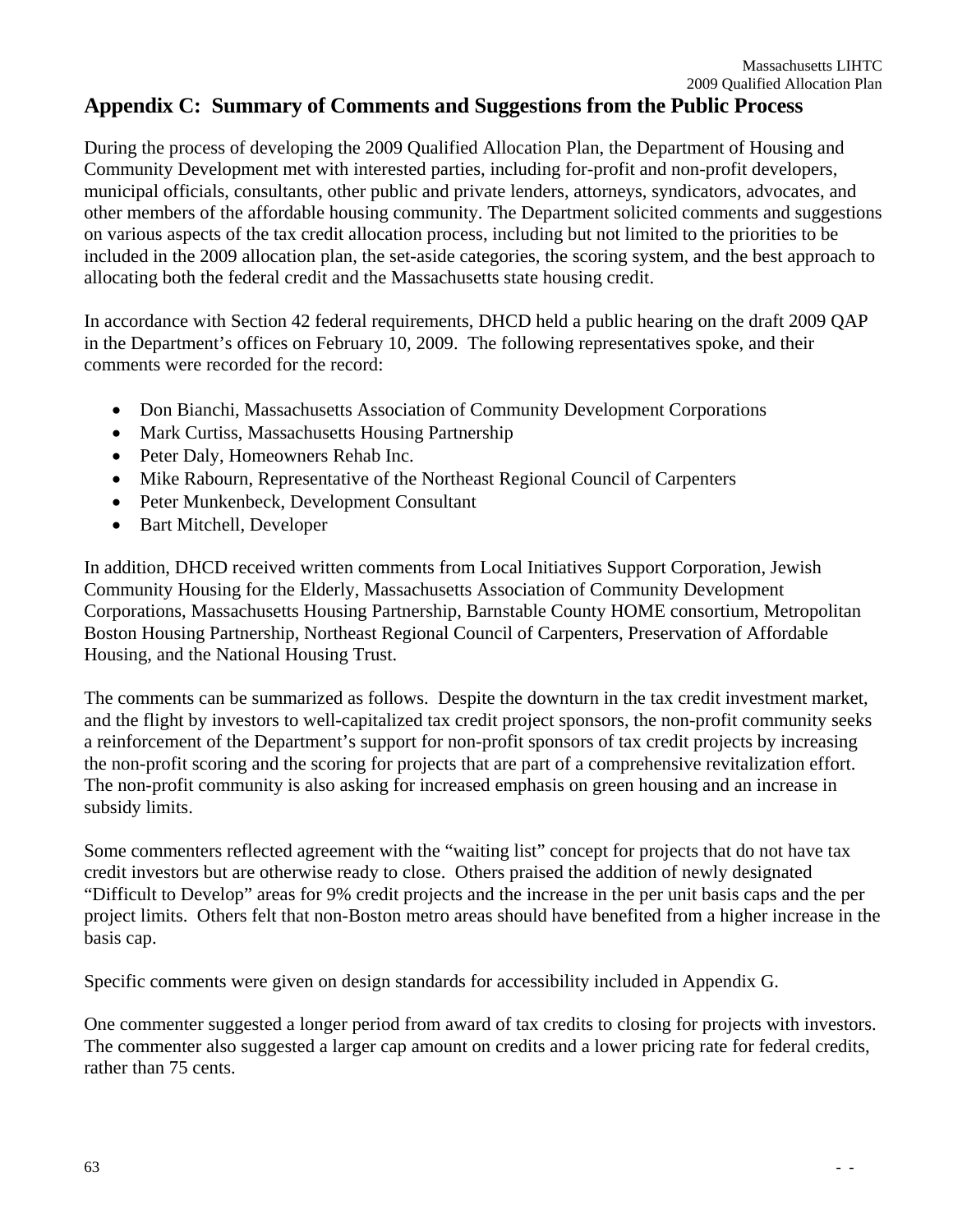Comments on the need for prioritizing preservation projects, sustainable development and environmental friendly design were also provided.

In a letter that post-dated the end of the comment period, the New England Carpenters Labor Management Program stated to DHCD that some tax credit developers or their subcontractors engage in unacceptable labor practices and should be denied tax credits in the future and should have existing tax credit awards revoked.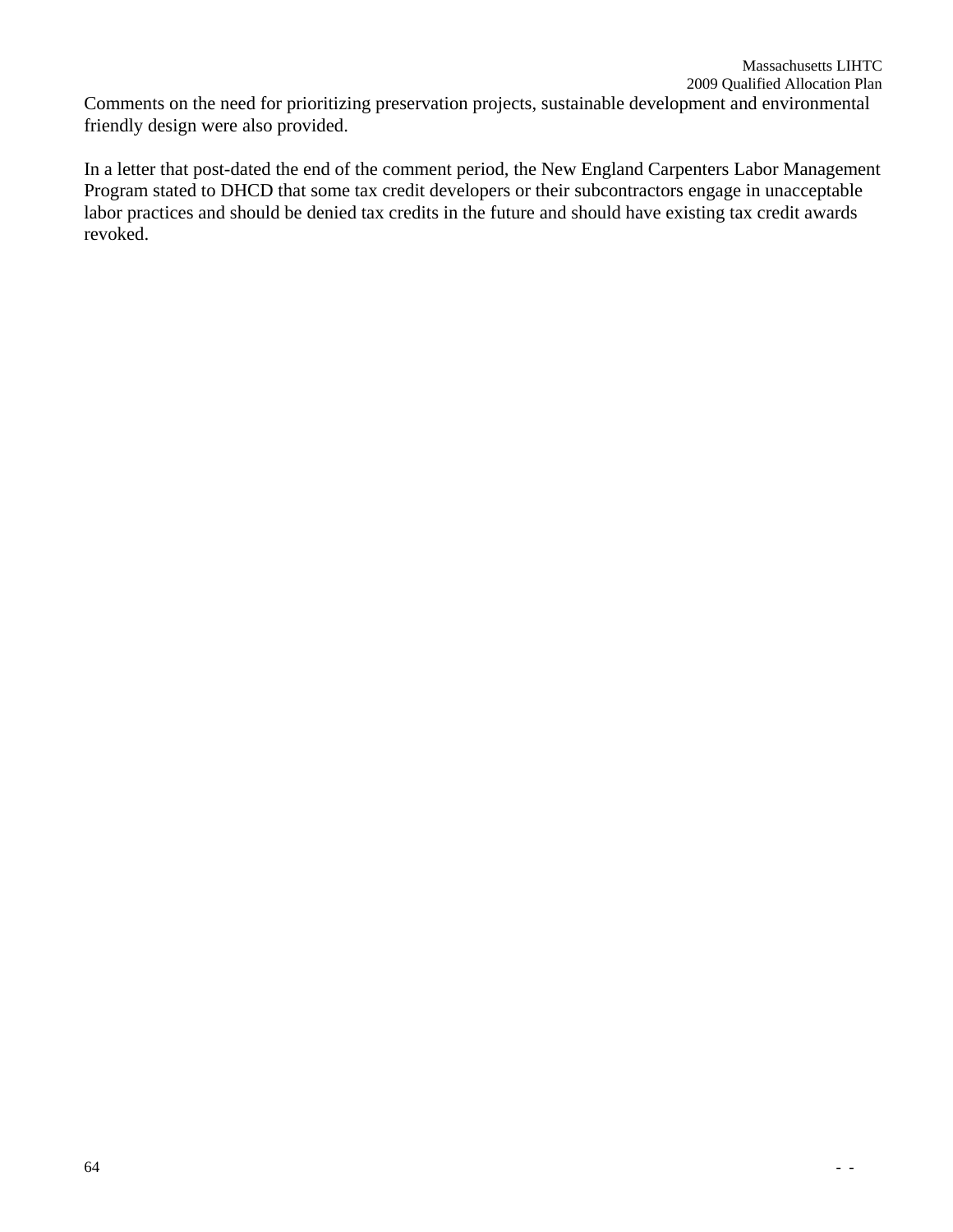# **Appendix D: The Massachusetts Low Income Housing Tax Credit Program**

760 CMR 54.00 MASSACHUSETTS LOW INCOME HOUSING TAX CREDIT PROGRAM

Section

54.01: Scope, Purpose and Applicability 54.02: Definitions 54.03: Amount of Credit Authorized 54.04: Eligible Projects 54.05: Eligible Recipients 54.06: Allotment of Credit Among Partners, etc. 54.07: Transferability of Credit 54.08: Prerequisites to Claiming Credit 54.09: Placed in Service Requirement; Time for Claiming Credit 54.10: Carryforward of Credit 54.11: Limitations on Credit; Ordering of Credit 54.12: Recapture 54.13: Reporting and Recordkeeping Requirements 54.14: Application Process and Administrative Fees 54.15: Reference to Federal Credit Rules 54.16: Authorization of Department to Take Further Actions

54.01: Scope, Purpose and Applicability

(1) General. 760 CMR 54.00 explains the calculation of the low-income housing tax credit established by M.G.L. c. 23B, s.3, M.G.L. c .62, s. 61 and M.G.L. c. 63, s. 31H (St. 1999, c. 127, s.s. 34, 82, 90). The Department of Housing and Community Development may allocate annually, for the fiveyear period beginning January 1, 2001 and ending December 31, 2005, Massachusetts low-income housing tax credit in the amount set forth in M.G.L. c. 23B, s.3, M.G.L. c .62, s. 61 and M.G.L. c. 63, s. 31H (St. 1999, c. 127, s.s. 34, 82, 90) for projects that qualify for the federal low-income housing tax credit under Section 42 of the Internal Revenue Code of 1986, as amended.

(2) Effective Date. 760 CMR 54.00 takes effect upon promulgation and applies to tax years beginning on or after January 1, 2001.

## 54.02: Definitions

For purposes of 760 CMR 54.00 et seq., the following terms have the following meanings, unless the context requires otherwise:

Act, M.G.L. c. 23B, s. 3, M.G.L. c. 62, s. 61 and M.G.L. c. 63, s. 31H (St.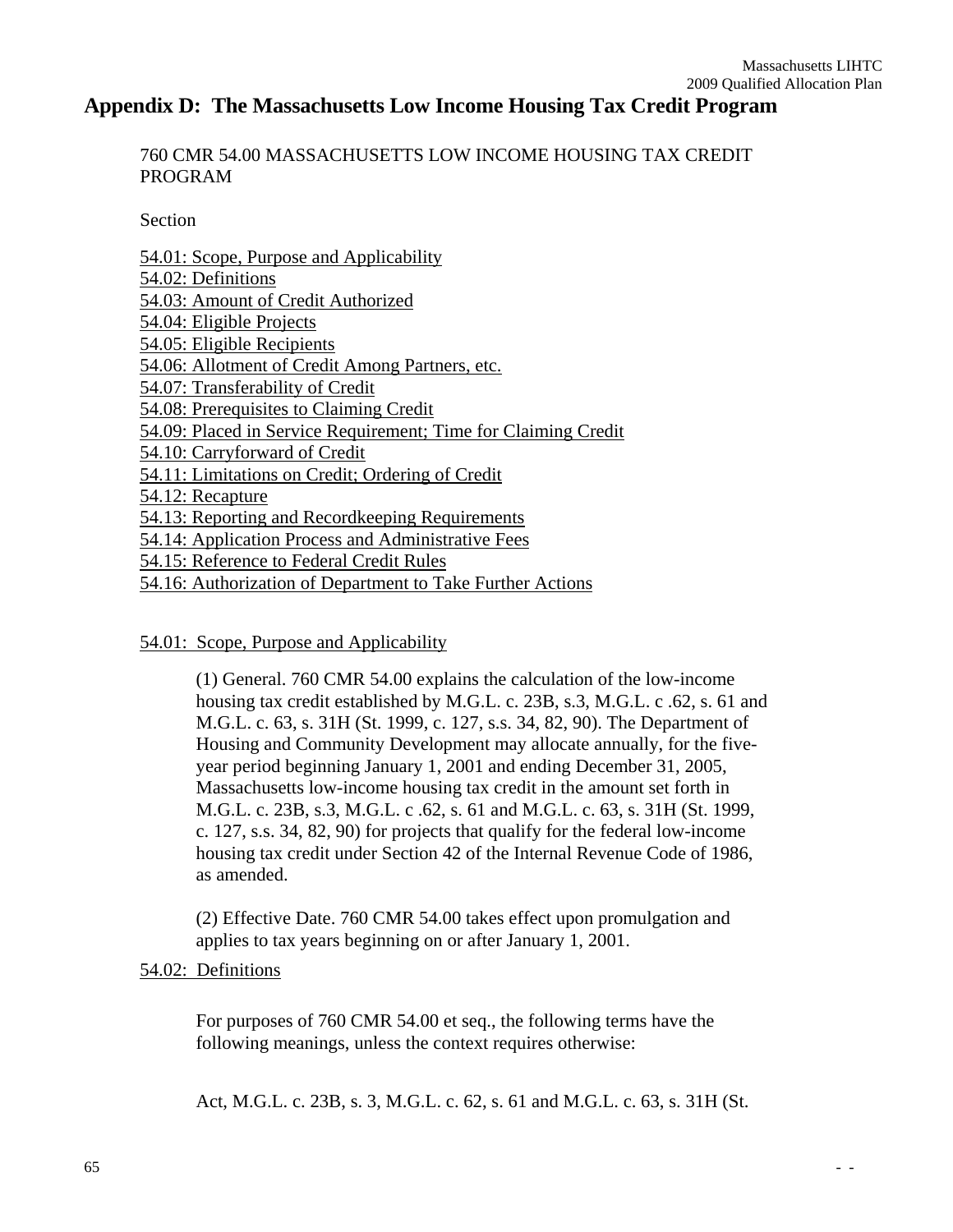1999, c. 127, s. s. 34, 82, 90).

Allocation of Massachusetts Credit, the award by the Department of the authorized Massachusetts low-income housing tax credit among qualified Massachusetts projects.

Allotment, in the case of a qualified Massachusetts project owned by an unincorporated flow through entity, such as a partnership, limited liability company or joint venture, the share or portion of credit allocated to the qualified Massachusetts project that, consistent within and subject to 760 CMR 54.06, may be claimed by a taxpayer who is designated a member or partner of such entity or by a transferee of such member or partner.

Building Identification Number, the identification number assigned to each building in a qualified Massachusetts project by the Department.

Code, the Internal Revenue Code of 1986, as amended and in effect for the taxable year.

Commissioner, the Commissioner of Revenue.

Compliance Period, the period of 15 taxable years beginning with the first taxable year during which a qualified Massachusetts project first meets all of the requirements of 760 CMR 54.08.The following text is effective 11/24/2000

Credit Period, the five-year period during which a qualified Massachusetts project is eligible for the Massachusetts low-income housing tax credit. The credit period begins with the taxable year in which a project meets all of the requirements of 760 CMR 54.08 and ends five years later.

Department, the Department of Housing and Community Development.

Eligibility Statement, a statement authorized and issued by the Department certifying that a given project is a qualified Massachusetts project and setting forth the annual amount of the Massachusetts low-income housing tax credit allocated to the project. The Department shall only allocate tax credit to qualified Massachusetts projects consisting of one or more buildings that are all placed in service on or after January 1, 2001.

Federal Carryover Allocation, federal carryover allocation of a tax credit where a federal low-income housing tax credit is allocated under Section 42  $(h)(1)(E)$  or  $(F)$  of the Code prior to the calendar year in which the buildings comprising the project are placed in service.

Federal Low Income Housing Tax Credit the federal tax credit as provided in Section 42 of the Code.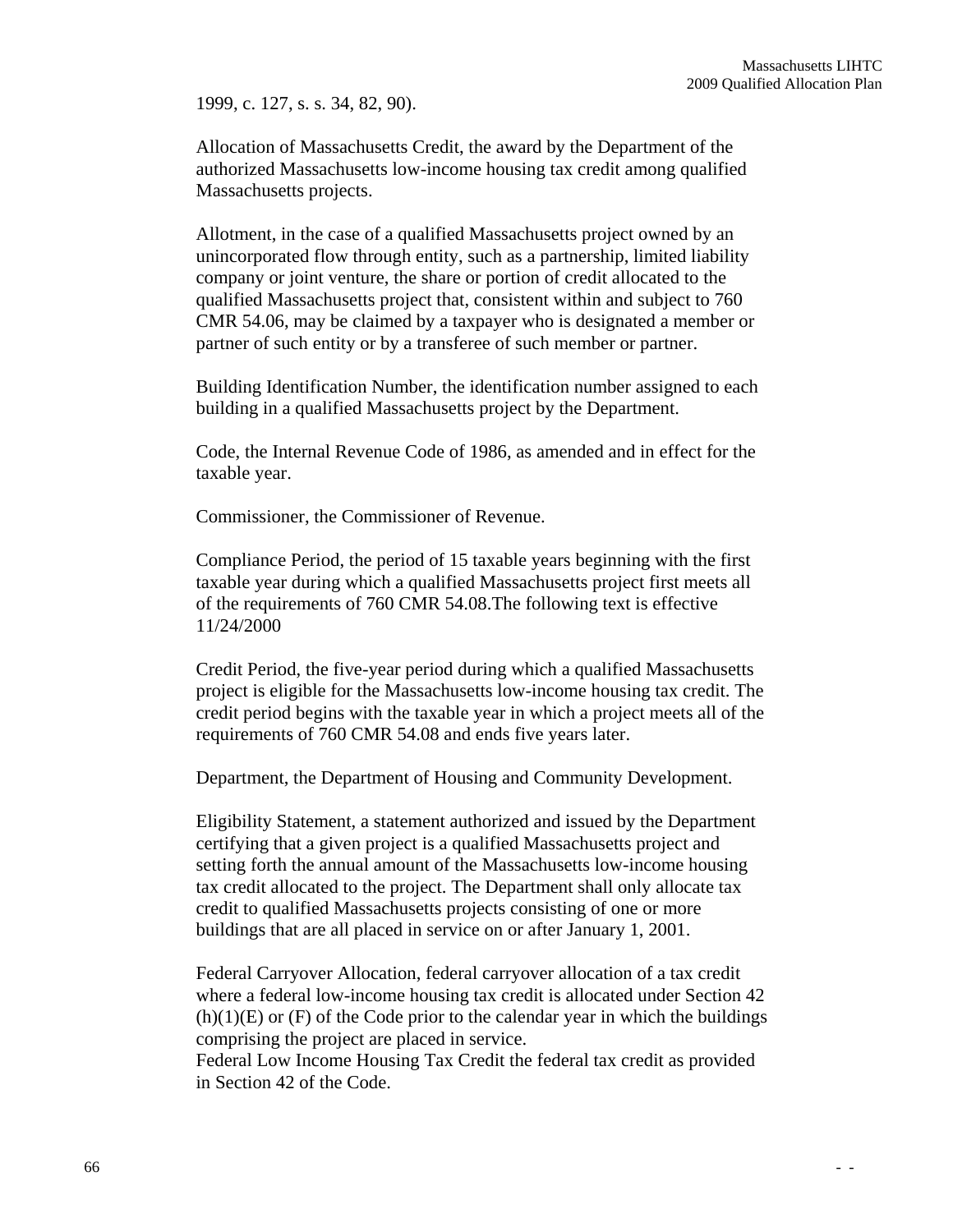Low income Project, a qualified low-income housing project, as defined in Section 42  $(g)(1)$  of the Code, which has restricted rents that do not exceed 30% of the applicable imputed income limitation under said Section 42 of the Code, for at least 40% of its units occupied by persons or families having incomes of 60% or less of the median income or for at least 20% of its units occupied by persons or families having incomes of 50% or less of the median income.

Median Income, the area median gross income as such term is used in Section 42 of the Code, and which is determined under United States Department of Housing and Urban Development guidelines and adjusted for family size.

Placed in Service, this term shall have the same meaning as the term is given under Section 42 of the Code and the federal regulations thereunder.

Qualified Massachusetts Project, a low-income project located in the Commonwealth which meets the requirements of M.G.L. c. 23B, s.3, M.G.L. c. 62, s. 61 and M.G.L. c. 63, s. 31H (St. 1999, c. 127, s.s. 34, 82, 90) and whose owner enters into a regulatory agreement.

Regulatory Agreement, an agreement between the owner of a qualified Massachusetts project and the Department recorded as an affordable housing restriction under M.G.L c. 184 with the registry of deeds or the registry district of the land court in the county where the project is located that requires the project to be operated in accordance with the requirements of 760 CMR 54.00, and M.G.L. c. 23B, s.3, M.G.L. c .62, s. 61 and M.G.L. c. 63, s. 31H (St. 1999, c. 127, s. s. 34, 82, 90) for not less than 30 years from the expiration date of the compliance period.

Taxpayer any person, firm, or other entity subject to the personal income tax under the provisions of M.G.L. c. 62, or any corporation subject to an excise under the provisions of M.G.L. c. 63.

## 54.03: Amount of Credit Authorized

(1) Authorized Amount. The amount of Massachusetts low-income housing tax credit authorized to be allocated in each year during the five year period commencing January 1, 2001 and ending December 31, 2005 equals the sum of

(a) the lesser of 50% of the federal per capita low-income housing tax credit awarded to the Commonwealth in such year or \$4,000,000;

(b) unused Massachusetts low-income housing tax credit, if any, for all preceding calendar years; and The following text is effective 11/24/2000

(c) any Massachusetts low-income housing tax credit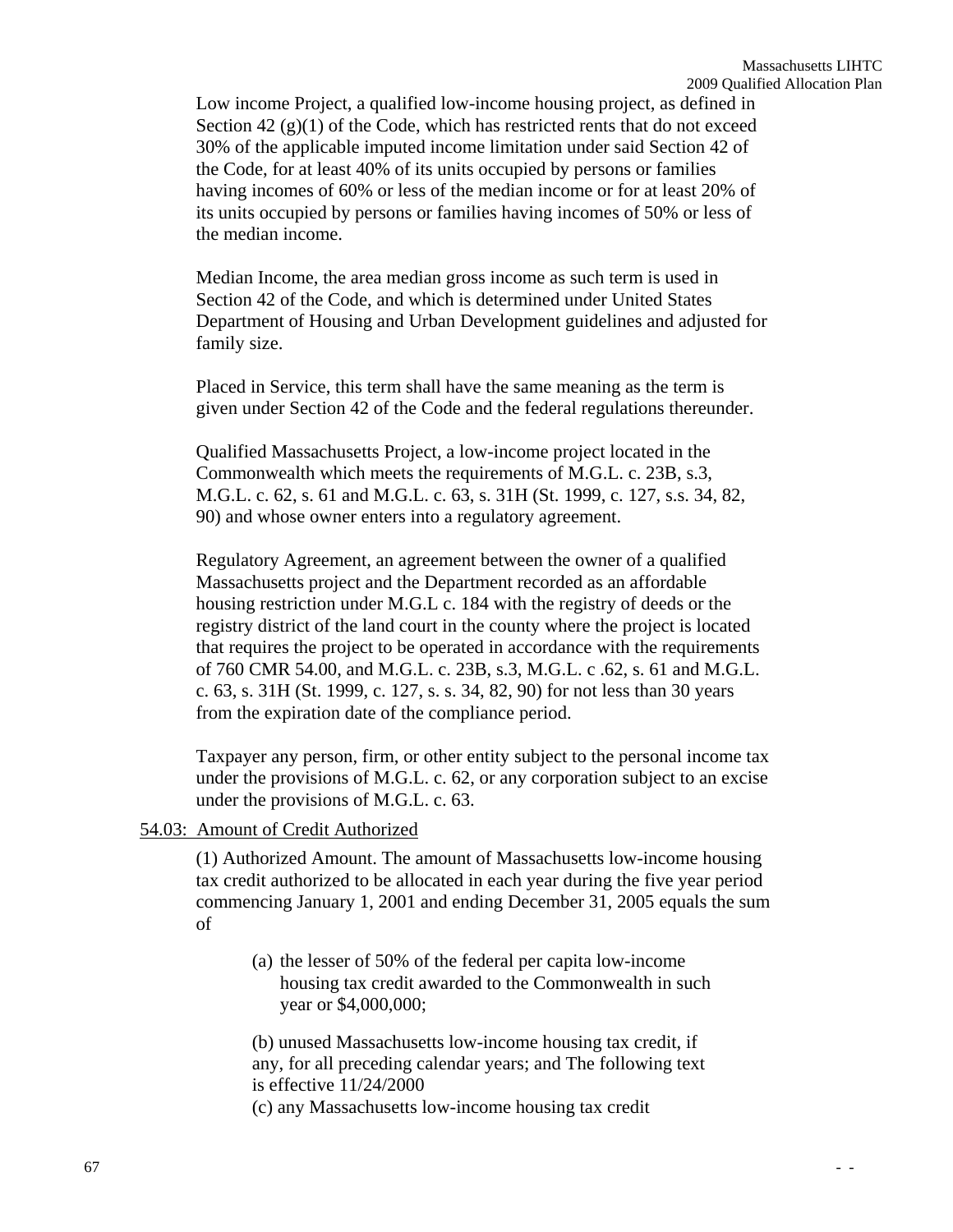returned to the Department. Under M.G.L. c. 62, s.  $61(c)(3)$  and M.G.L. c. 63, s.  $31H(c)(3)$ , an amount of Massachusetts low-income housing tax credit equal to the annual credit allocation awarded by the Department to a project is to be claimed each year for five tax years.

(2) Example. Assume the Department allocates \$3 million of 2001 Massachusetts low-income housing tax credit and \$6 million of 2001 federal low-income housing tax credit equally among 40 projects such that each project receives a federal credit award of \$150,000 and a Massachusetts low-income housing tax credit award of \$75,000. Assume further that each project is owned by an individual who retains all rights to claim the credit allocated. If the projects are placed in service on January 1, 2001 and no carryover or recapture provisions apply, each individual owner would be eligible to claim \$150,000 in federal low-income housing tax credit in 2001 and in each of the following nine years and \$75,000 in Massachusetts lowincome housing tax credit in 2001 and in each of the following four years.

#### 54.04: Eligible Projects

(1) Project Eligibility. Three types of qualified Massachusetts projects are eligible for an allocation of Massachusetts low-income housing tax credit:

(a) projects to which the Department has made a prior allocation of federal low-income housing tax credit, (b) projects to which the Department makes a simultaneous allocation of federal low-income housing tax credit and (c) projects with respect to which the federal low-income housing tax credit is allowable by reason of Section 42(h)(4) of the Code applicable to buildings financed with tax exempt bonds.

(2) Prioritization by the Department. The Department shall amend or supplement its existing qualified allocation plan or its program guidelines, or both, to provide taxpayers guidance on how Massachusetts low-income housing tax credit will be allocated among competing projects. Such guidance shall adhere to the statutory requirements of providing the least amount of combined federal and Massachusetts low-income housing tax credit necessary to ensure financial feasibility of selected projects while allocating the total available Massachusetts low-income housing tax credit among as many qualified Massachusetts projects as fiscally feasible. Subject

to these statutory constraints, the Department may, in its discretion, provide guidance that

(a) requires owners of projects with more than a designated dollar amount of federal credit to fund a portion of project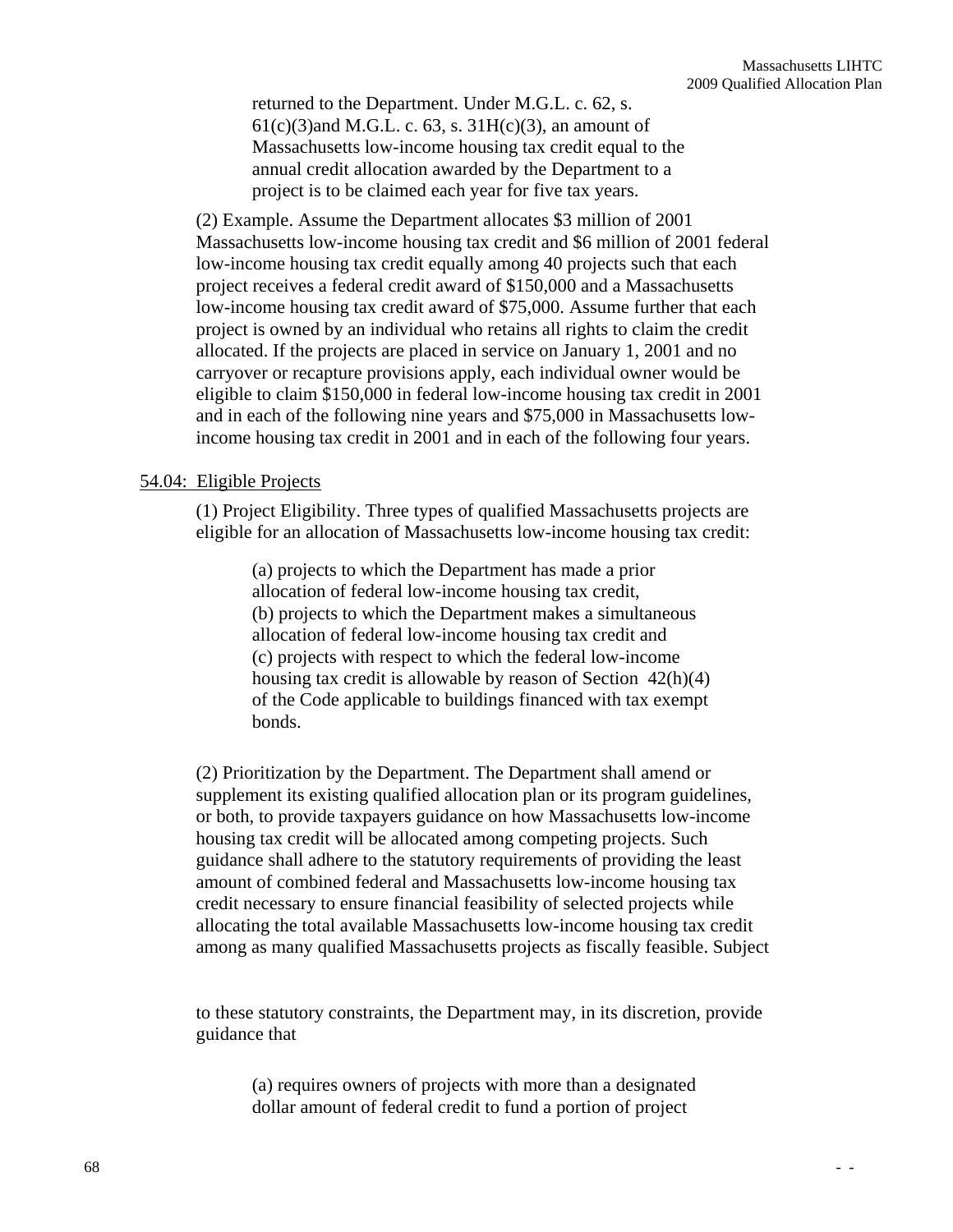equity from funds attributable to the Massachusetts lowincome housing tax credit,

(b) encourages owners of certain projects to raise equity primarily using the Massachusetts low-income housing tax credit while using a minimal amount of the so-called 9% federal low-income housing tax credit,

(c) encourages the creation of projects funded through a combination of Massachusetts low-income housing tax credit and the so-called 4% federal low-income housing tax credit allowable to buildings financed with tax-exempt bonds, and (d) encourages the creation of any other projects that the Department deems to be consistent with the statutory goal of increasing the overall number of low-income housing units.

#### 54.05: Eligible Recipients

Any person or entity (of whatever type) with an ownership interest in a qualified Massachusetts project and who receives an allocation of federal low-income housing tax credit with respect to such project is eligible to receive an allocation of Massachusetts low-income housing tax credit with respect to such project. The following text is effective 11/24/2000.

## 54.06: Allotment of Credit Among Partners, *etc.*

Whenever an owner of a qualified Massachusetts project with respect to which Massachusetts low-income housing tax credit has been allocated is an unincorporated flow-through entity, such as a partnership, limited liability company or joint venture, the entity may allot the Massachusetts tax credit available to the entity among persons designated by it as partners or members in such amounts or proportions. as they may agree in the organizational documents governing such entity, provided that the owner certifies to the Commissioner the amount of Massachusetts low-income housing tax credit allotted to each member or partner on a form designated by the Commissioner. The allotment of Massachusetts low-income housing tax credit need not follow or be consistent with the allocation, as the word is used in Section 704(b) of the Code, of other partnership items (e.g., income, loss, deduction or credit, including the federal low-income housing tax credit). Similarly, whenever Massachusetts low-income housing tax credit is allocated with respect to a qualified Massachusetts project that is owned through a joint tenancy or similar ownership arrangement, the owners of such project may allot the right to claim the Massachusetts low-income housing tax credit allocated with respect to such project among themselves

in such amounts as they agree, without regard to their actual ownership interest in the project, provided that the owners certify to the Commissioner the amount of Massachusetts low-income housing tax credit allotted to each owner on a form designated by the Commissioner.

#### 54.07: Transferability of Credit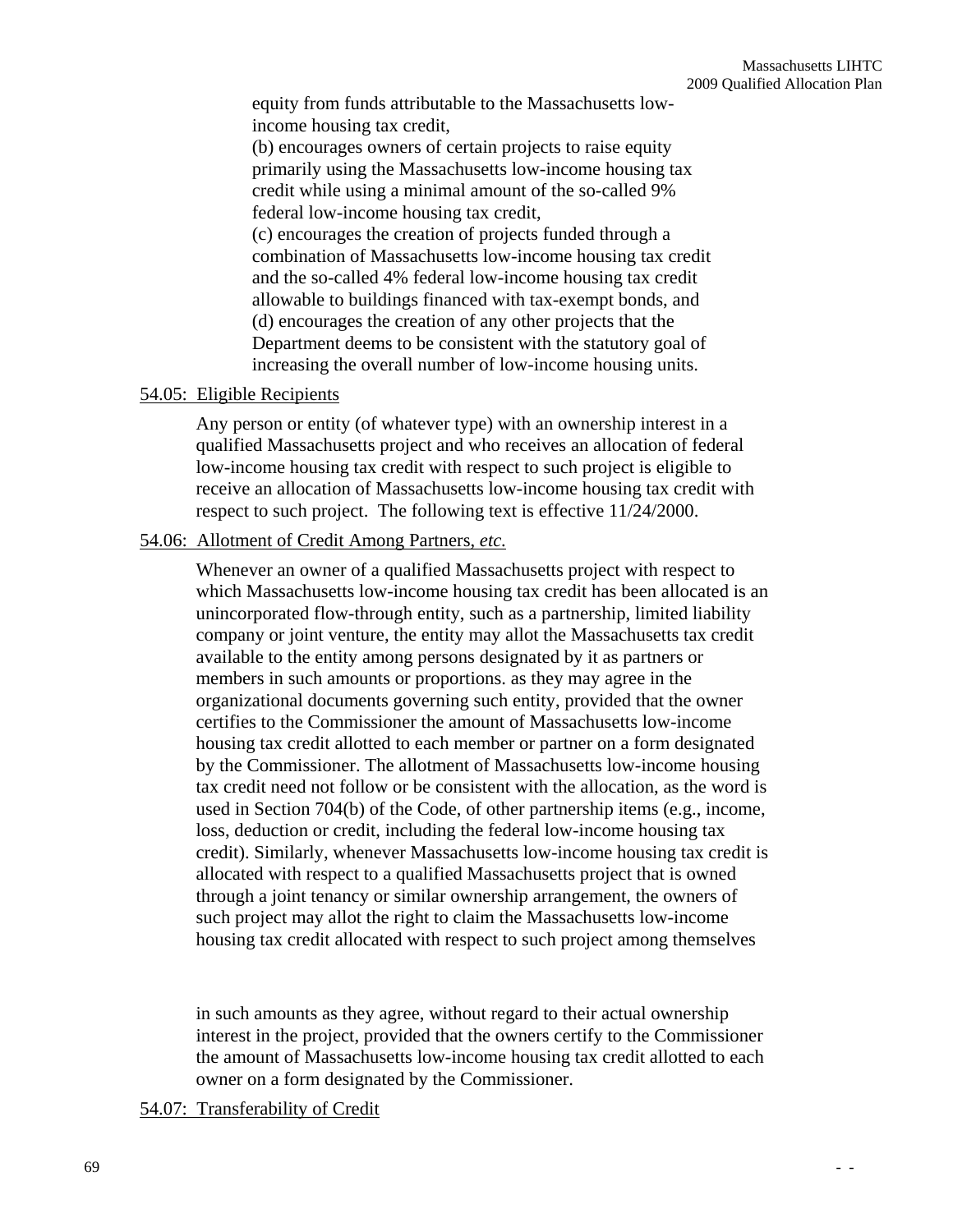(1) Transferors, Transferees. Any taxpayer with an ownership interest in a qualified Massachusetts project with respect to which there has been allocated Massachusetts low-income housing tax credit and any taxpayer to whom the right to claim Massachusetts low-income housing tax credit has been allotted or transferred may transfer the right to claim unclaimed Massachusetts low-income housing tax credit to any other Massachusetts taxpayer eligible to claim a federal low-income housing tax credit with respect to the original or a different qualified Massachusetts project without the necessity of transferring any ownership interest in the original project or any interest in the entity which owns the original project. The transferor must transfer all credit attributable to periods after the transfer date agreed upon by the parties. For treatment of carry forward credit, see 760 CMR 54.10.

(2) Transfer Contract Requirements. A taxpayer, owning an interest in a qualified Massachusetts project or to whom the right to claim Massachusetts low-income housing tax credit has been allotted or transferred, who transfers his, her or its credit such that credit may be claimed by a taxpayer without ownership in the project and without an interest in the entity that owns the project must enter into a transfer contract with the transferee. The transfer contract must specify the following:

(a) Building Identification Numbers for all buildings in the project;

(b) the date each building in the project was placed in service;

(c) the 15-year compliance period for the project;

(d) the schedule of years during which the credit may be

claimed and the amount of credit previously claimed; and

(e) the taxpayer or taxpayers that are responsible for paying recapture if recapture should occur.

The transferring party shall attach a copy of this contract to the transfer statement required under 760 CMR 54.13(4).

(3) Transferred Eligibility to Claim Credit. Any taxpayer who is a transferee of the right to claim a Massachusetts low-income housing tax credit with respect to a qualified Massachusetts project may, provided all transfer

requirements and all other requirements for claiming such credit are met, claim such credit notwithstanding the fact that the credit may initially have been allocated to a taxpayer paying a different income tax (i.e., personal or corporate)

(4) Sale of Credit is Sale of Capital Asset. The sale of Massachusetts low-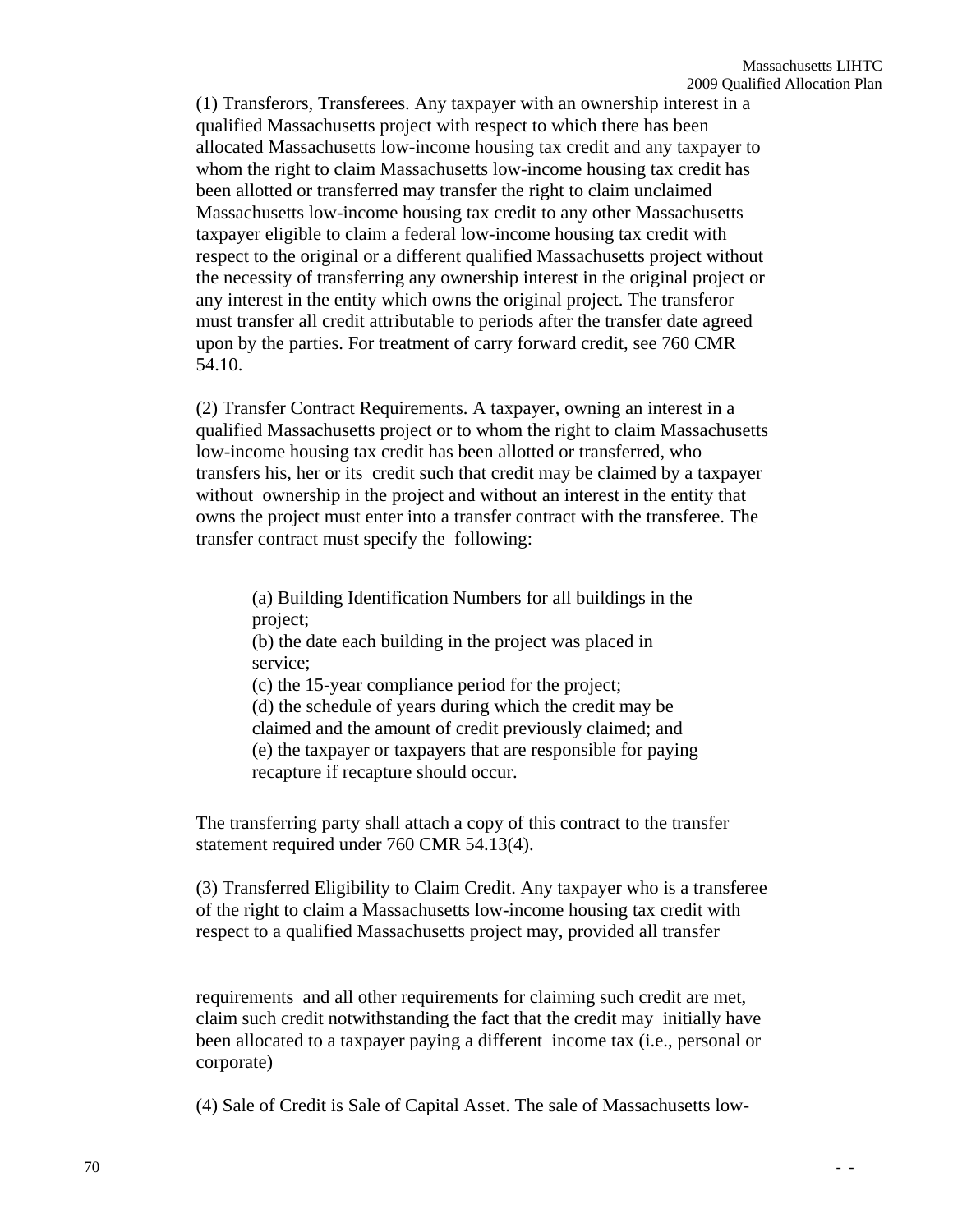income housing tax credit will be treated as the sale of a capital asset under the Massachusetts personal income tax or the net income measure of the corporate excise. The following text is effective 11/24/2000

(5) Examples. The following examples illustrate the application of 760 CMR 54.07:

> (a) Example 1. If taxpayer X receives an allotment of Massachusetts low-income housing tax credit as a partner in a partnership that owns a qualified Massachusetts project, taxpayer X may transfer the Massachusetts low-income housing tax credit allotted to it to taxpayer Y, whether or not taxpayer Y is a partner in the partnership, so long as taxpayer Y is entitled to claim a federal low-income housing tax credit with respect to any qualified Massachusetts project. (b) Example 2. Credit is allocated with respect to a project owned by a limited liability company and allotted to individuals who are members in the company. One of the members may sell his or her credit to a corporation, whether or not such corporation is a member in the company, so long as the corporation is entitled to claim a federal low-income housing tax credit with respect to any qualified Massachusetts project.

#### 54.08: Prerequisites to Claiming Credit

When Massachusetts low-income housing tax credit is allocated with respect to a qualified Massachusetts project, such credit may not be claimed by any taxpayer with respect to any building in such project unless and until (1) all buildings in such project have been placed in service, and

(2) the project has met the minimum set-aside and occupancy requirements of Section 42(g) of the Code. Before the end of the first taxable year in which credit is claimed, the taxpayer must record a Regulatory Agreement in a form acceptable to the Department with respect to such project.

#### 54.09: Placed in Service Requirement; Time for Claiming Credit

(1) Placed in Service Requirement. All buildings in a project must generally be placed in service in the year in which the allocation of Massachusetts low-income housing tax credit is made. Notwithstanding the foregoing sentence:

(a) whenever a project qualifies for a federal carryover allocation under Section  $42(h)(1)(E)$  or  $(F)$  of the Code and the federal regulations thereunder, such project may continue to be a qualified Massachusetts project if the owner of the project enters into a satisfactory carryover allocation agreement with the Department prior to the end of the year in which the allocation of credit is made; and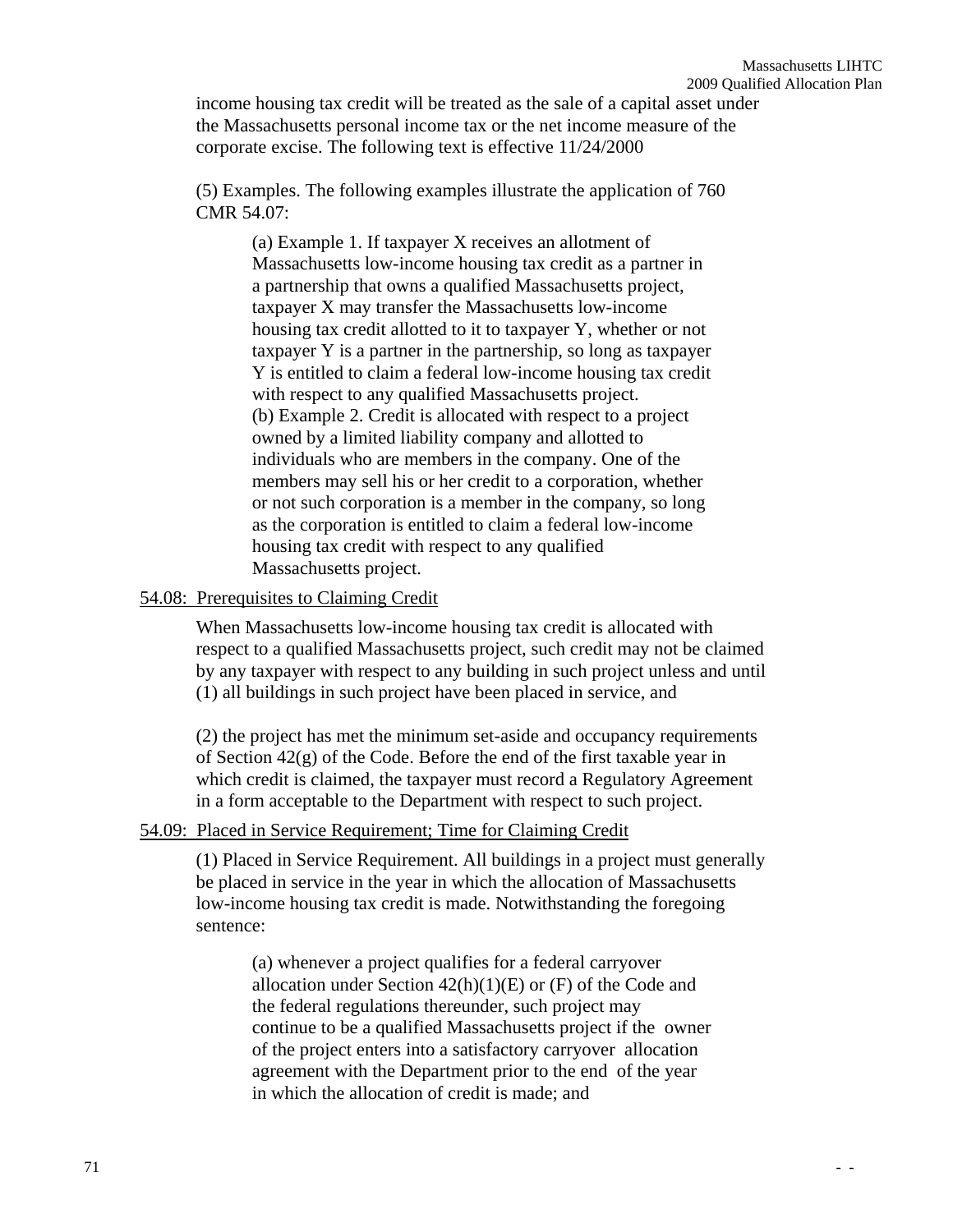(b) with respect to a project described in 760 CMR  $54.04(1)(c)$ , such project may continue to be a qualified Massachusetts project if, in the judgment of the Department, the project would otherwise meet all of the requirements for a federal carryover allocation under Section 42(h)(1)(E) or (F) of the Code and the federal regulations thereunder and the owner of the project enters into a satisfactory carryover allocation agreement with the Department prior to the end of the year in which the allocation of credit is made.

The Department shall provide a form of Massachusetts carryover allocation agreement for the Massachusetts low-incoming housing tax credit.

(2) Timing of Claiming Credit. Any taxpayer holding the right to claim Massachusetts low-income housing tax credit with respect to a qualified Massachusetts project may claim a pro rata portion of the annual amount of Massachusetts low-income housing tax credit allocated with respect to such project for the calendar year in which such project first meets the conditions described in 760 CMR 54.08, with proration based on the portion of such calendar year during which the project meets those conditions. Any amount of annual credit deferred on account of proration may be claimed in the sixth tax year, assuming the project remains qualified.

(3) Early Credit Election. Notwithstanding the generally applicable timing for claiming Massachusetts low-income housing tax credit described in 760 CMR 54.09(2), an owner of a qualified Massachusetts project may elect to accelerate the time for claiming the credit. Provided that the project first meets the conditions described in 760 CMR 54.08, an owner of such qualified Massachusetts project may file a notice with the Commissioner in a form to be determined by the Commissioner that the owner has elected to accelerate the credit. The following text is effective 11/24/2000.

(4) Effect of Early Credit Election. When an owner of a qualified Massachusetts project makes an early credit election in the first year of the credit period and such project meets the requirements for making such an election, then notwithstanding 760 CMR 54.09(2), any taxpayer holding the right to claim Massachusetts low-income housing tax credit with respect to

such project shall claim the taxpayer's share of the project's entire annual allocation of Massachusetts low-income housing tax credit for the taxable year in which such election is validly made, without proration or adjustment on account of the date during such year on which the project is placed in service or on which such election is made, subject to any other applicable limitations.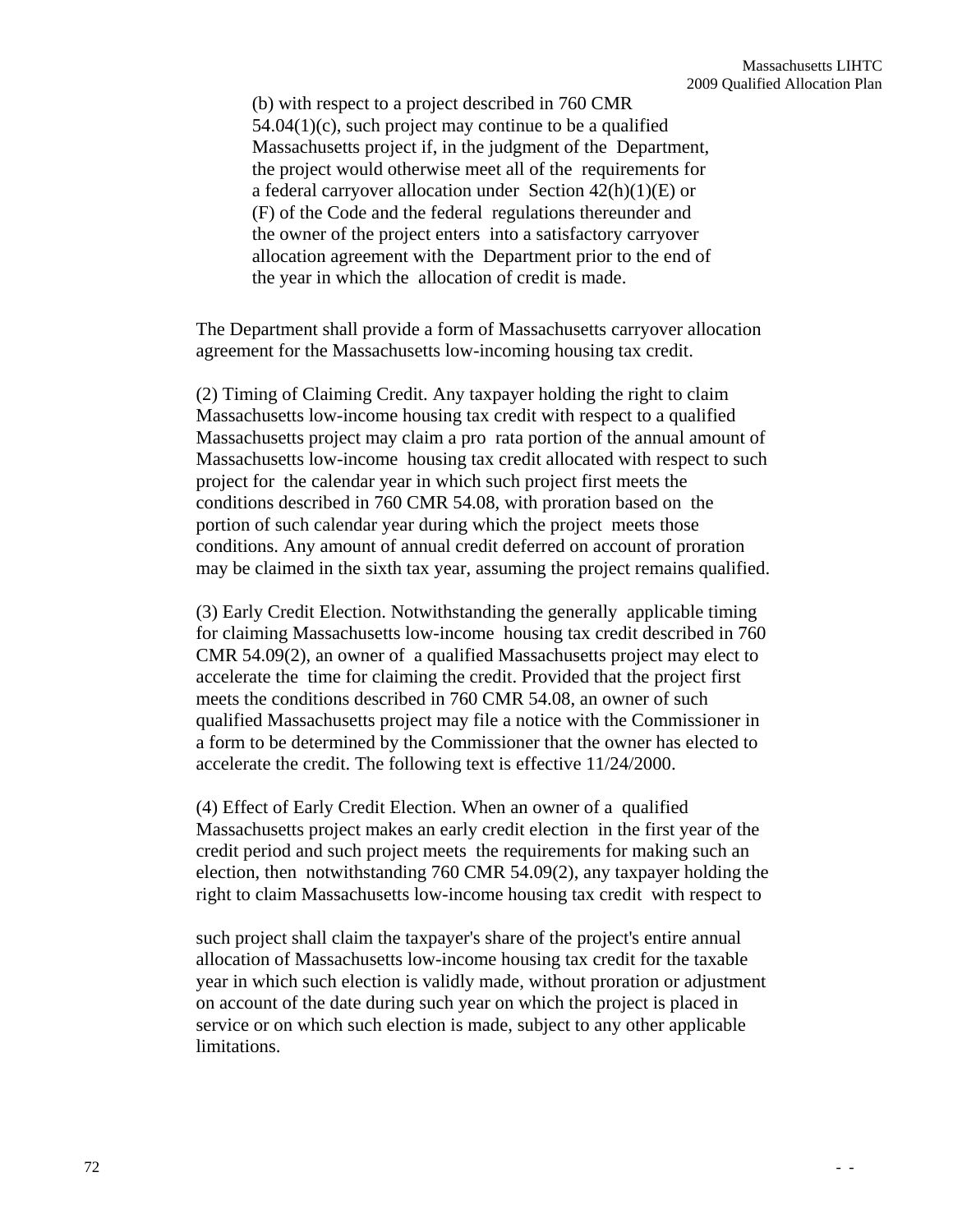(5) Examples. The following examples illustrate the application of 760 CMR 54.09.

> (a) Example 1. Assume \$100,000 of Massachusetts low income housing tax credit is allocated with respect to a project in 2001. The project is owned by one individual who retains the right to claim such credit. No Massachusetts carryover allocation agreement under 760 CMR.54.09 (1) has been entered into. The individual's tax year coincides with the calendar year. If the project meets the conditions described in 760 CMR 54.08 and is placed in service on October 1, 2001, then the individual holding the right to claim such credit may claim \$25,000 in Massachusetts lowincome housing tax credit on his or her Massachusetts tax return for the year 2001 subject to any other applicable limitations. The individual would be expected to claim \$100,000 on his or her Massachusetts tax returns for each of the years 2002, 2004, 2004, and 2005, and to claim \$75,000 on his or her Massachusetts tax return for the year 2007, assuming the project remains qualified and the individual retains the right to claim all of the credit. (b) Example 2. The same individual elects to take the early credit option instead of the pro rata approach. The individual may claim \$ 100,000 in Massachusetts low income housing tax credit on his or her tax return for 2001, and \$ 100,000 per year for each of the subsequent four years. (c) Example 3. The same individual has a tax year that runs from July I to June 30. The individual elects to take the early credit option. The individual takes the \$100,000 credit available on October 1, 2001 in his tax year that ends on June 30, 2002 and \$ 100,000 per year for each of the taxpayer's subsequent four tax years.

### 54.10: Carryforward of Credit

- (1) Carryforward Period. Any amount of the credit that exceeds the claimant's tax due may be carried forward to any of the five subsequent taxable years.
	- (2) Transfer of Carryforward. A taxpayer who transfers an unclaimed

portion of the credit pursuant to 760 CMR 54.07(1) may choose whether or not to include carryforward credit from prior years in the transfer. (3) Transferee Treated Like Original Owner. For the purpose of determining the carryforward period, the transferee shall be bound by the same schedule for claiming a credit as the taxpayer originally entitled to the credit as an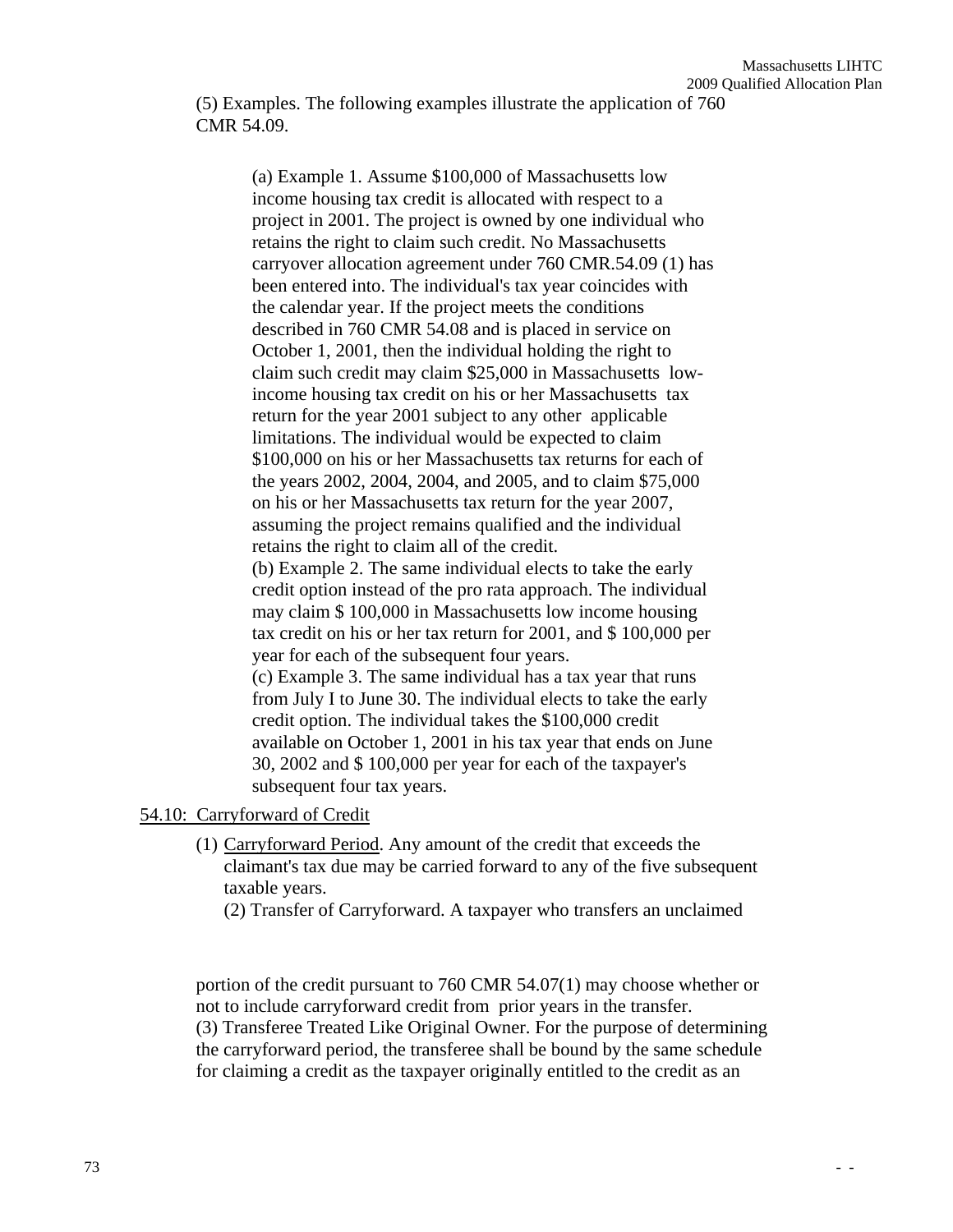owner of a qualified Massachusetts project, regardless of how often the credit has been transferred.

### 54.11: Limitations on Credit; Ordering of Credit

(1) Limitations on Credit. The credit may not be applied to increase the maximum amount of credit allowed under M.G.L. c. 63, or to reduce the minimum corporate excise imposed under M.G.L. c. 63.

(2) Ordering of Credit. The credit may be applied in combination with other credits allowed under M.G.L. c. 63 in any order. Similarly, the credit may be applied in combination with other credits allowed under M.G.L. c. 62 in any order.

(3) Credit Nonrefundable. The credit is not refundable to the taxpayer. The following text is effective 11/24/2000.

#### 54.12: Recapture

(1) Recapture; Disallowance. Whenever an event or circumstance occurs with respect to a qualified Massachusetts project that results in any recapture of federal low-income housing tax credit, any Massachusetts lowincome housing tax credit claimed with respect to the project shall also be subject to recapture in the amount described below, and any Massachusetts low-income housing tax credit allocated to such project and not yet claimed as of the date of the recapture event shall be disallowed. Notwithstanding any agreement between transferor and transferee, each taxpayer who has claimed any portion of the Massachusetts low-income housing tax credit allocated to the project in question shall be liable for payment of his, her or its respective recapture amount as specified in 760 CMR 54.12(3).

(2) Recapture Period. Massachusetts low-income housing tax credit allocated with respect to a project is subject to recapture (and disallowance to the extent not yet claimed) at any time during the 15-year compliance period if the project is subject to recapture of federal low-income housing tax credit.

(3) Amount of Recapture. The amount of Massachusetts low-income housing tax credit to be recaptured from any taxpayer upon the occurrence of a recapture event equals the product of

(a) the Massachusetts low-income housing tax credit claimed by such taxpayer prior to the recapture event times (b) the recapture fraction. The recapture fraction is a fraction in which the numerator is the amount of all federal lowincome housing tax credit recaptured with respect to the project and the denominator is the amount of all federal lowincome housing tax credit previously claimed with respect to the project.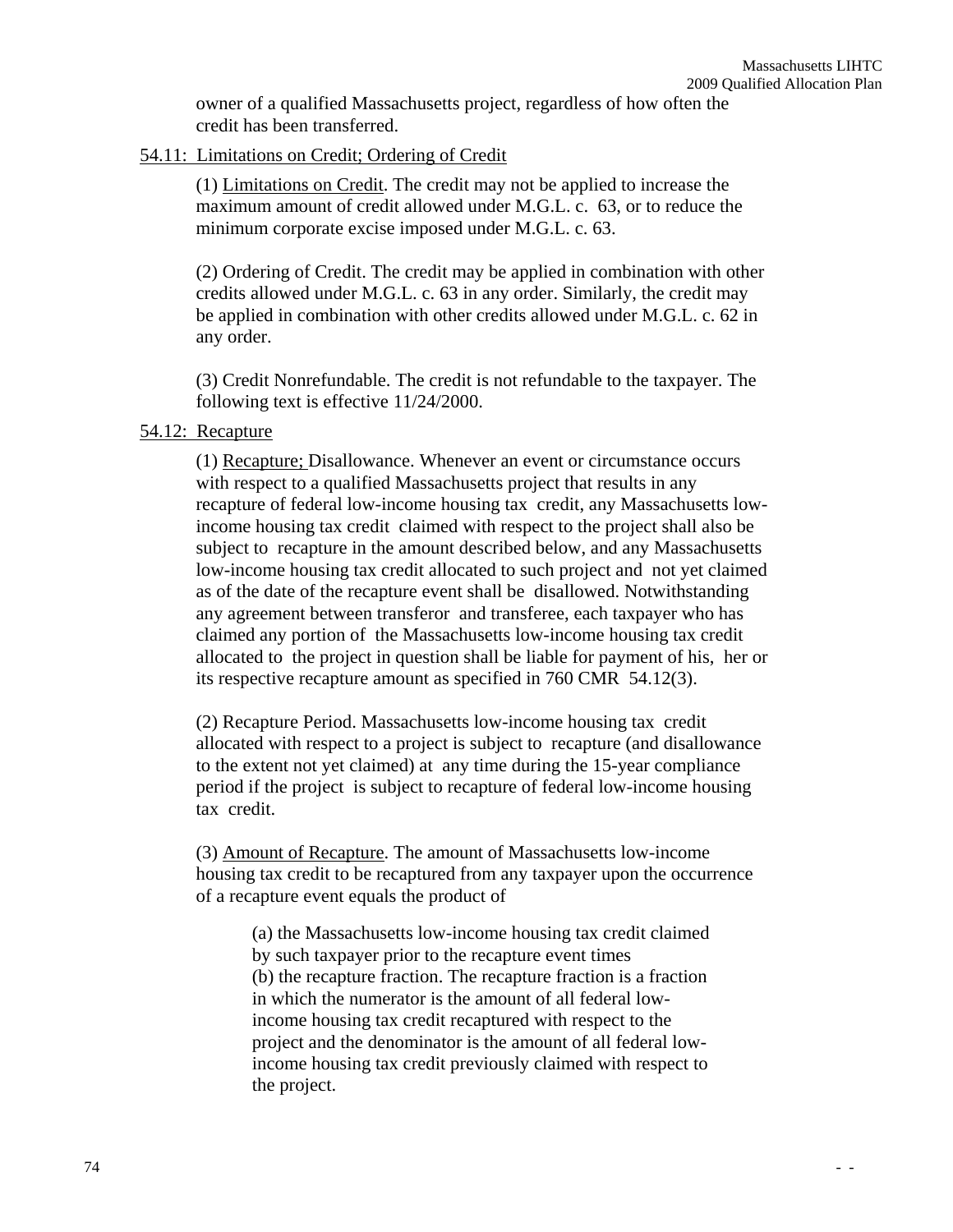(4) Timing of Recapture. The amount of recapture of the Massachusetts low-income housing tax credit shall be reported and shall be subject to tax in the taxable year during which the federal recapture event takes place.

(5) Example. The following example illustrates the application of 760 CMR 54.12. Assume, the owner of a qualified Massachusetts project is a calendar year taxpayer. The annual credit amount allocated to the project is \$20,000. The project meets the requirements of 760 CMR 54.08 on October 1, 2001. Taxpayer makes an early credit election and takes a \$20,000 credit for tax year 2001. Taxpayer takes a second \$20,000 credit for tax year 2002. On April 1, 2004, the project goes out of compliance and becomes subject to federal recapture. No credit is available to taxpayer for tax years 2004, 2004 and 2005. The \$40,000 credit previously taken by the taxpayer is subject to recapture according to the formula in 760 CMR 54.12(3).

#### 54.13: Reporting and Recordkeeping Requirements

(1) Taxpayer Requirements. In order to claim the credit, a taxpayer must provide to the Commissioner the following:

> (a) eligibility statement as provided in 760 CMR 54.13(2); (b) allotment certification, if applicable, as provided in 760 CMR 54.13(3); (c) transfer statement, if applicable, as provided in 760 CMR 54.13(4) (with a copy of transfer contract, if applicable, as provided in 760 CMR 54.07(2)); and (d) Massachusetts carryover allocation agreement, if applicable, as provided in 760 CMR 54.09(1).

(2) Eligibility Statement. The Department shall adopt a form of eligibility statement to be issued by the Department evidencing a qualified Massachusetts project's eligibility for Massachusetts low-income housing tax credit. Each taxpayer claiming any Massachusetts low-income housing tax credit with respect to a project shall file a copy of the eligibility statement with each Massachusetts tax return on which any Massachusetts

low-income housing tax credit is claimed.

(3) Allotment Certification. The Commissioner, in consultation with the Department, shall provide a form of allotment certification to be filed by any unincorporated flow-through entity

> (a) that is the owner of a project with respect to which Massachusetts low-income housing tax credit has been allocated or The following text is effective 11/24/2000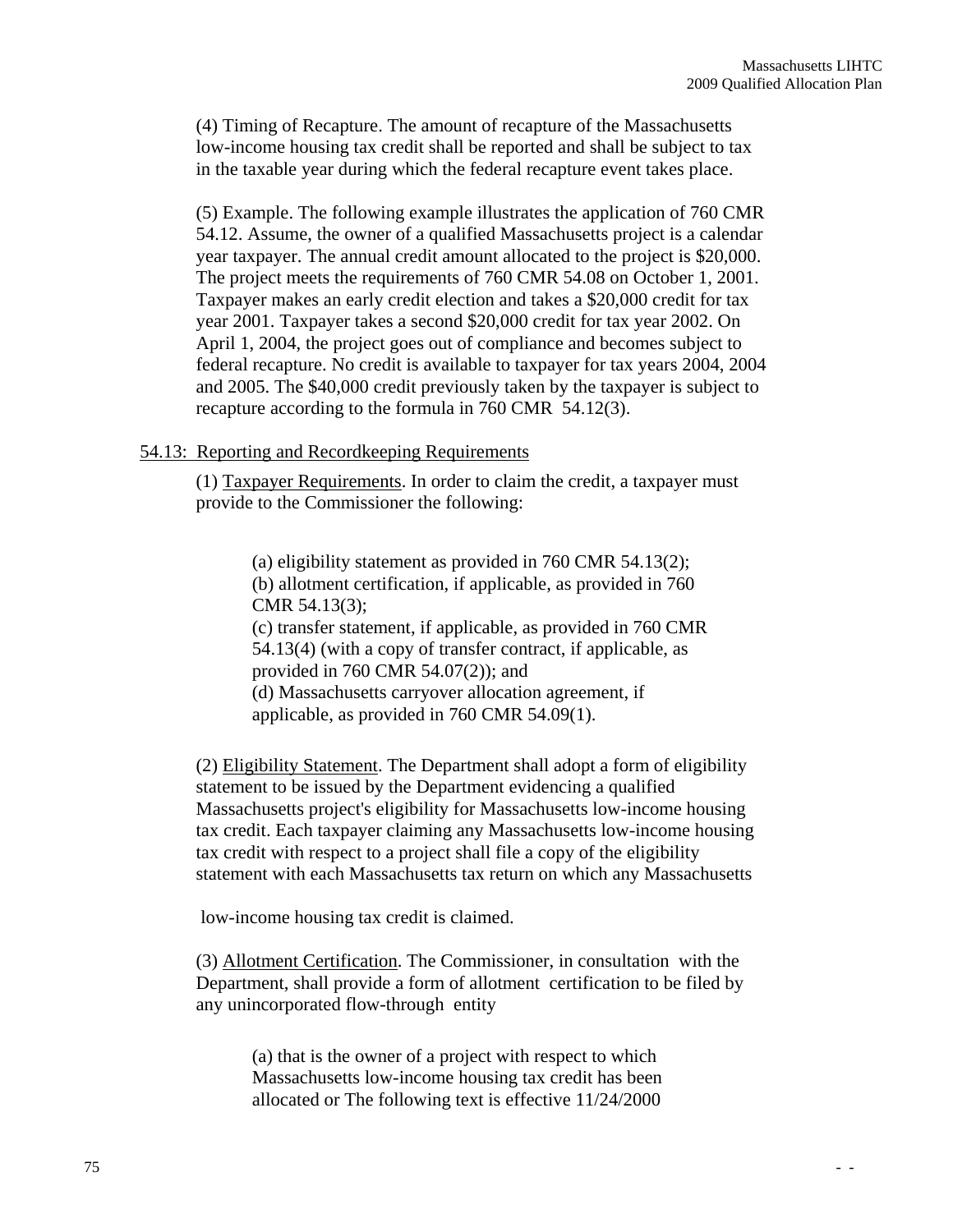(b) to which the right to claim a Massachusetts low-income housing tax credit has been allotted or transferred. The entity shall file such certification with the Commissioner following the close of the first taxable year in the credit period or the first taxable year the entity holds the right to claim credit, whichever is later. Such certification shall provide the name and federal taxpayer identification number of each taxpayer with an interest in the entity on the date the project met all of the requirements of 760 CMR 54.08, and shall also indicate the amount of Massachusetts low-income housing tax credit allotted to each such taxpayer. The certification shall also contain such other information as the Commissioner may from time to time require. Each taxpayer claiming any Massachusetts low-income housing tax credit by way of a flow-through entity shall file a copy of such certification with each Massachusetts tax return on which any Massachusetts low-income housing tax credit is claimed.

(4) Transfer Statement. The Commissioner, in consultation with the Department, shall promulgate a form of transfer statement to be filed by any person who transfers the right to claim Massachusetts low-income housing tax credit with respect to a qualified Massachusetts project. The transfer statement shall be required in addition to the transfer contract required in 760 CMR 54.07(2). The transferor shall file a transfer statement with the Commissioner within 30 days after transfer. The transferor shall also provide a copy of such statement to the owner of the project with respect to which the transferred credit was allocated within 30 days after transfer. The transfer statement shall provide the name and federal taxpayer identification number of each taxpayer to whom the filing transferor transferred the right to claim any Massachusetts low-income housing tax credit with respect to the project and shall also indicate the amount of Massachusetts low-income housing tax credit, including any carry forward credit, transferred to each such person or entity. The statement shall also contain such other information as the Commissioner may from time to time require. A copy of the transfer contract, if required under 760 CMR 54.07(2), shall be attached

to the transfer statement. Each taxpayer claiming any Massachusetts lowincome housing tax credit shall file with each Massachusetts tax return on which any Massachusetts low-income housing tax credit is claimed copies of all transfer statements and transfer contracts necessary to enable the Commissioner to trace the claimed credit to the credit that was initially allocated with respect to the project. Each project owner shall file copies of all transfer statements and transfer contracts received regarding a project with such owner's annual Massachusetts tax or informational return.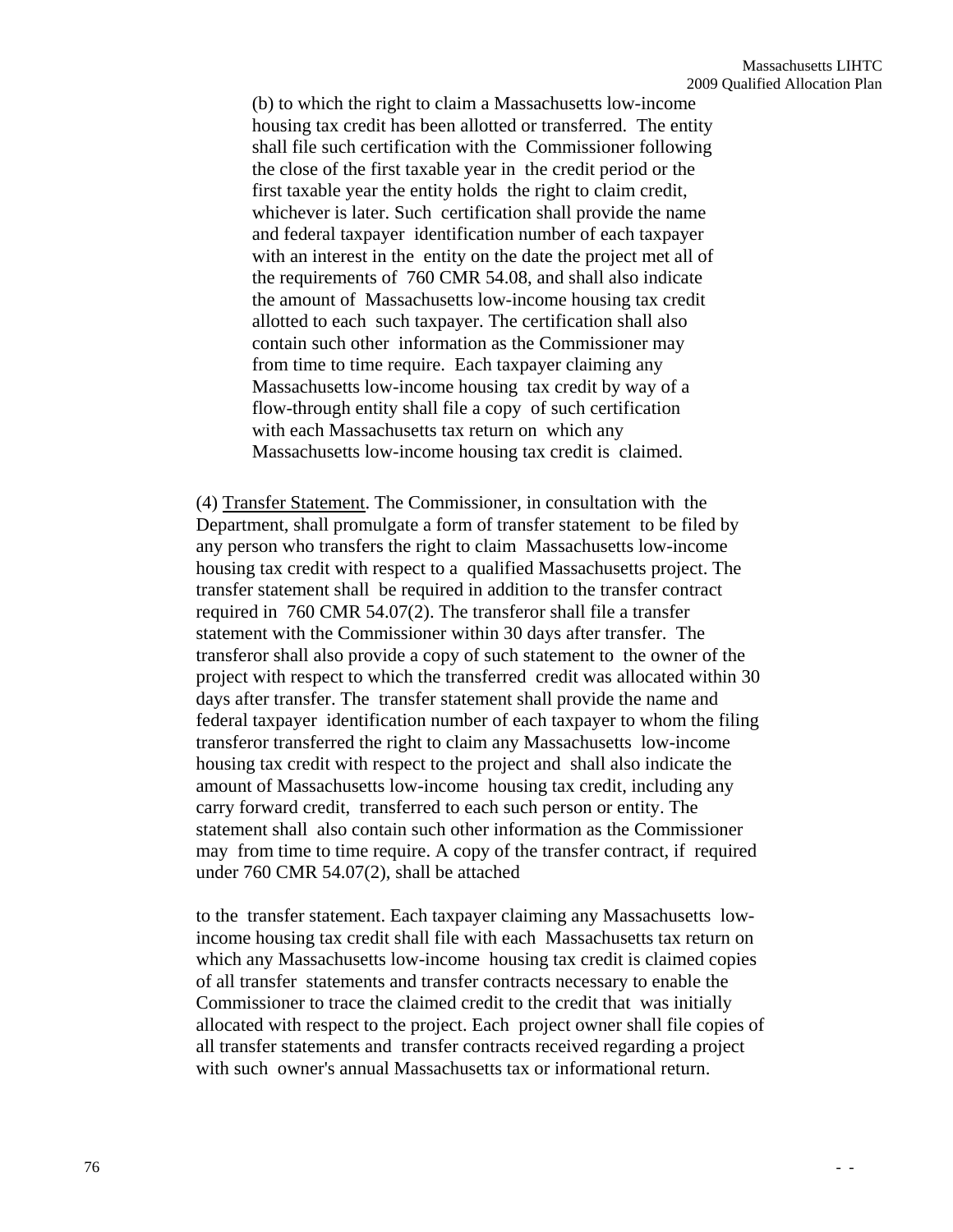(5) Record keeping Requirements. Owners of qualified Massachusetts projects and taxpayers that transfer or claim credit with respect to such projects shall be required to keep all records pertaining to credit until the expiration of the regulatory agreement; if a Massachusetts carryover allocation agreement is entered into with the Department under 760 CMR 54.09(1), the records must include a copy of the Massachusetts carryover allocation agreement and documents relevant thereto.

# 54.14: Application Process and Administrative Fees

(1) Application. Project applicants seeking an allocation of Massachusetts low-income housing tax credit shall include a request for such credit allocation in the same application to be filed with the Department through which such proponent requests an allocation of federal low-income housing tax credit. With respect to projects described in  $760$  CMR  $54.04(1)(c)$ , the request for Massachusetts low-income housing tax credit shall be made in the form of a letter to the Department accompanied by:

(a) a copy of the applicant's submission to the agency providing the tax-exempt bond financing for the project; and (b) such additional information as would be included in an application to the Department for a federal low-income housing tax credit allocation. The Department shall issue guidance describing any additional information to be included with credit requests. The Department may require that the applicant provide analyses of alternative funding scenarios that allow the Department to evaluate the comparative efficiency of allocating varying levels of federal and Massachusetts low-income housing tax credit to such proposed project.

The following text is effective 11/24/2000

(2) Filing Fee. Each application seeking an allocation of Massachusetts low-income housing tax credit shall be accompanied by a filing fee set by the Department which shall be payable to the Commonwealth of Massachusetts.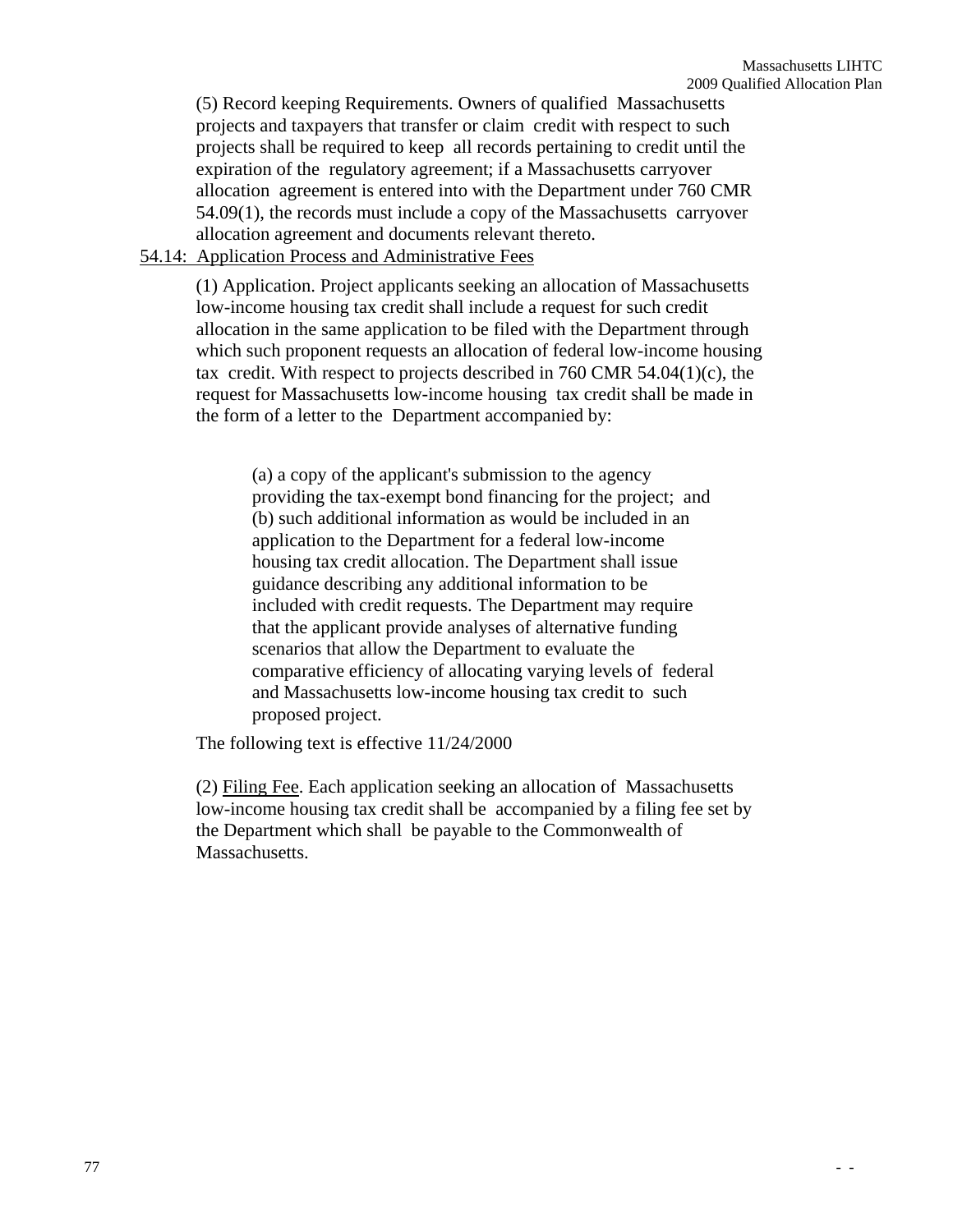## 54.15: Reference to Federal Credit Rules

Unless otherwise provided in M.G.L. c. 23B, s.3, M.G.L. c .62, s. 61 and M.G.L. c. 63, s. 3 1 H (St. 1999, c. 127, s.s. 34, 82, 90) or 760 CMR 54.00 or unless the context clearly requires otherwise, the Massachusetts lowincome housing tax credit shall be administered and allocated in accordance with the standards and requirements applicable to the federal low-income housing tax credit as set forth in Section 42 of the Code and the federal regulations adopted there under.

### 54.16: Authorization of Department to Take Further Actions

Nothing in 760 CMR 54.00 shall be deemed to limit the authority of the Department to take all actions deemed by the Department in its discretion to be consistent with the authority granted the Department under M.G.L. c. 23B, s.3, M.G.L. c.62, s. 61 and M.G.L. c. 63, s. 31H (St. 1999, c. 127, s.s. 34, 82, 90).

# REGULATORY AUTHORITY

760 CMR 54.00: M.G.L. c. 23B, s.s. 3, 6; c. 62, s.s. 61 (a), (c)(7), (e),  $(f)(4)$ , (g); M.G.L. c. 63, s. s. 31H (a), (c)(7), (e), (f)(4), (g).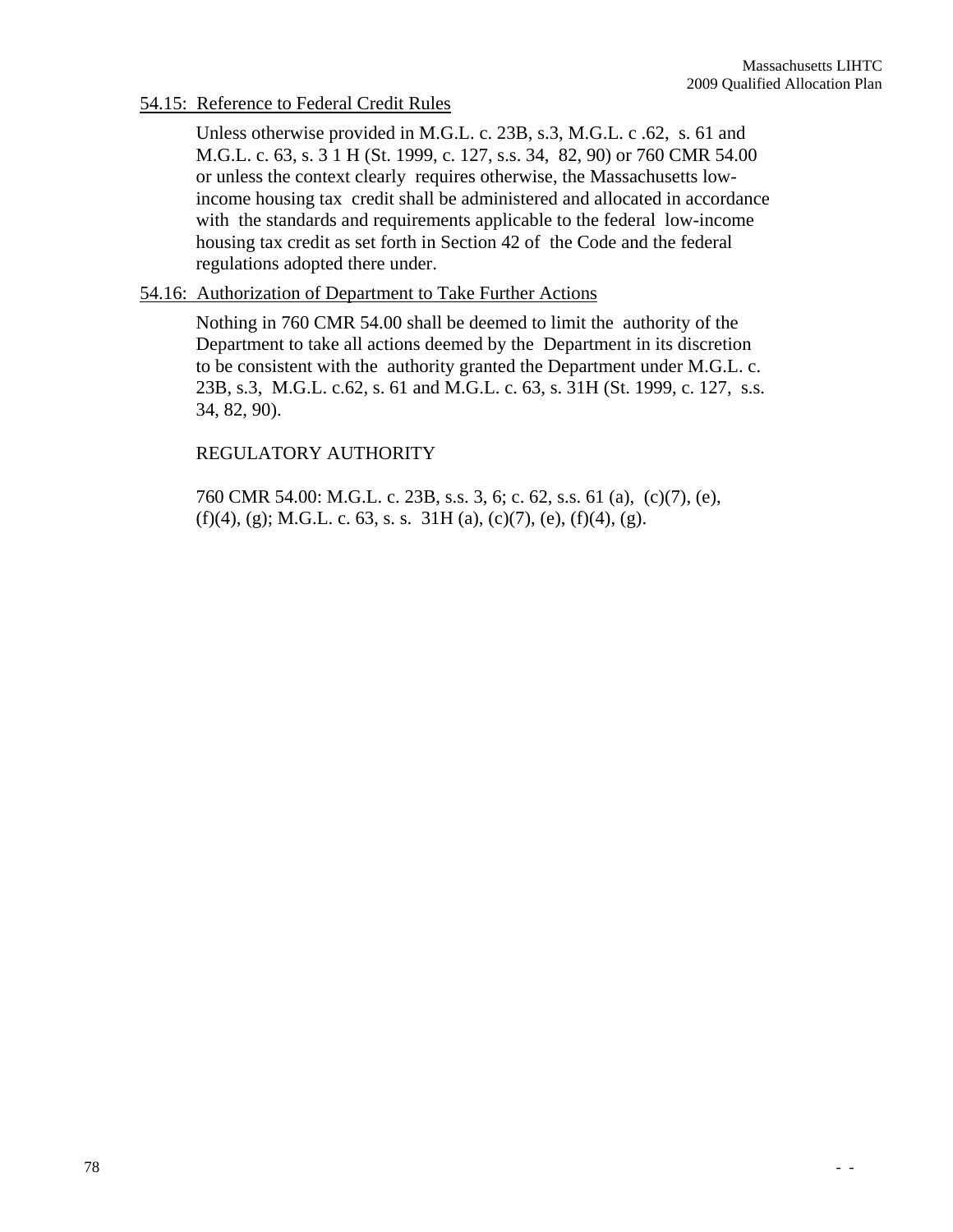# **Appendix E: Glossary of Terms**

Tax credit applicants should note that the federal rules governing Low Income Housing Tax Credits are complex. All developers should consult a qualified tax attorney or accountant to determine eligibility for the credit. The terms defined below are not meant to substitute for a reading of Section 42 but are only meant to provide prospective applicants with a general understanding of commonly used terms.

- **4% Credit** The term "4% credit" refers to the 30% tax credit, which has a present value equal to 30% of the project's qualified development costs, or approximately 4% per year over a 10-year period. The "4% credit" is available in two situations: 1) Development costs of new building or substantial rehabilitation developed with a federal subsidy, including tax-exempt financing; and 2) Acquisition cost of an existing building, which must also be substantially rehabilitated (the greater of \$3,000 per low income unit or 10 % of the depreciable basis of the building) in order to qualify for the credit for the acquisition cost.
- **9% Credit** The term "9% credit" refers to the 70% tax credit, which has a present value equal to 70% of the project's qualified development costs, or approximately 9% per year over a 10-year period. The "9% credit" is available for the development costs of a new building or substantial rehabilitation of an existing building without a federal subsidy.
- **Applicable Fraction** The smaller of the "unit fraction" or the "floor space fraction" (see Section  $42(c)(1)$  of the Internal Revenue Code. The "unit fraction" is the fraction of qualified low income units in the building. The "floor space fraction" is the fraction of total floor space contained in the qualified low income units in the building.
- **Carryover Allocation** An exception to the general rule that a credit allocation is valid only if the allocation occurs within the calendar year in which the building is placed in service. Under this type of allocation, 1) more than 10 percent of the project's reasonably anticipated basis (costs) must be incurred by the end of the calendar year in which the allocation is made; and 2) the building(s) in the project must be placed in service by the end of the second calendar year following the year of the allocation. "However, projects which receive reservations in the second half of any calendar year will have six months from the date of allocation (or until the following June 30, if later) to incur more than 10 percent of the project's reasonably anticipated basis as of the end of the second calendar year following allocation".
- **Compliance Monitoring** DHCD must actively monitor all tax credit projects to determine if

they are complying with the various requirements of the tax credit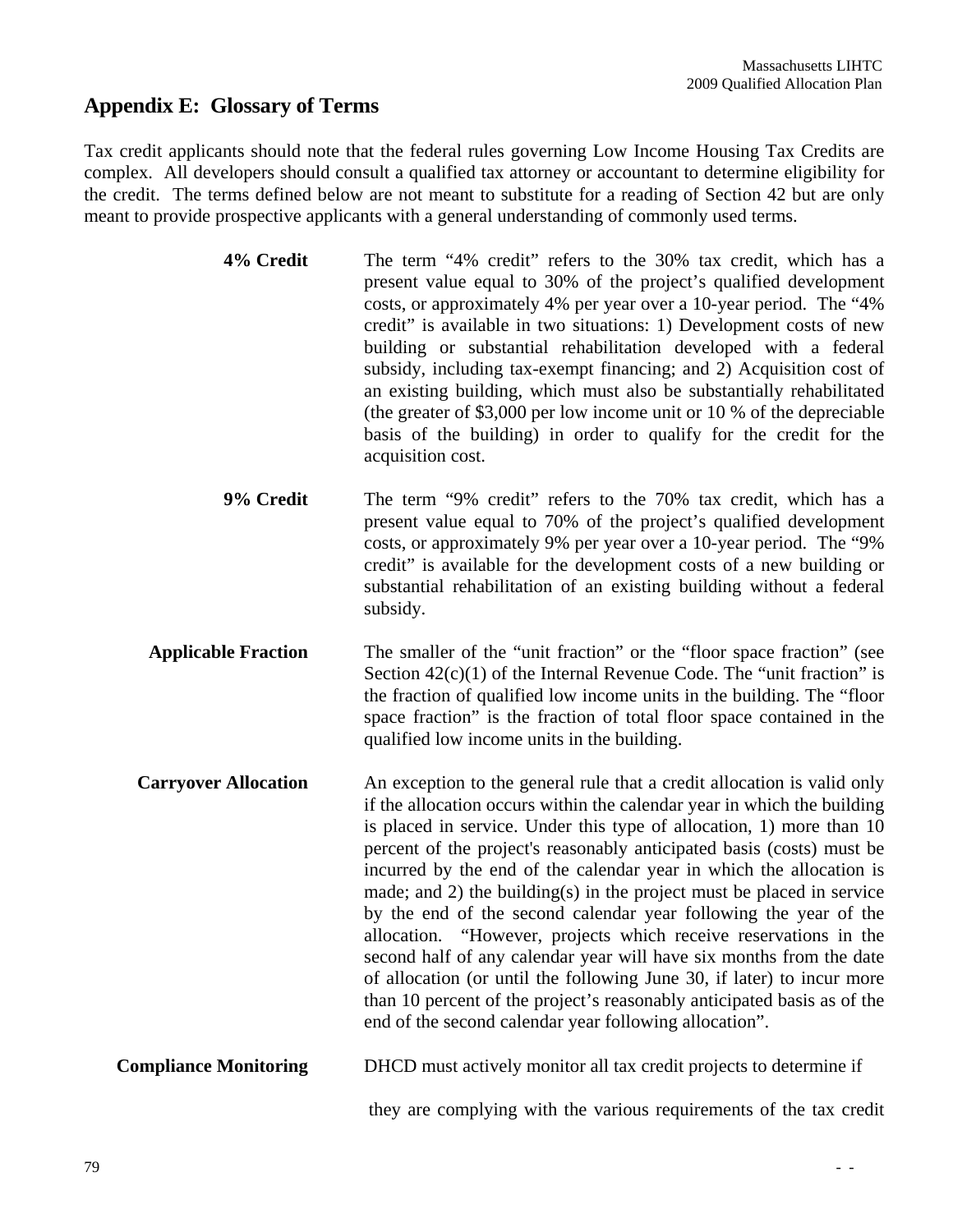program, which include, but are not limited to, determining whether the rents charged on tax credit units exceed maximum allowable rents and whether the incomes of tenant households at initial occupancy and during subsequent reviews exceed maximum allowable income limits.

**Department of Housing** The Department of Housing and Community Development **& Community Development** (DHCD) is the designated tax credit allocating agency for the Commonwealth of Massachusetts. DHCD administers federal community development programs, administers the state's public housing programs, coordinates its anti-poverty efforts, and provides a variety of services to local government officials. The focus of DHCD is to make state and federal funds and technical assistance available to strengthen communities and help them plan new developments, encourage economic development, revitalize older areas, improve local government management, build and manage public housing, stimulate affordable housing through the private sector and respond to the needs of low- income people.

> **Eligible Basis** The sum of the eligible cost elements that are subject to depreciation, such as expenditures for new construction, rehabilitation, building acquisition, and other costs used to determine the cost basis of the building(s) (see IRC Section 42 for a more detailed definition). The eligible basis is increased by 30 percent if the building(s) in the project are located in a difficult development area or qualified census tract.

- **EUR** Title VI subtitle A of the Cranston-Gonzalez National Affordable Housing Act contains the Low Income Housing Preservation and Resident Homeownership Act of 1990 ("LIHPRHA" or Expiring-Use Restriction ("EUR") program). Contracts under low-interest loan programs of the 1960's & 1970's permitted certain owners to prepay federally assisted mortgages after the twentieth year of the forty year mortgage term. The statute's basic objectives are to assure that most of the "prepayment" inventory of HUD-assisted housing remains affordable to low income households and to provide opportunities for tenants to become homeowners
- **HOPE VI** In 1992, Congress created the Urban Revitalization Demonstration Program (otherwise known as HOPE VI) for the purpose of revitalizing severely distressed public housing developments. HOPE VI is funded by the U.S. Department of Housing and Urban Development to provide localities with funds and flexibility to reshape existing public housing neighborhoods. It can supply up to

\$50 million to transform an entire public housing development.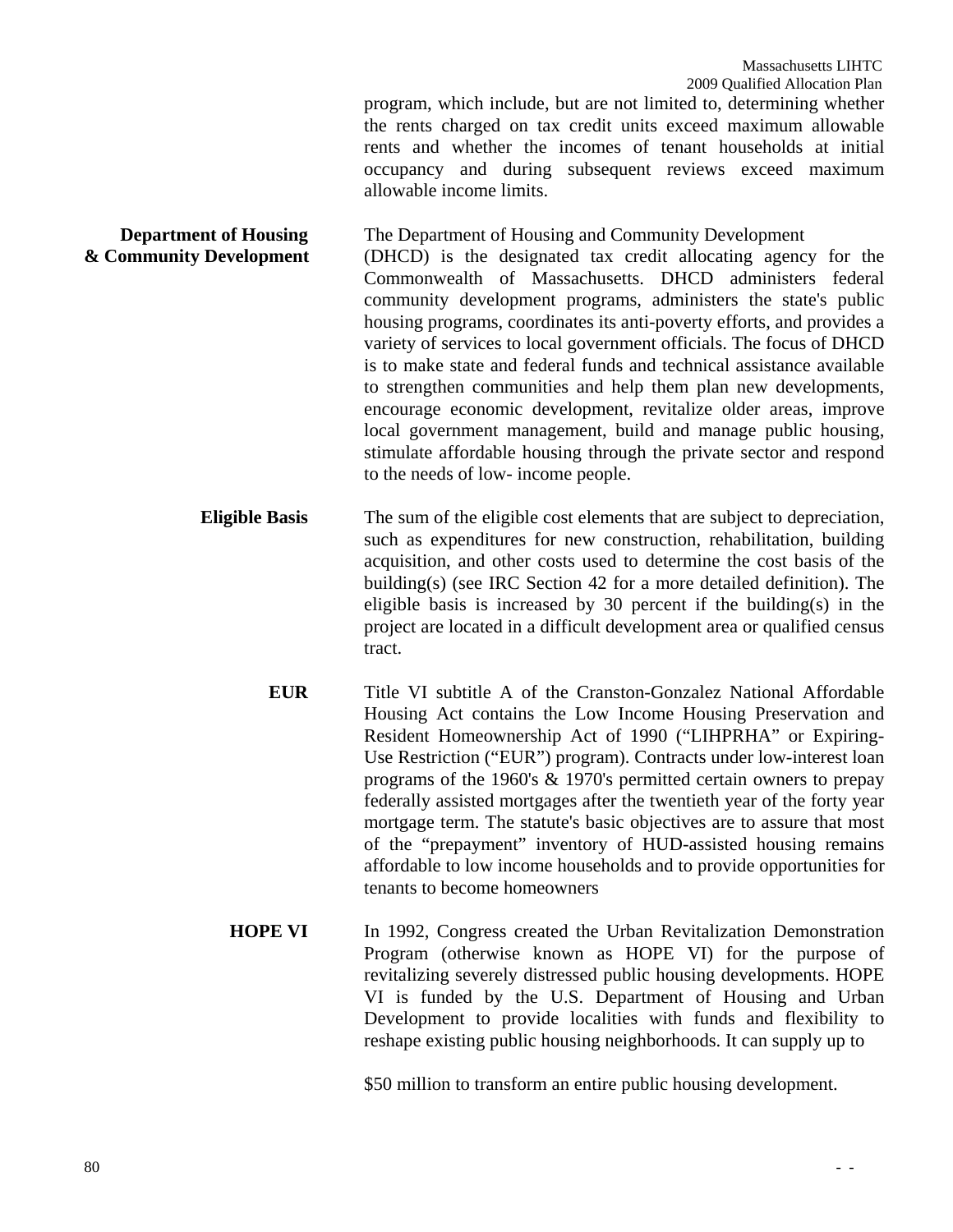| <b>Internal Revenue Code</b>                              | Massachusetts LIHTC<br>2009 Qualified Allocation Plan<br>The Low Income Housing Tax Credit Program (LIHTC) is a housing<br>program contained within Section 42 of the Internal Revenue Code<br>of 1986, as amended, governs tax credits for owners or investors in<br>low income housing projects.                                                                                                                                                                                                                                                                                                                            |
|-----------------------------------------------------------|-------------------------------------------------------------------------------------------------------------------------------------------------------------------------------------------------------------------------------------------------------------------------------------------------------------------------------------------------------------------------------------------------------------------------------------------------------------------------------------------------------------------------------------------------------------------------------------------------------------------------------|
| <b>Massachusetts Development</b><br><b>Finance Agency</b> | The Massachusetts Development Finance Agency (MDFA)<br>was created by the Massachusetts legislature to expand<br>economic development opportunities. MDFA funds its<br>programs through the sale of taxable and tax-exempt bonds<br>to private investors.                                                                                                                                                                                                                                                                                                                                                                     |
| <b>Massachusetts Housing</b><br><b>Finance Agency</b>     | The Massachusetts Housing Finance Agency (MHFA) was<br>created by the Massachusetts legislature to expand rental and<br>homeownership opportunities for low and moderate income<br>households. MHFA funds its programs through the sale of taxable<br>and tax-exempt bonds to private investors.                                                                                                                                                                                                                                                                                                                              |
| <b>Qualified Basis</b>                                    | The portion or percentage of the eligible basis that qualifies for the<br>tax credit. A building's qualified basis equals its eligible basis<br>multiplied by its applicable fraction.                                                                                                                                                                                                                                                                                                                                                                                                                                        |
| <b>Section 42</b>                                         | Section 42 of the Internal Revenue Code of 1986, as amended,<br>governs tax credits for owners or investors in low income housing<br>projects, which has received an allocation under the terms of this<br>plan.                                                                                                                                                                                                                                                                                                                                                                                                              |
| <b>TDC</b>                                                | Total Development Costs. Costs incurred for the purchase and/or<br>rehabilitation<br>of<br>existing<br>buildings<br>new construction.<br><b>or</b><br>Development costs may include planning, oversight, relocation,<br>demolition, construction or rehabilitation, reserves and all other costs<br>necessary to develop the affordable housing project.                                                                                                                                                                                                                                                                      |
| Ten Percent (10%) Test                                    | In order to qualify for a carryover allocation, the developer's basis in<br>the property at the end of the year in which the allocation is received<br>must be more than ten percent of the amount that the project's basis<br>is reasonably expected to be at the end of the second year following<br>the allocation year. Basis consists of the project's depreciable costs<br>and land that is reasonably expected to be part of the project.<br>However, projects which receive reservations in the second half of<br>the calendar year will have six months from the date of allocation to<br>meet the ten percent test. |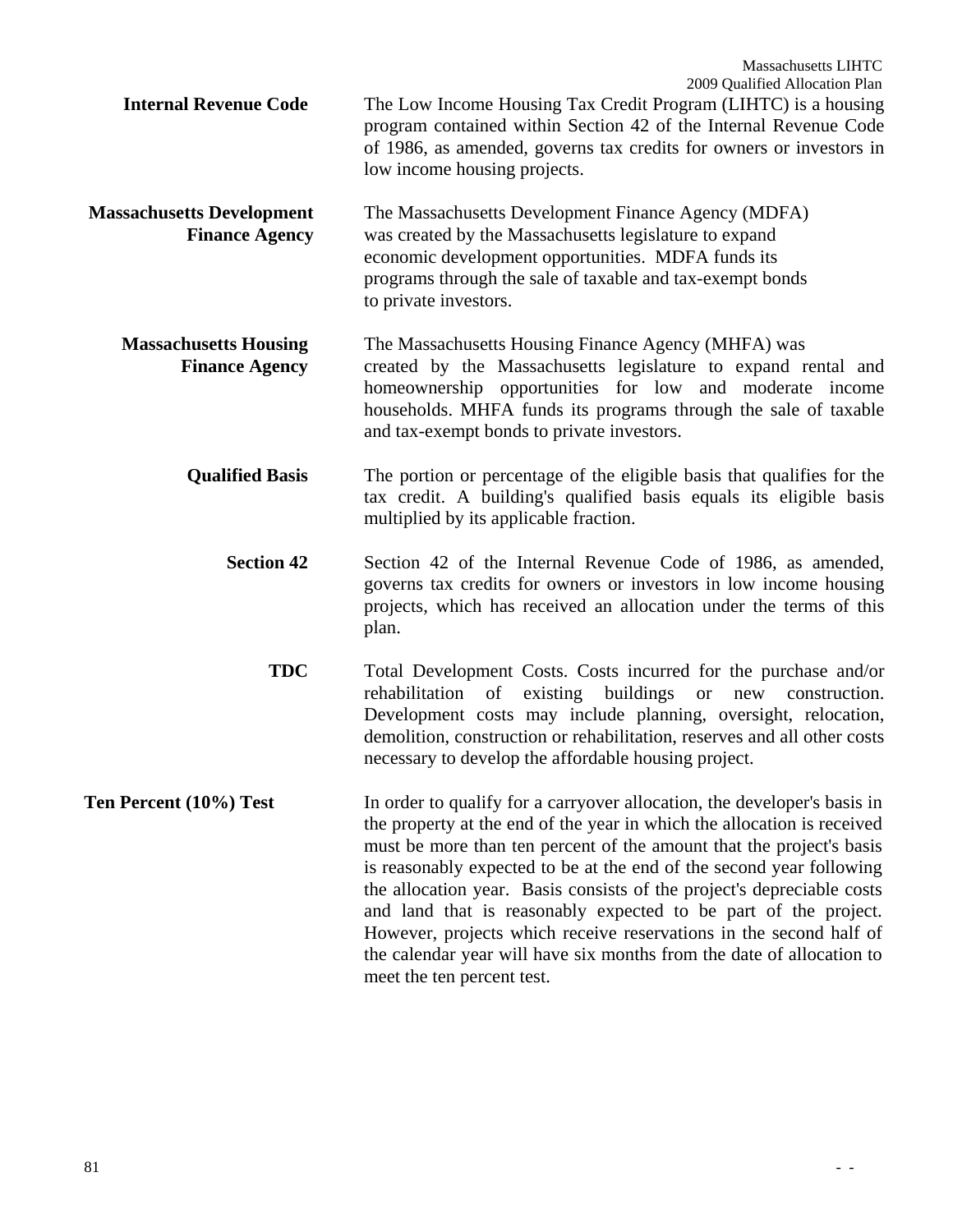# **Appendix F. National Council of Affordable Housing Market Analysts Model Content Standards for Market Studies For Rental Housing**

## **I. Purpose.**

The purpose of these standards is to provide standardized terminology and content for Market Studies of affordable rental housing prepared for developers, governmental agencies, lenders, or investors, of rental housing which is to be financed in whole or in part by State Housing Finance Agencies and other public funding or regulatory agencies. The standards outline the content, data, analysis and conclusions to be included in Market Studies for rental housing. These standards do not establish the format or presentation for the report. The terminology attached as Exhibit A is an integral part of these standards. Defined terms are capitalized.

## **II. Content**

## **A. Executive Summary.**

Each market study should include a concise summary of the data, analysis and conclusions, including the following:

- 1. A concise description of the site and the immediately surrounding area.
- 2. A brief summary of the project including the proposed population to be served.
- 3. Precise statement of key conclusions reached by the analyst.
- 4. Precise statement of analyst's opinion of Market Feasibility including the prospect for long term performance of the property given housing and demographic trends and economic factors.
- 5. Provide recommendations and/or suggest modifications to the proposed project.
- 6. Provide a summary of market related strengths and/or weaknesses which may influence the subject development's Marketability, including compatibility with surrounding uses, the appropriateness of the subject property's location, unit sizes and configuration, and number of units.
- 7. A summary of positive and negative attributes and issues that will affect the property's performance and lease-up and points that will mitigate or reduce any negative attributes.

### **B. Project Description.**

The market study should include a project description to show the analyst's understanding of the project at the point in time the market study is undertaken. The project description should include:

- 1. Proposed number of units by: number of bedrooms and baths, income limit as a percent of AMI, unit size in square feet, and utility allowances for Tenant Paid Utilities, proposed rents, and Target Population, including income restrictions and any special needs set-asides.
- 2. The utilities expected to be paid by tenants and energy sources for tenant paid hot water, heat, cooking;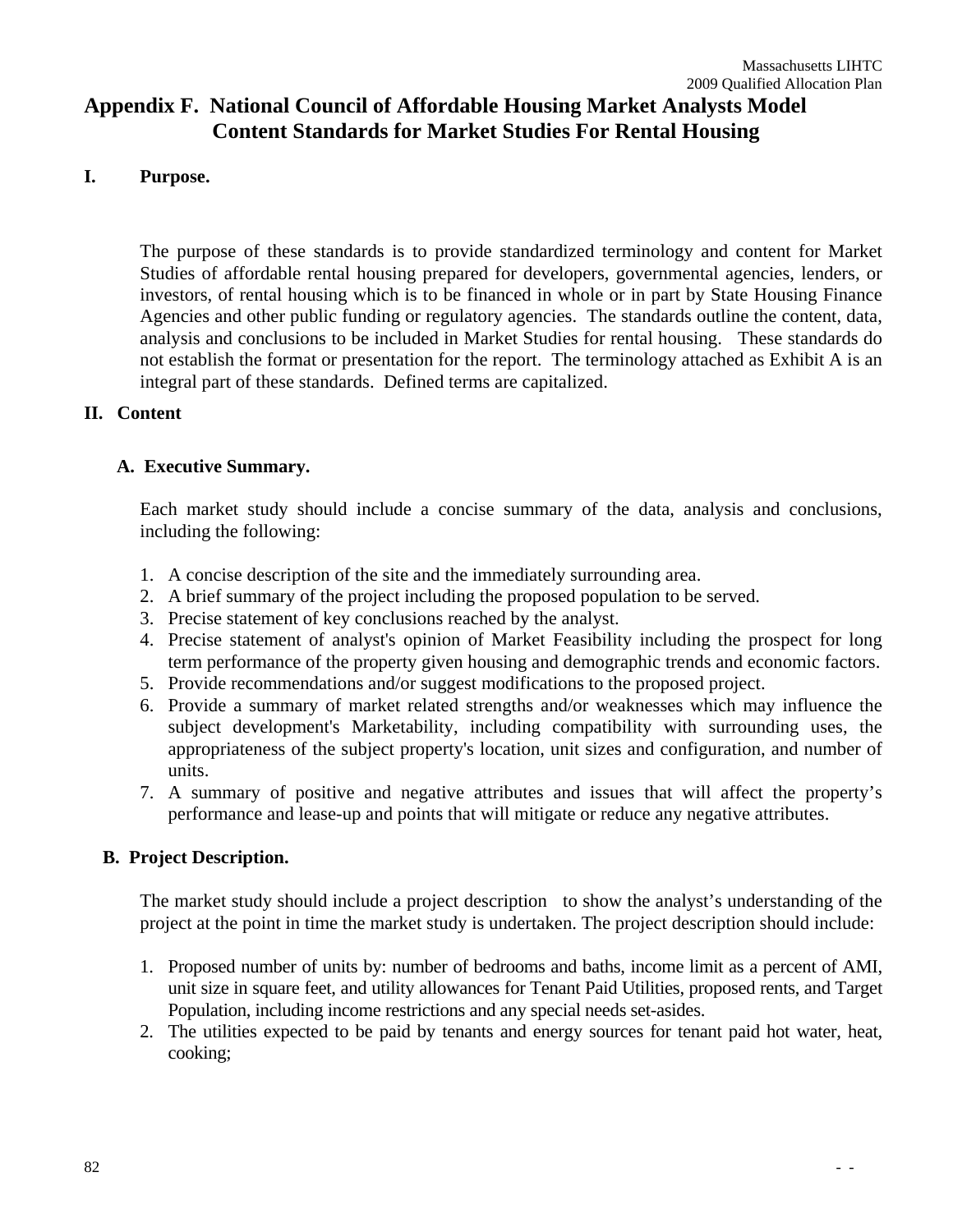- 3. For rehabilitation projects, identification of any existing assisted housing program at the property such as Section 8, Section 202, Section 811, BMIR, Section 236, etc, as well as current occupancy levels, current rents and proposed rents.
- 4. Developer's projected dates for construction start and completion, and start of pre-leasing.
- 5. Description of: the number of buildings, design (walk-up, elevator, etc.), and number of stories, unit and common amenities, site amenities and parking. For rehabilitation projects provide a description of the methodology for the rehabilitation and the scope of work. The status or date of architectural plans and name of the architect should be referenced. A copy of the floor plans and elevations should be included as an attachment to the report.

# **C. Location and Market Area Definition**

- 1. Define the Primary (PMA) and Secondary (SMA) Market Areas including a map that clearly delineates the areas and an explanation of the basis for the boundaries of the PMA and SMA. Identify PMA and SMA boundaries by census tracts, jurisdictions, street names, or other geography forming the boundaries. Also define the larger geographic area in which the PMA is located (i.e. city, county, MSA, etc.).
- 2. Provide a description of the site characteristics including its size, shape, general topography and vegetation and proximity to adverse conditions.
- 3. Provide photographs of the site and neighborhood, and a map clearly identifying the location of the project and the closest transportation linkages, shopping, schools, medical services, public transportation, places of worship, and other services such as libraries, community centers, banks, etc. In situations where it is not feasible to show all the categories on a map, the categories may be addressed in the narrative.
- 4. Describe the Marketability of the proposed development.
- 5. Describe and evaluate the visibility and accessibility of the site.
- 6. Provide information or statistics on crime in the Primary Market Area relative to data for the overall area. Address any local perceptions of crime or problems in the Primary Market Area.

# **D. Population and Households**

- 1. Provide total population, age and income target data for the Primary Market Area using the 1990 Census, 2000 Census, current year estimates, and a five year projection. Data from other legitimate studies, such as Claritas, CACI and similar demographic information companies, with detail on Household size, tenure, age and other relevant categories may be provided. Provide the same information for the Secondary Market Area, if one has been defined. Indicate the source for all data, provide a methodology for estimates and provide an analysis of trends indicated by the data.
- 2. Provide a breakdown of Households by tenure for 1990 Census, 2000 Census, current year and five year projection.
- 3. Provide an analysis of trends indicated by the data and include reference sources for the data and methodology for analyzing the data.
- **4.** Provide a breakdown of households by incomes in \$5,000-\$10,000 increments, by household size and by tenure for 1990 and 2000 Census, current year, and five year projection.

# **E. Employment and Economy.**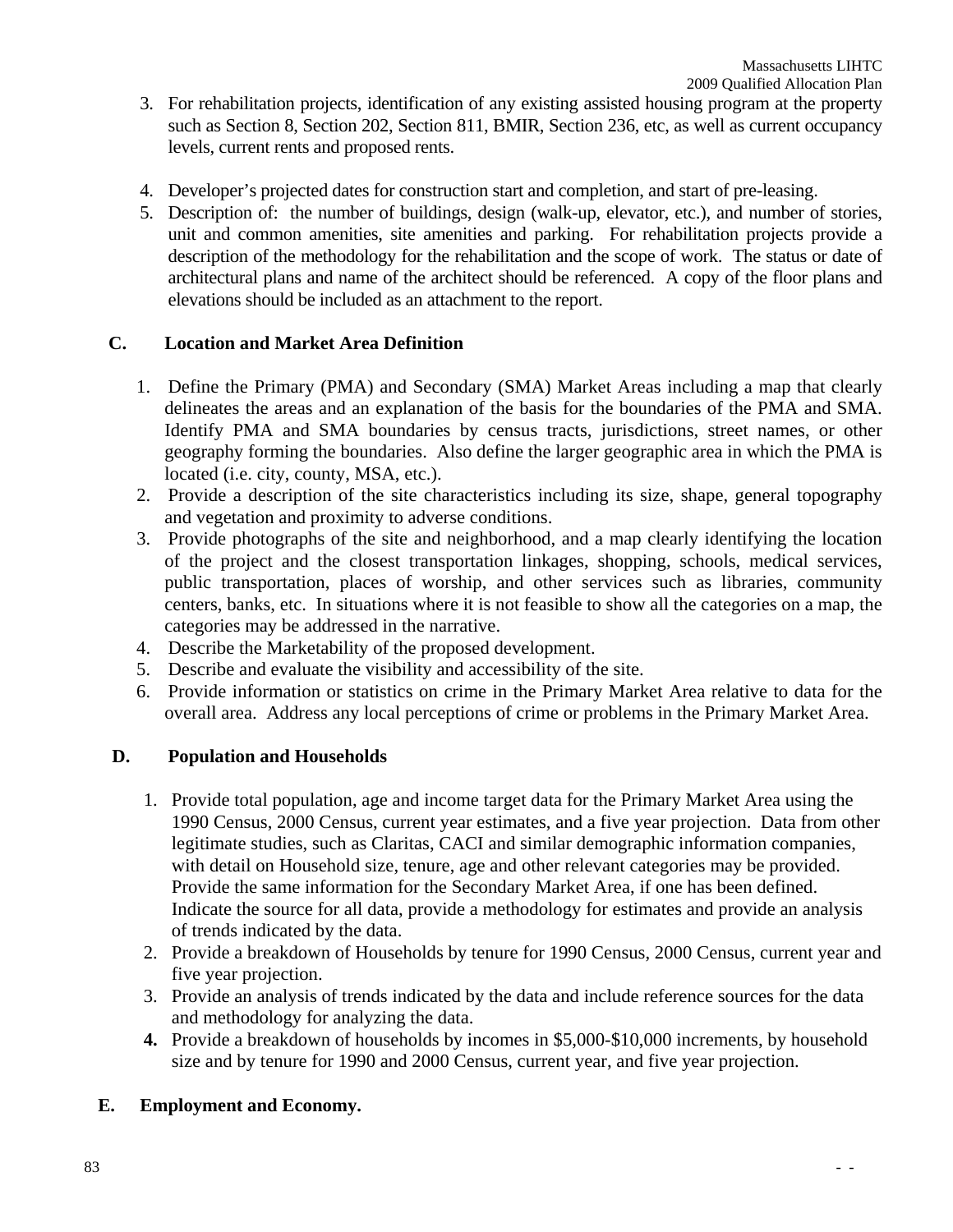Provide data and analysis on the employment and economy of the Primary Market Area to give an understanding of the overall economic health of the community in which the Primary Market Area is located. List sources for the data and methodology for the analysis.

- 1. Provide a description of employment by industry sector for the Primary Market Area or smallest geographic area available that includes the Primary Market Area and compare the data to the larger geographic area, e.g. the city, county, labor market area, or MSA.
- 2. List major employers in the PMA, the type of business and the number employed and compare the data to the larger geographic area (i.e. MSA, County, Secondary Market Area, etc.).
- 3. Show the historical unemployment rate for the last ten years (or other appropriate period) for the PMA and compare to the larger geographic area (i.e. MSA, County, Secondary Market Area, etc.).
- 4. Show employment growth over the same period or a more recent, shorter period (last 5 years). Compare to the larger geographic area.
- 5. Comment on trends for employment in the PMA in relation to the subject.
- 6. If relevant, comment on the availability of affordable housing for employees of businesses and industries that draw from the Primary Market Area.
- 7. Provide a breakdown of typical wages by occupation.
- 8. Provide commuting patterns for workers such as how many workers in the PMA commute from surrounding areas outside the PMA.

## **F. Existing Rental Housing Stock.**

Provide information on other multifamily rental housing in the Primary Market Area and any rental housing proposed to be developed in the Primary Market Area. This section of the Market Study should include:

- 1. If relevant in the market, a 10-year, or other appropriate period, history of building permits, if available, by housing type and comments on building trends in relation to household trends.
- 2. Identify a list of existing Comparable Properties, including: name, location, population served, type of design, age and condition, number of units by bedroom type, rent levels, number of bedrooms and baths for each unit type, size in square footage of units, kitchen equipment, type of utilities (state whether paid by tenant or owner and energy sources for hot water, heat and cooking), unit and site amenities included, site staffing, occupancy rate, absorption history (if recently completed), name, address and phone number of property contact. Attach photos of each Comparable Property. Include a map identifying the location of each Comparable Property in relation to the subject.
- 3. Describe the size of the overall rental market in the PMA, including the percentage of Market Rate and Affordable Housing properties.
- 4. Provide a narrative evaluation of the subject property in relation to the Comparable Properties, and identify the Competitive Properties, which are most similar to the proposed development.

The analyst should state why the comparables referenced have been selected, which are the most directly comparable, and explain why certain projects have not been referenced.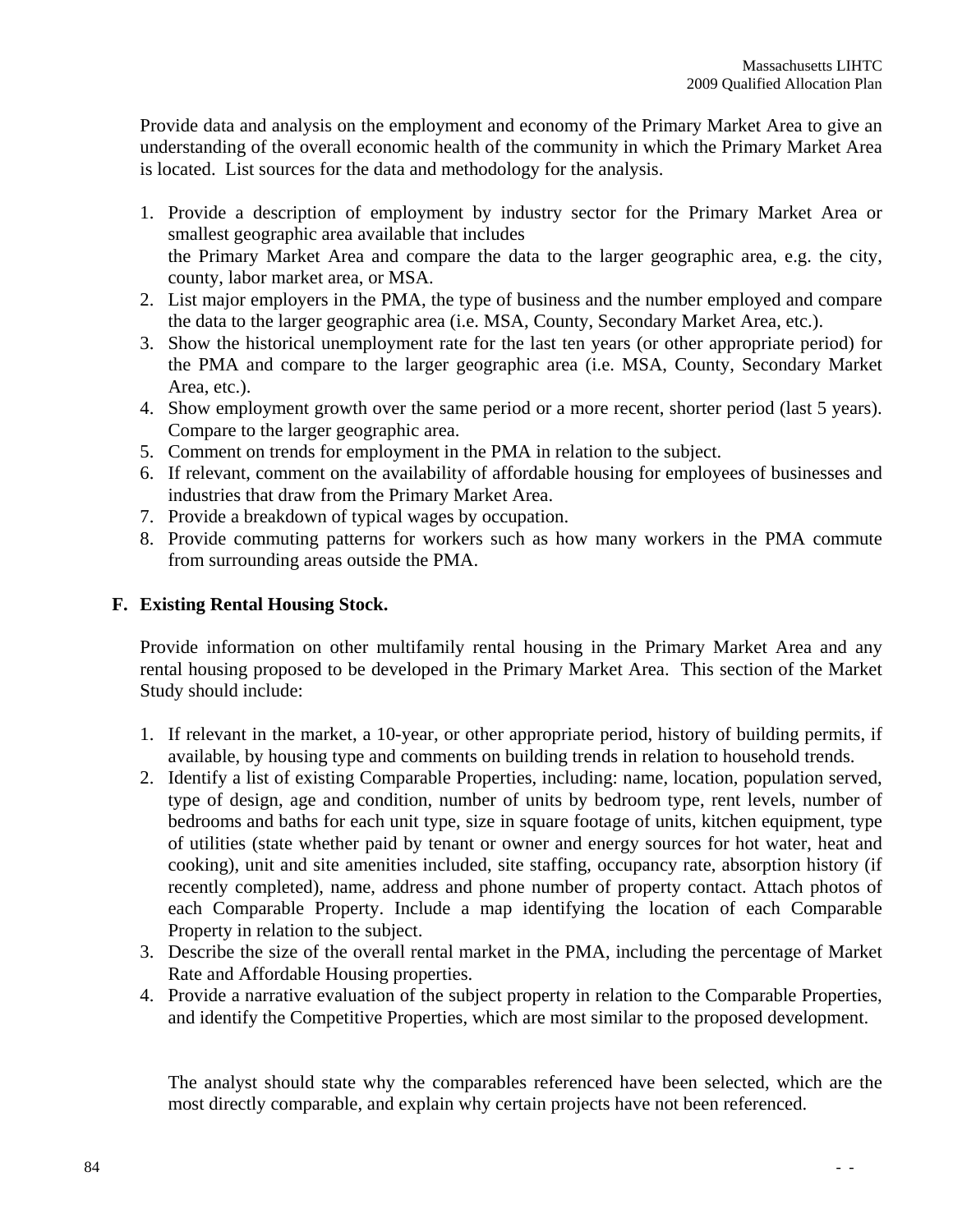- 5. For each Comparable Property comparisons to the subject rents based on the Comparable Property Amenities, Tenant Paid Utilities, location, parking, concessions and rent increase or decrease trends.
- 6. Discuss the availability of affordable housing options, including purchase or sale of homes.
- 7. When relevant, include a list of LIHTC projects with allocations in or near the market area that are not placed in service, giving as much known detail as possible on estimated Placed-In-Service dates, unit mix and Income Levels to be served. As noted in Section III the Housing Finance Agency is expected to provide this information to the analyst.
- 8. Discuss the impact of the subject development on the existing housing stock.
- 9. The Market Vacancy Rate for the Primary Market Area rental housing stock by population served (i.e. market rate, Low Income Housing Tax Credit, and Project Based Rent Assistance) and type of occupancy (i.e. family, seniors, special populations) and unit size.
- 10. Identify the number of people on waiting lists for each project.

## **G. Local Perspective of Rental Housing Market and Housing Alternatives.**

The Market Study should include a summary of the perspective on the rental market, need for the proposed housing and Unmet Housing Need in the market. The local perspective should consider:

- 1. Interviews with local planners, housing and community development officials and market participants to estimate proposed additions to the supply of housing that would compete with the subject and to evaluate the local perception of need for additional housing.
- 2. Interview local Public Housing Authority (PHA) officials and seek comment on need for housing and possible impact of the proposed development on their housing inventory and waiting lists for assisted housing. Include a statement on the number and availability of Housing Choice Vouchers and the number and types of households on the waiting lists for Housing Choice Vouchers. Compare subject's proposed rents to local payments standards or median rents.
- 3. The cost and availability of home ownership and mobile home living, if applicable.

# **H. Analysis.**

- 1. Provide a detailed analysis of the income levels of the potential tenants for the proposed units. State and support the minimum household income used for total housing expenses to set the lower limit of the targeted household income range. If required, provide an analysis based on the regulating agency's requirements.
- 2. Derive a Market Rent and an achievable rent and then compare them to the developer's proposed rent. Quantify and discuss Market Advantage of the subject and impact on Marketability.
- 3. Calculate the Capture Rate for each Income Limit in the subject property incorporating any Housing Finance Agency or other regulating agency restrictions such as age, income, living in Substandard Conditions, renters versus home owners, household sizes, etc.
- 4. Calculate the Penetration Rate.
- 5. Define and justify the Absorption Period and Absorption Rate for the subject property.
- 6. Project and explain any future changes in the housing stock within the market area.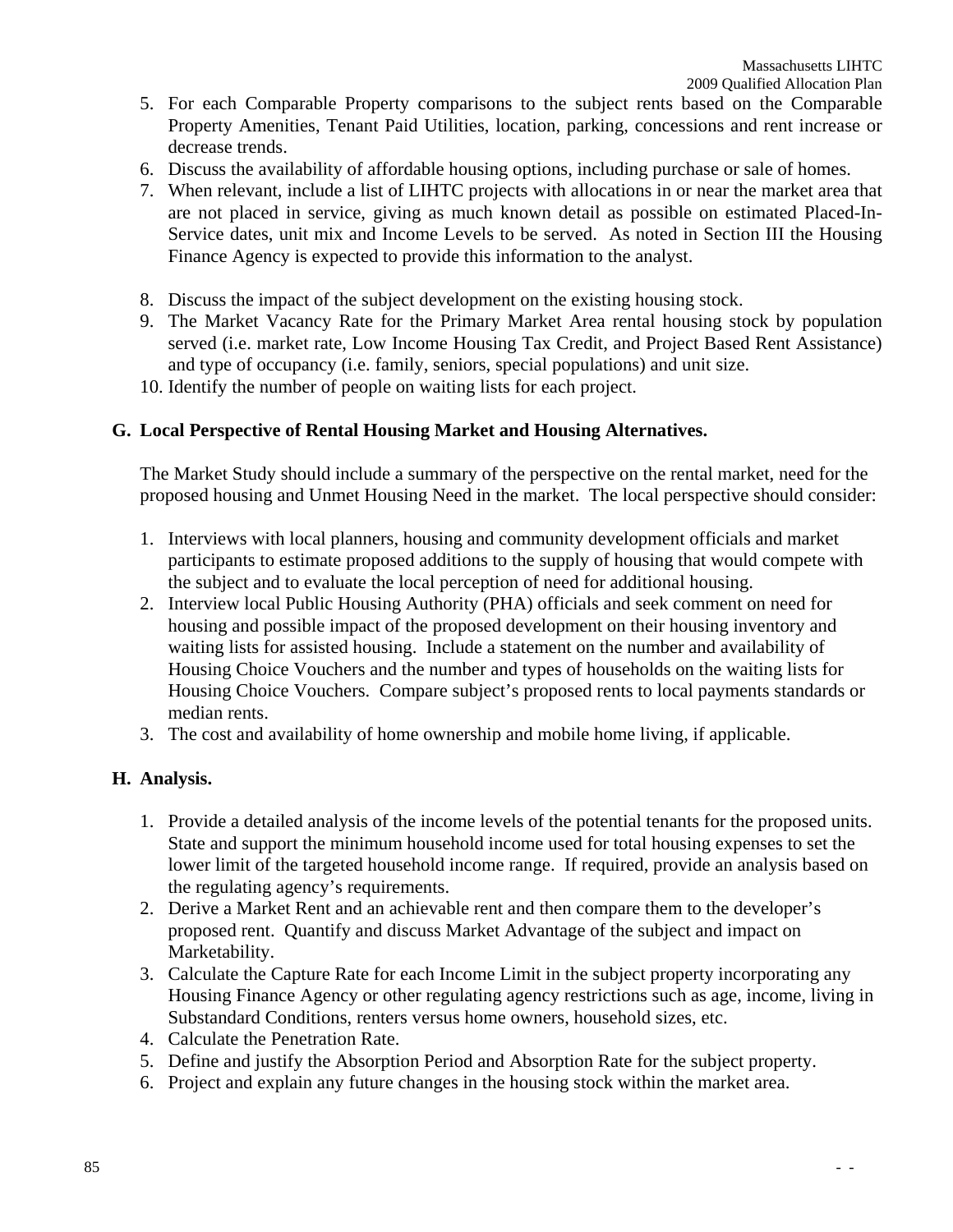- 7. Identify risks (i.e. Competitive Properties which may come on line at the same time as the subject property; declining population in the PMA, etc.), unusual conditions and mitigating circumstances. Evaluate need for voucher support or HUD contracts.
- 8. Provide documentation and descriptions that show the methodology for calculations in the analysis section and relate the conclusions to the data.

## **I. Other Requirements**

Date report was prepared, date of inspection and name and telephone number of analyst preparing study;

- 1. Certification of no identity of interest between the analyst and the entity for whom the report is prepared;
- 2. Certification that recommendations and conclusions are based solely on professional opinion and best efforts;
- 3. Statement of qualifications;
- 4. List of sources for data in the Market Study;
- 5. Append current utility allowance schedule (or utility company provider letters).

# **III. Information to be Provided by Housing Finance Agency or Other Regulatory Agency**

The Housing Finance Agency or other regulatory agency to which the Market Study will be provided will be expected to cooperate in the completion of the Market Study and provide the documentation listed below. If data relative to the Housing Finance Agency or other regulatory agency financed properties is not provided by the agency, then the analysts should not be required to include this data in the Market Study.

- 1. Average operating costs for other agency financed housing similar in size, design, and target population in the Primary Market Area or region
- 2. Average and maximum management fees permitted based on type and size of project or a statement that the agency does not in have the data or does not limit management fees
- 3. Data on rental housing inventory in the Primary Market Area financed or assisted by the agency or which has received preliminary approval or reservations of funding of Low Income Housing Tax Credits and is expected to become available in the market. This data should include property address, number and type of units, rents by unit type, Income Limits, and other relevant information.

# **IV. Additional Work**

The documentation and analysis outlined previously in Section II constitutes the entire content for a Market Study. A Housing Finance Agency, other regulatory agency or developer may desire a market analyst to provide additional information beyond the basic scope of the Market Study. Any additional documentation or analysis beyond the scope of the Market Study will be performed for additional compensation above the cost of the Market Study. Such additional work may include: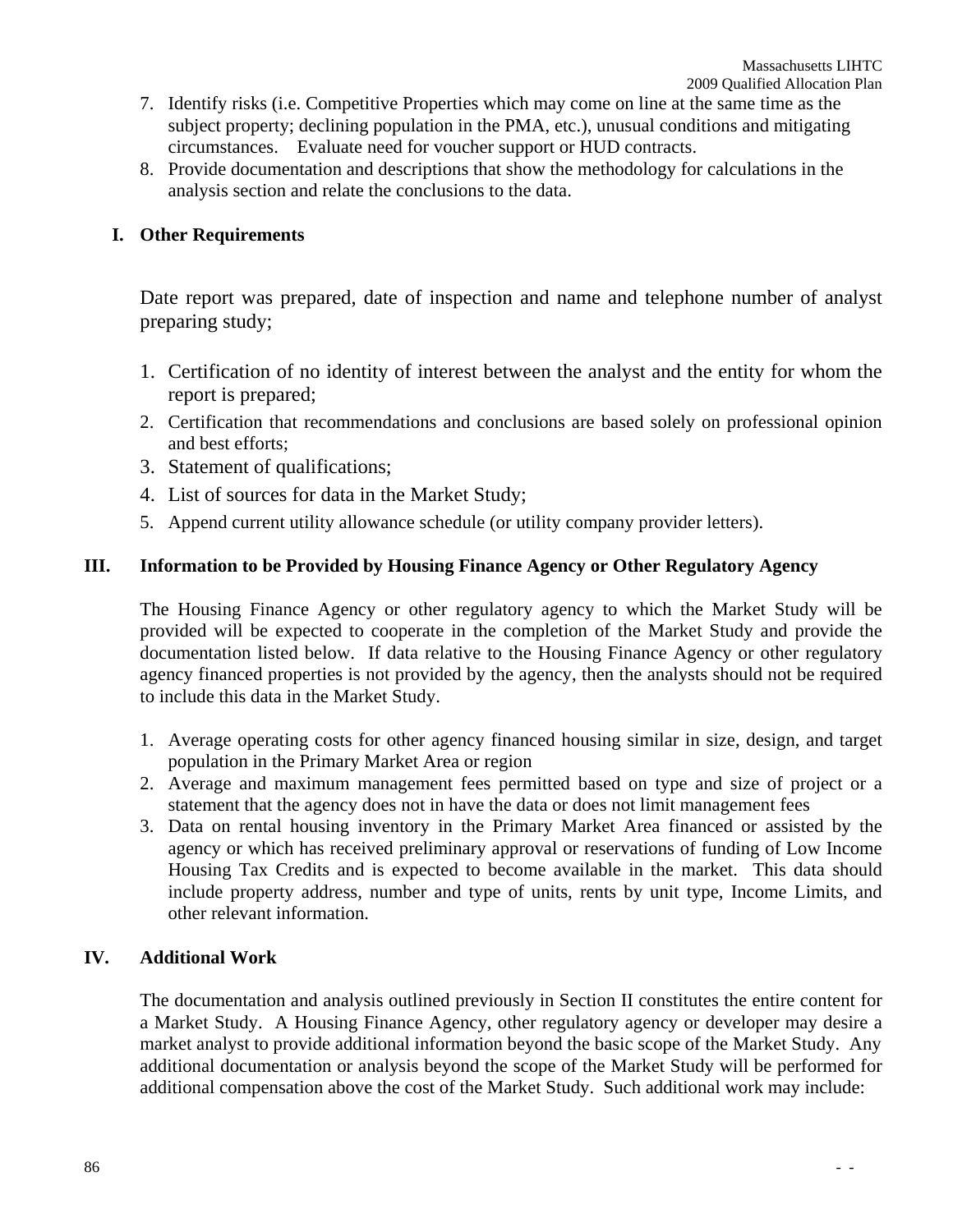- 1. Preparation of estimates of the annual operating expenses for the operation of the subject property, upon achieving a Stabilized Level of Occupancy;
- 2. Report on the zoning designation of the property and comments on conformance of the subject property's conformance with zoning. This additional work also may include a zoning map, zoning ordinance or letter from the local zoning official;
- 3. Report on the flood zone for the property and a copy of the flood zone map;
- 4. Census of all rental property in an area.
- 5. Evaluation of special needs set aside, including:
	- demands for target population, and its
	- Impact on the rents the property can attain.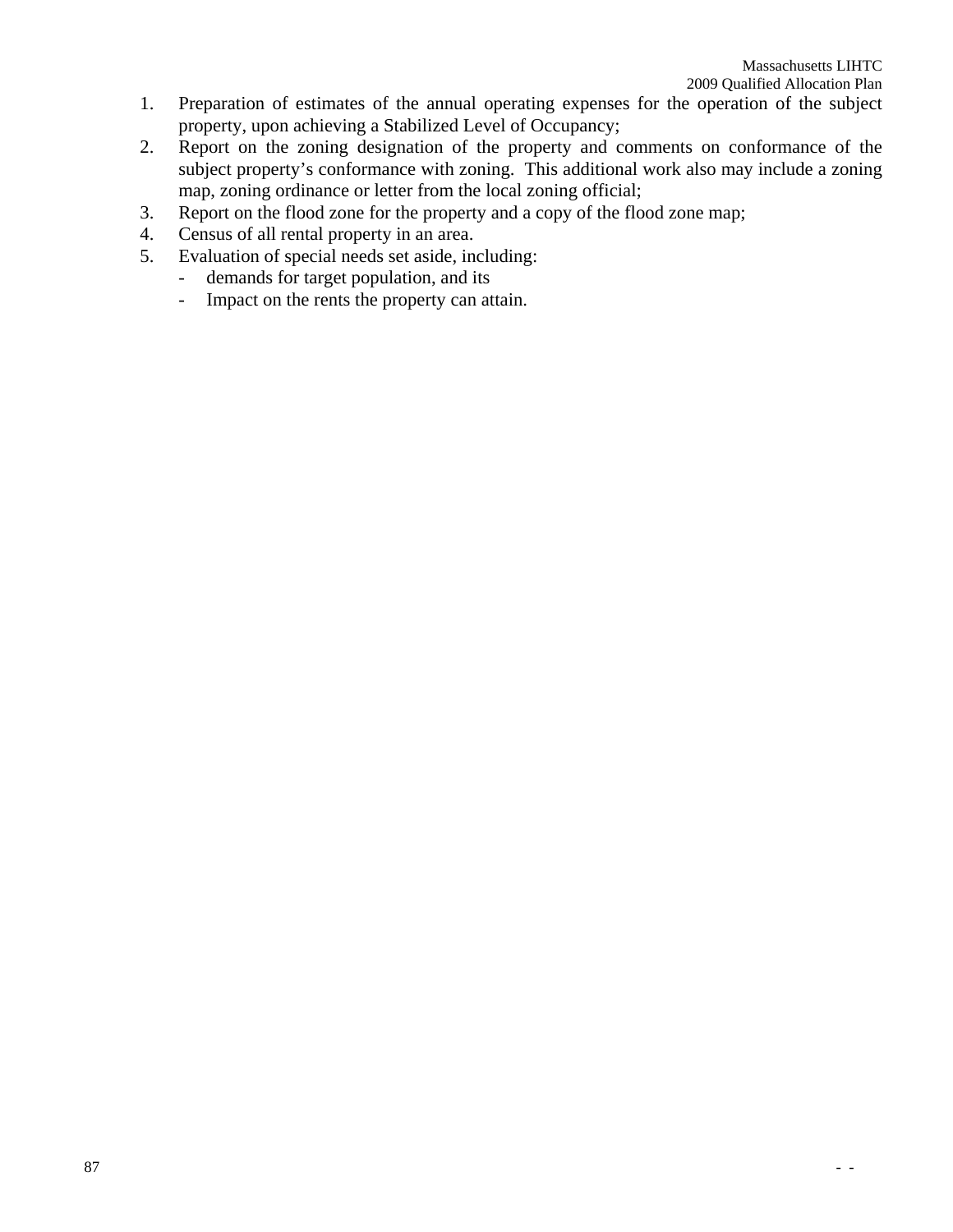### **Appendix G. Design Self Evaluations (Accessibility)**

# *Part A: Access Code Summary*

# *Code Applicability*

Sponsors are required to answer the following questions regarding applicability of state, federal, and local accessibility regulations.

#### **1. Are Section 504, Title II of the ADA, or the ABA applicable to the project based on the sources of funding? Explain.**

**2. If the project is existing, show calculations indicating the cost of the work relative to the value of the building or replacement cost (per MAAB's CMR 521 3.3, or Section 504 8.23 (a) if applicable).** 

**3. Describe any variances from MAAB's requirements that are anticipated, and the status of the variance process.** 

*(Access code summary continued on next page)*

.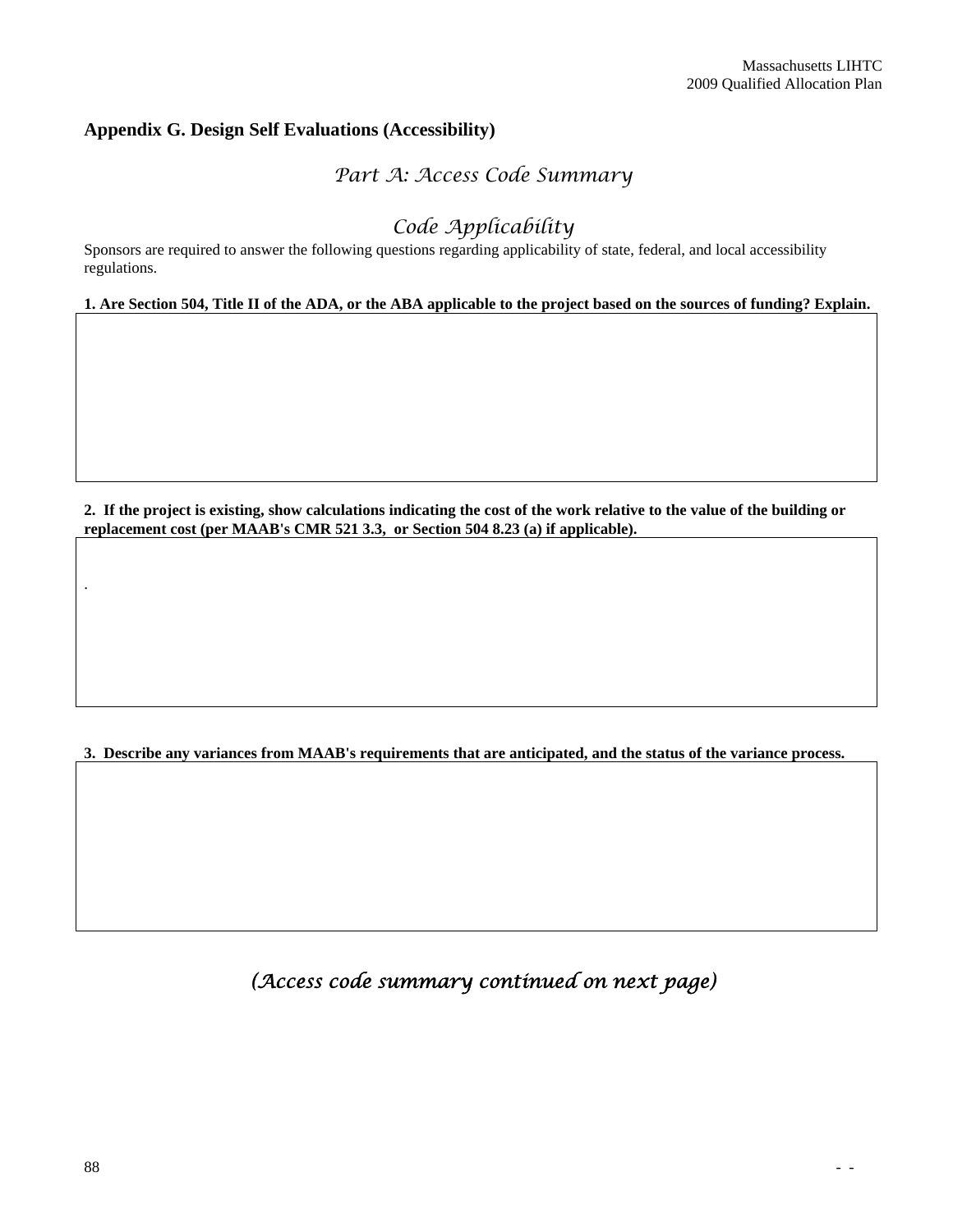# *Part A: Access code summary (cont.)*

# *Code Requirements*

Provide summary information regarding accessibility requirements in the table below. Include the most stringent applicable requirements of MAAB, the FHA, Section 504, the ADA, and any other local requirements.

| 1. Site Access - Accessible Route |                  |
|-----------------------------------|------------------|
| <b>Requirement:</b>               | <b>Proposed:</b> |
|                                   |                  |
|                                   |                  |
|                                   |                  |
|                                   |                  |
|                                   |                  |

| 2. Accessible Parking |                                                       |
|-----------------------|-------------------------------------------------------|
| <b>Requirement:</b>   | Proposed: (Indicate total number of spaces provided.) |
|                       |                                                       |
|                       |                                                       |
|                       |                                                       |
|                       |                                                       |
|                       |                                                       |
|                       |                                                       |

#### *3. Building Entrances and Accessible Routes Within Buildings*

| <b>Requirement:</b> | <b>Proposed:</b> |
|---------------------|------------------|
|                     |                  |
|                     |                  |
|                     |                  |
|                     |                  |

#### *4. Common Areas & Facilities (offices, laundry rooms, community rooms, etc.)*

| ". Common In cas & I acumos (offices, taunary rooms, community rooms, cic.) |                  |  |  |
|-----------------------------------------------------------------------------|------------------|--|--|
| <b>Requirement:</b>                                                         | <b>Proposed:</b> |  |  |
|                                                                             |                  |  |  |
|                                                                             |                  |  |  |
|                                                                             |                  |  |  |
|                                                                             |                  |  |  |
|                                                                             |                  |  |  |

#### *5. Group 1 Units (MAAB)*

| Requirement: (Include units covered by the FHA.)<br><b>Proposed:</b> |  |
|----------------------------------------------------------------------|--|
|                                                                      |  |
|                                                                      |  |
|                                                                      |  |
|                                                                      |  |
|                                                                      |  |
|                                                                      |  |

#### *6. Group 2 Units (MAAB)*

| <b>Requirement:</b> | <b>Proposed:</b> |
|---------------------|------------------|
|                     |                  |
|                     |                  |
|                     |                  |
|                     |                  |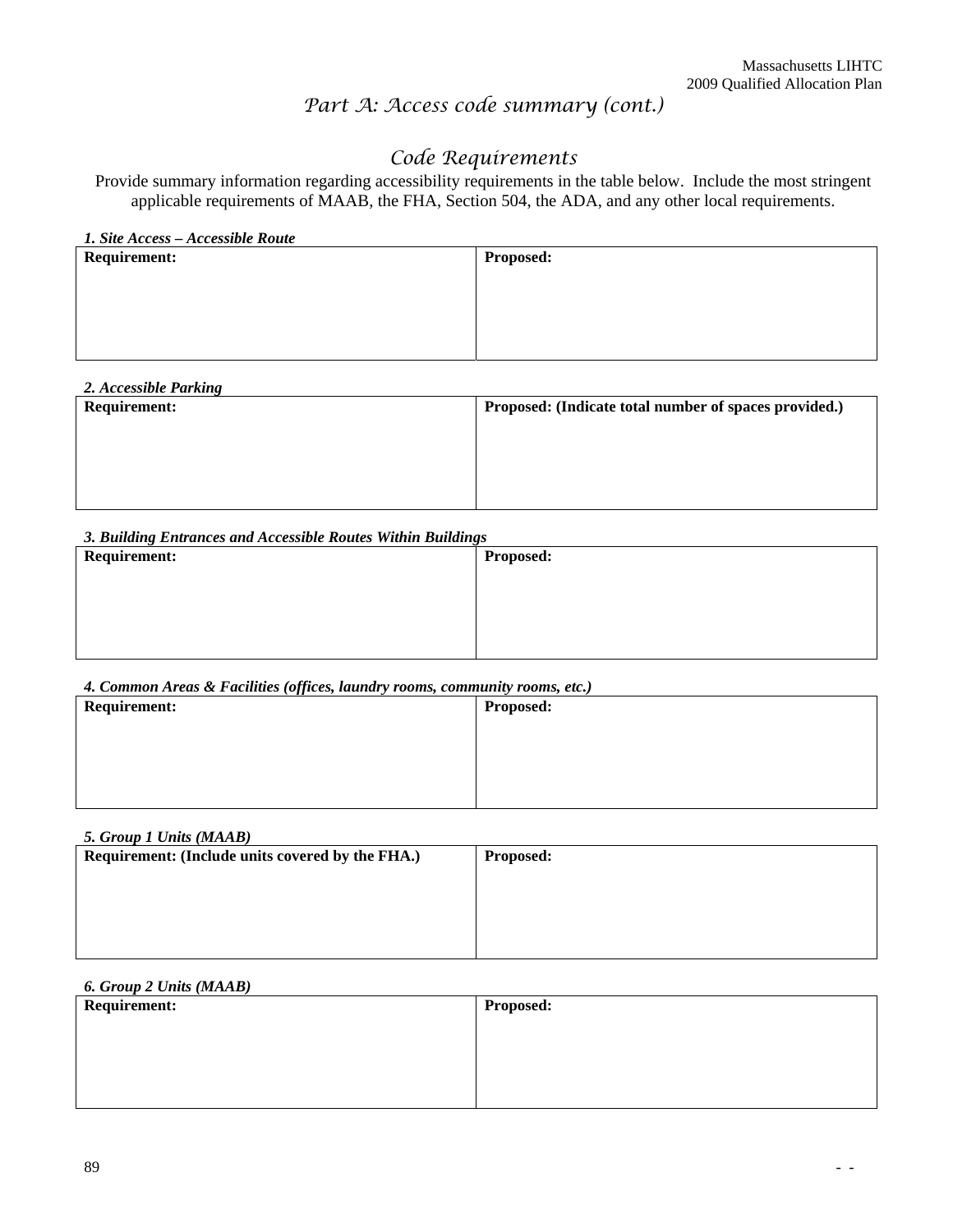# **Part B: Universal Design Checklist**

# **DHCD Requirements for all units**

In addition to the requirements of MAAB, FHA, ADA, & 504

\*Requirements with an asterisk may be waived for moderate rehab projects.

|         | <b>DHCD</b> Req'd |            |                  | <b>Comment</b>      |
|---------|-------------------|------------|------------------|---------------------|
|         |                   | <b>New</b> |                  | (explain all items) |
|         | Reha              |            | Check if $\vert$ | that are not        |
| Feature | h                 |            | included         | included)           |

#### **Exterior**

| Provide wayfinding signage at large or<br>challenging sites                                                                     |  |  |
|---------------------------------------------------------------------------------------------------------------------------------|--|--|
| Provide effective exterior lighting at walkways,<br>accessible routes, and exterior spaces, esp.<br>hazards                     |  |  |
| Provide handrails at all exterior steps and stairs<br>subject to snow or ice accumulation in order to<br>reduce slipping hazard |  |  |

#### **Common Areas**

| Laundry rooms - provide a table for folding<br>accessible to the handicapped                                                          | Y | Y |  |
|---------------------------------------------------------------------------------------------------------------------------------------|---|---|--|
| Laundry Room Door to have 1/2 height vision                                                                                           | Y | Y |  |
| panel                                                                                                                                 |   |   |  |
| Color contrast between tread $\&$ risers on stairs,<br>more lighting to facilitate recognition of steps<br>by vision-impaired persons | Y | Y |  |
| Corridors in common areas of Elderly or<br>Assisted Living projects to have a continuous<br>handrail mounted on one side, 34" AFF     | Y | Y |  |
| All washers $\&$ dryers to be front loading with<br>front controls, mounted on platforms to reduce<br>bending                         | Y | Y |  |
| Motion detector light switches at laundry<br>rooms, other common areas                                                                | Y | Y |  |

#### **Entrances**

| Provide exterior lighting at each entry door,<br>switched by photocell/motion detector.                      | Y  | Y |  |
|--------------------------------------------------------------------------------------------------------------|----|---|--|
| Overhead weather protection at entrances                                                                     | N  | v |  |
| Rough in wiring for power operated doors                                                                     | Y* | v |  |
| Threshold height at exterior doors to be<br>adaptable to comply with the requirement for<br>accessible route | N  | Y |  |
| Provide power operated doors at exterior entries<br>of Elderly or Assisted Living projects                   | Y* | v |  |
| No steps at entrances                                                                                        | N  | N |  |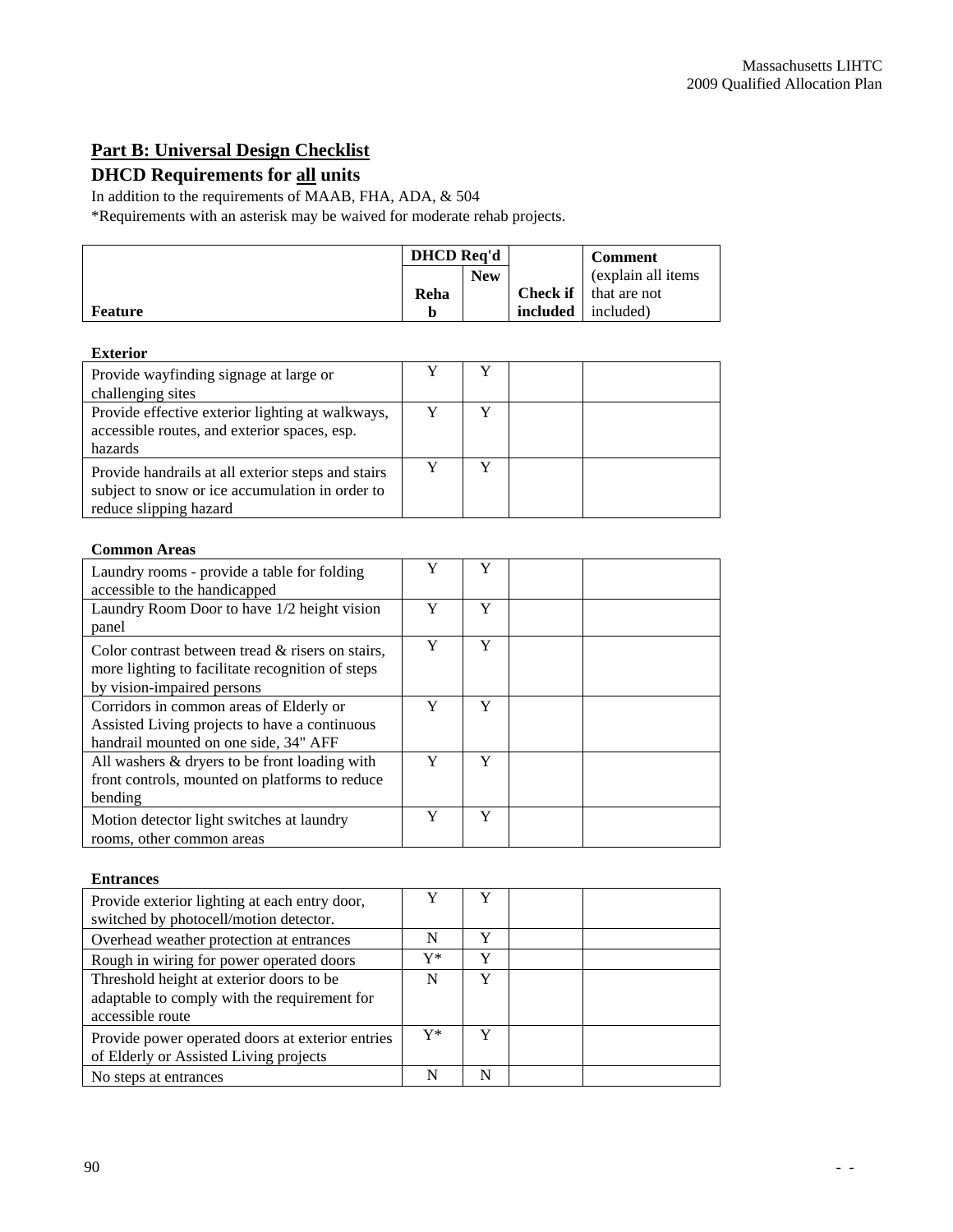| Site grading provides accessible route up to first |  |
|----------------------------------------------------|--|
| floor level $(1:20$ slope maximum)                 |  |

#### **Unit Interiors**

| Rocker-type electrical switches                                                                                                                             | Y     | Y           |  |
|-------------------------------------------------------------------------------------------------------------------------------------------------------------|-------|-------------|--|
| Switches no higher than 48" AFF, Thermostats<br>at 54"                                                                                                      | $Y^*$ | Y           |  |
| Lever hardware on all doors                                                                                                                                 | Y     | Y           |  |
| Receptacles, phone & cable jacks 18" AFF<br>minimum                                                                                                         | $Y^*$ | Y           |  |
| Max threshold or floor transition height at<br>interior doors to be 1/2"                                                                                    | Y     | Y           |  |
| Recommend contrasting colors between floor<br>surfaces and trim to facilitate recognition of<br>steps by vision-impaired persons                            | Y     | Y           |  |
| Overhead light fixtures to be able to<br>accommodate a 2700 lumen lamp minimum,<br>where provided.                                                          | Y     | Y           |  |
| Receptacles next to phone jacks for TTY<br>devices                                                                                                          | $Y^*$ | Y           |  |
| If provided, Bi-fold, by-pass, and Pocket doors<br>to have premium hardware, easy-grip handle,<br>and 32" clear when closed                                 | N     | Y           |  |
| All doors leading to habitable rooms to have<br>min. 32" clearance                                                                                          | N     | $\mathbf N$ |  |
| Elec panel within standard reach range $&$ with<br>clear floor space                                                                                        | $Y^*$ | Y           |  |
| Rough wire all units to allow strobe lights to be<br>installed in every bedroom and living area                                                             | $Y^*$ | Y           |  |
| Additional electrical outlets at bed locations &<br>desks: fourplex outlet for computers, electronic<br>equipment, personal use equipment such as<br>oxygen | N     | N           |  |
| Adjustable height closet rods & shelves                                                                                                                     | Y     | Y           |  |
| At double hung windows, use block & tackle<br>balances                                                                                                      | Y     | Y           |  |

#### **Baths**

| All tub/shower control knobs to be single lever<br>handled                               | Y | Y |  |
|------------------------------------------------------------------------------------------|---|---|--|
| Lever faucet controls at lavatory sinks, not<br>paddle handles                           | Y | Y |  |
| Provide min. 12" grab bar in all tub/shower<br>units at wall opposite controls, 48" AFF  | Y | Y |  |
| Tubs and showers must have slip resistant<br>floors (conform to ASTM F-462)              | N | Y |  |
| Mirrors in baths low enough to reach counter<br>backsplashes                             | Y | Y |  |
| Provide solid blocking at all waterclosets and<br>tub/showers for grab bars installation | Y | Y |  |
| Handheld showers at short wall of all baths,<br>adjustable height mounting.              | N | N |  |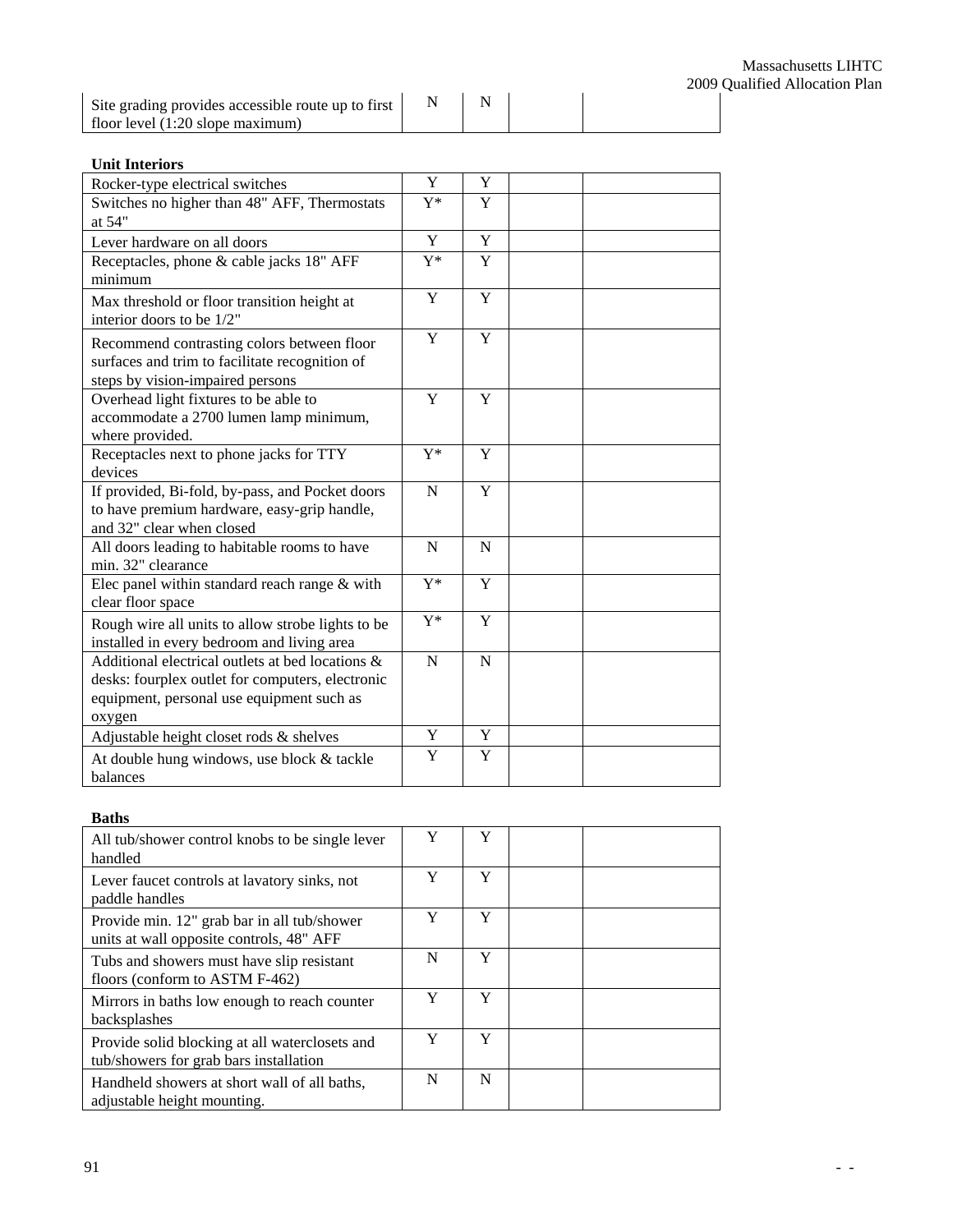| <b>Kitchens</b>                                                                                                                             |   |   |  |
|---------------------------------------------------------------------------------------------------------------------------------------------|---|---|--|
| Min. clear floor space between cabinets $\&$<br>appliances 48"                                                                              | N | Y |  |
| Loop handles on cabinet doors & drawers                                                                                                     | Y | Y |  |
| Lever faucet controls at kitchen sinks                                                                                                      | Y | Y |  |
| Contrast colors at border treatment of<br>countertop vs cabinets to facilitate recognition<br>of edge of counter by vision imparied persons | Y | Y |  |
| Adjustable height shelves in wall cabinets                                                                                                  | Y | Y |  |
| Controls on appliances mounted to avoid<br>reaching over burners in Elderly or Assisted<br>Living projects                                  | Y | Y |  |
| Range hoods wired to remote switch near the<br>range in Elderly or Assisted Living projects                                                 | Y | Y |  |
| Pull-out shelves in base cabinets and pantry in<br>Elderly or Assisted Living projects                                                      | Y | Y |  |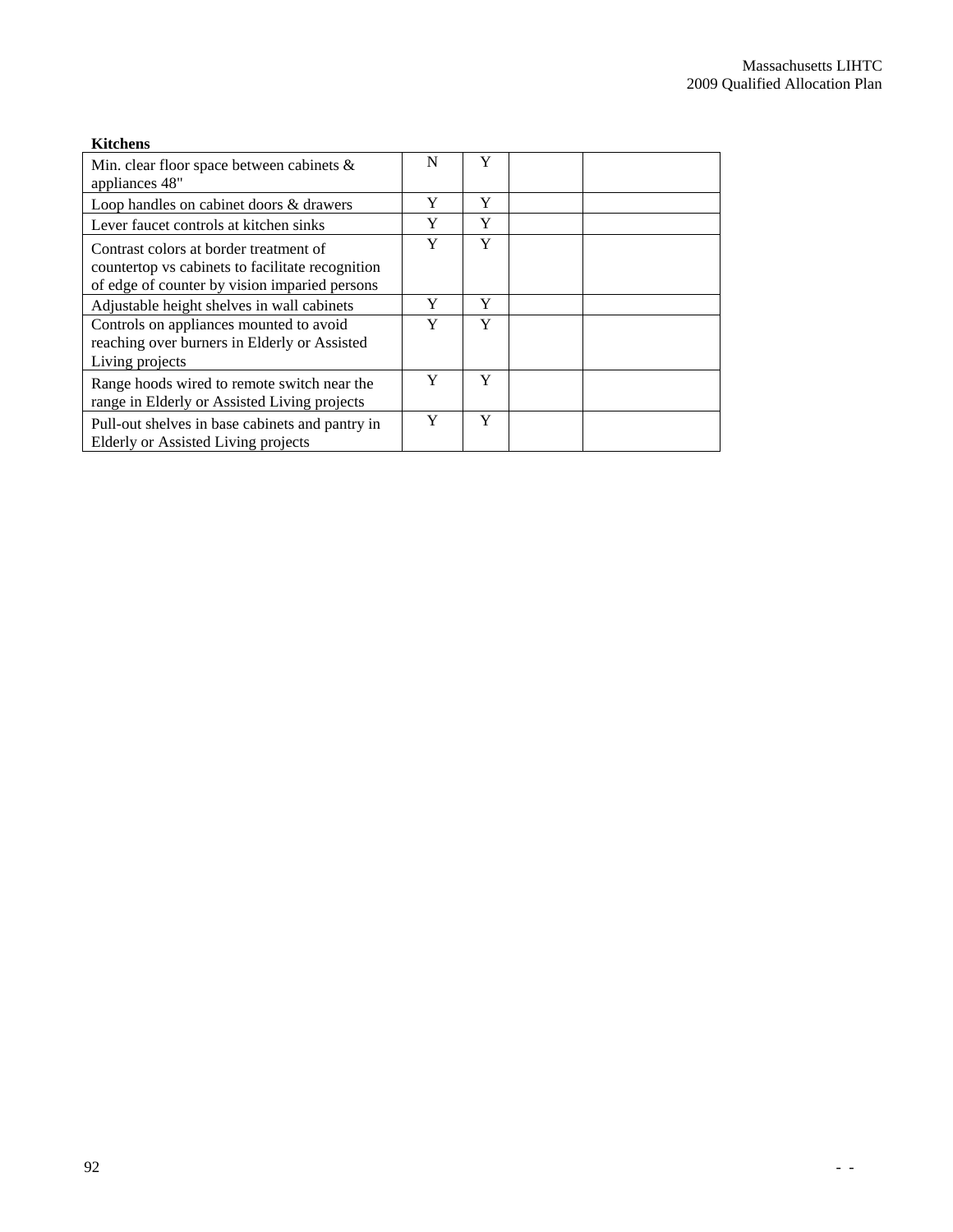# **DHCD Requirements for CBH units**

# **For CBH units the following additional requirements**

**apply.** 

\*Requirements with an asterisk may be waived for moderate rehab projects.

|         | <b>DHCD</b><br>Req'd |            |                 | <b>Comment</b>     |
|---------|----------------------|------------|-----------------|--------------------|
|         |                      | <b>New</b> |                 | (explain all items |
|         | Reha                 |            | <b>Check if</b> | that are not       |
| Feature | b                    |            | included        | included)          |

| <b>Exterior</b>                                                |  |  |
|----------------------------------------------------------------|--|--|
| Dedicated accessible parking space for each CBH unit (if       |  |  |
| parking is provided)                                           |  |  |
| If covered parking is available, provide direct covered access |  |  |
| from parking to CBH units                                      |  |  |

#### **Entrances**

| All building entrances are on accessible routes            |  |  |
|------------------------------------------------------------|--|--|
| Automatic door openers at building entrances on accessible |  |  |
| routes                                                     |  |  |
| All doorbells and intercoms must be accessible             |  |  |

#### **CBH Unit Interiors**

|                                                                | Y  | Y |  |
|----------------------------------------------------------------|----|---|--|
| Electrical power for automatic door openers at unit entries    |    |   |  |
|                                                                | N  | Y |  |
| Shelf for packages at inside and outside of all unit entrances |    |   |  |
| 42" clear width in hallways                                    | Y* | Y |  |
|                                                                | Y* | Y |  |
| Space to allow wheelchair approaches at both sides of bed      |    |   |  |
|                                                                | Y  | Y |  |
| Wide, shallow closets (depth 24" max) with bifold doors        |    |   |  |
| Flush transition to exterior patios or decks                   | v  | Y |  |
| Intercom systems usable by vision or hearing impaired          | v  | Y |  |
| persons                                                        |    |   |  |

#### **Baths**

| $\mathbf{V}^*$ |  |  |
|----------------|--|--|
| $\mathbf{V}^*$ |  |  |
|                |  |  |
|                |  |  |
|                |  |  |

#### **Kitchens**

| 66" turning radius in kitchen                                  | v* |  |  |
|----------------------------------------------------------------|----|--|--|
| Side-by-side refrigerator/freezer                              |    |  |  |
| Cabinets with sliding shelves and 'lazy susan' corner cabinets |    |  |  |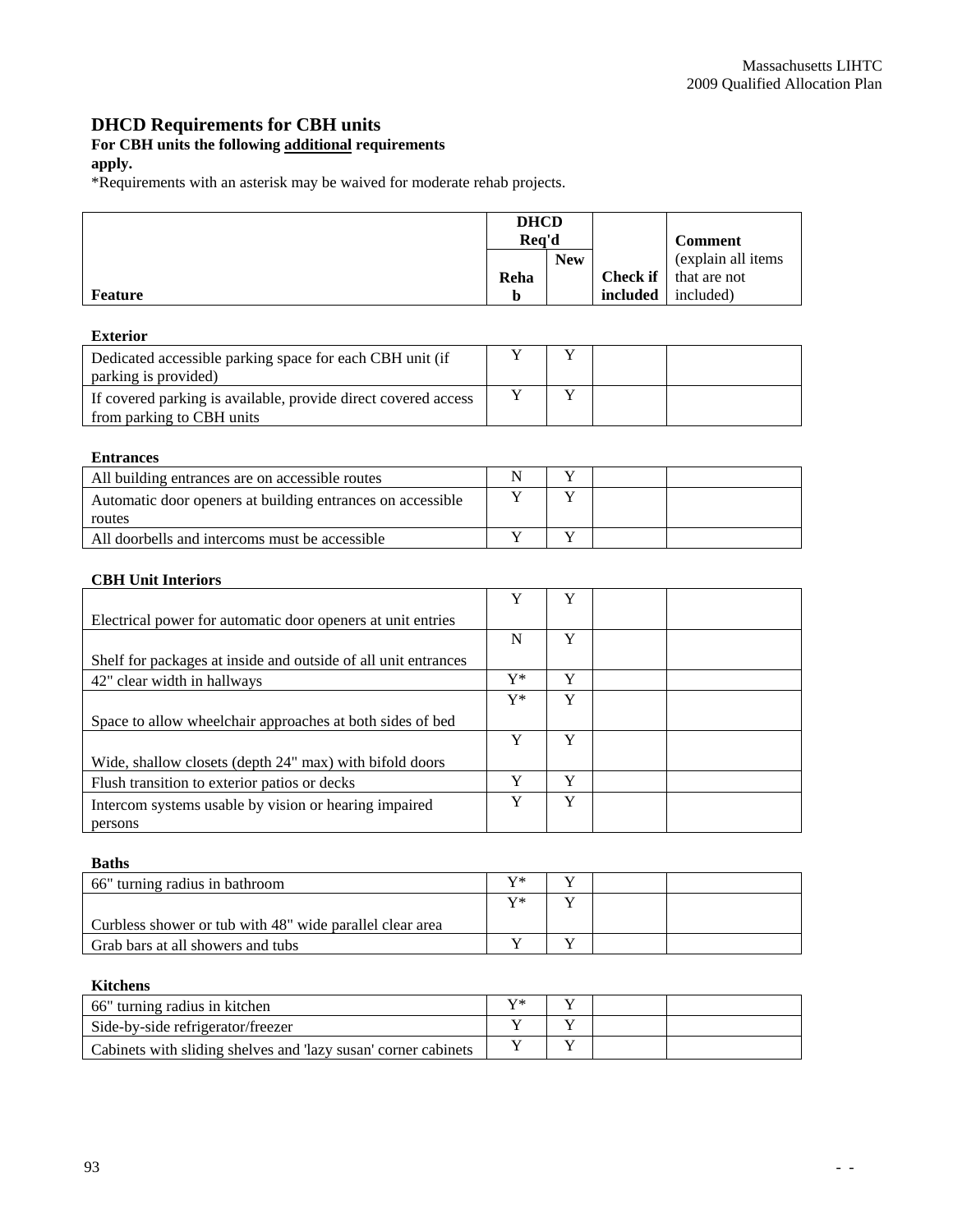# **Appendix H. Design Self Evaluation (Green Building)**

In order to enable DHCD to evaluate the sustainable design provisions of each project, sponsors are to provide summary information regarding green building techniques and sustainable design using the following checklist.

| <b>Feature</b>                              | <b>Verification Requirement</b>   | <b>Check if</b> | Comment (explain all items that |
|---------------------------------------------|-----------------------------------|-----------------|---------------------------------|
|                                             |                                   | included        | are not included)               |
| <b>Site Design:</b>                         |                                   |                 |                                 |
| 1. Minimize light pollution of the night    | Include in outline specification. |                 |                                 |
| sky by avoiding over-lighting outdoor       | Submit site lighting plan and     |                 |                                 |
| spaces and by directing lighting toward     | fixture information with          |                 |                                 |
| the ground plane.                           | commitment documents.             |                 |                                 |
| 2. Use native landscape plants that are     | Include in outline specification. |                 |                                 |
| drought tolerant. Avoid plants that are on  | Submit landscape plan with        |                 |                                 |
| the Massachusetts Invasive species list.    | commitment documents.             |                 |                                 |
| Use ground-cover plants where grass is      |                                   |                 |                                 |
| not appropriate. Preserve existing trees    |                                   |                 |                                 |
| where possible.                             |                                   |                 |                                 |
| 3. Install systems for the recharge of roof | Include in outline specification. |                 |                                 |
| rainwater runoff into the groundwater.      | Submit plans with commitment      |                 |                                 |
| This may include downspouts to previous     | documents.                        |                 |                                 |
| landscape surfaces ample for percolation.   |                                   |                 |                                 |
| 4. Plant deciduous trees along the south    | Indicate on site plan.            |                 |                                 |
| side of building and paved surfaces to      |                                   |                 |                                 |
| provide summer shade.                       |                                   |                 |                                 |
| 5. Install covered bike racks.              | Indicate on site plan.            |                 |                                 |
| <b>Building Design:</b>                     |                                   |                 |                                 |
| 6. Manage water at the building envelope    | Submit flashing details with      |                 |                                 |
| to exclude water. Install flashing at       | commitment documents.             |                 |                                 |
| horizontal exterior joints.                 |                                   |                 |                                 |
| 7. Seal the building envelope against air   | Submit results from blower        |                 |                                 |
| infiltration. Use spray foam around         | door test at randomly selected    |                 |                                 |
| windows and doors, and sealant beneath      | units at completion of            |                 |                                 |
| plates. Provide complete air infiltration   | construction. (10% of total       |                 |                                 |
| barrier including lapped and taped joints.  | units minimum).                   |                 |                                 |
| 8. At slab-on-grade construction for        | Indicate on wall section.         |                 |                                 |
| conditioned spaces, provide a thermal       |                                   |                 |                                 |
| break and insulation at slab edge and       |                                   |                 |                                 |
| underside.                                  |                                   |                 |                                 |
| 9. Insulate the building to a standard 15%  | Include in outline specification  |                 |                                 |
| better than code requirements. Include      | a list of insulation values,      |                 |                                 |
| attic/roof insulation of R-40 minimum.      | including walls, foundation,      |                 |                                 |
|                                             | band joists, windows, and roof.   |                 |                                 |
| 10. Install boilers or furnaces that exceed | Include in outline specification. |                 |                                 |
| 90% efficiency. Size heating systems to     |                                   |                 |                                 |
| take into account air sealing and           |                                   |                 |                                 |
| insulation. Do not oversize equipment.      |                                   |                 |                                 |
| 11. Install Energy Star labeled appliances. | Include in outline specification. |                 |                                 |
| 12. Install only fluorescent light fixtures | Include in outline specification. |                 |                                 |
| within units. Install all LED emergency     |                                   |                 |                                 |
| exit signs.                                 |                                   |                 |                                 |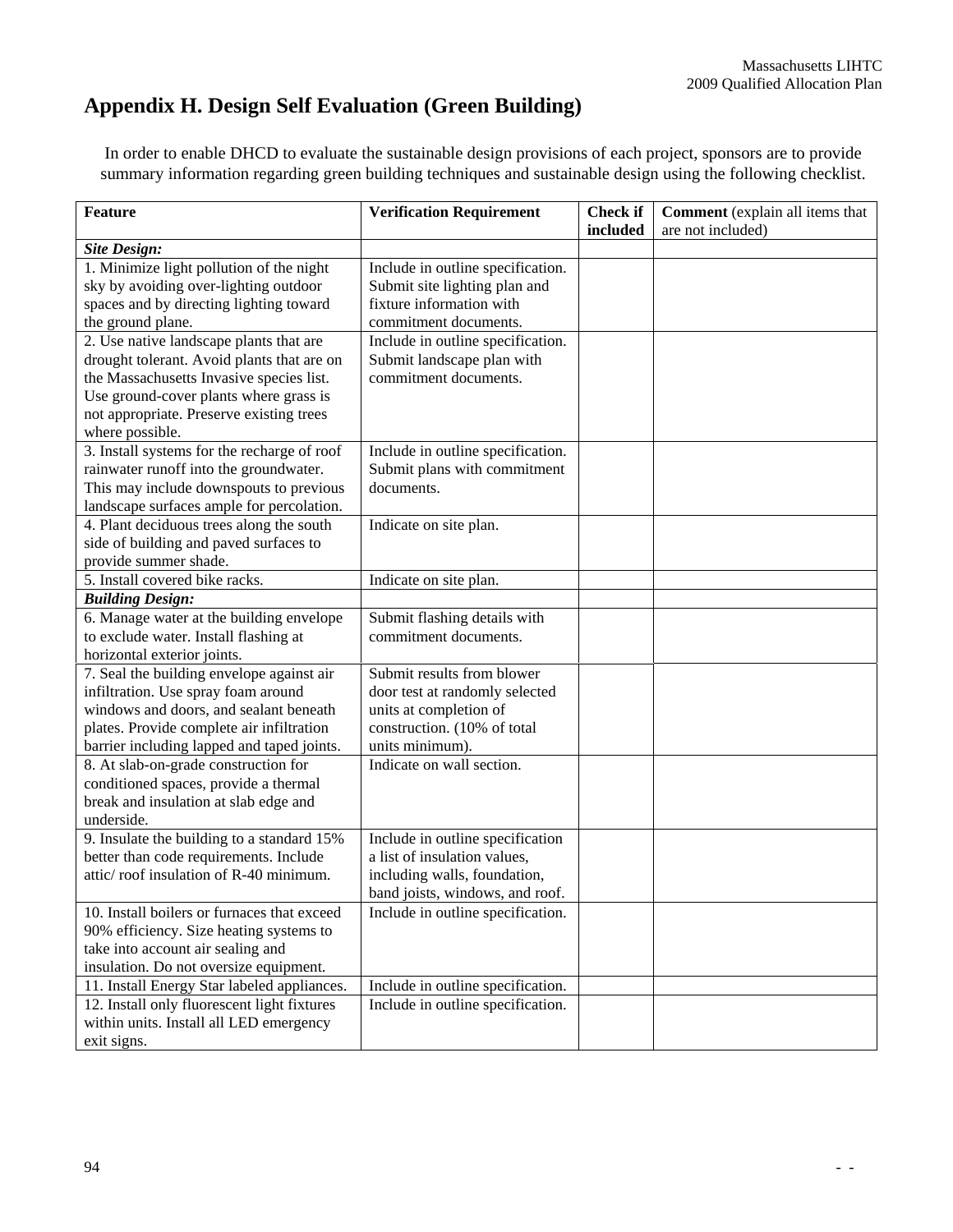| 13. Install multi-speed bathroom fans at           | Include in outline specification. |  |
|----------------------------------------------------|-----------------------------------|--|
| each bathroom with energy efficient motor          |                                   |  |
| rated for continuous duty with a minimum           |                                   |  |
| rating of 50 cfm. Control fan with timer.          |                                   |  |
| 14. Use no-VOC interior paints. Use low            | Include in outline specification. |  |
| VOC carpets, flooring, and adhesives.              |                                   |  |
| 15. Provide mandatory CO detector                  | Include in outline specification. |  |
| system                                             |                                   |  |
| 16. Install non-paper-faced mold-resistant         | Include in outline specification. |  |
| wallboard or cement board at areas                 |                                   |  |
| susceptible to moisture, including                 |                                   |  |
| kitchens, bathrooms, and laundry rooms.            |                                   |  |
| 17. Install ceramic tile or water-                 | Include in outline specification. |  |
| impervious sheet flooring with all edges           |                                   |  |
| sealed to the baseboard, tub, and threshold        |                                   |  |
| to form a water-tight floor in bathrooms.          |                                   |  |
| 18. Install FSC Certified wood for at least        | Include in outline specification. |  |
| 60% of total wood used.                            |                                   |  |
| 19. Install passive and active systems to          | Submit outline specification as   |  |
| harness renewable energy.                          | well as statement of expected     |  |
|                                                    | energy saved and funding          |  |
|                                                    | strategy.                         |  |
| 20. Specify that demolition procedures             | Include in outline specification. |  |
| recycle at least 50% of all removed                |                                   |  |
| materials by volume, including site                |                                   |  |
| materials, appliances, structure, and<br>finishes. |                                   |  |
| 21. Specify that construction procedures           | Include in outline specification. |  |
| use materials efficiently, and that at least       |                                   |  |
| 75% of construction waste be recycled.             |                                   |  |
| Recycle all cardboard and foam packaging           |                                   |  |
| materials.                                         |                                   |  |
| 22. Ventilate new or renovated wood                | Include in outline specification. |  |
| construction fully after exposure to water         |                                   |  |
| so that wood dries completely (10 days).           |                                   |  |
| Also ventilate the interior spaces after           |                                   |  |
| substantial completion and before                  |                                   |  |
| occupancy to dry construction and remove           |                                   |  |
| any accumulated VOCs.                              |                                   |  |
| <b>Building Management and Operations:</b>         |                                   |  |
| 23. Provide designated spaces for                  | Indicate space on floor plan(s).  |  |
| recycling containers for use by residents.         | Include in management plan.       |  |
| Include recycling instructions to resident         |                                   |  |
| households. Provide management-                    |                                   |  |
| monitored recycling program and weekly             |                                   |  |
| collections.                                       |                                   |  |
| 24. Provide tenants with educational               | Include in management plan.       |  |
| materials about recycling procedures, and          |                                   |  |
| efficient building systems operations and          |                                   |  |
| maintenance.                                       |                                   |  |
| 25. Have all building systems inspected by         | Include in outline specification. |  |
| a qualified independent commissioning              |                                   |  |
| agent immediately after construction,              |                                   |  |
| including verification that the systems            |                                   |  |
| achieve the efficiencies specified.                |                                   |  |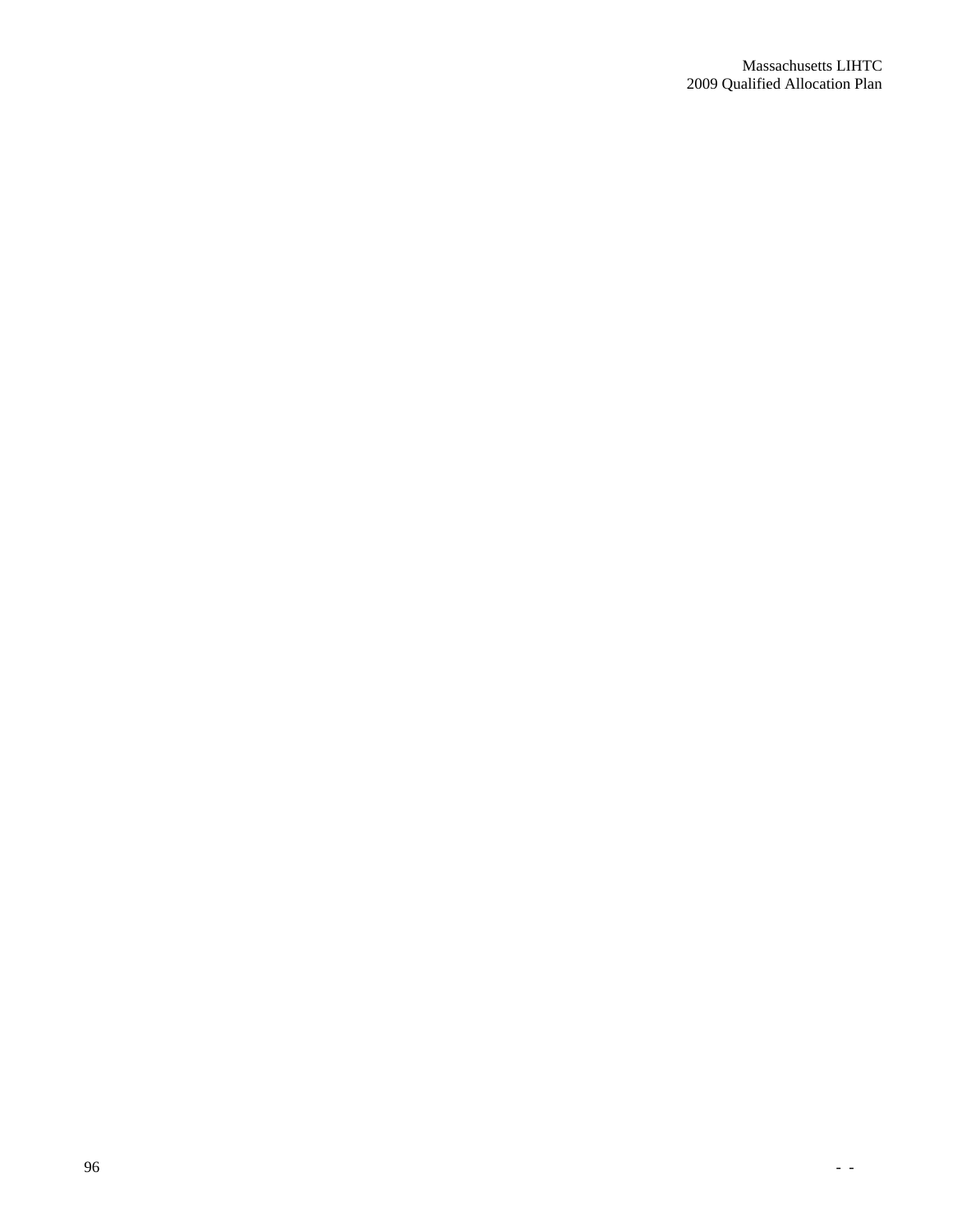# **Appendix I. Fair Housing Principles and Affirmative Fair Marketing Plan Guidelines**

- **1. Encourage Equity.** Support public and private housing and community investment proposals that promote equality and opportunity for all residents of the Commonwealth. Increase diversity and bridge differences among residents regardless of race, disability, social, economic, educational, or cultural background, and provide integrated social, educational, and recreational experiences.
- **2. Be Affirmative**. Direct resources to promote the goals of fair housing. Educate all housing partners of their responsibilities under the law and how to meet this important state and federal mandate**.**
- **3. Promote Housing Choice.** Create quality affordable housing opportunities that are geographically and architecturally accessible to all residents of the commonwealth. Establish policies and mechanisms to ensure fair housing practices in all aspects of marketing.
- **4. Enhance Mobility.** Enable all residents to make informed choices about the range of communities in which to live. Target high-poverty areas and provide information and assistance to residents with respect to availability of affordable homeownership and rental opportunities throughout Massachusetts and how to access them.
- **5. Promote Greater Opportunity.** Utilize resources to stimulate private investment that will create diverse communities that are positive, desirable destinations. Foster neighborhoods that will improve the quality of life for existing residents. Make each community a place where any resident could choose to live, regardless of income.
- **6. Reduce Concentrations of Poverty.** Ensure an equitable geographic distribution of housing and community development resources. Coordinate allocation of housing resources with employment opportunities, as well as availability of public transportation and services.
- **7. Preserve and Produce Affordable Housing Choices.** Encourage and support rehabilitation of existing affordable housing while ensuring that investment in new housing promotes diversity, and economic, educational, and social opportunity. Make housing preservation and production investments that will create a path to social and economic mobility.
- **8. Balance Housing Needs.** Coordinate the allocation of resources to address local and regional housing need, as identified by state and community stakeholders. Ensure that affordable housing preservation and production initiatives and investment of other housing resources promote diversity and social equity and improve neighborhoods while limiting displacement of current residents.
- **9. Measure Outcomes.** Collect and analyze data on households throughout the housing delivery system, including the number of applicants and households served. Utilize data to assess the fair housing impact of housing policies and their effect over time, and to guide future housing development policies.
- **10. Rigorously Enforce All Fair Housing and Anti-Discrimination Laws and Policies.** Direct resources only to projects that adhere to the spirit, intent, and letter of applicable fair housing laws, civil rights laws, disability laws, and architectural accessibility laws. Ensure that policies allow resources to be invested only in projects that are wholly compliant with such laws.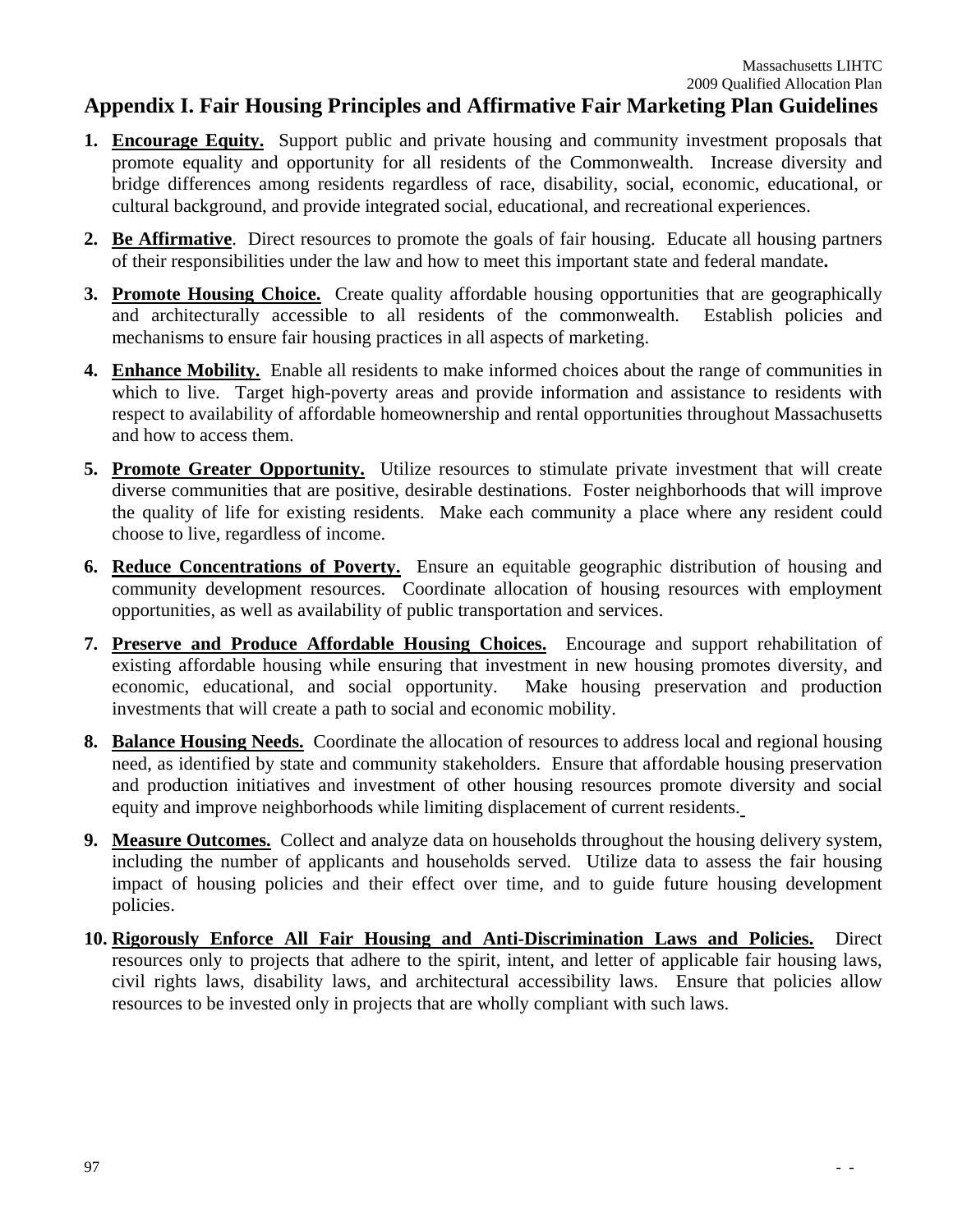# **III. Affirmative Fair Housing Marketing Plan (Including Resident Selection)**

The Commonwealth of Massachusetts has a compelling interest in creating fair and open access to affordable housing and promoting compliance with state and federal civil rights obligations. Therefore, all privately assisted housing or housing for inclusion on the Subsidized Housing Inventory (SHI) shall have an Affirmative Fair Housing Marketing Plan (AFHMP). *The affordable Use Restriction documents of said housing must require that the AFHMP, subject to the approval of the subsidizing or funding agency, shall be implemented for the term of the Use Restriction.* Affirmative Fair Housing requirements apply to the full spectrum of activities that culminate with occupancy, including but not limited to means and methods of outreach and marketing through to the qualification and selection of residents. All AFHMP plans must, at a minimum, meet the standards set forth by the Department of Housing and Community Development (DHCD). In the case of M.G.L. c.40B projects, the AFHMP must be approved by the Subsidizing Agency.

The developer (Developer) is responsible for resident selection, including but not limited to drafting the resident selection plan, marketing, administering the initial lottery process, and determining the qualification of potential buyers and/or tenants. The Developer is responsible for paying for all of the costs of affirmative fair marketing and administering the lottery and may use in-house staff, provided that such staff meets the qualifications described below. The Developer may contract for such services provided that any such contractor must be experienced and qualified under the following standards.

Note: As used in these AFHMP Guidelines, "Developer" refers to the Project Developer and/or the entity with which the Developer has contracted to carry out any or all of the tasks associated with an AFHMP.

# **A. Developer Staff and Contractor Qualifications**

The entity as well as the individual with primary responsibility for resident selection, whether in-house staff or a third-party contractor, must have substantial, successful prior experience in each component of the AFHMP for which the party will be responsible, e.g. drafting the plan, marketing and outreach activities, administering the lottery process and/or determining eligibility under applicable subsidy programs and/or qualifying buyers with mortgage lenders.

Subsidizing Agencies reserve the right to reject the qualifications of any Developer or contractor. However, generally, Developers or contractors that meet the following criteria *for each component*, as applicable, will be considered to be qualified to carry out the component(s) for which they are responsible:

The entity has successfully carried out similar AFHMP responsibilities for a minimum of three (3) projects in Massachusetts *or* the individual with primary responsibility for the resident selection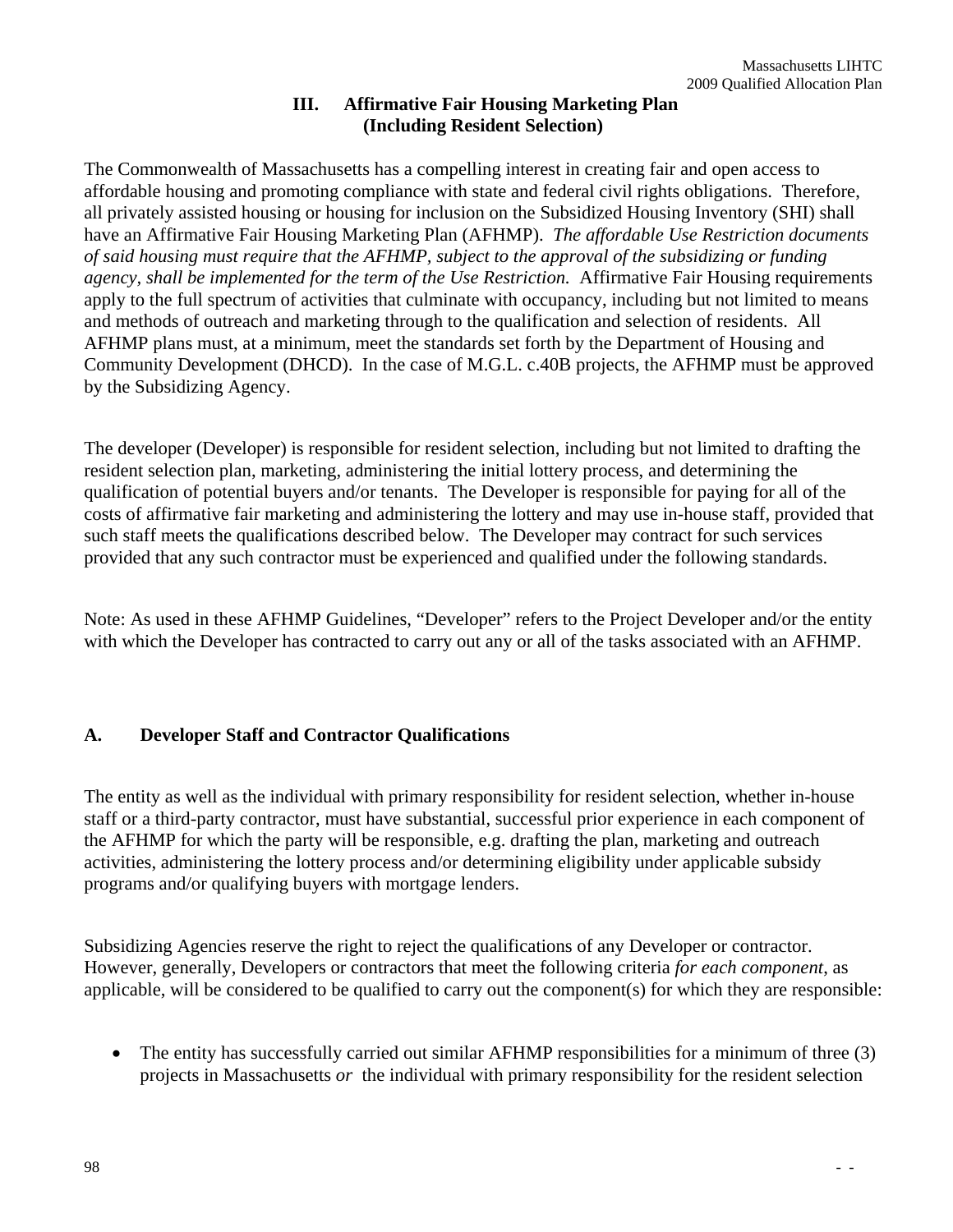process has successfully carried out similar AFHMP responsibilities for a minimum of five (5) projects in Massachusetts.

- The entity has the capacity to address matters relating to English language proficiency.
- "Successfully" for the purposes of these Guidelines means that, with respect to both the entity and the relevant staff, (a) the prior experience has not required intervention by a Subsidizing Agency to address fair housing complaints or concerns; and (b) that within the past five (5) years, there has not been a finding or final determination against the entity or staff for violation of any state or federal fair housing law.

# **B. Affirmative Fair Housing Marketing Plan**

The Developer shall prepare the following materials which shall comprise an AFHMP:

- Informational materials for applicants including a general description of the overall project that provides key information such as the number of market/affordable units, amenities, number of parking/garage spaces per unit, distribution of bedrooms by market and affordable units, accessibility, etc.
- A description of the eligibility requirements.
- Lottery and resident selection procedures.
- A clear description of the preference system being used (if applicable).
- A description of the measures that will be used to ensure affirmative fair marketing will be achieved including a description of the affirmative fair marketing and outreach methods that will be used, sample advertisements to be used, and a list of publications where ads will be placed.
- Application materials including:
	- o The application form.
	- o A statement regarding the housing provider's obligation not to discriminate in the selection of applicants, and such a statement must also be included in the application materials.
	- o Information indicating that disabled persons are entitled to request a reasonable accommodation of rules, policies, practices, or services, or to request a reasonable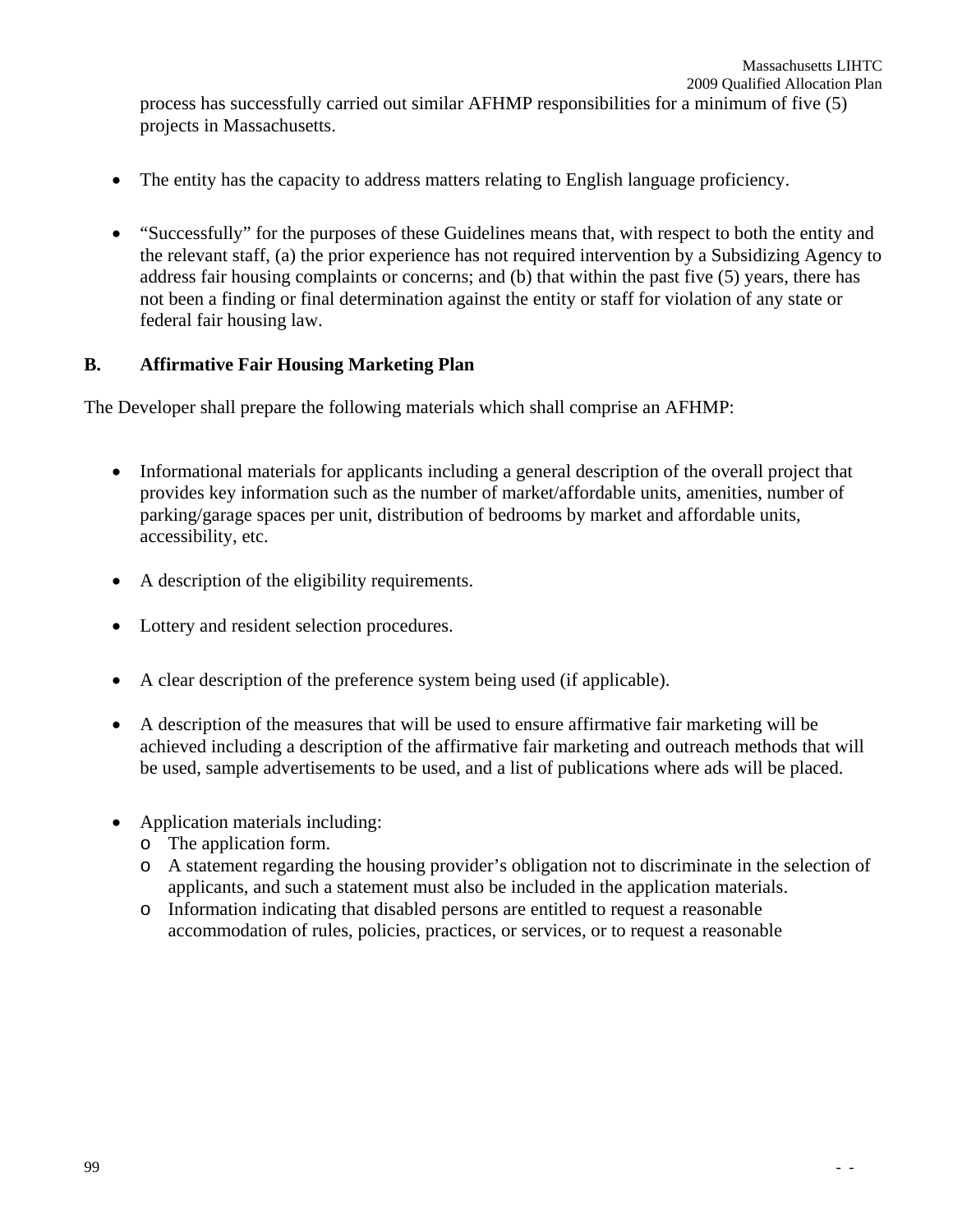modification of the housing, when such accommodations or modifications are necessary to afford the disabled person equal opportunity to use and enjoy the housing.<sup>1</sup>

- o An authorization for consent to release information.
- For homeownership transactions, a description of the use restriction and/or deed rider.

The Subsidizing Agency must approve the AFHMP before the marketing process commences. In the case of a Local Action Unit (LAU), DHCD and the municipality must approve the AFHMP.

The AFHMP shall be applied to affordable units<sup>2</sup> upon availability <u>for the term of affordability</u> and must consist of actions that provide information, maximum opportunity, and otherwise attract eligible persons protected under state and federal civil rights laws that are *less likely to apply*.

## Outreach and Marketing

Marketing should attract residents outside the community by extending to the regional statistical area as well as the state.

- Advertisements should be placed in local and regional newspapers, and newspapers that serve minority groups and other groups protected under fair housing laws. Notices should also be sent to local fair housing commissions, area churches, local and regional housing agencies, local housing authorities, civic groups, lending institutions, social service agencies, and other non-profit organizations.
- Affordable units in the Boston Metro Area (Boston-Cambridge-Quincy MSA) must be reported to the Boston Fair Housing Commission's Metrolist (Metropolitan Housing Opportunity Clearing House). Such units shall be reported whenever they become available (including upon turnover).
- Affordable and/or accessible<sup>3</sup> rental units must be listed with the Massachusetts Accessible Housing Registry whenever they become available (including upon turnover). See http://www.chapa.org.

 $\overline{\phantom{a}}$ 

<sup>&</sup>lt;sup>1</sup> It is important to remember that legal obligations with respect to accessibility and modifications in housing extend beyond the Massachusetts Architectural Access Board requirements, including federal requirements imposed by the Fair Housing Act, the Americans with Disabilities Act, and the Rehabilitation Act. Under state law, in the case of publicly assisted housing, multiple dwelling housing consisting of ten or more units, or contiguously located housing consisting of ten or more units (see M.G.L. c. 151B, § 1 for definitions), reasonable modification of existing premises shall be at the expense of the owner or other person having the right of ownership if necessary for the disabled person to fully enjoy the premises. M.G.L. c. 151B, § 4(7A). See also 24 C.F.R. part 8 for Rehabilitation Act requirements of housing providers that receive federal financial assistance.

 $2$  The advertising component of the AFHMP applies to all units.

<sup>&</sup>lt;sup>3</sup> Note: The owner or other person having the right of ownership shall, in accordance with M.G.L. c. 151B, §4(7A), give at least fifteen days notice of the vacancy of a wheelchair accessible unit to the Massachusetts Rehabilitation Commission. Said statute also requires the owner or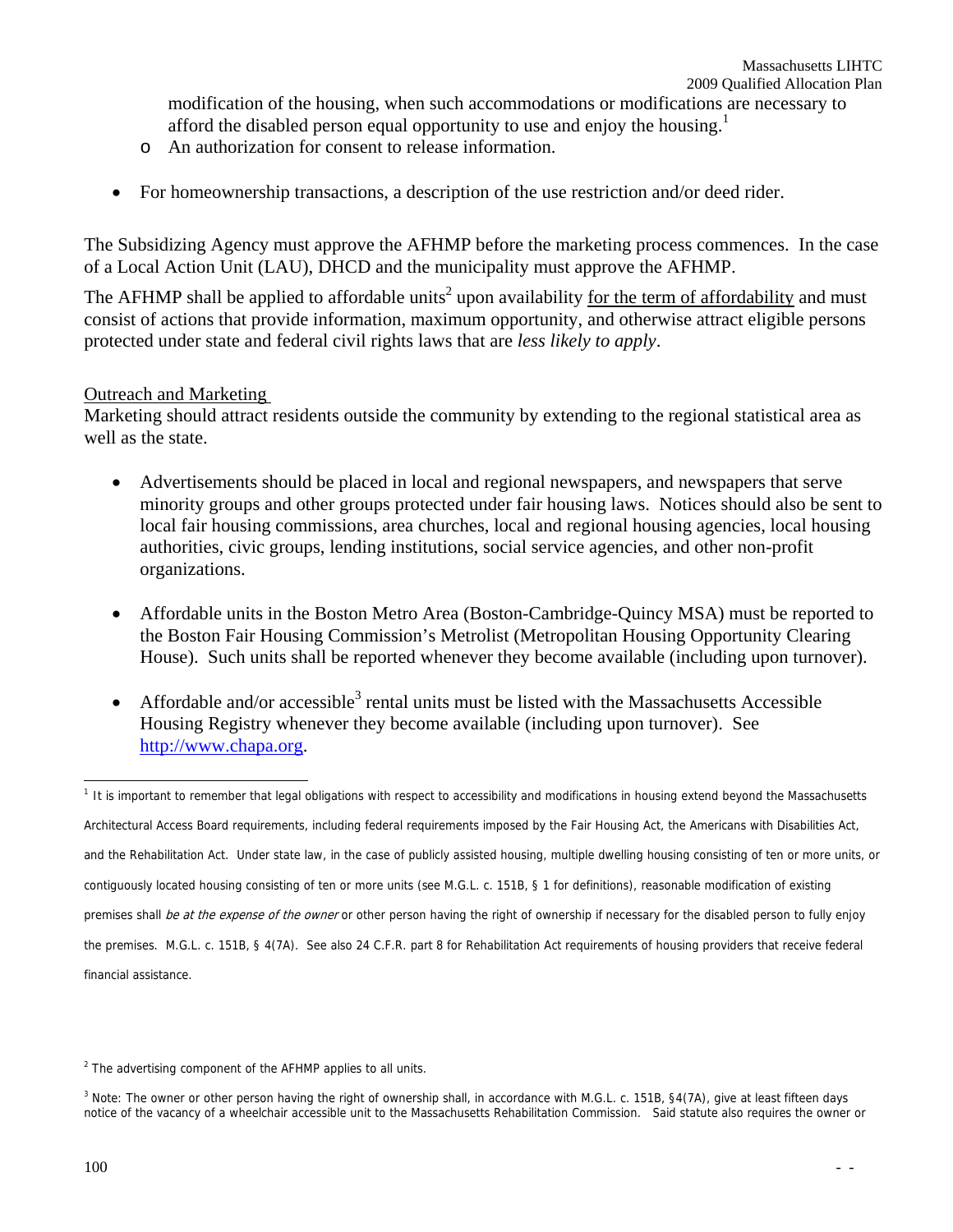- Available affordable ownership units must also be listed with CHAPA's lottery website (see http://www.chapa.org ) and with the Massachusetts Affordable Housing Alliance (MAHA) website (see http://www.mahahome.org ).
- Marketing should also be included in non-English publications based on the prevalence of particular language groups in the regional area. To determine the prevalence of a particular language by geographical area, see for example http://www.doleta.gov/reports/CensusData/LWIA\_by\_State.cfm?state=MA.

All marketing should be comparable in terms of the description of the opportunity available, regardless of the marketing type (e.g., local newspaper vs. minority newspaper). The size of the advertisements, including the content of the advertisement, should be comparable across regional, local, and minority newspapers.

Advertisements should run a minimum of two times over a sixty day period and be designed to attract attention. Marketing of ownership units should begin approximately six months before the expected date of project occupancy.

Pursuant to fair housing laws,<sup>4</sup> advertising must not indicate any preference or limitation, or otherwise discriminate based on race, color, disability, religion, sex, familial status, sexual orientation, national origin, genetic information, ancestry, children, marital status, or public assistance recipiency. Exceptions may apply if the preference or limitation is pursuant to a lawful eligibility requirement. All advertising depicting persons should depict members of classes of persons protected under fair housing laws, including majority and minority groups.

The Fair Housing logo  $\left( \bigcirc$  and slogan ("Equal Housing Opportunity") should be included in all marketing materials. The logo may be obtained at HUD's website at: http://www.hud.gov/library/bookshelf11/hudgraphics/fheologo.cfm .

### Availability of Applications

Advertising and outreach efforts shall identify locations where the application can be obtained. **Applications shall be available at public locations including one that has some night hours; usually, a public library will meet this need.** The advertisement shall include a telephone number an applicant can call to request an application via mail.

### Informational Meeting

In addition, the lottery administrator must offer one or more informational meetings for potential applicants to educate them about the lottery process and the housing development. These meetings may include local officials, developers, and local bankers. The date, time, and location of these meetings shall

4 42 U.S.C. § 3604(c); M.G.L. c. 151B, § 4(7B).

 $\overline{a}$ other person having the right of ownership to give timely notice that a wheelchair accessible unit is vacant or will become vacant to a person who has, within the past 12 months, notified the owner or person or person having the right of ownership that such person is in need of a wheelchair accessible unit.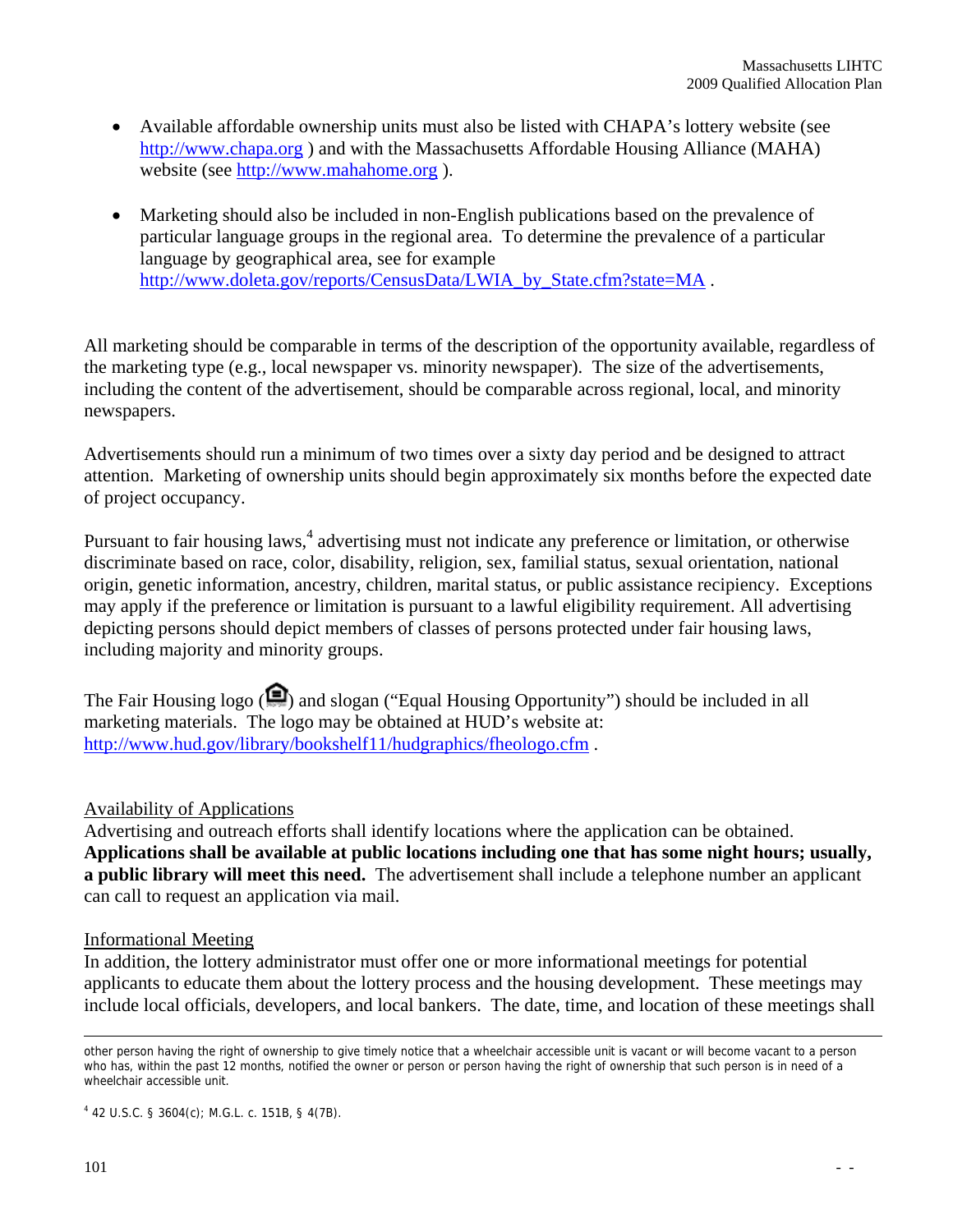Massachusetts LIHTC 2009 Qualified Allocation Plan be published in ads and flyers that publicize the availability of lottery applications. The workshops shall

be held in a municipal building, school, library, public meeting room or other accessible space. Meetings shall be held in the evening or on weekend days in order to reach as many potential applicants as possible. However, attendance at a meeting shall not be mandatory for participation in a lottery.

The purpose of the meeting is to answer questions that are commonly asked by lottery applicants. Usually a municipal official will welcome the participants and describe the municipality's role in the affordable housing development. The lottery administrator will then explain the information requested on the application and answer questions about the lottery drawing process. The Developer should be present to describe the development and to answer specific questions about the affordable units. It is helpful to have representatives of local banks present to answer questions about qualifications for the financing of affordable units. At the meeting, the lottery administrator should provide complete application materials to potential applicants.

# Homeownership – Establishing Sales Prices

Sale prices shall be established at the time of the initial marketing of the affordable units. Thereafter, the prices of homes can not be increased for lottery winners, even if interest rates and HUD income guidelines change.

For large, phased developments maximum sale prices of units sold in subsequent phases will be calculated prior to the start of marketing for each phase, or approximately 6 months prior to expected occupancy of the units. In such cases, each phase will require its own affirmative fair marketing efforts and lottery.

# **C. Local Preference**

If a community wishes to implement a local selection preference, it must:

- Demonstrate in the AFHMP the need for the local preference (e.g., the community may have a disproportionately low rental or ownership affordable housing stock relative to need in comparison to the regional area); and
- Demonstrate that the proposed local preference will not have a disparate impact on protected classes.

In no event may a local preference exceed more than 70% of the (affordable) units in a Project.

The Subsidizing Agency, and in the case of LAUs, DHCD as well as the municipality, must approve a local preference scheme as part of the AFHMP. Therefore, the nature and extent of local preferences should be approved by the Subsidizing Agency (or DHCD in the case of LAUs) prior to including such language in the comprehensive permit or other zoning mechanism.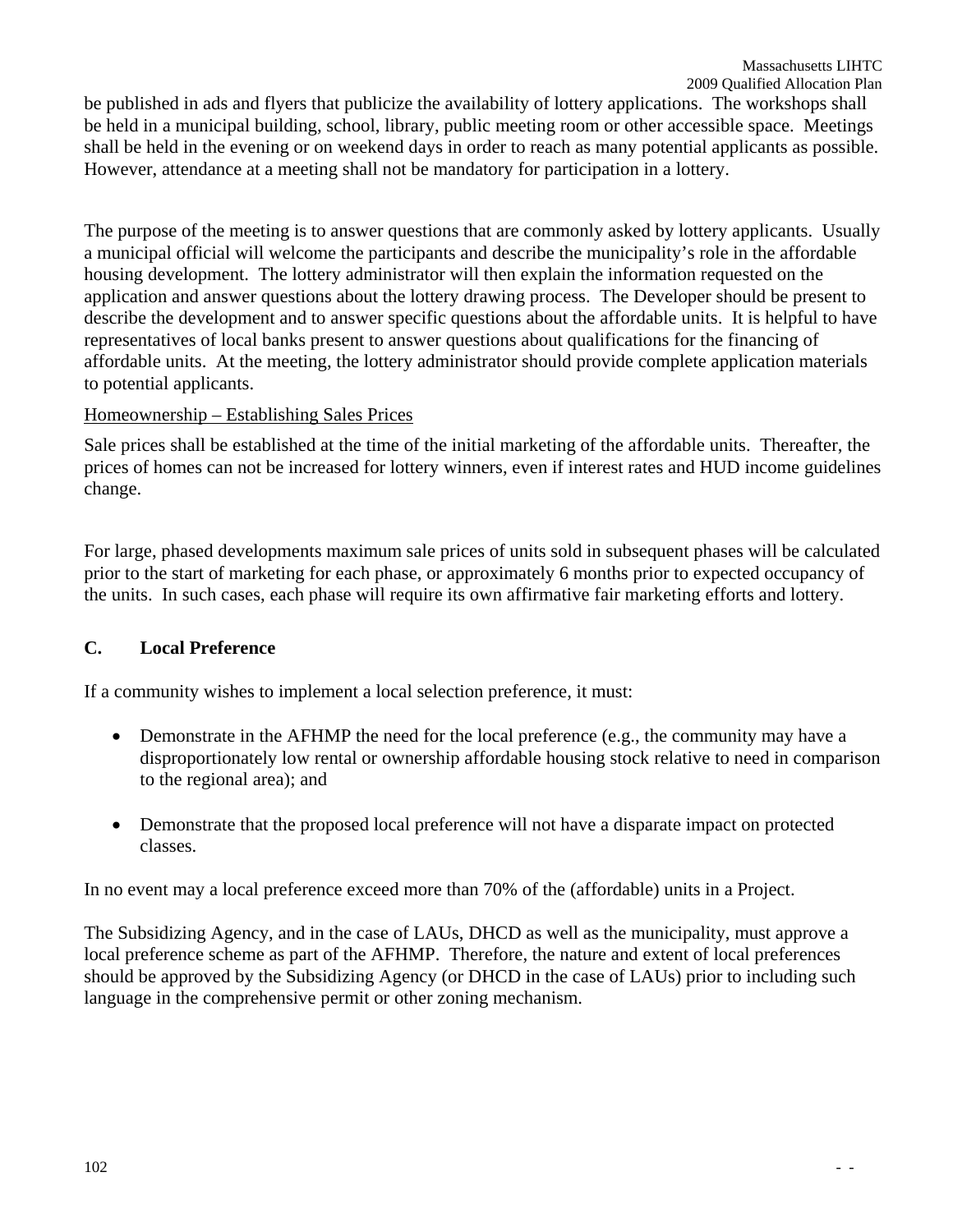### Allowable Preference Categories

- 1. Current residents: A household in which one or more members is living in the city or town at the time of application. Documentation of residency should be provided, such as rent receipts, utility bills, street listing or voter registration listing.
- 2. Municipal Employees: Employees of the municipality, such as teachers, janitors, firefighters, police officers, librarians, or town hall employees.
- 3. Employees of Local Businesses: Employees of businesses located in the municipality.
- 4. Households with children attending the locality's schools, such as METCO students.

When determining the preference categories, the geographic boundaries of the local resident preference area should not be smaller than municipal boundaries.

# **Durational requirements related to local preferences, that is, how long an applicant has lived in or worked in the residency preference area, are not permitted in any case**.

Preferences extended to local residents should also be made available not only to applicants who work in the preference area, but also to applicants who have been hired to work in the preference area, applicants who demonstrate that they expect to live in the preference area because of a bona fide offer of employment, and applicant households with children attending the locality's schools, such as METCO students.

A preference for households that work in the community must not discriminate (including have a disproportionate effect of exclusion) against disabled and elderly households in violation of fair housing laws.

# **Advertising should not have a discouraging effect on eligible applicants. As such, local residency preferences must not be advertised as they may discourage non-local potential applicants.**

# Avoiding Potential Discriminatory Effects

The local selection preferences must not disproportionately delay or otherwise deny admission of nonlocal residents that are protected under state and federal civil rights laws. The AFHMP should demonstrate what efforts will be taken to prevent a disparate impact or discriminatory effect. For example, the community may move minority applicants into the local selection pool to ensure it reflects the racial/ethnic balance of the HUD defined Metropolitan Statistical Area as described below.<sup>5</sup> However, such a protective measure may not be sufficient as it is race/ethnicity specific; the AFHMP must address other classes of persons protected under fair housing laws who may be negatively affected by the local preference.

 $\overline{a}$ 

<sup>&</sup>lt;sup>5</sup> Note: This protective measure may not be dispositive with respect to discriminatory effects. For example, the non-local applicant pool may contain a disproportionately large percentage of minorities, and therefore adjusting the local preference pool to reflect demographics of the regional area may not sufficiently address the discriminatory effect that the local preference has on minority applicants. Therefore, characteristics of the non-local applicant pool should continually be evaluated.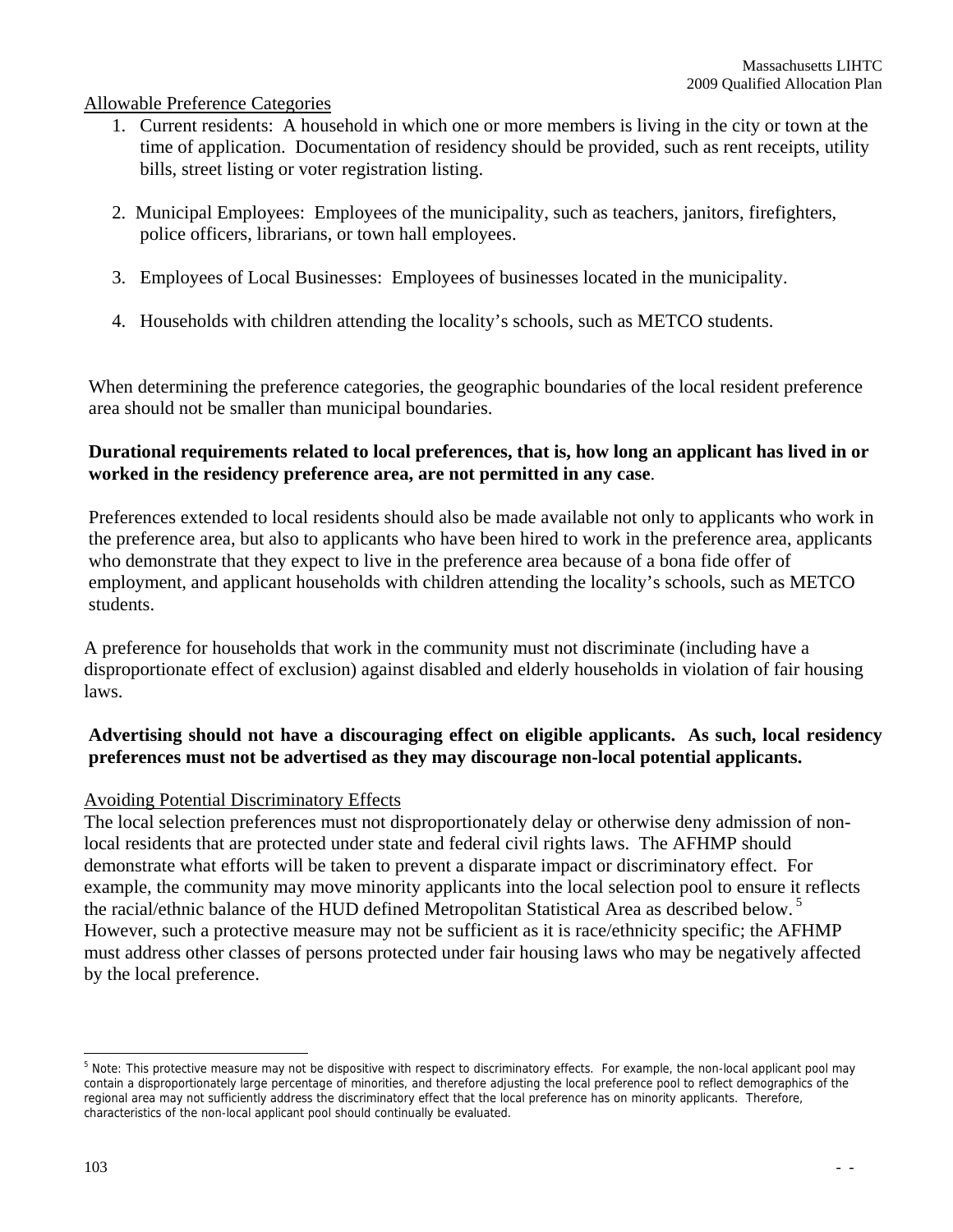To avoid discriminatory effects in violation of applicable fair housing laws, the following procedure should be followed unless an alternative method for avoiding disparate impact (such as lowering the original percentage for local preference as needed to reflect demographic statistics of the MSA) is approved by the Subsidizing Agency. If the project receives HUD financing, HUD standards must be followed.

A lottery for projects including a local preference should have two applicant pools: a local preference pool and an open pool. After the application deadline has passed, the Developer should determine the number of local resident minority households there are in the municipality and the percentage of minorities in the local preference pool. If the percentage of minority local resident households in the local preference pool is less than the percentage of minorities in the surrounding HUD-defined area, the Developer should make the following adjustments to the local preference pool:

- The Developer should hold a preliminary lottery comprised of all minority applicants who did not qualify for the local preference pool, and rank the applicants in order of drawing.
- Minority applicants should then be added to the local preference pool in order of their rankings until the percentage of minority applicants in the local preference pool is equal to the percentage of minorities in the surrounding HUD-defined area.
- Applicants should be entered into all pools for which they qualify. For example, a local resident should be included in both pools.
- Minorities should be identified in accordance with the classifications established by HUD and the U.S. Census Bureau, which are the racial classifications: Black or African American; Asian; Native American or Alaska Native; Native Hawaiian or Pacific Islander; or other (not White); and the ethnic classification Hispanic or Latino.

# **D. Household Size/Larger Households Preference**

# General

Household size should be appropriate for the number of bedrooms in the home. It is appropriate to set a minimum. A maximum household size for the units may be established provided that:

- Maximum allowable household size may not be more restrictive than the State Sanitary Code or applicable local bylaws, and may not violate state and federal civil rights laws.
- Maximum allowable household size may not be more restrictive than the Large Household Preference established below.

# Larger Household Preference

Within an applicant pool first preference shall be given to households requiring the total number of bedrooms in the unit based on the following criteria: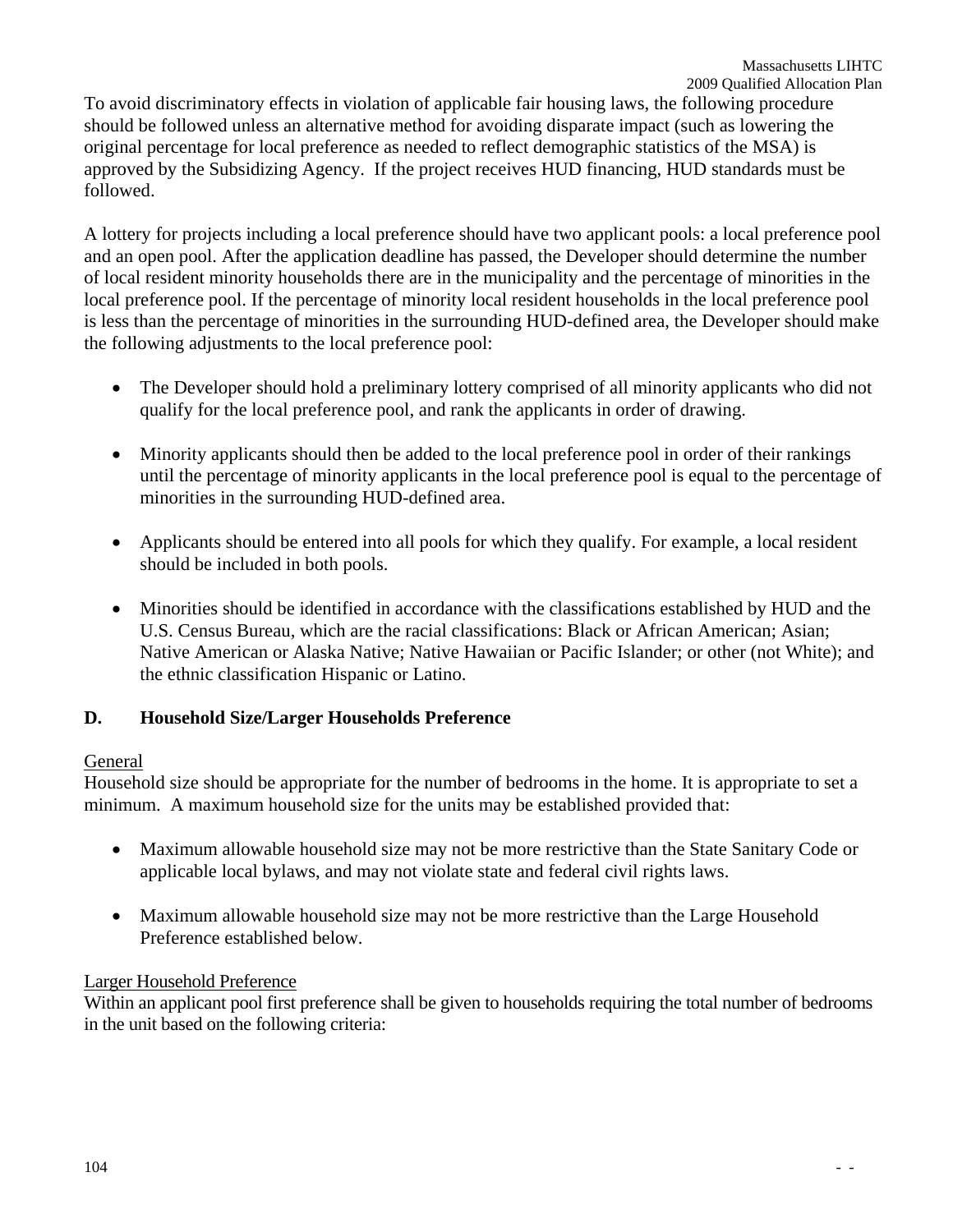- a. There is at least one occupant per bedroom.<sup>6</sup>
- b. A husband and wife, or those in a similar living arrangement, shall be required to share a bedroom. Other household members may share but shall not be required to share a bedroom.
- c. A person described in the first sentence of (b) shall not be required to share a bedroom if a consequence of sharing would be a severe adverse impact on his or her mental or physical health and the lottery agent receives reliable medical documentation as to such impact of sharing.

Within an applicant pool second preference shall be given to households requiring the number of bedrooms in the unit minus one, based on the above criteria. Third preference shall be given to households requiring the number of bedrooms in the unit minus, two, based on the above criteria.

A "household" shall mean two or more persons who will live regularly in the unit as their principal residence and who are related by blood, marriage, law or who have otherwise evidenced a stable inter-dependent relationship, or an individual.

Lottery drawings shall result in each applicant being given a ranking among other applicants with households receiving preference for units based on the above criteria.Household size shall not exceed State Sanitary Code requirements for occupancy of a unit (See 105 CMR 400).<sup>7</sup>

### **E. Lotteries**

### The Lottery Application

Resident selection must generally be based on a lottery, although in some cases it may be based on another fair and equitable procedure approved by the Subsidizing Agency.<sup>8</sup> A lottery procedure is preferred over a "first-come, first-serve procedure," as the latter procedure may disadvantage non-local applicants.

The application period should be at least 60 days. To ensure the fairness of the application process, applicants should not be required to deliver application materials and instead should be permitted to mail them.

The lottery application must address a household's:

- income
- assets
- size and composition
- minority status (optional disclosure by the household)
- eligibility as a first-time buyer (for ownership units)

 $\overline{\phantom{a}}$ 

<sup>&</sup>lt;sup>6</sup> Disabled households must not be excluded from a preference for a larger unit based on household size if such larger unit is needed as a reasonable accommodation.

<sup>&</sup>lt;sup>7</sup> Note, however, that fair housing exceptions may apply: see HUD Fair Housing Enforcement—Occupancy Standard; Notice of Statement of Policy, Docket No. FR-4405-01 (1998).

<sup>&</sup>lt;sup>8</sup> In the case of project based Section 8 properties where resident selection is to be performed by the housing authority pursuant to a Section 8 waiting list, a lottery procedure is not required.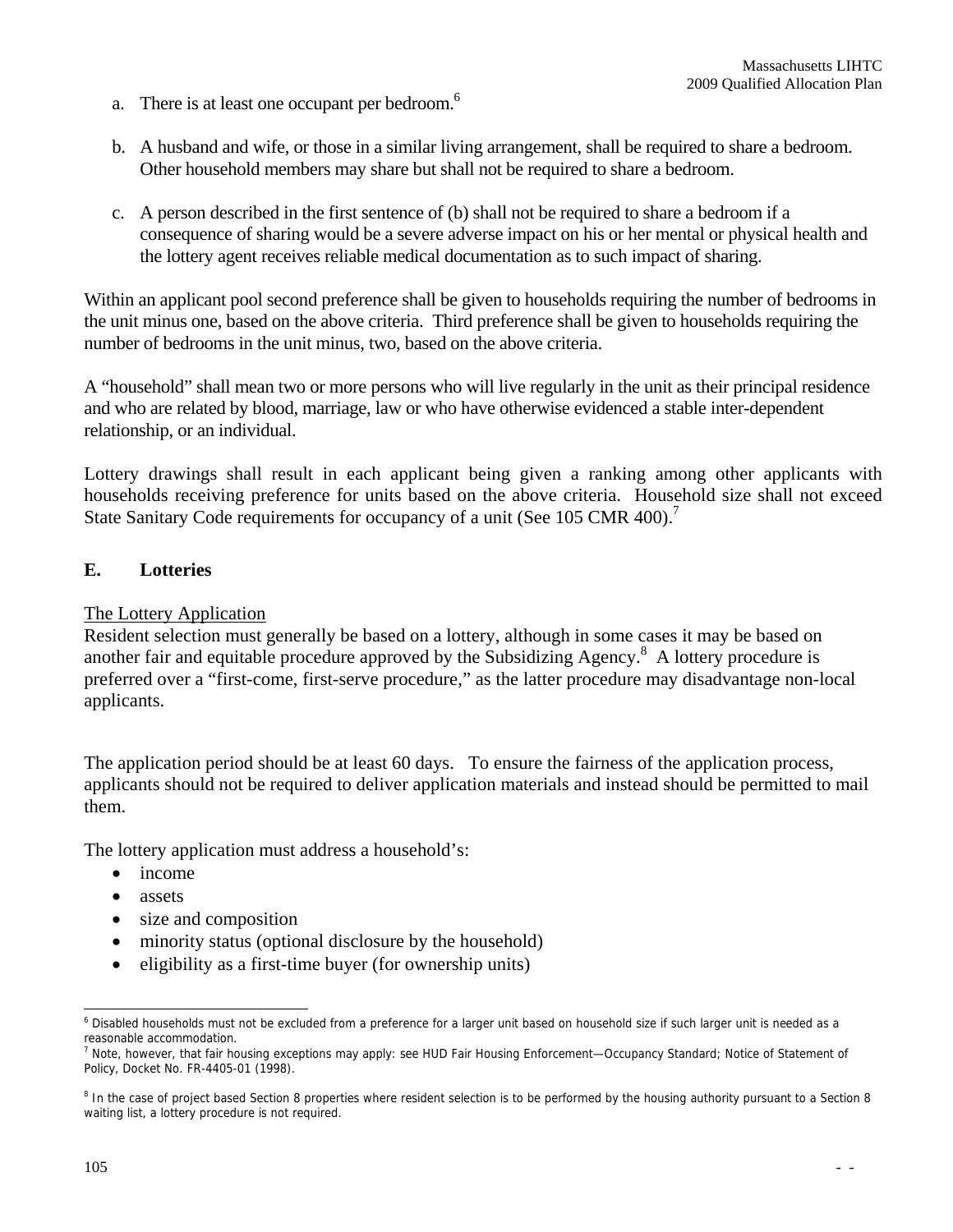• eligibility for local preference

The lottery administrator shall request verification (e.g., three prior year tax returns with the W2 form; 5 most recent pay stubs for all members of the household who are working, three most recent bank statements and other materials necessary to verify income or assets).

# **Applicants cannot be required to use a specific lender for their pre-approval letter or their mortgage.**

Only applicants who meet qualification requirements should be included in the lottery.

## Lottery Procedure

Once all required information has been received, qualified applicants should be assigned a registration number. **Only applicants who meet the eligibility requirements shall be entered into a lottery. The lottery shall be conducted after any appeals related to the project have been completed and all permits or approvals related to the project have received final action.** 

Ballots with the registration number for applicant households are placed in all lottery pools for which they qualify. The ballots are randomly drawn and listed in the order drawn, by pool. If a project has units with different numbers of bedrooms, units are then awarded (largest units first) by proceeding down the list to the first household on the list that is of appropriate size for the largest unit available according to the appropriate-unit-size criteria established for the lottery. Once all larger units have been assigned to appropriately sized households in this manner, the lottery administrator returns to the top of the list and selects appropriately sized households for smaller units. This process continues until all available units have been assigned to appropriately sized applicant households.

If the project includes units accessible or adaptable for occupancy by disabled persons, first preference (regardless of applicant pool) for those units shall be given to such disabled persons, including single person households, in conformity with state and federal civil rights laws.

The lottery administrator should retain a list of households who are not awarded a unit, in the order that they were drawn. If any of the initial renters/buyers do not rent/purchase a unit, the unit shall be offered to the highest ranked household on that retained list. This list may generally be retained and used to fill units for up to one year. However, other factors such as the number of households remaining on the list, the likelihood of the continuing eligibility of such households, and the demographic diversity of such households may inform the retention time of the list, subject to the approval of the Subsidizing Agency.

After the initial lottery, waiting lists should be analyzed, maintained, and updated (through additional marketing) so that they remain consistent with the objectives of the housing program and are adequately representative of the racial, ethnic, and other characteristics of potential applicants in the housing market region.

# Lottery Example

This theoretical lottery has an OPEN pool that includes all applicants and a LOCAL PREFERENCE pool with only applicants from the local area.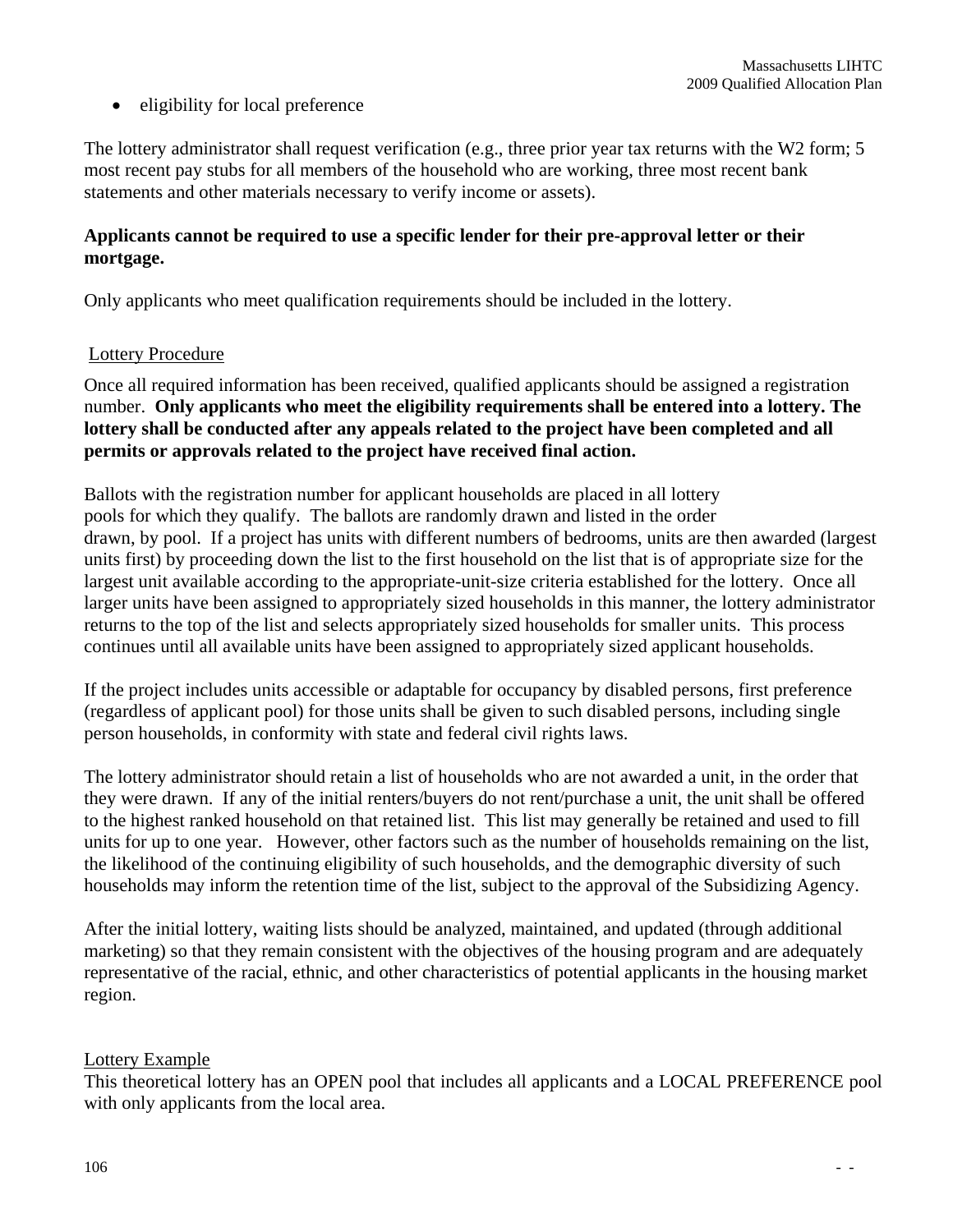- Total applicants in lottery: 100
- Total minority applicants: 20
- The community in which the lottery takes place falls within the HUD Boston Metropolitan Statistical Area which has a minority population of 20.7%.
- 1. Determine the number of applicants who claim a LOCAL preference according to approved criteria.
- 2. Determine the number of minority applicants in the LOCAL preference pool.
- 3. Determine the percentage of minority applicants in the LOCAL preference pool.

| Total Applicants in     | <b>Total Minority</b>        | % Minority Applicants in     |
|-------------------------|------------------------------|------------------------------|
| <b>Local Preference</b> | Applicants in                | <b>Local Preference Pool</b> |
| Pool                    | <b>Local Preference Pool</b> |                              |
| 60                      |                              | 16.7%                        |

Since the percentage of minority applicants in the LOCAL preference pool is below the percentage of minority residents in the HUD defined statistical area (16.7% as opposed to 20.7%), a preliminary lottery is required.

4. The 10 minority applicants who do not have LOCAL preference are entered into a preliminary drawing and assigned a rank based on the order of their draw. Minority applicants are added to the LOCAL preference pool in order of their rank until the LOCAL preference pool has at least as great a percentage of minority applicants as the larger statistical area. In this example, 4 applicants will be added to the LOCAL preference pool to bring the percentage of minority applicants up to 21.8%.

| Applicants in Supplemented [o | <b>Total Minority</b>        | % Minority Applicants in |
|-------------------------------|------------------------------|--------------------------|
| <b>Local Preference Pool</b>  | Applicants                   | Supplemented Local       |
|                               | in Supplemented              | Preference Pool          |
|                               | <b>Local Preference Pool</b> |                          |
| 64                            |                              | 21.8%                    |

- 5. Draw all ballots from the adjusted LOCAL pool and assign rankings to each household. Preference for appropriately sized households will still apply and all efforts should be made to match the size of the affordable units to the legitimate need for bedrooms of each household.
- 6. Once all units for LOCAL residents have been allocated, the OPEN pool should proceed in a similar manner. All LOCAL residents should have ballots in both pools, and all minority applicants that were put in the LOCAL pool should remain in the OPEN pool as well.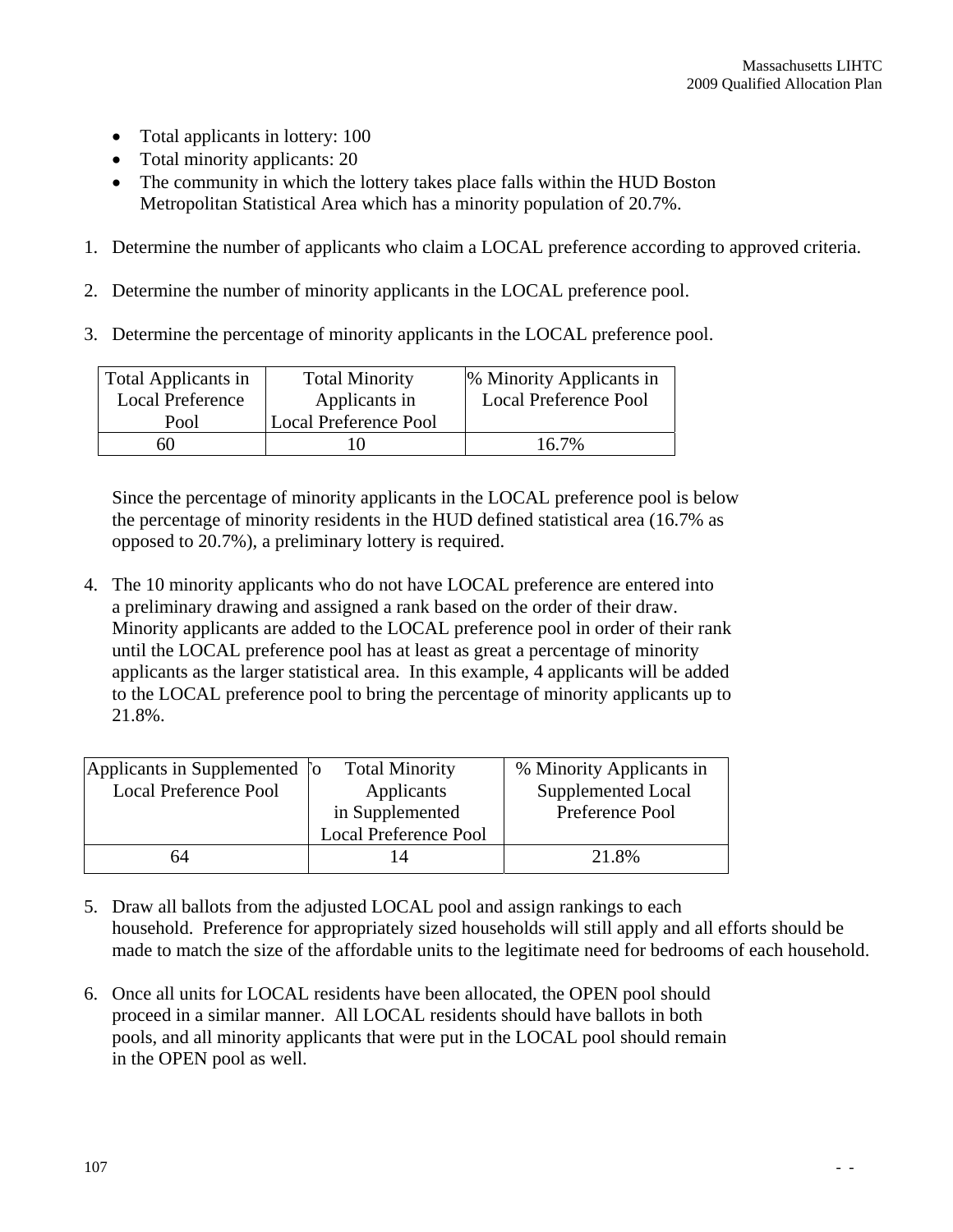# **F. Homeownership**

## 1. Household Eligibility

A Subsidizing Agency housing program may establish eligibility requirements for homebuyers. In the absence of such provisions, the following requirements shall apply.

In addition to meeting the requirements for qualifying a Project or dwelling unit for the SHI (see Section II.A), the household shall not have owned a home within three years preceding the application, with the exception of:

- a. displaced homemakers, where the displaced homemaker (an adult who has not worked full-time, full-year in the labor force for a number of years but has, during such years, worked primarily without remuneration to care for the home and family), while a homemaker, owned a home with his or her partner or resided in a home owned by the partner;
- b. single parents, where the individual owned a home with his or her partner or resided in a home owned by the partner and is a single parent (is unmarried or legally separated from a spouse and either has 1 or more children of whom the individual has custody or joint custody, or is pregnant);
- c. households where at least one household member is 55 or over;
- d. households that owned a principal residence not permanently affixed to a permanent foundation in accordance with applicable regulations; and
- e. households that owned a property that was not in compliance with State, local or model building codes and that cannot be brought into compliance for less than the cost of constructing a permanent structure.

### **Individuals who have a financial interest in the development and their families shall not be eligible.**

2. Final Qualification and Closing

Once the lottery has been completed, applicants selected to purchase units must be given a reasonable prespecified time period in which they must secure financing. The Developer should invite the lottery winners to a loan application workshop. The Developer should make prior arrangements with local financial institutions with respect to financing qualified purchasers. Often such institutions will give preliminary approvals of loans, which make the remainder of the process more efficient for all parties. Before a Purchase and Sale Agreement is signed, the lottery agent should submit income and asset documentation of the applicant to the Subsidizing Agency (to DHCD and the municipality in the case of a LAU). Income verification should include tax returns and W-2s from the past three years, five most recent pay stubs, three months recent bank statements and 401 K reports, reliable documentation as to other sources of income and assets. The Subsidizing Agency (to DHCD and the municipality in the case of a LAU) will then verify that the household's annual income does not exceed 80% of the area median income, or such lower income limit as may have been established for the particular project. The Subsidizing Agency (to DHCD and the municipality in the case of a LAU) also will verify that household assets do not exceed